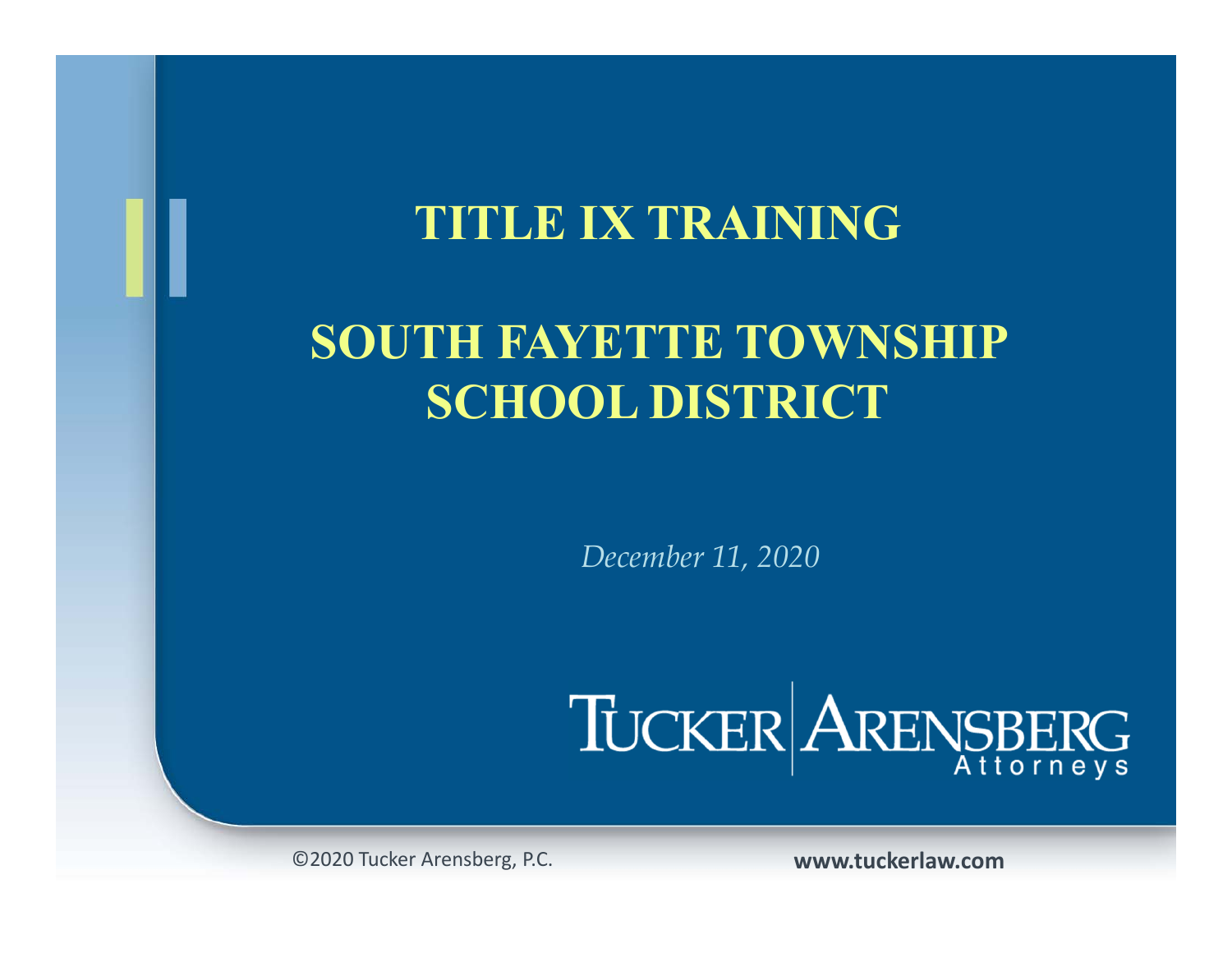

# Title IX

"No person in the United States shall, **on the basis of sex**, be excluded from participation in, be denied the benefits of, or be subjected to **discrimination** under any education program or activity receiving federal financial assistance." 20 U.S.C. § 1681.

Sexual Harassment is a form of Sex Discrimination.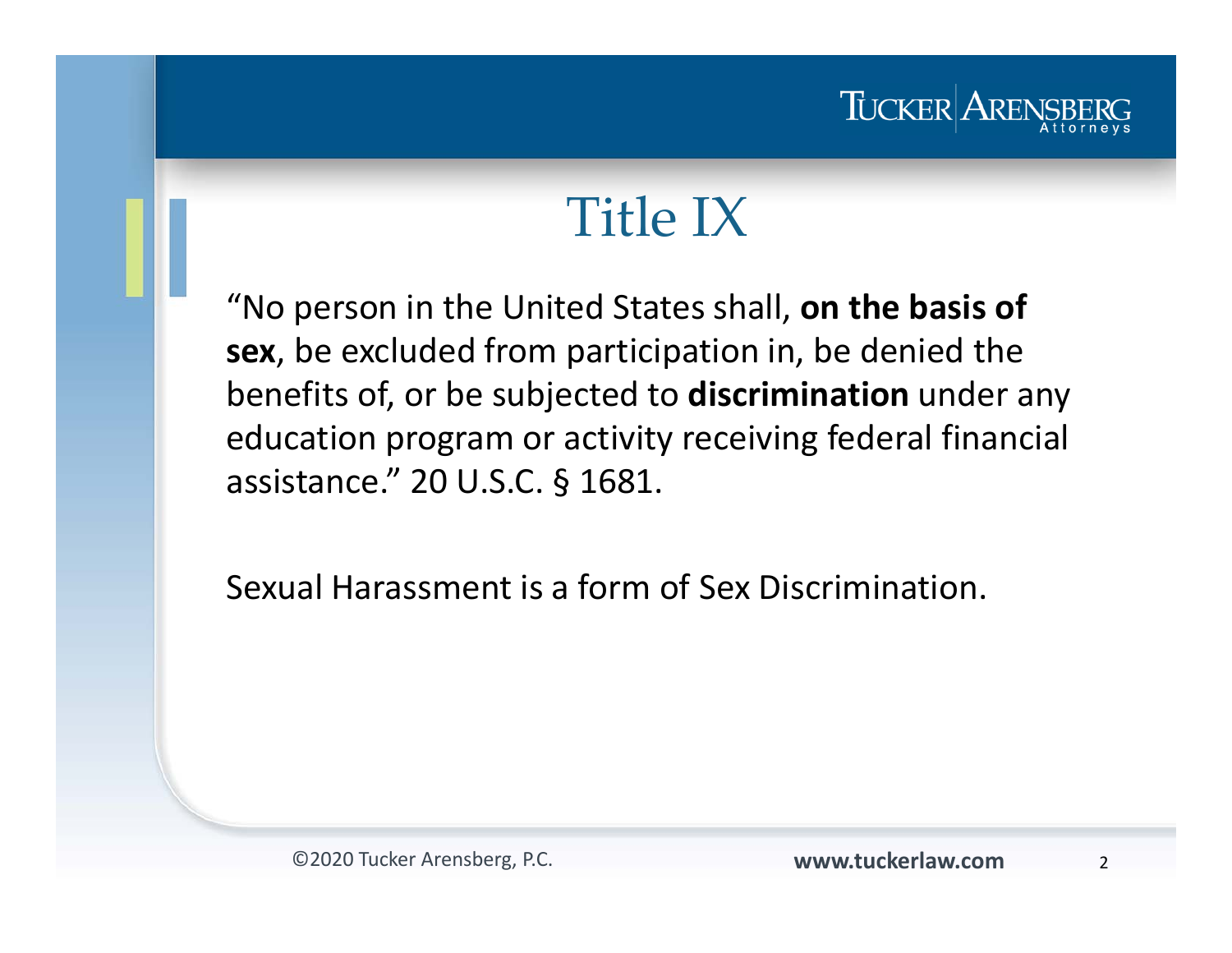#### What does "on the Basis of Sex" mean?

- • Title IX's prohibition of discrimination "on the basis of sex" encompasses sex in the biological sense, gender, and gender stereotypes. Price Waterhouse v. Hopkin*<sup>s</sup>*, 490 U.S. 228, 250-51 (1989).
- • It also applies to discrimination against homosexual and transgender students.
	- In Bostock v. Clayton County, 140 S. Ct. 1731 (2020), the Supreme Court held that discrimination against a person for being transgender is discrimination "on the basis of sex." As the Supreme Court noted, "it is impossible to discriminate against a person for being homosexual or transgender without discriminating against that individual based on sex." In August 2020, the Fourth Circuit held that "we have little difficulty holding that a bathroom policy precluding Grimm from using the boys restrooms discriminated against him "on the basis of sex."
	- Evancho v. Pine-Richland Sch. Dist*.,* 237 F. Supp. 3d 267, 284 (W.D. Pa. 2017) (court issued a preliminary injunction against the school district and in favor of the students, holding they are likely to succeed on the claim that forcing them to use restrooms which either are single-user or those corresponding with their biological sex violates their right to Equal Protection under the law as guaranteed by the Fourteenth Amendment.
	- A.H. by Handling v. Minersville Area Sch. Dist*.*, 2019 WL 4875331 (M.D. Pa. 2019) **(**partially granted an elementary school student's (A.H.) motion for summary judgment on a claim that Minersville Elementary School prohibited A.H. from using girls' restrooms at school, and at school sponsored events, in violation of Title IX's prohibitions against sex discrimination and the Equal Protection Clause of the U.S. Constitution.)

TUCKER ARENS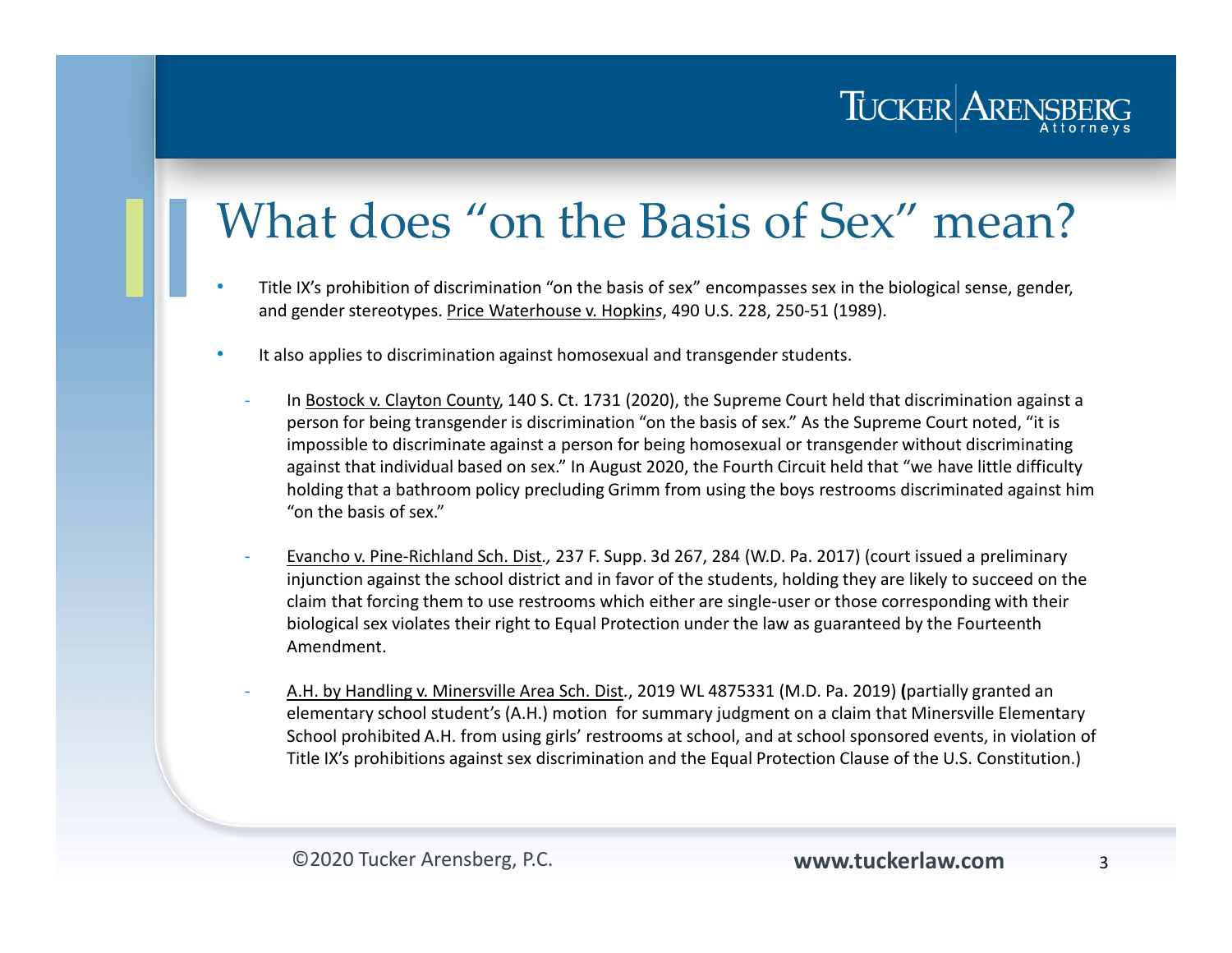#### TUCKER ARENS

# New Regulations

 $\bullet$  On May 6, 2020, the United States Department of Education issued its long-awaited **Final Regulations** (the "Regulations") that focus on Title IX protections for victims of sexual misconduct.

#### •**These apply to Students and Employees**.

•General Rule:

> A School District with Actual Knowledge of Sexual Harassment in an Education Program or Activity of the School District against <sup>a</sup> person in the United States, must respond promptly in <sup>a</sup> manner that is not deliberately indifferent.

4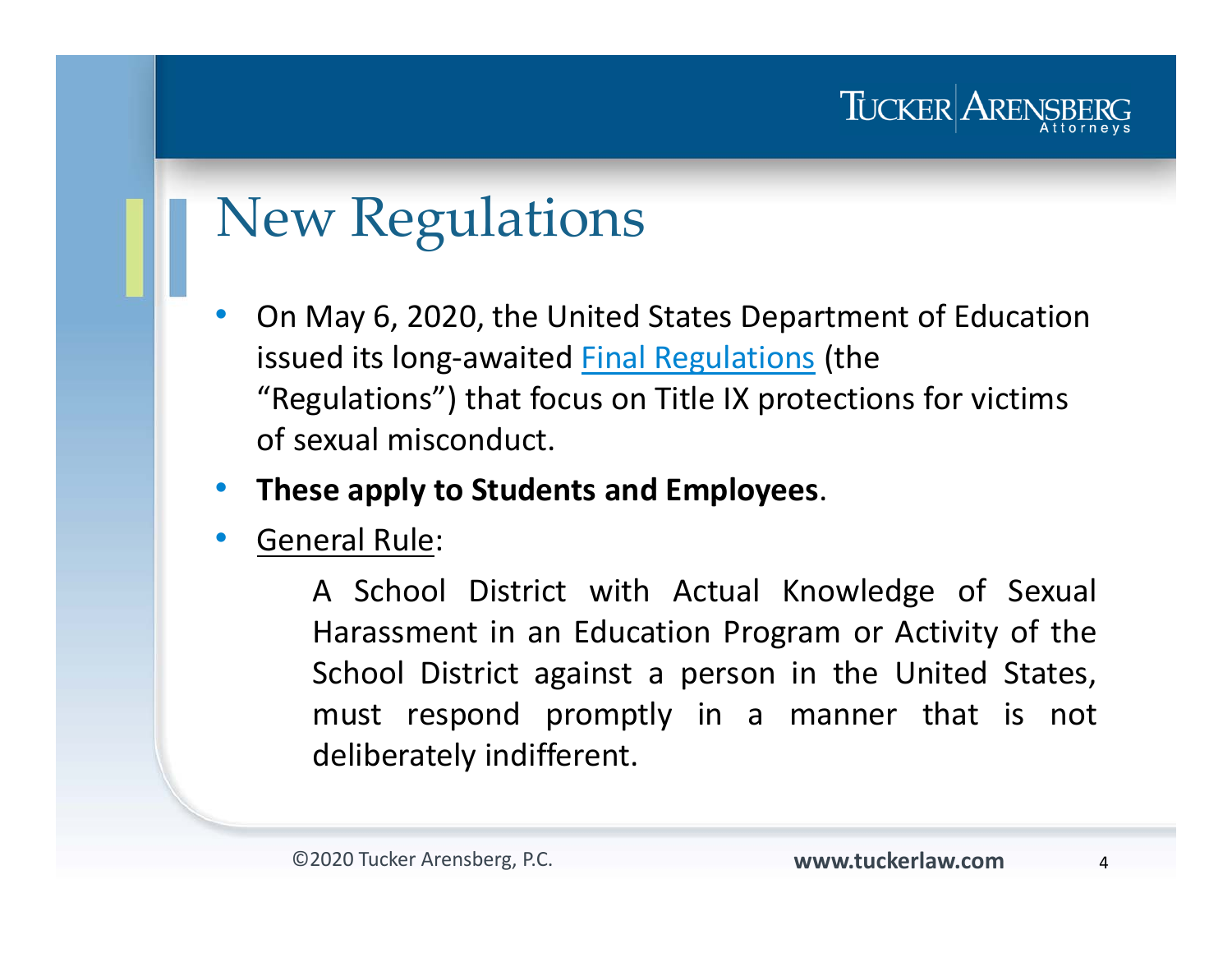

### Failure to Comply with Regulations

- The Department of Education will hold a District liable when it:
	- 1. Commits sex discrimination (i.e., by being deliberately indifferent to actual knowledge of actionable sexual harassment); and
- 2. Violates regulatory obligations that are required in order to further Title IX's non-discrimination mandate.

In other words, where a Complainant wants a District to investigate allegations, the District must conduct an investigation and adjudication, and provide remedies to that Complainant if the Respondent is found responsible.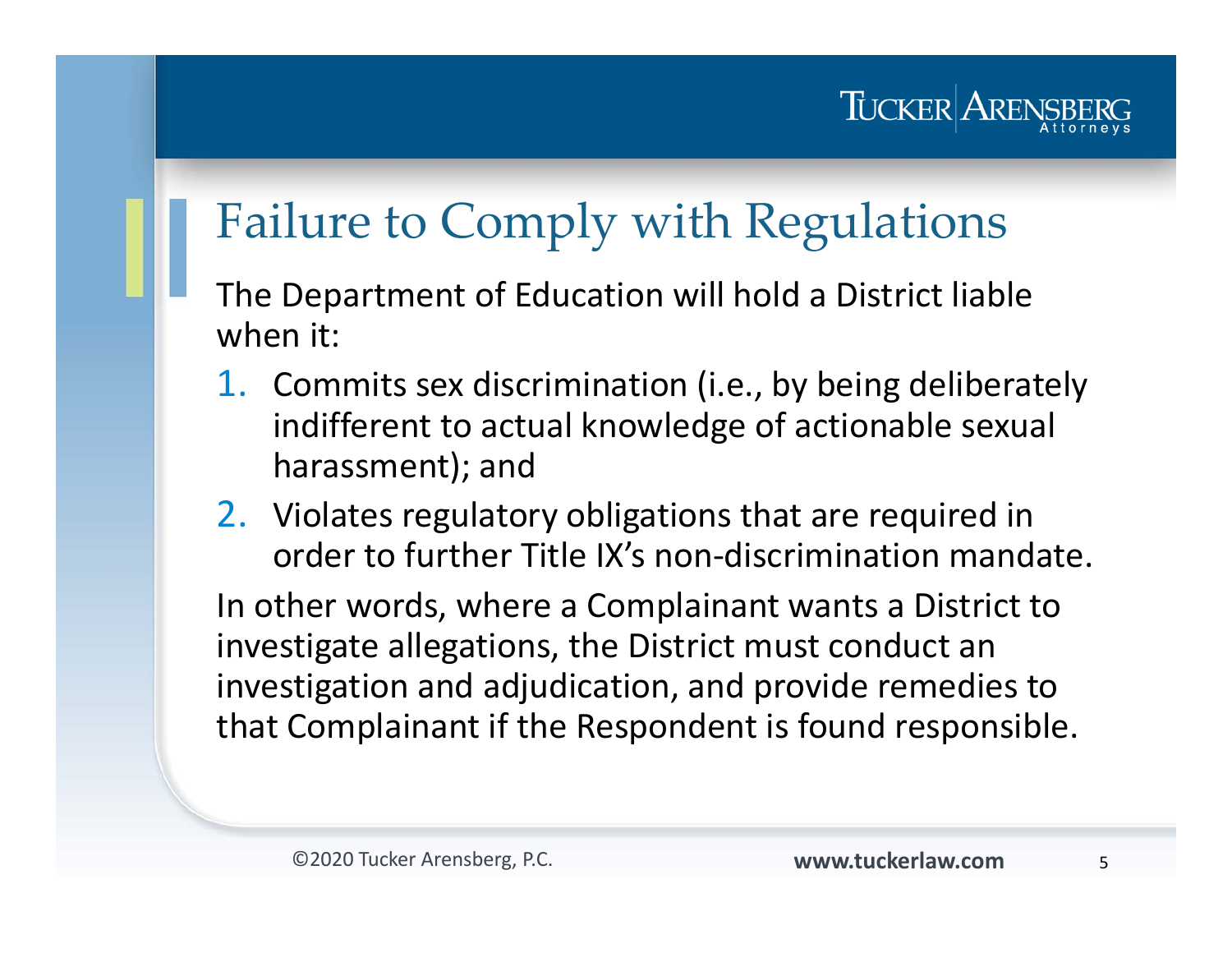TUCKER AREN

#### New Regulations – Training Requirements

- $\bullet$  Title IX Personnel (Title IX Coordinators, Investigators, Decision-Makers, Mediators) must be trained on:
	- The definition of Sexual Harassment;
	- -The scope of the District's Education Program or Activity;
	- How to conduct an investigation and grievance process including hearings, appeals, and informal resolution processes, as applicable; and
	- How to serve impartially, including by avoiding prejudgment of the facts at issue, conflicts of interest, and bias.
- $\bullet$  Decision-makers and investigators must receive training on issues of **relevance**, including how to apply the rape shield protections provided for complainants.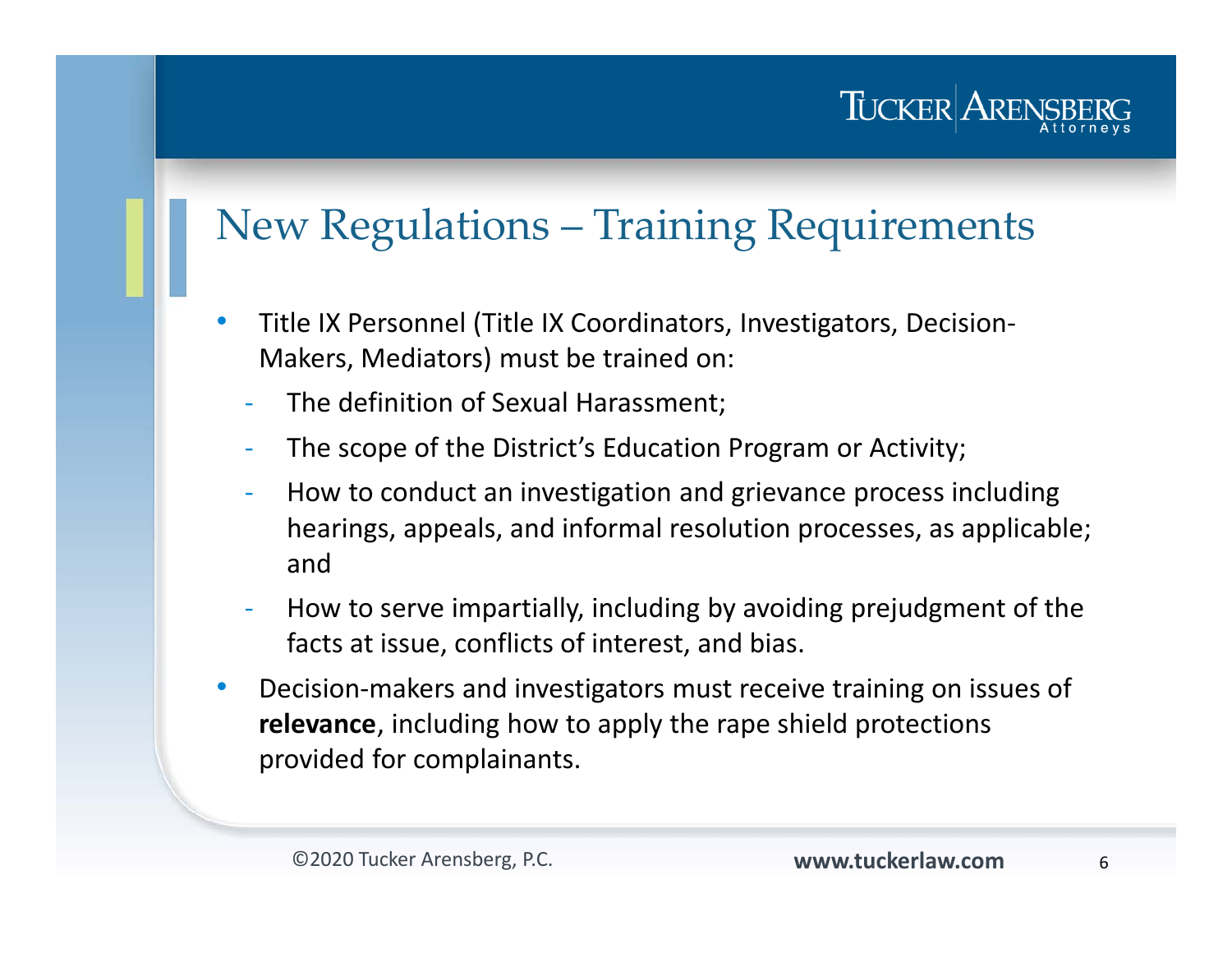

# Title VII and Title IX - Employees

- • Title VII of the Civil Rights Act of 1964 makes it an unlawful employment practice for a covered employer to discriminate against any individual with respect to the compensation, terms, conditions, or privileges of their employment, because of such individual's race, color, religion, sex, or national origin.
- $\bullet$  The Supreme Court has recognized that sexual harassment may constitute sex discrimination under Title VII when it is "sufficiently severe or pervasive to alter the conditions of [the victim's] employment and create an abusive working environment." Meritor Savings Bank v. Vinson, 477 U.S. 57 (1986)
- $\bullet$  The Department of Education rejected the positions of commenters that District employers cannot comply with Title VII regulations, caselaw, and statutory schemes, and the new Title IX regulations.
- $\bullet$  The Department also rejected the position that Title VII claims preempt Title IX claims in this setting.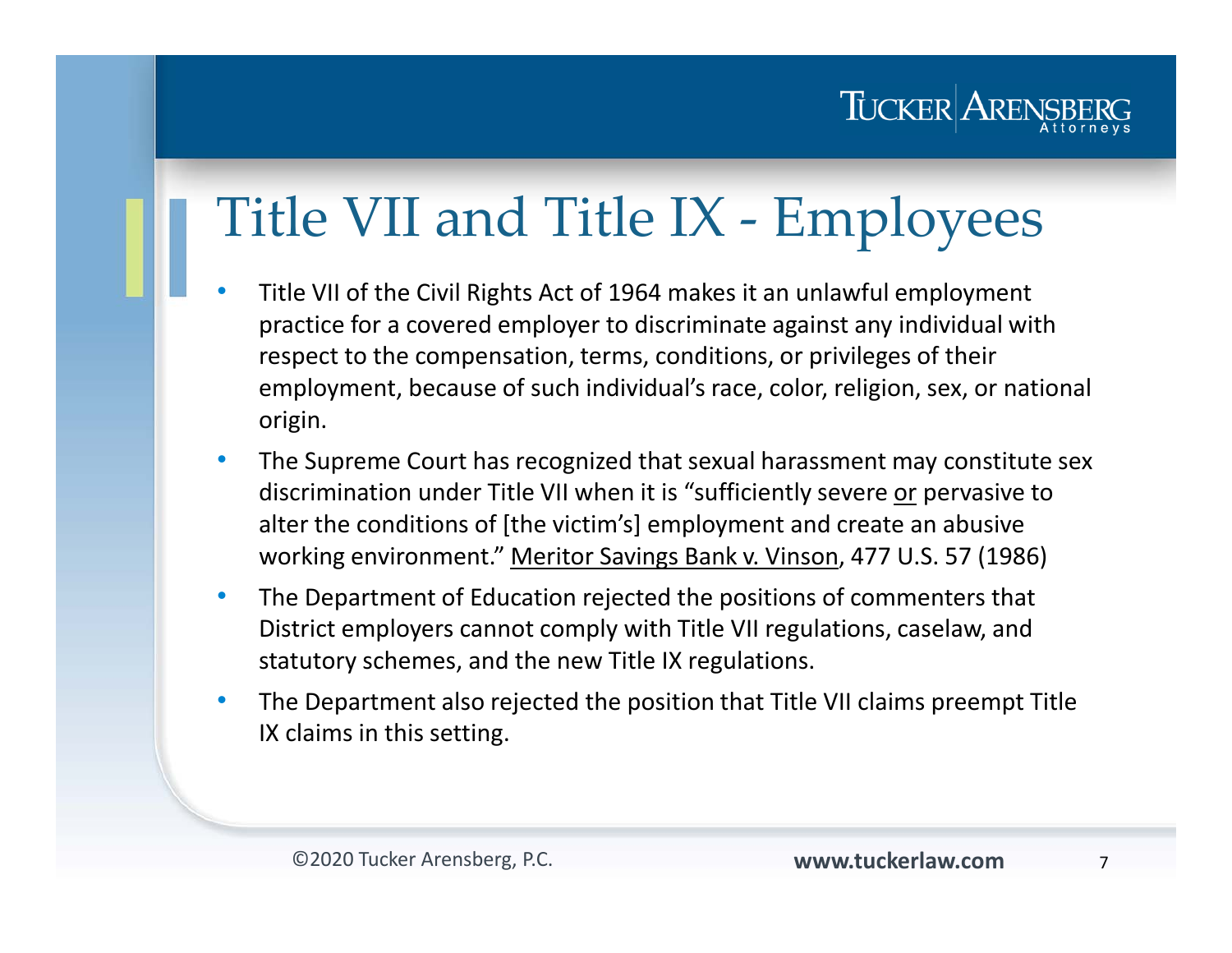

# Title VII and Title XI - Guidance

- • Instead, the Department maintained that where a claim may implicate employees as complainants or respondents, recipients can process claims through the specific grievance process in the new Title IX regulations, and also process a claim through a Title VII grievance process.
- • Where a complainant may allege race and gender discrimination:
	- • The District would need to investigate the gender discrimination claim through the Title IX process;
	- $\bullet$  The race discrimination claim could not be investigated under the Title IX process as it does not meet jurisdictional requirement.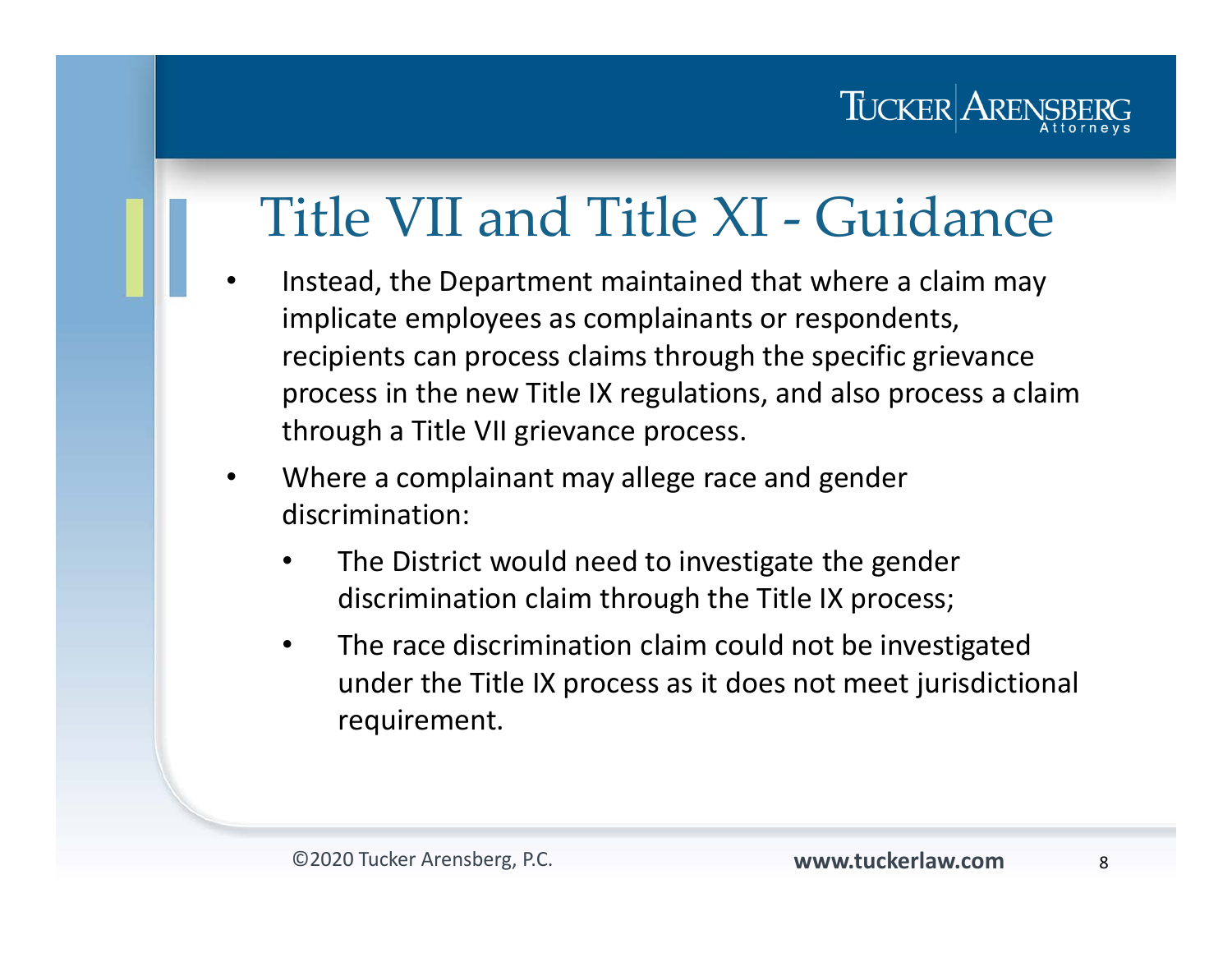

#### Title IX Personnel

©2020 Tucker Arensberg, P.C.

www.tuckerlaw.com

9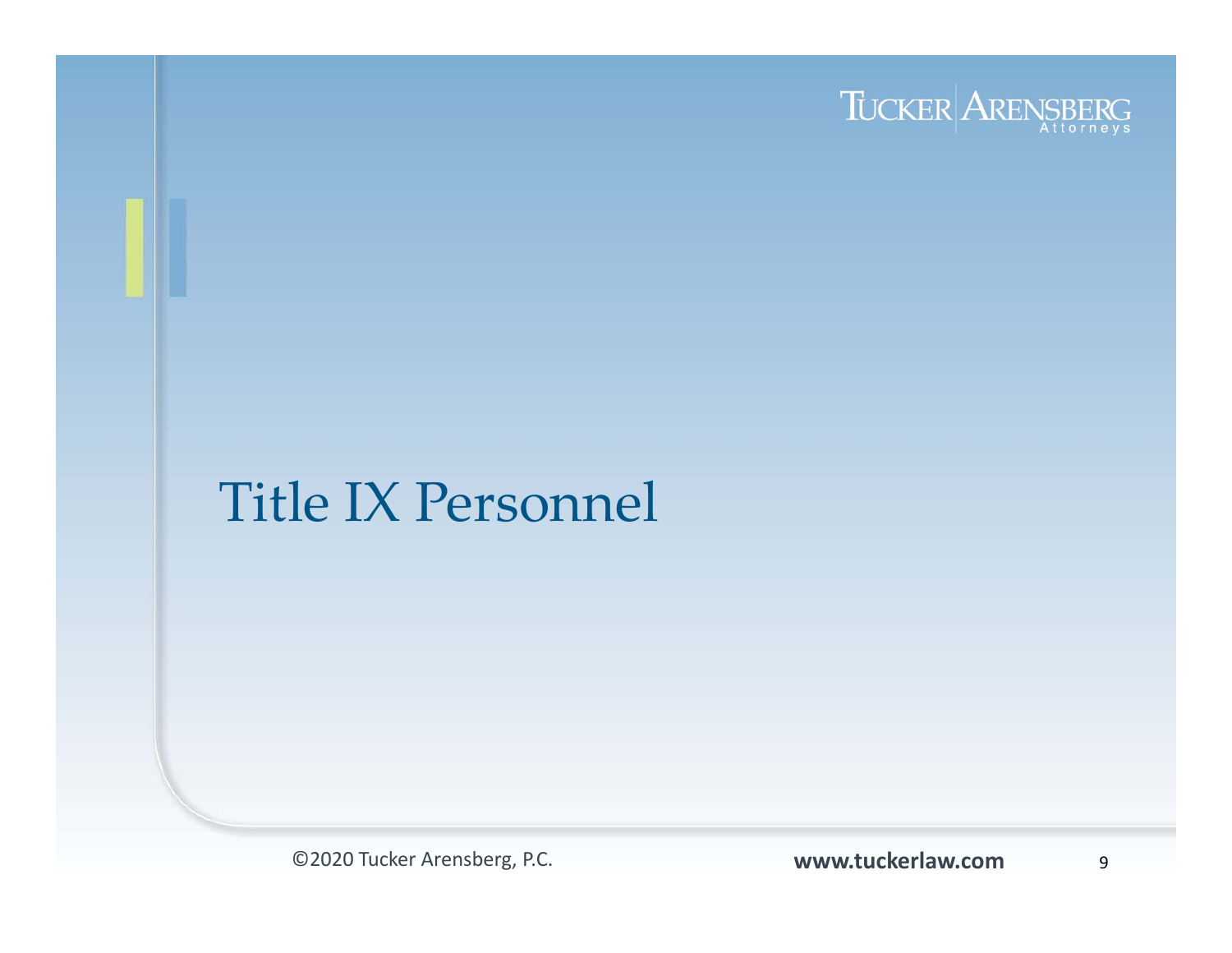#### TUCKER AREN

## Title IX Personnel

- • The Department declined to impose a requirement that Title IX Coordinators, investigators, or decisionmakers be licensed attorneys or otherwise to specify the qualifications or experience needed for a District to fill such positions.
- $\bullet$  Districts are permitted to use their own employees or to outsource Title IX investigation and adjudication functions.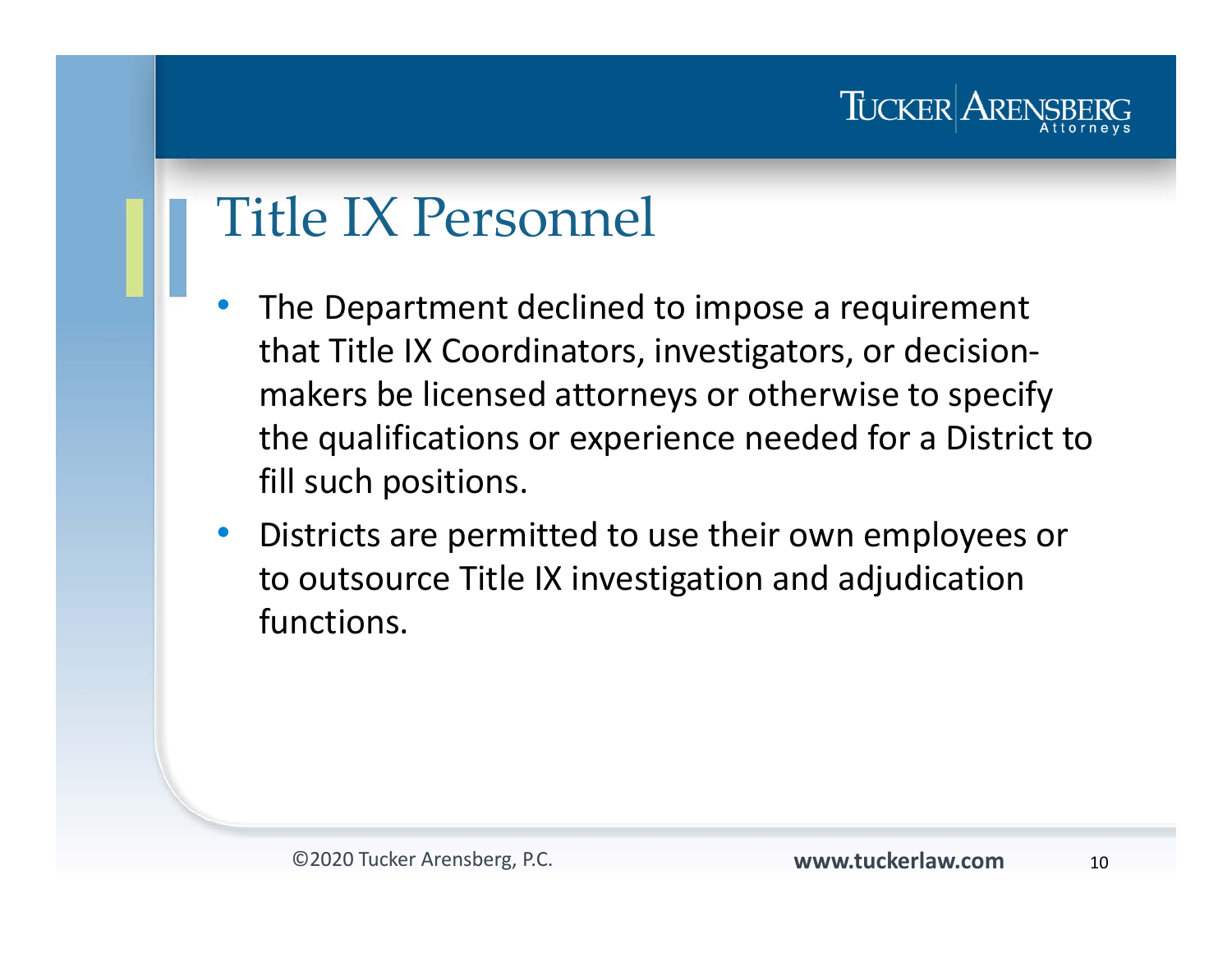

# Title IX Coordinator

- • Each District must designate at least one employee to be the Title IX Coordinator to coordinate compliance efforts with the Regulations
- $\bullet$  Title IX Coordinators shall accept reports of sex discrimination, including sexual harassment, at any time.
- $\bullet$  the District must notify all Interested Persons of the name or title, office address, electronic mail address, and telephone number of the Title IX Coordinator(s).
	- • Interested Persons: "applicants for admission and employment, students, parents or legal guardians of elementary and secondary school students, employees, and all unions or professional organizations holding collective bargaining or professional agreements with the recipient"

11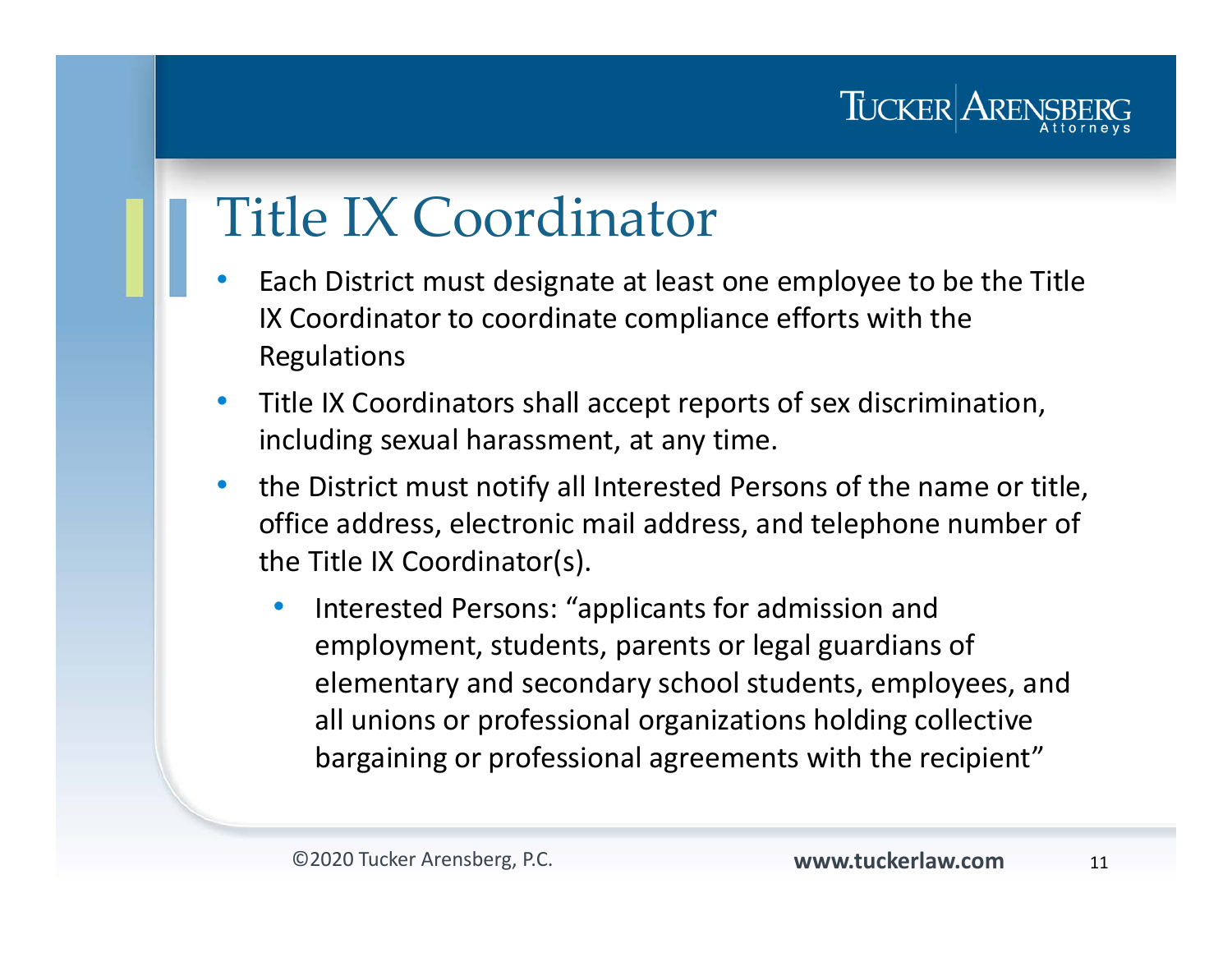

# Investigator(s)

- • The Investigator carries out an investigation by conducting interviews of the involved individuals and witnesses, collecting documentary and other evidence, and drafting an investigative report.
- The Title IX Coordinator may serve as Investigator.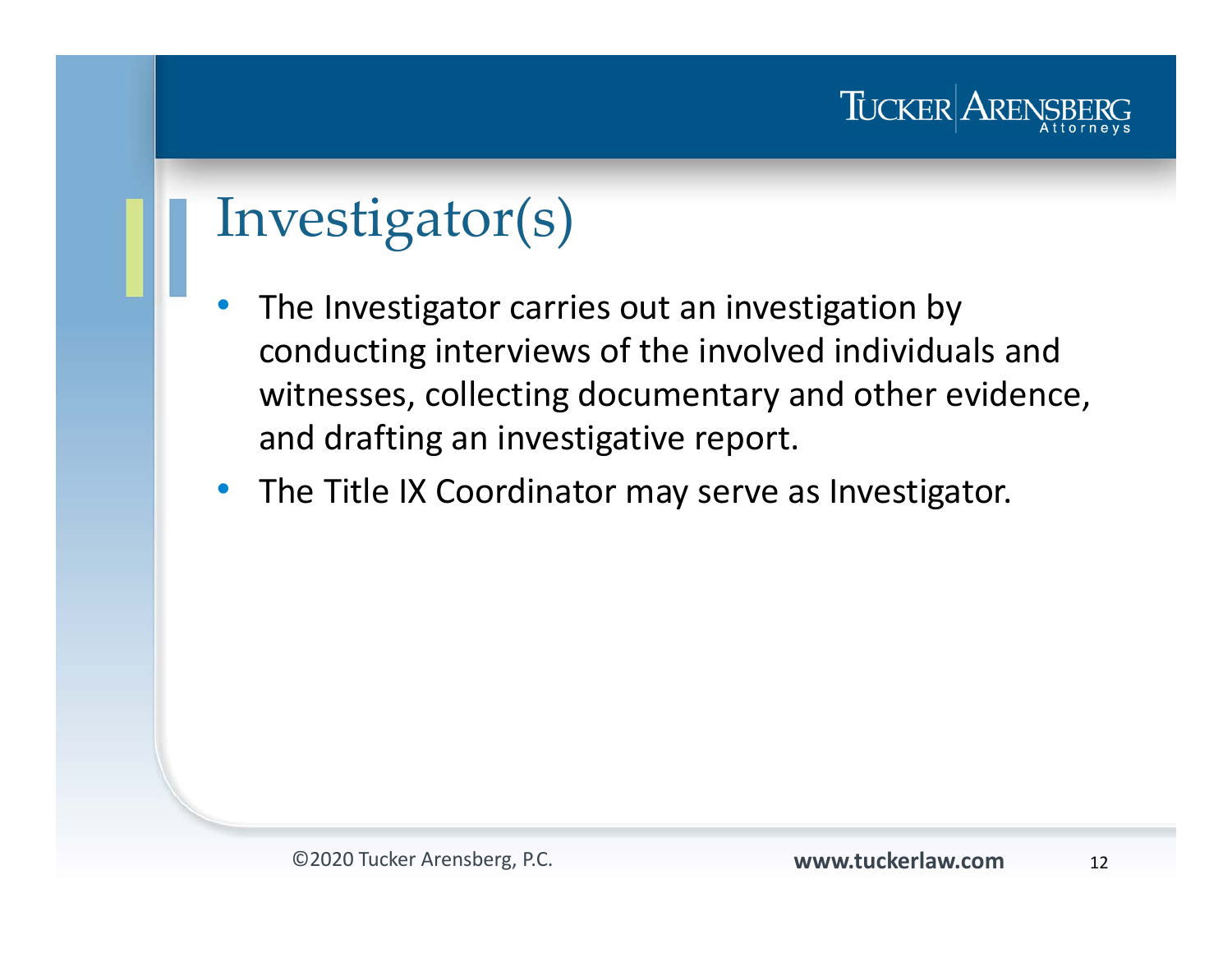#### TUCKER AREN

### Decision-Maker

- $\bullet$  The Decision-Maker reaches the responsibility determination ("Determination") by applying the standard of evidence selected by the District: "preponderance of the evidence"
- The Title IX Coordinator and the Investigator may not also be a Decision-Maker.
- $\bullet$  In addition, each District will need to appoint an Appeal Decision-Maker to hear appeals.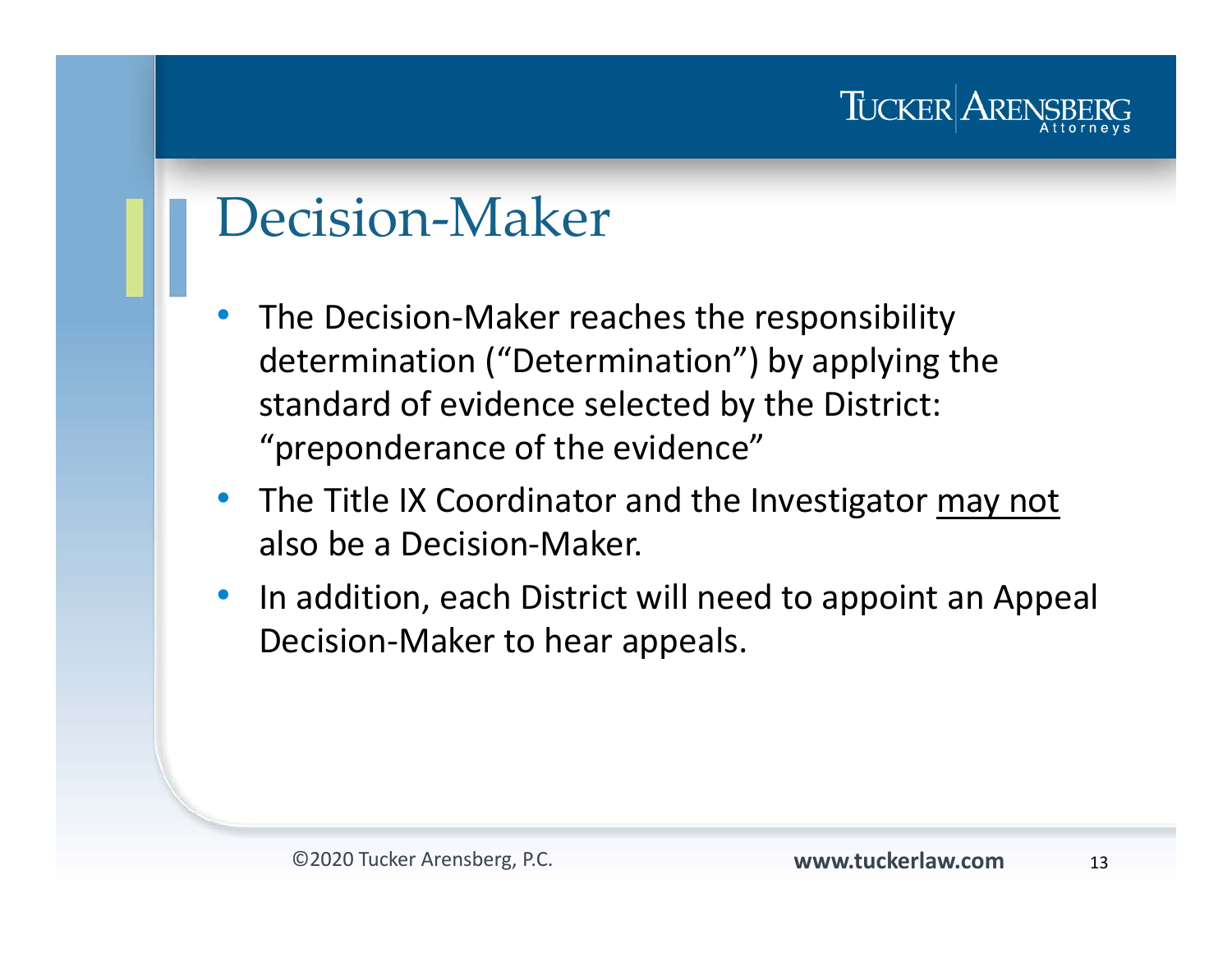

#### Mediator

- $\bullet$  If the District adopts an informal resolution process, it must designate a properly trained facilitator (i.e., a mediator) for that process.
- The Regulations do not preclude the Title IX Coordinator from serving as the Mediator.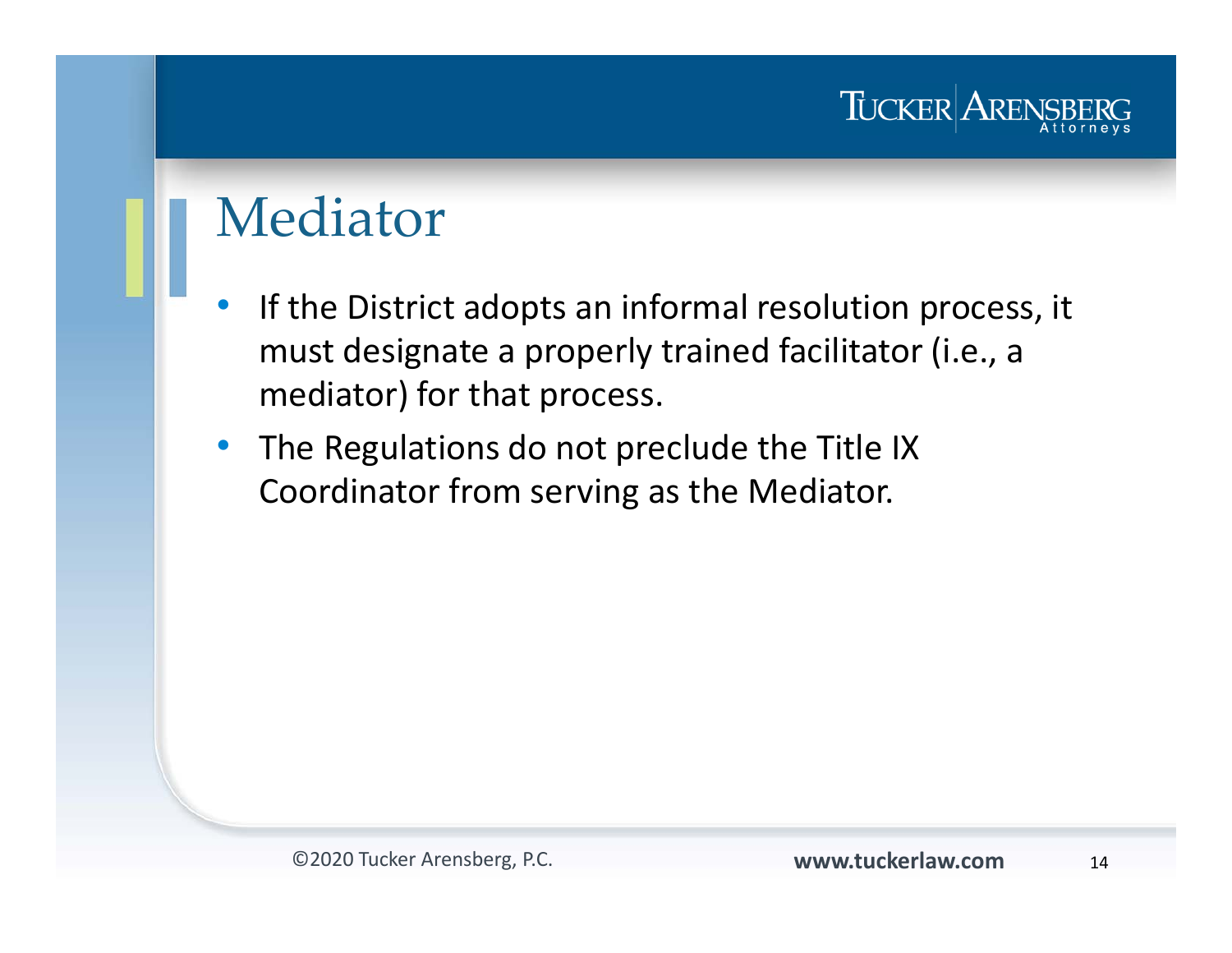

# I. Sexual Harassment

©2020 Tucker Arensberg, P.C. **www.tuckerlaw.com**

15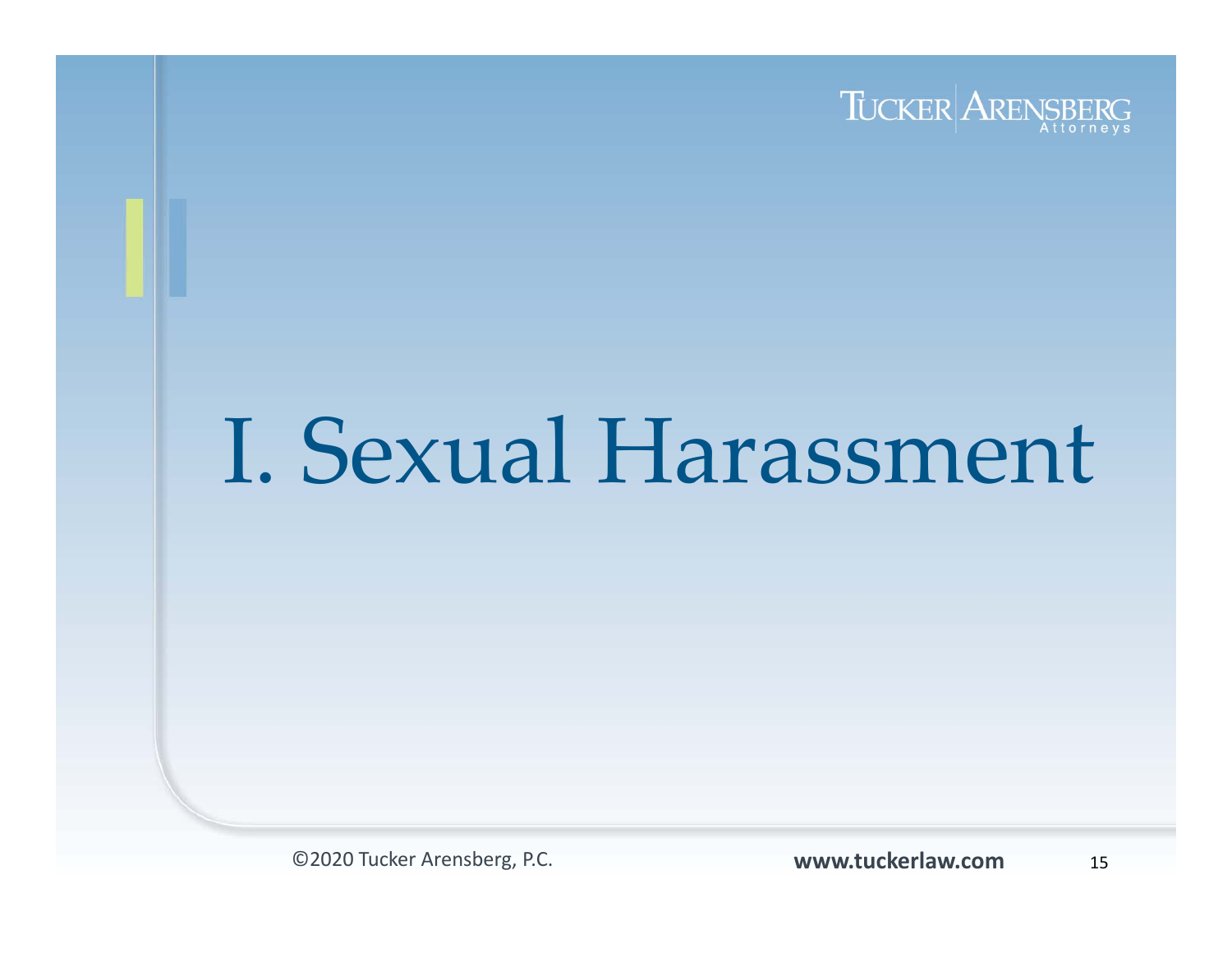#### TUCKER AREN

# Sexual Harassment

- • Under the Regulations, **Sexual Harassment** is defined as any of the following conduct on the basis of sex:
	- 1. A **school employee** conditioning an educational benefit or service upon a person's participation in unwelcome sexual conduct ("*quid pro quo*");
	- 2. Unwelcome conduct determined by a reasonable person to be so severe, pervasive, and objectively offensive that it effectively denies a person equal access to the school's education program or activity ("Hostile Environment"); or
	- 3. Sexual assault, dating violence, domestic violence, or stalking ("Single Event").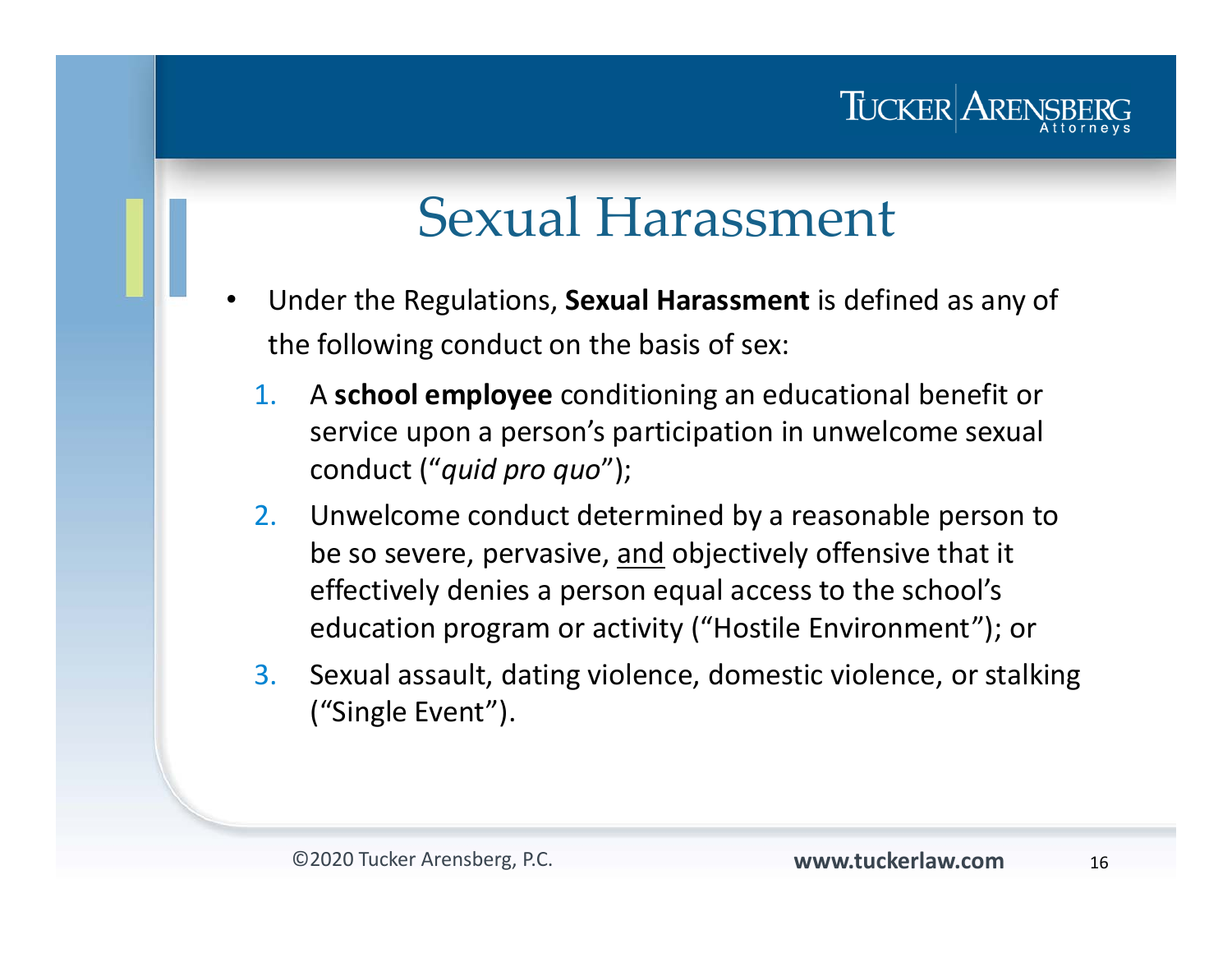

# *1) Quid Pro Quo* Sexual Harassment

Elements:

- •District employee;
- •Conditioning a District benefit, aid or service;
- $\bullet$ On participation in an unwelcome sexual act.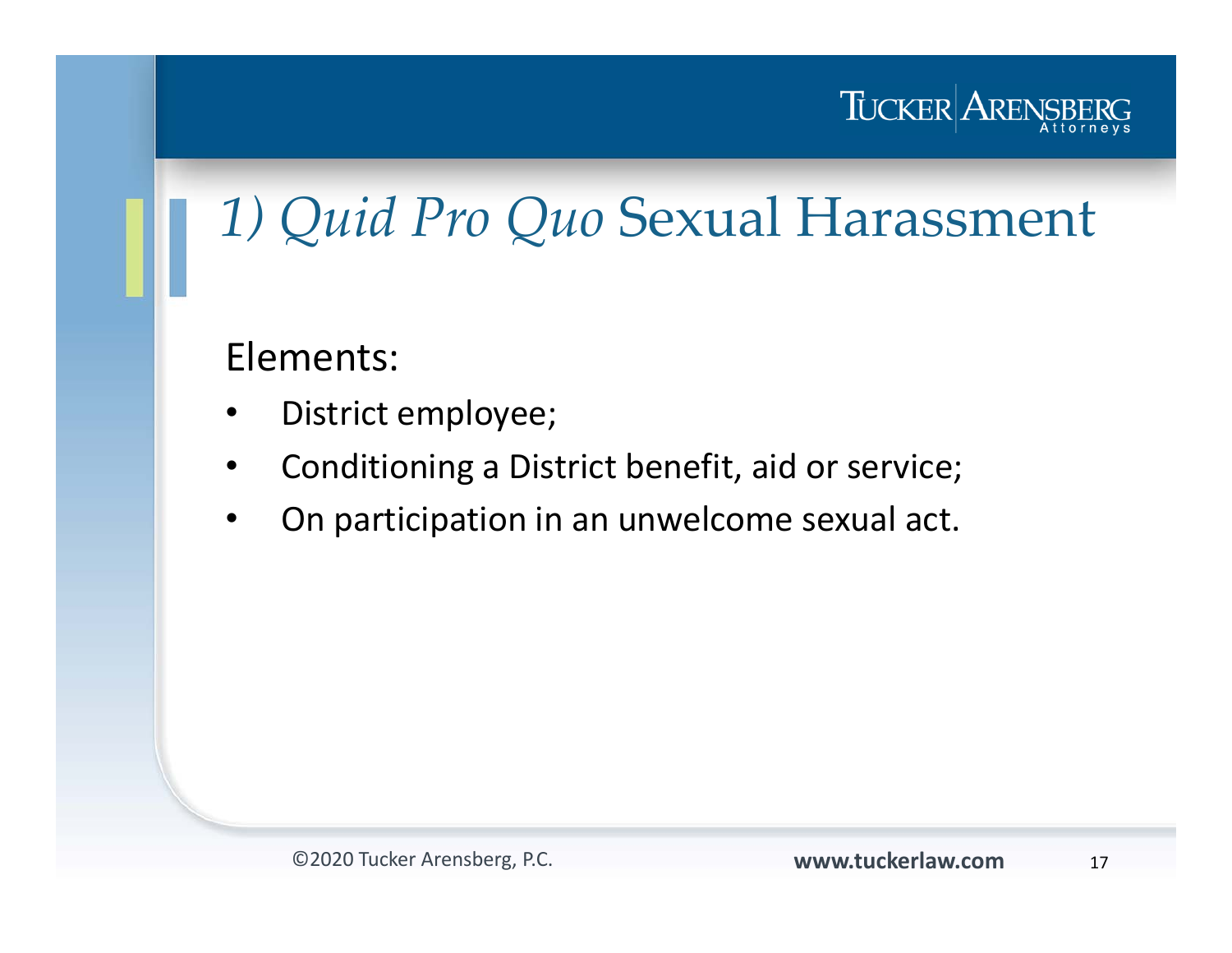# *Quid Pro Quo* - Hypotheticals

- 1. Student is struggling in class. Student asks Teacher for tutoring help. Teacher agrees, but when Student arrives, Teacher makes advances on Student. Student rejects the advances and Teacher refuses to tutor Student unless Student agrees to engage in sexual activity.
- 2. Student A is struggling in class and asks Student B for tutoring help. Student B agrees to help on the condition that Student A agree to certain sexual favors.
- 3. Supervisor promises to give Employee a recommendation for a promotion in exchange for sexual favors.
- 4.Supervisor ask Employee on a date.

TUCKER AREN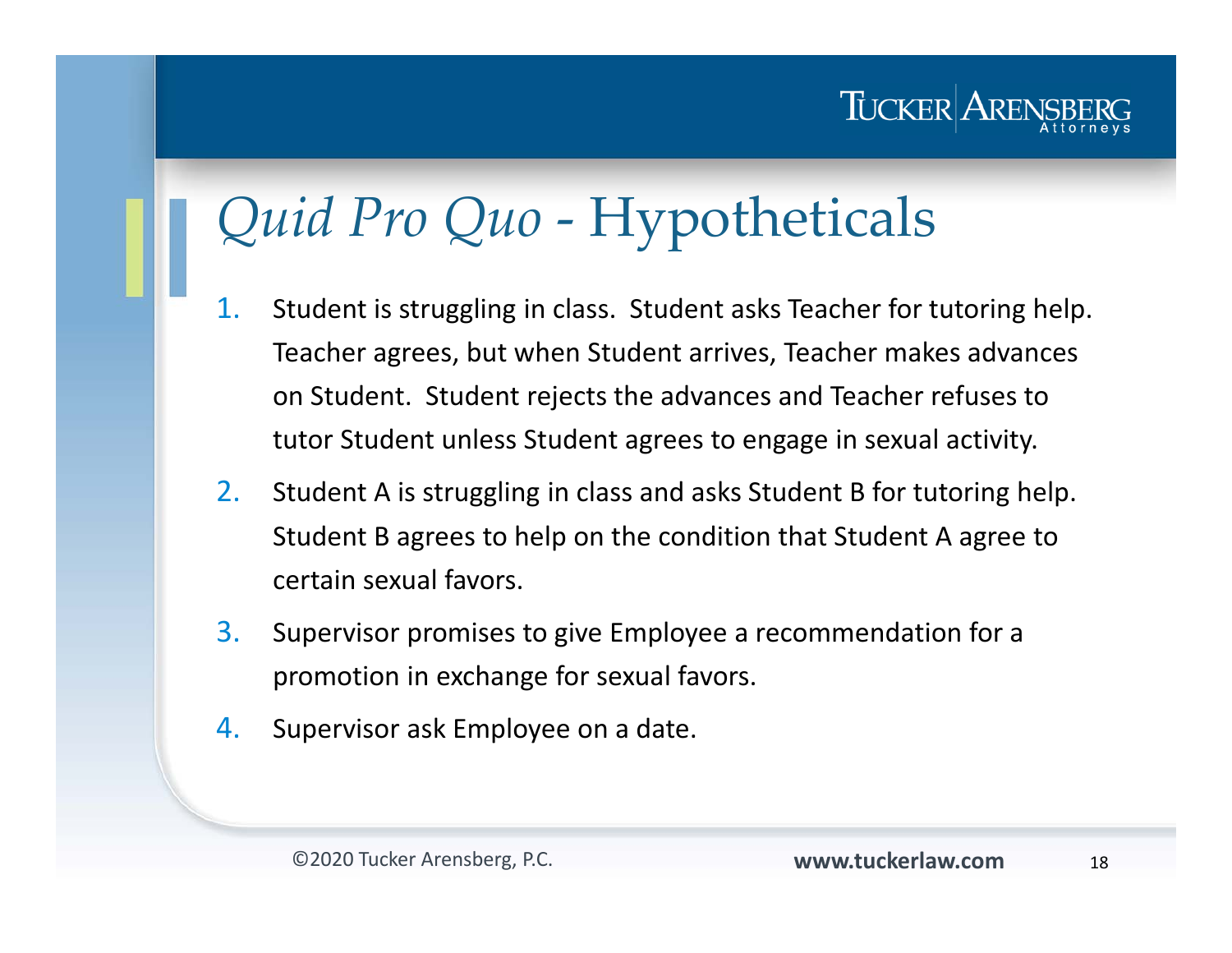#### TUCKER AREN

#### 2) Hostile Environment Sexual Harassment

#### Elements:

- •Unwelcome conduct;
- •Determined by a reasonable person;
- •To be so severe, pervasive, and objectively offensive;
- $\bullet$  That it effectively denies a person equal access to the school's education program or activity.

**NOTE:** Test includes both objective and subjective elements and was taken from the Supreme Court's decision in Davis v. Monroe County Board of Education ("Davis")

19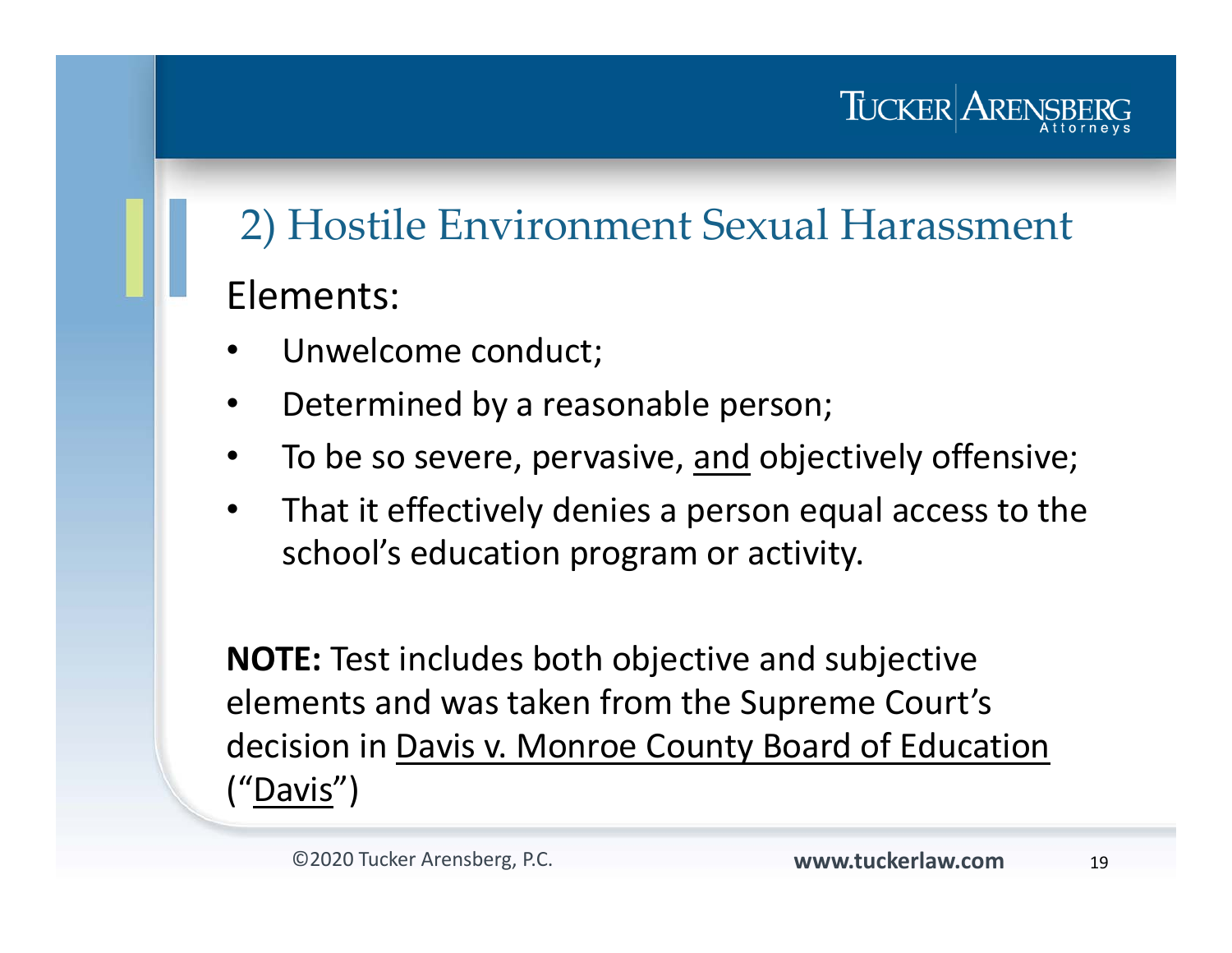

#### Hostile Environment – Verbal Conduct

- $\bullet$ Intimate nicknames
- $\bullet$ Flirting/Sexual Advances
- $\bullet$ Boasting of Sexual Prowess
- $\bullet$ Intimate Questions about Sex Life
- •Harassing voicemails and texts
- $\bullet$ Excessive compliments
- $\bullet$ Sexual inuendo
- $\bullet$ Whistling, cat-calls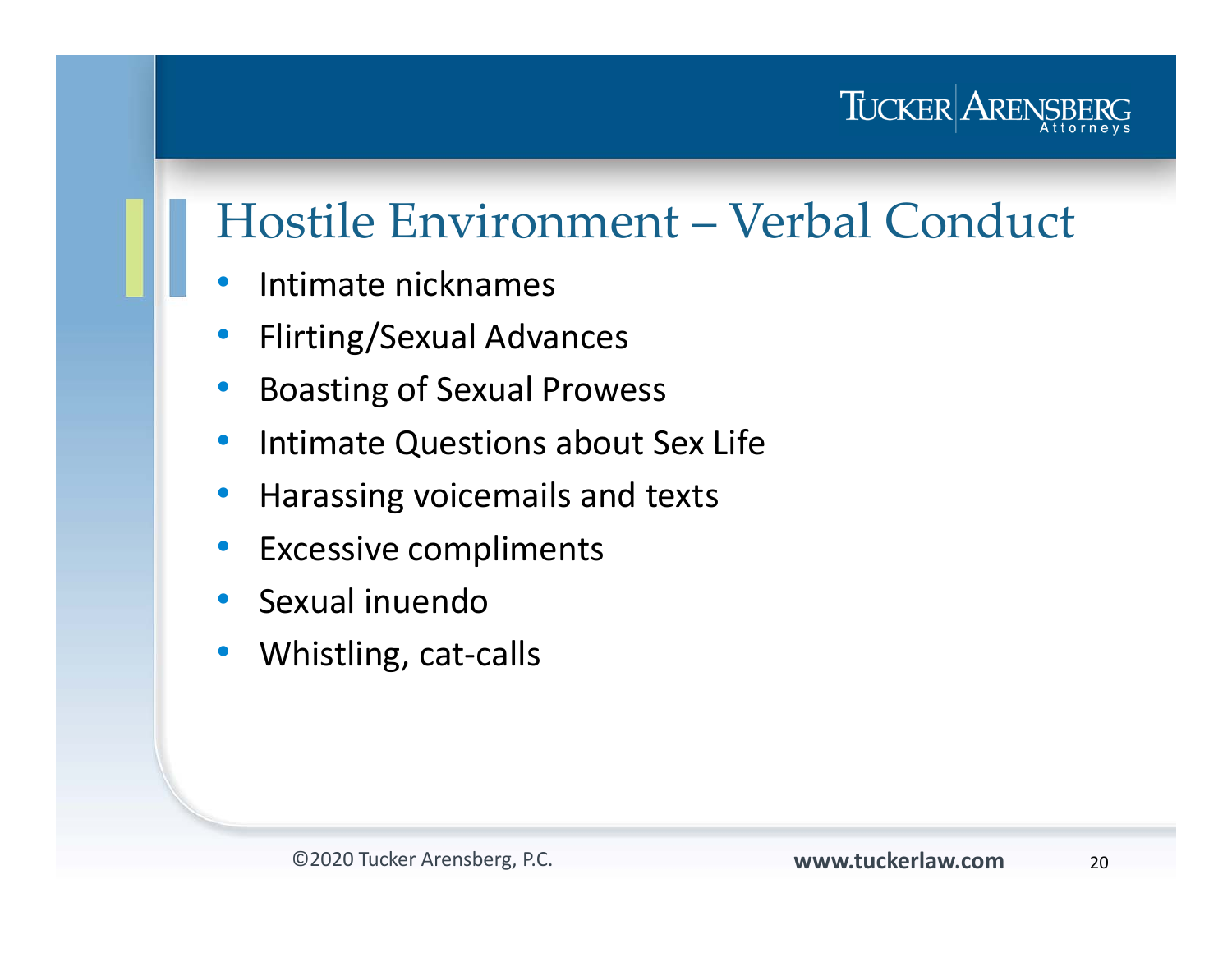# Hypotheticals

- 1. Student A repeatedly asks Student B what she and her boyfriend did over the weekend, whether she wants to date other students at the school. Eventually, Student B tells Student A that the questions are inappropriate and should stop. Student A persists and Student B files a complaint.
- 2. Employee A likes to tell dirty jokes at work. Employee A sends emails that contain sexual innuendo and post similar material on bulletin boards in the teachers' lounge. Employee A will also include sexual language in her conversations. One day, Employee B makes a sexual joke to Employee A and Employee A files a complaint.

TUCKER AREN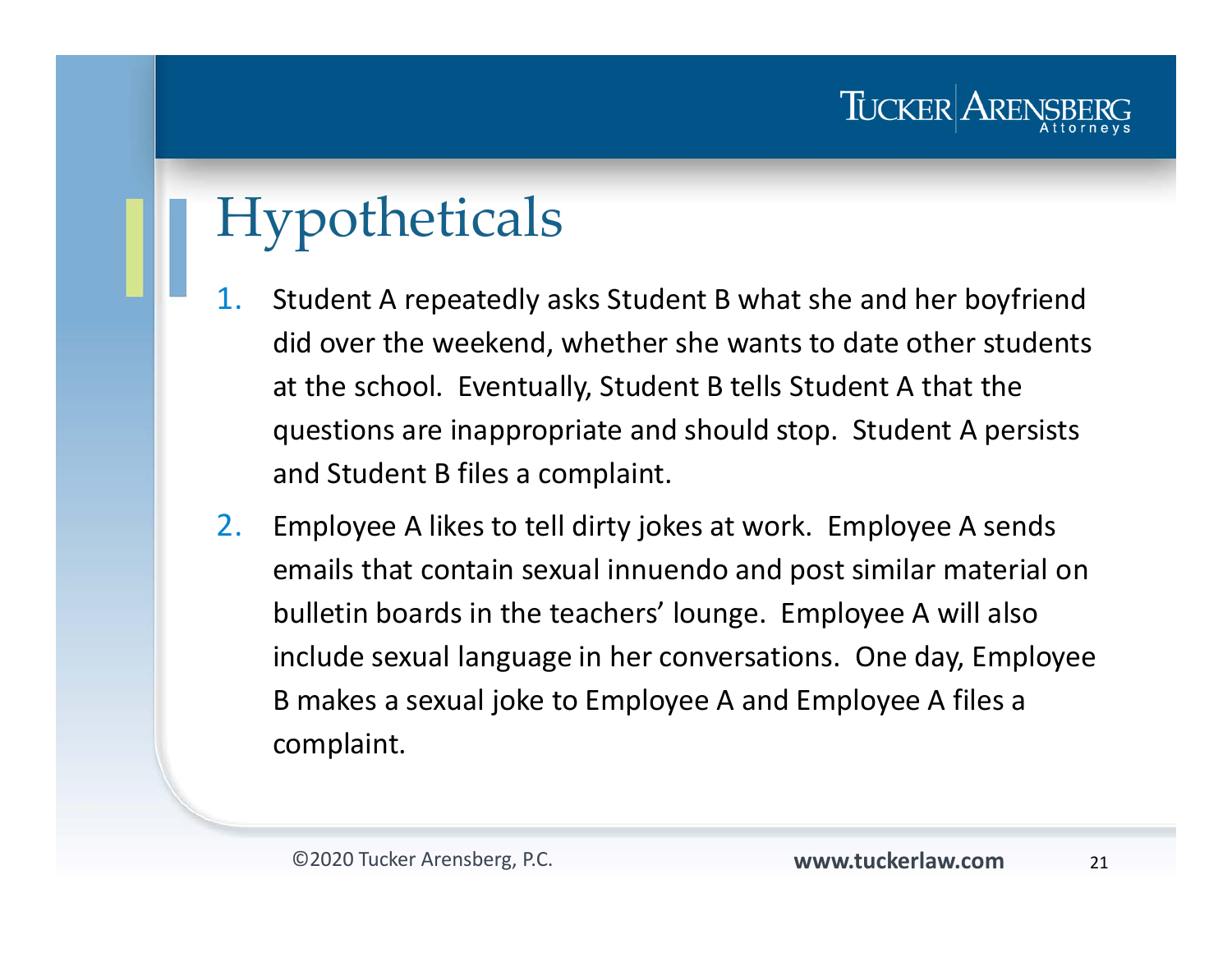

#### Hostile Environment – Physical Conduct

- $\bullet$ Hugging/Kissing
- $\bullet$ Touching hair, body or clothing
- •Giving Neck or Shoulder Massage
- $\bullet$ Cornering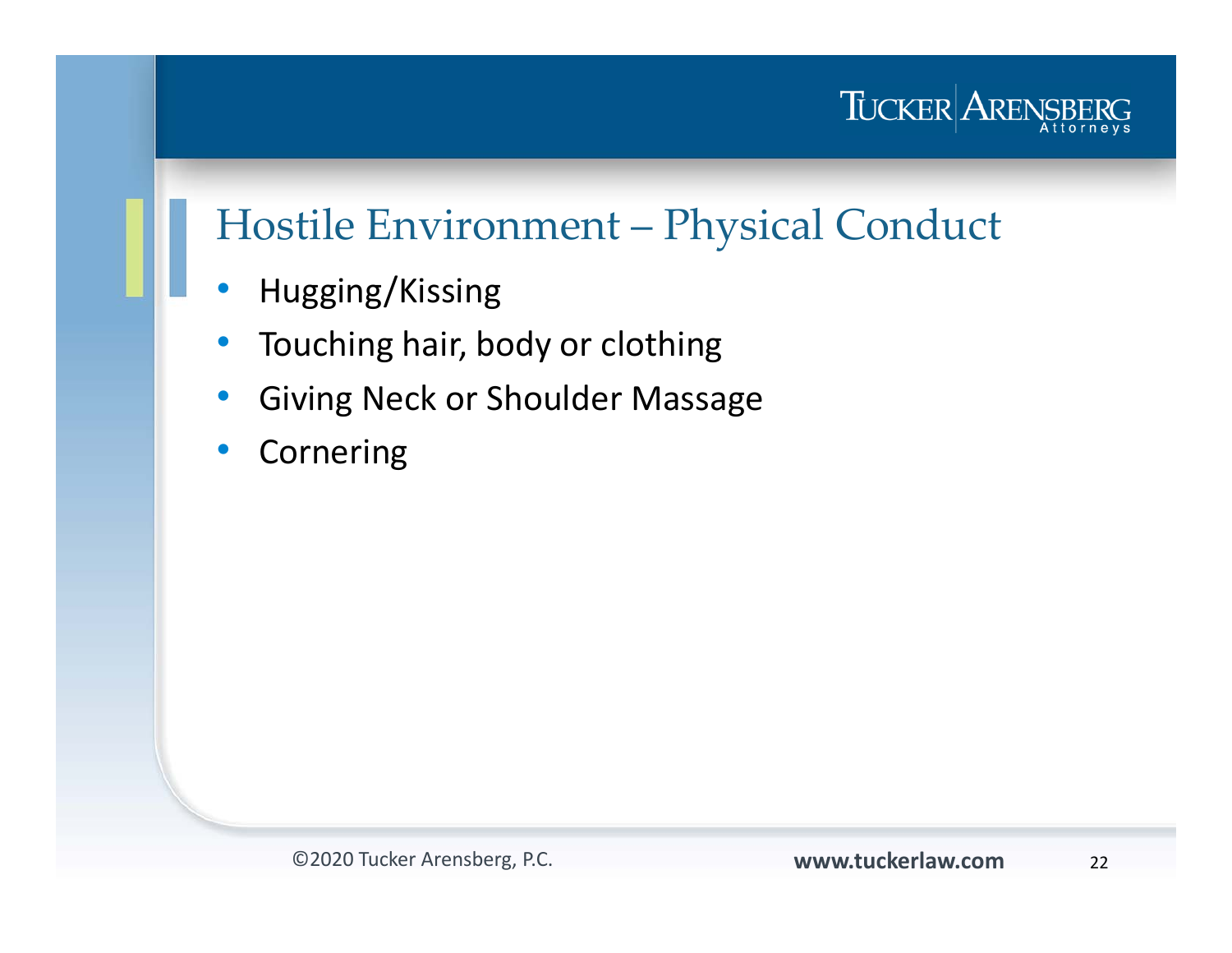

# Hypotheticals

1.Student A regularly puts his arms around other students' backs or gives them a "buddy type" shoulder massage when working in group assignments

What should a teacher do if he/she witnesses this?

Does it matter whether anyone complains?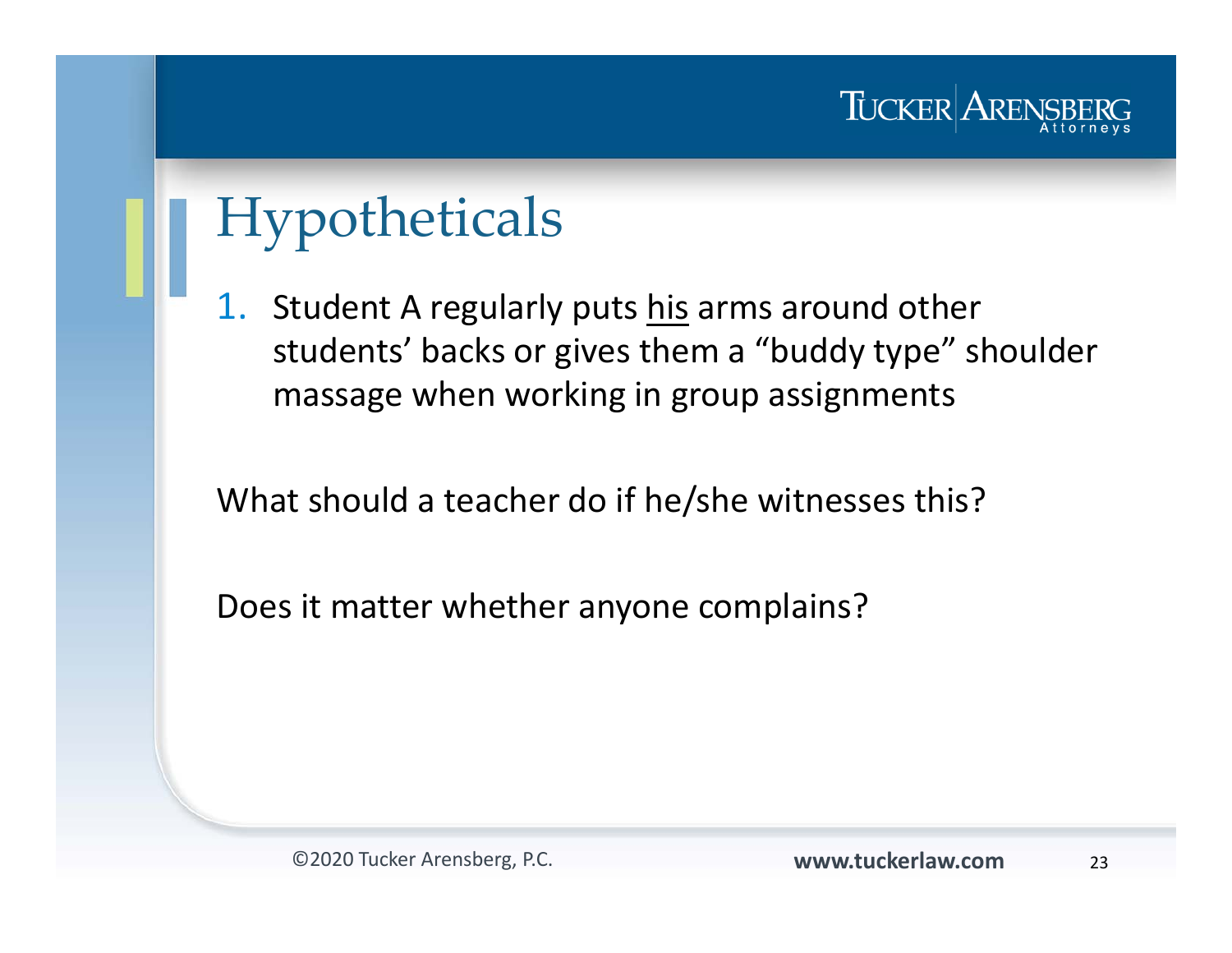

# Hypotheticals

1b. What if Student A is a female? Does the analysis change?

©2020 Tucker Arensberg, P.C. **www.tuckerlaw.com**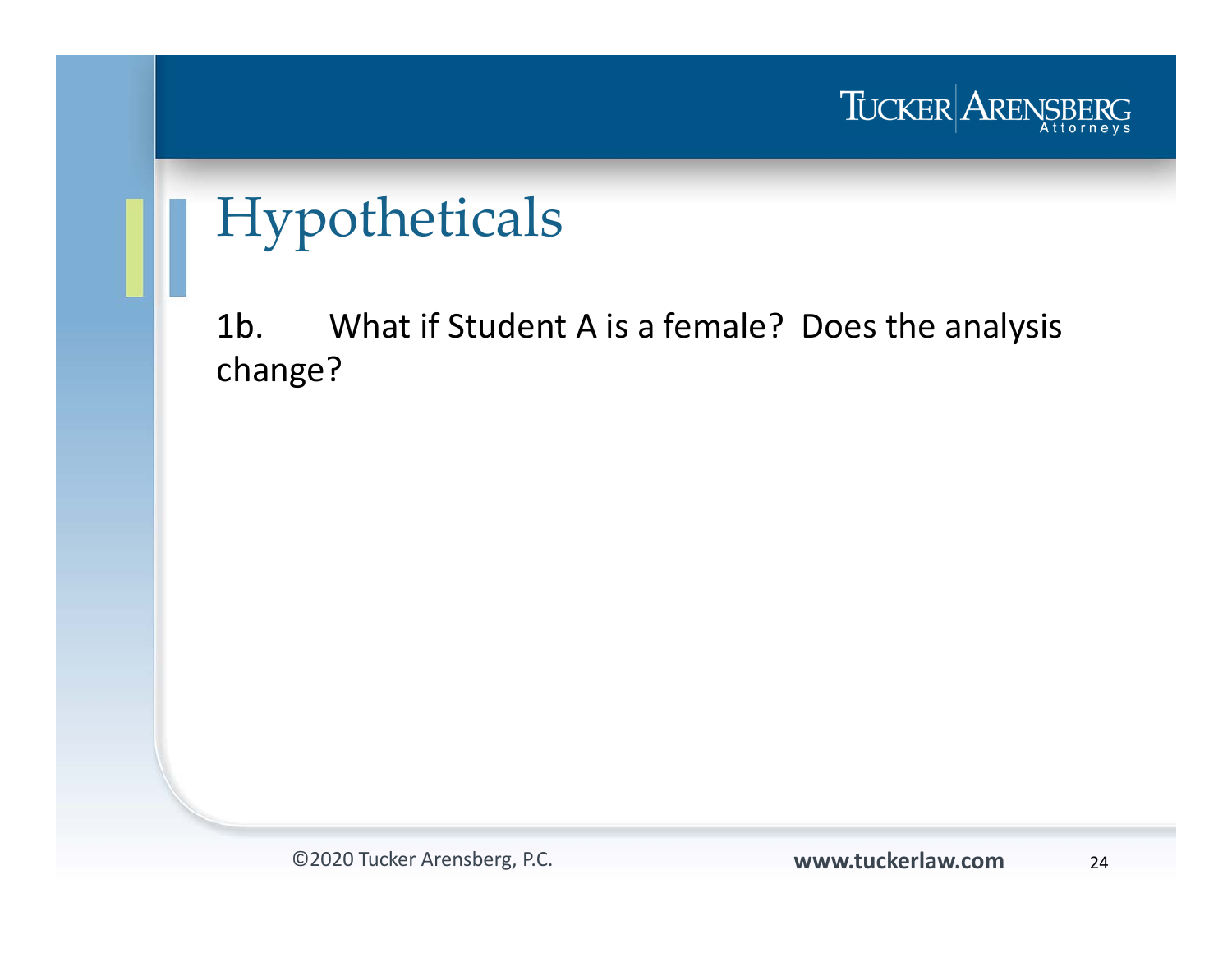

#### Hostile Environment – Other Conduct?

- $\bullet$ Written messages (texts, notes)
- $\bullet$ Visual images (drawings, photographs)
- $\bullet$ Gestures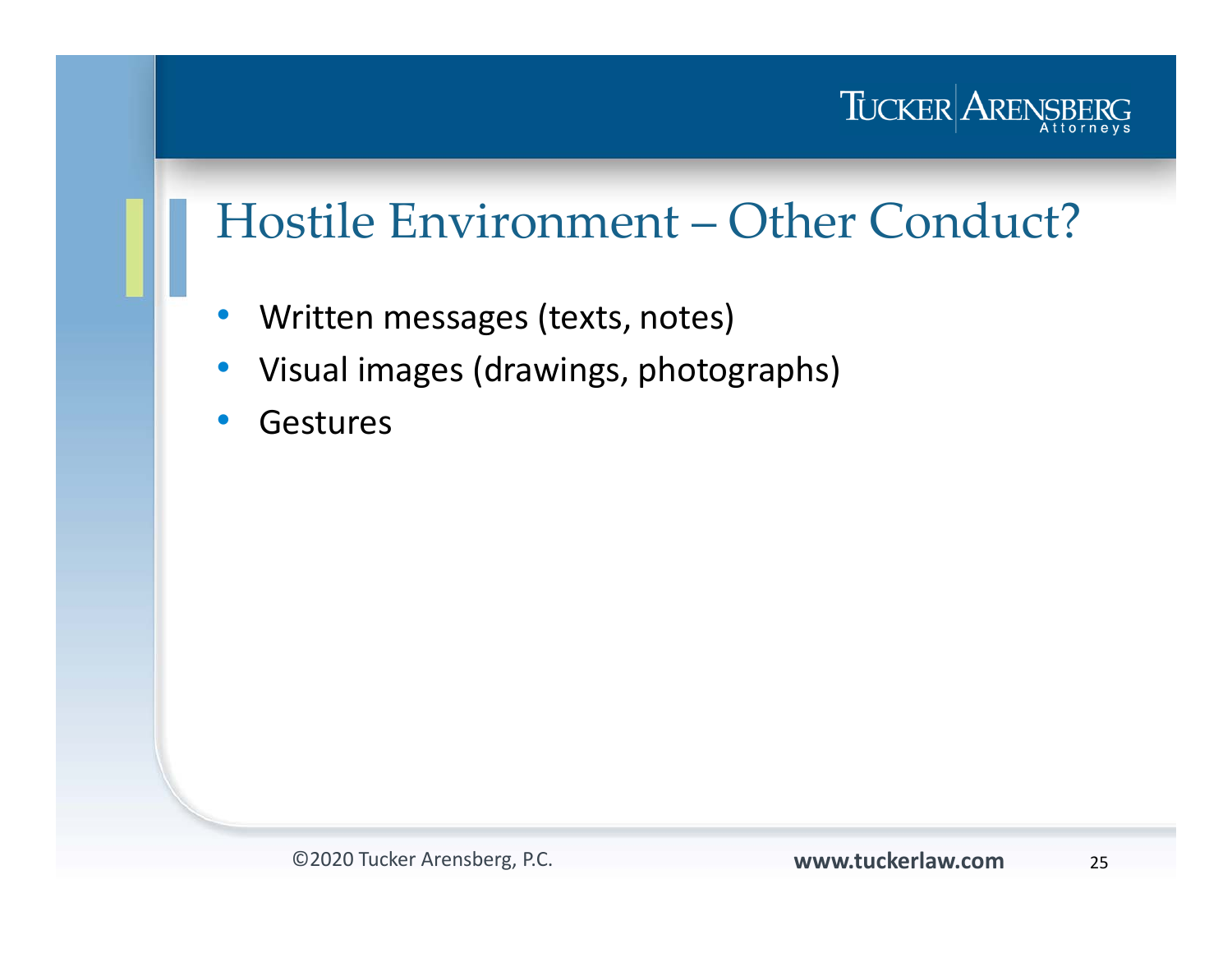

# 3) Single Event - Sexual Assault

**Sexual Assault** means a sexual offense under state or federal law that is classified as a **forcible** or **nonforcible sex offense** under the uniform crime reporting system of the Federal Bureau of Investigation.

• Forcible Sex Offenses: Forcible Rape, Forcible Sodomy, Sexual Assault with an Object, Forcible Fondling.

•Nonforcible Sex Offenses: Incest, Statutory Rape.

"Forcible" generally means without consent.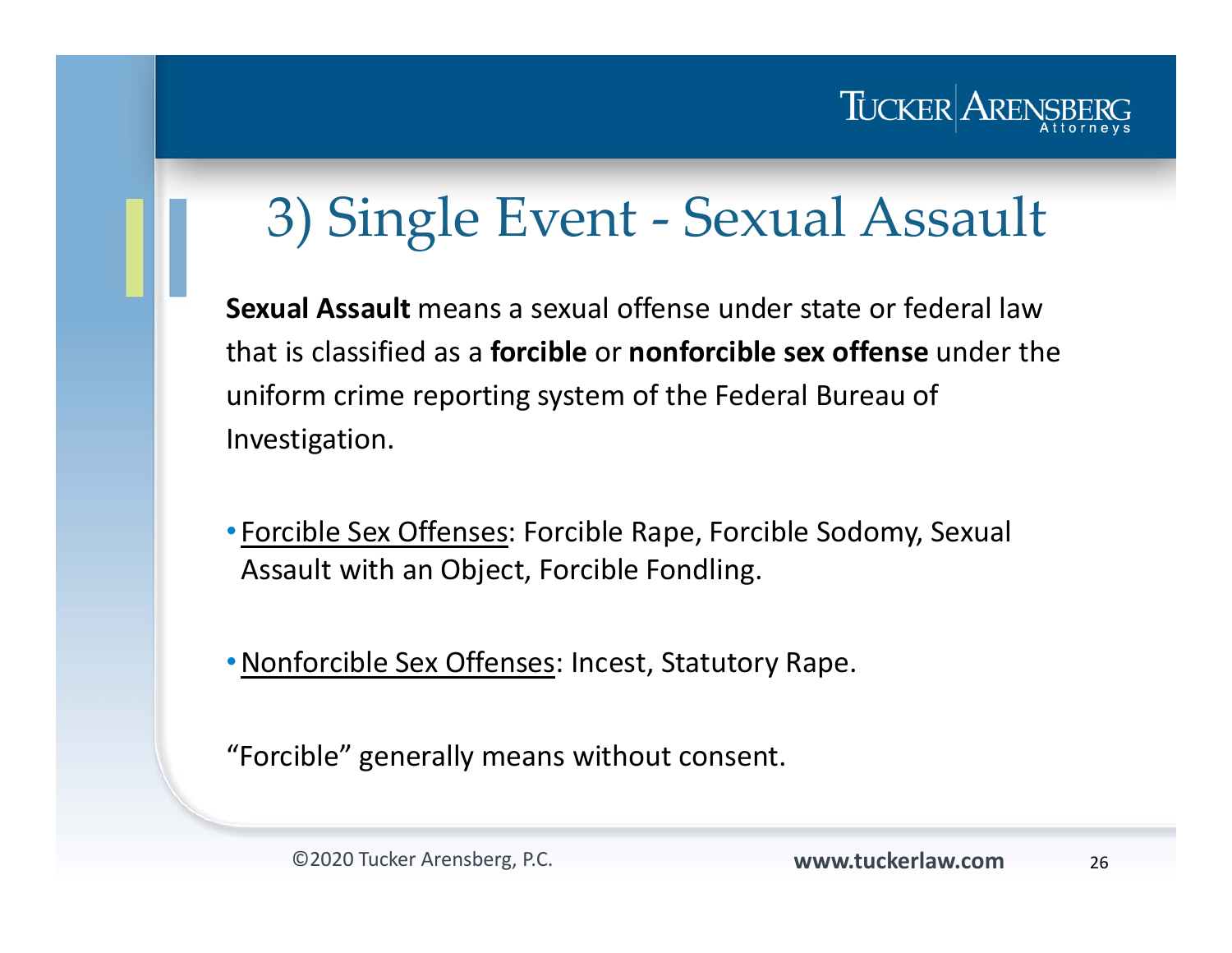

# 3) Single Event - Dating Violence

Dating violence means violence committed by a person who is or has been in a social relationship of a romantic or intimate nature with the victim and where the existence of such a relationship is determined by the following factors:

- 1.Length of relationship.
- 2.Type of relationship.
- 3. Frequency of interaction between the persons involved in the relationship.
- • Note: Relevant to District if it occurs during a District Educational Program or Activity (*e.g*., Prom).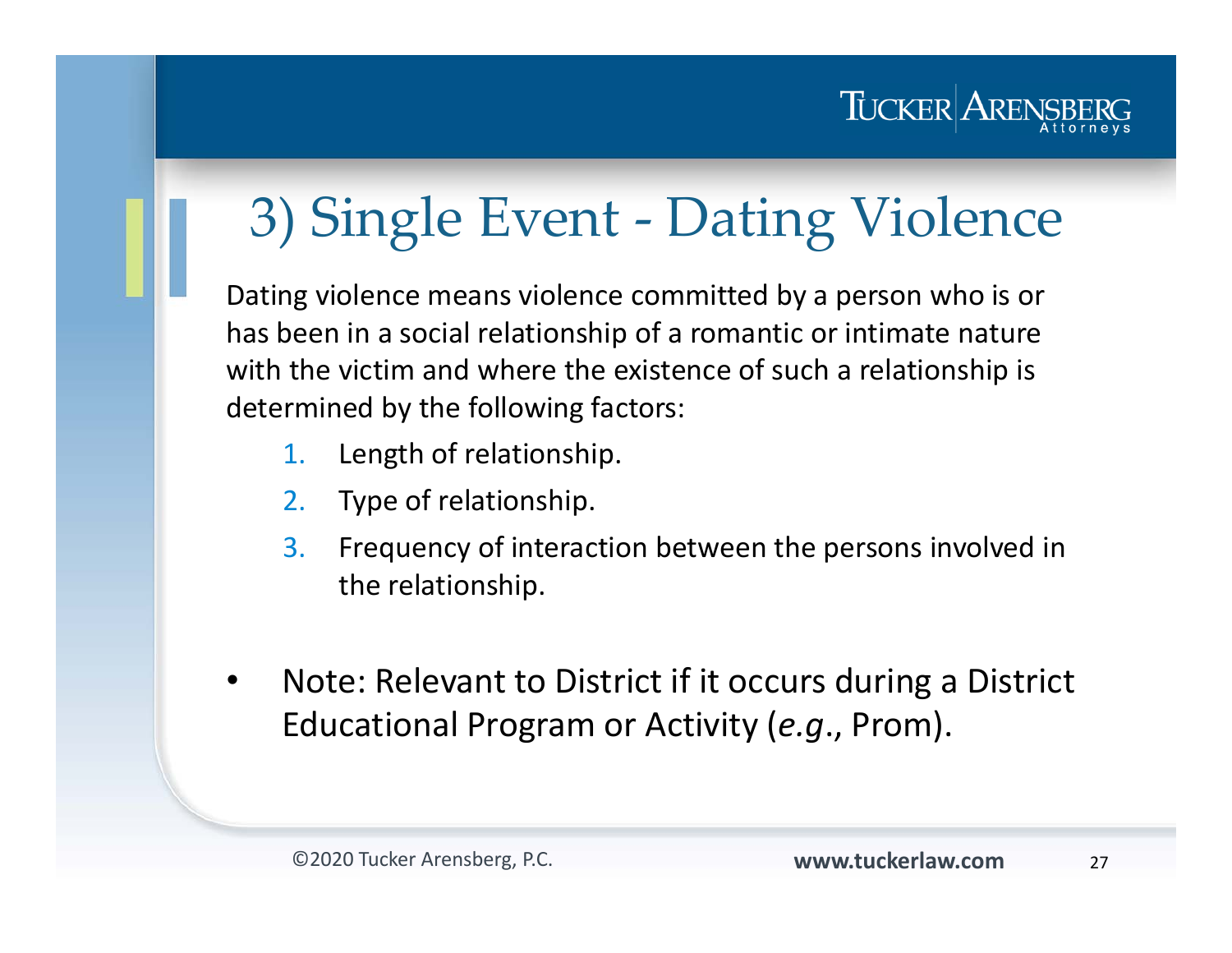#### TUCKER ARENS

# 3) Single Event - Domestic Violence

Domestic violence includes felony or misdemeanor crimes of violence committed:

- 1. by a current or former **spouse** or intimate partner of the victim;
- 2. by a person with whom the victim shares a child in common;
- 3. by a person who is **cohabitating** with or has cohabitated with the victim as a spouse or intimate partner;
- 4. by a person similarly situated to a spouse of the victim under the domestic or family violence laws of the jurisdiction receiving federal funding; or
- 5. by any other person against an adult or youth victim who is protected from that person's acts under the domestic or family violence laws of the jurisdiction.
- •**NOTE:** Unlikely to arise in any District Program or Activity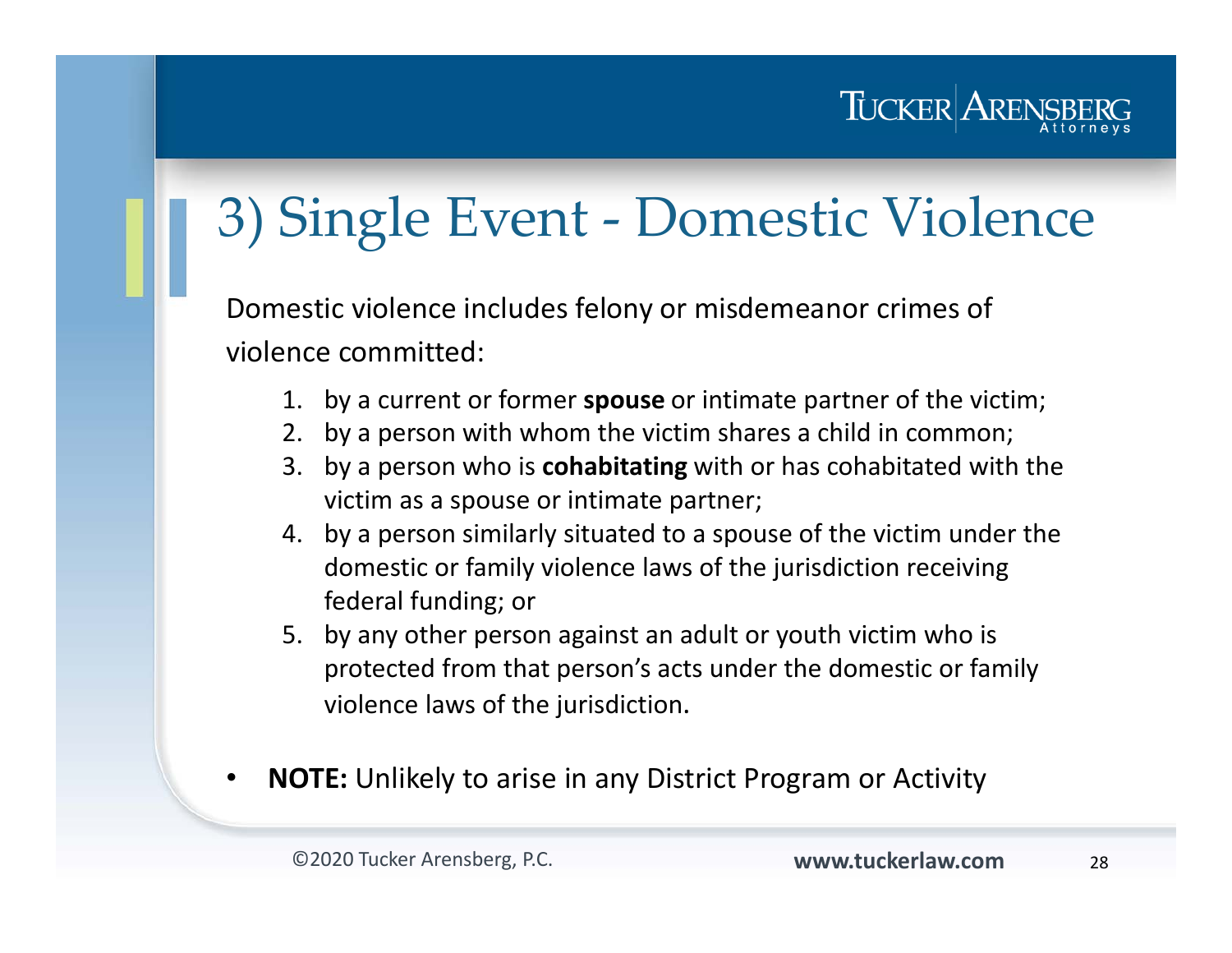

# 3) Single Event - Stalking

Stalking means to engage in a course of conduct directed at a specific person that would cause a reasonable person to either:

- 1.Fear for their safety or the safety of others; or
- 2.Suffer substantial emotional distress.
- • Typical stalking behaviors include: following someone; sending unwanted gifts, letters, emails, or social media messages; monitoring phone calls or computer use; and using technology such as hidden cameras, social media or GPS systems to track someone's location.
- • Pennsylvania courts have determined that "substantial emotional distress" equals "great concern and alarm" Com. v. D'Collanfield, 805 A.2d 1244, 1249 (Pa. Super. 2002)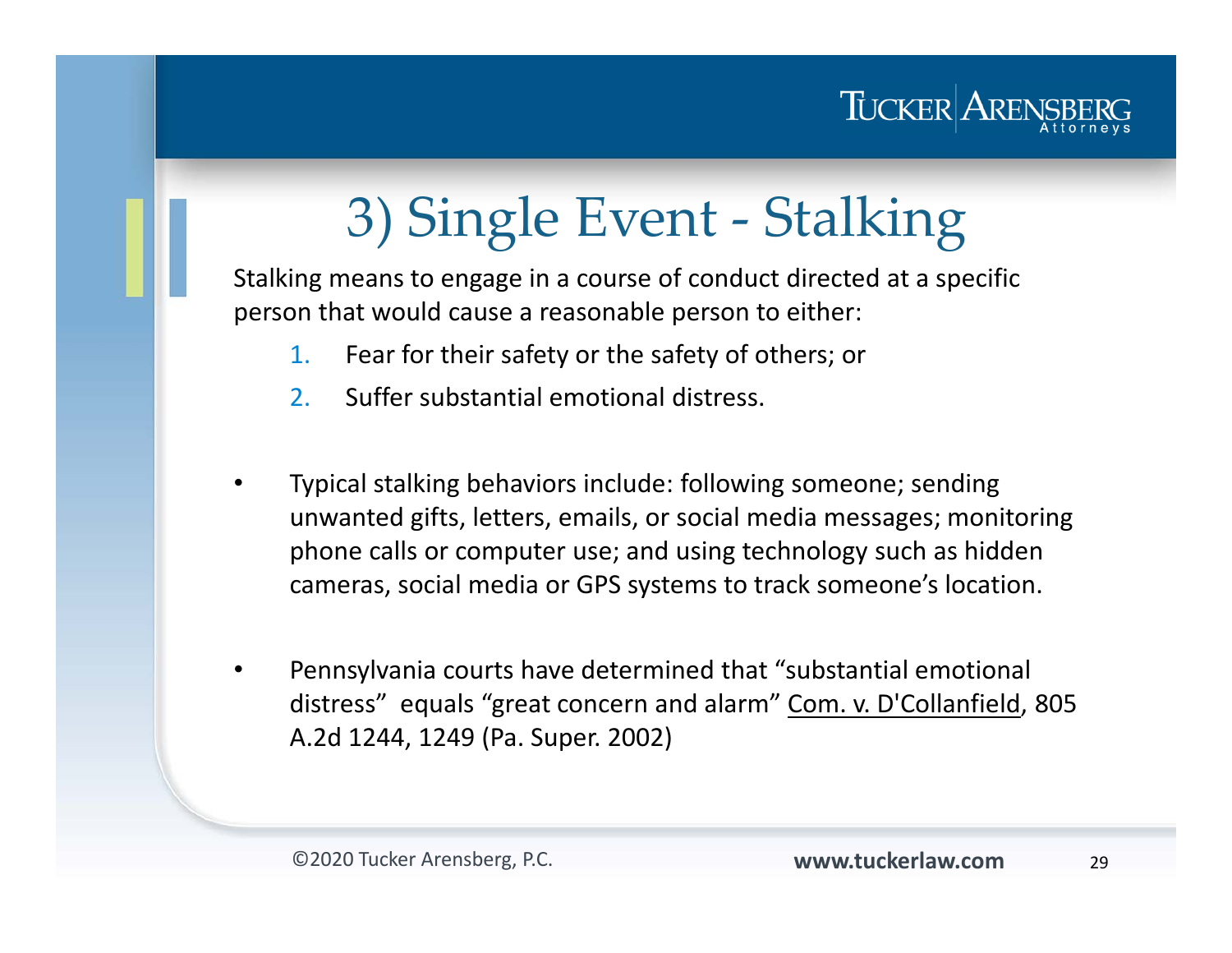#### TUCKER ARENS!

# Hypothetical

- $\Box$  District concludes that Student A is "stalking" Student B, but also determines that the conduct is not sufficiently "severe, pervasive and objectionably offensive" as to create a Hostile Environment. Student B files a formal complaint.
- H Is the conduct Title IX Sexual Harassment?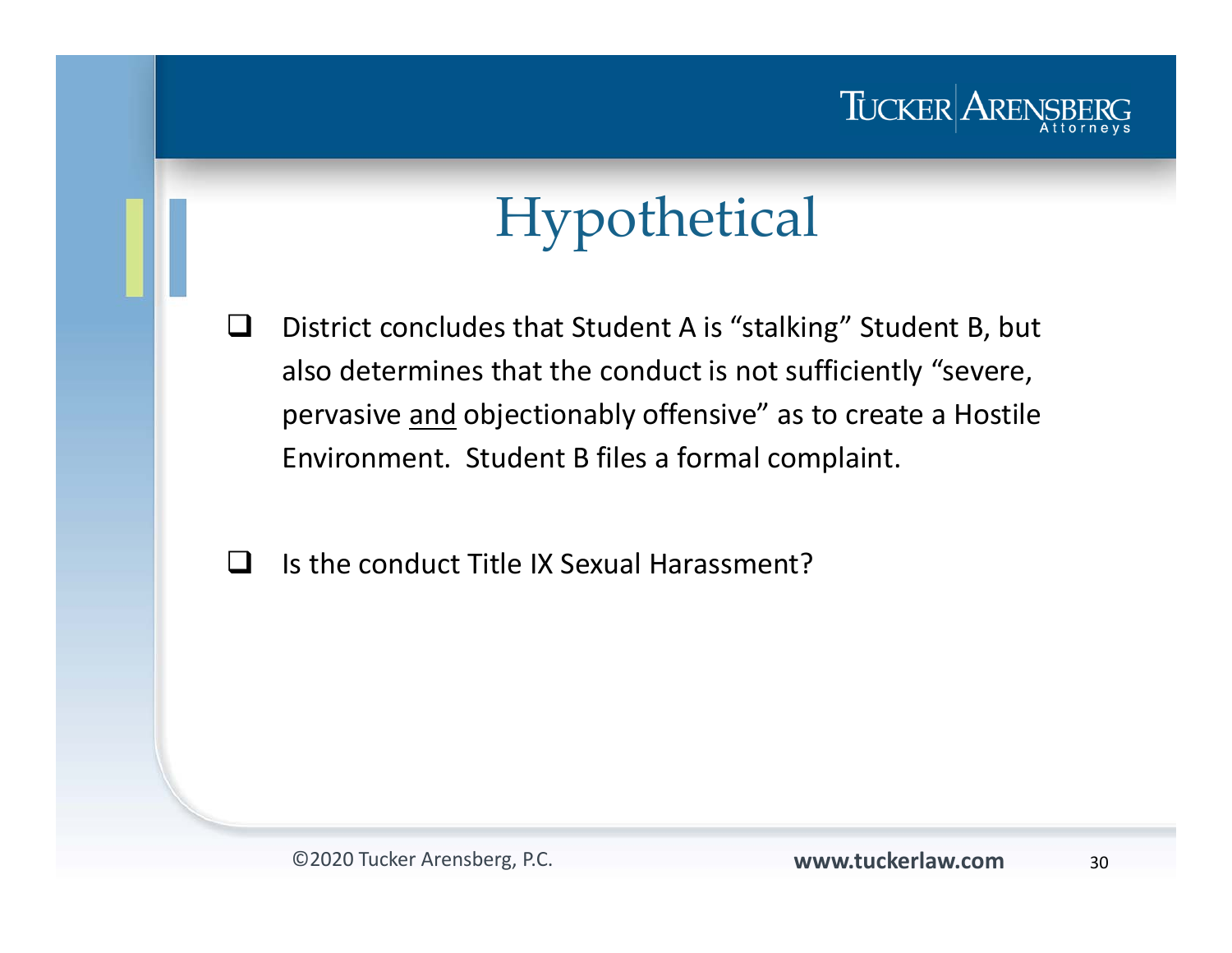#### Answer

Yes. The Preamble to the Regulations clarify that:

*the Department's inclusion of sexual assault, dating violence, domestic violence, and stalking in the § 106.30 definition of sexual harassment, without requiring those sex offenses to meet the Davis elements of severity, pervasiveness, and objective offensiveness, appropriately guards against, for instance, some sexual assaults or incidents of dating violence or domestic violence being covered under Title IX while other sexual assaults or incidents of dating violence or domestic violence are deemed not to be ''pervasive'' enough to meet the Davis standard.* 

TUCKER ARE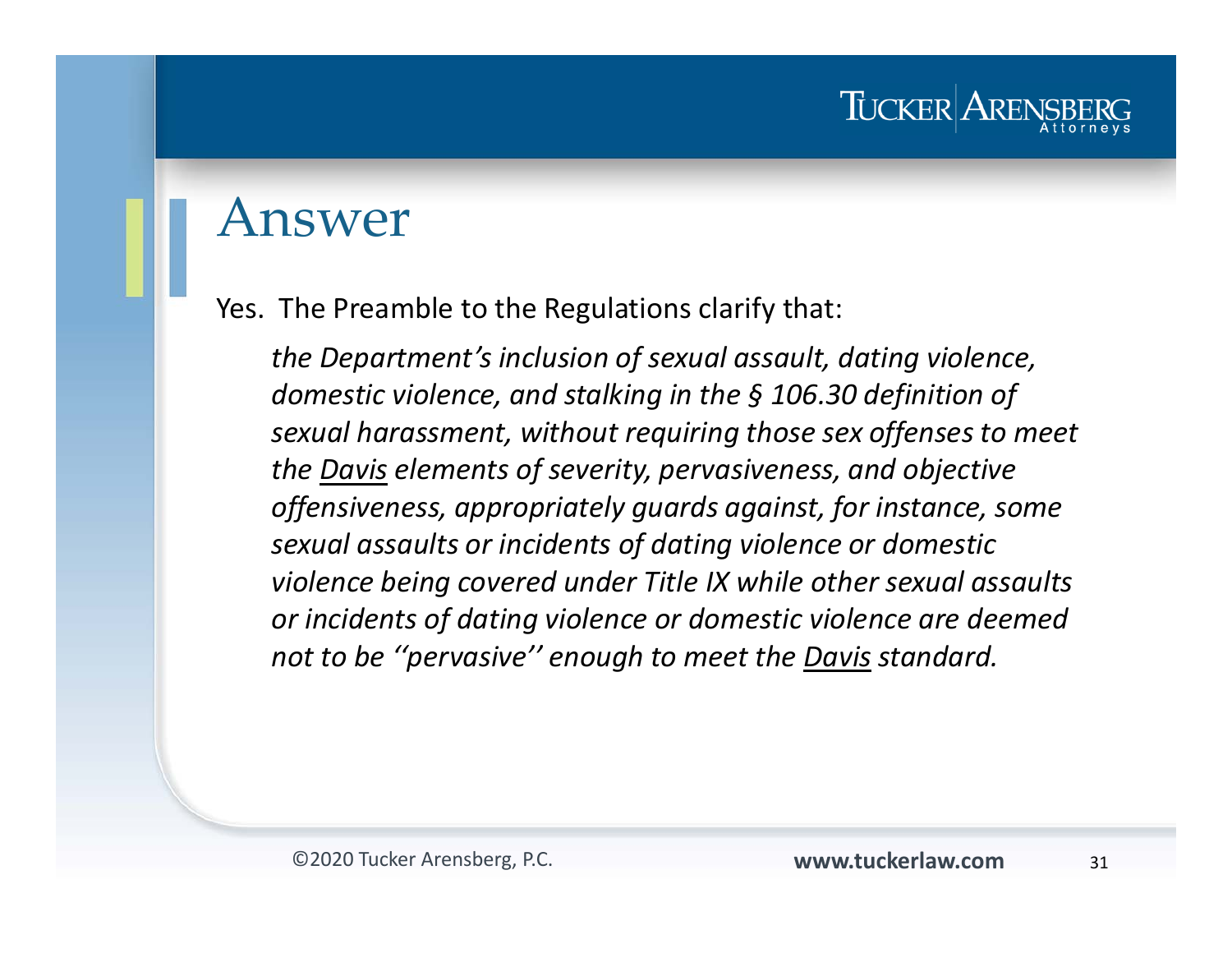

# Single-Events - Hypothetical

Student A, during school hours and while in class, shares nude pictures of Student B via the social media app Instagram. The pictures are seen by many people and Student B is humiliated and is unable to return to school. However, Student A has never engaged other objectionable conduct against Student B.

 $\bullet$ Is this Sexual Harassment?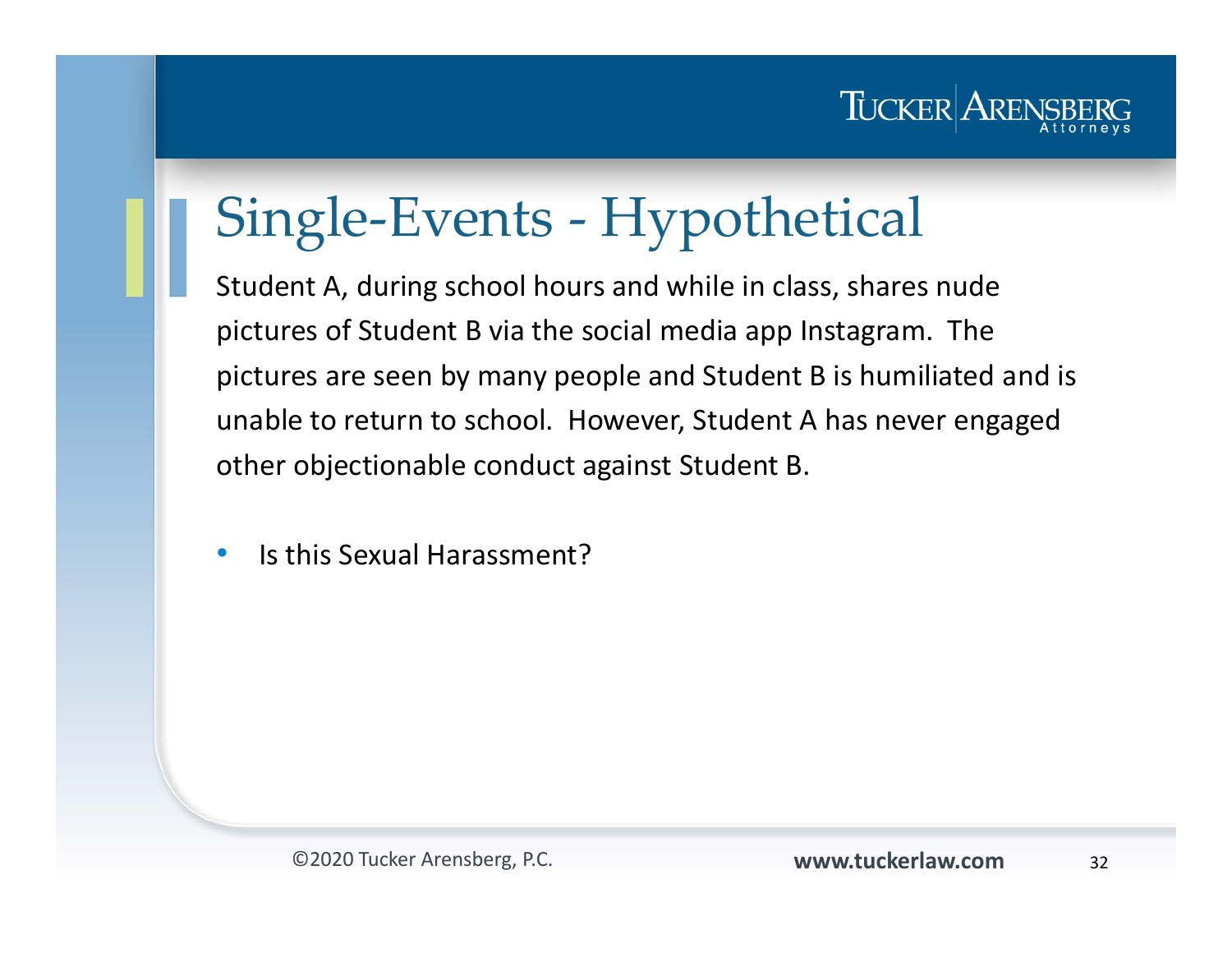### Discussion

- •The Supreme Court in Davis v. Monroe County Board of Education observed that a single instance of sufficiently severe harassment on the basis of sex may have the systemic effect of denying the victim equal access to an education program or activity.
- $\bullet$  The Regulations also cite to the withdrawn 2011 Dear Colleague Letter which stated that:

The more severe the conduct, the less need there is to show a repetitive series of incidents to prove a hostile environment, particularly if the harassment is physical. Indeed, a single or isolated incident of sexual harassment may create a hostile environment if the incident is sufficiently severe. For instance, a single instance of rape is sufficiently severe to create a hostile environment.

TUCKER AREN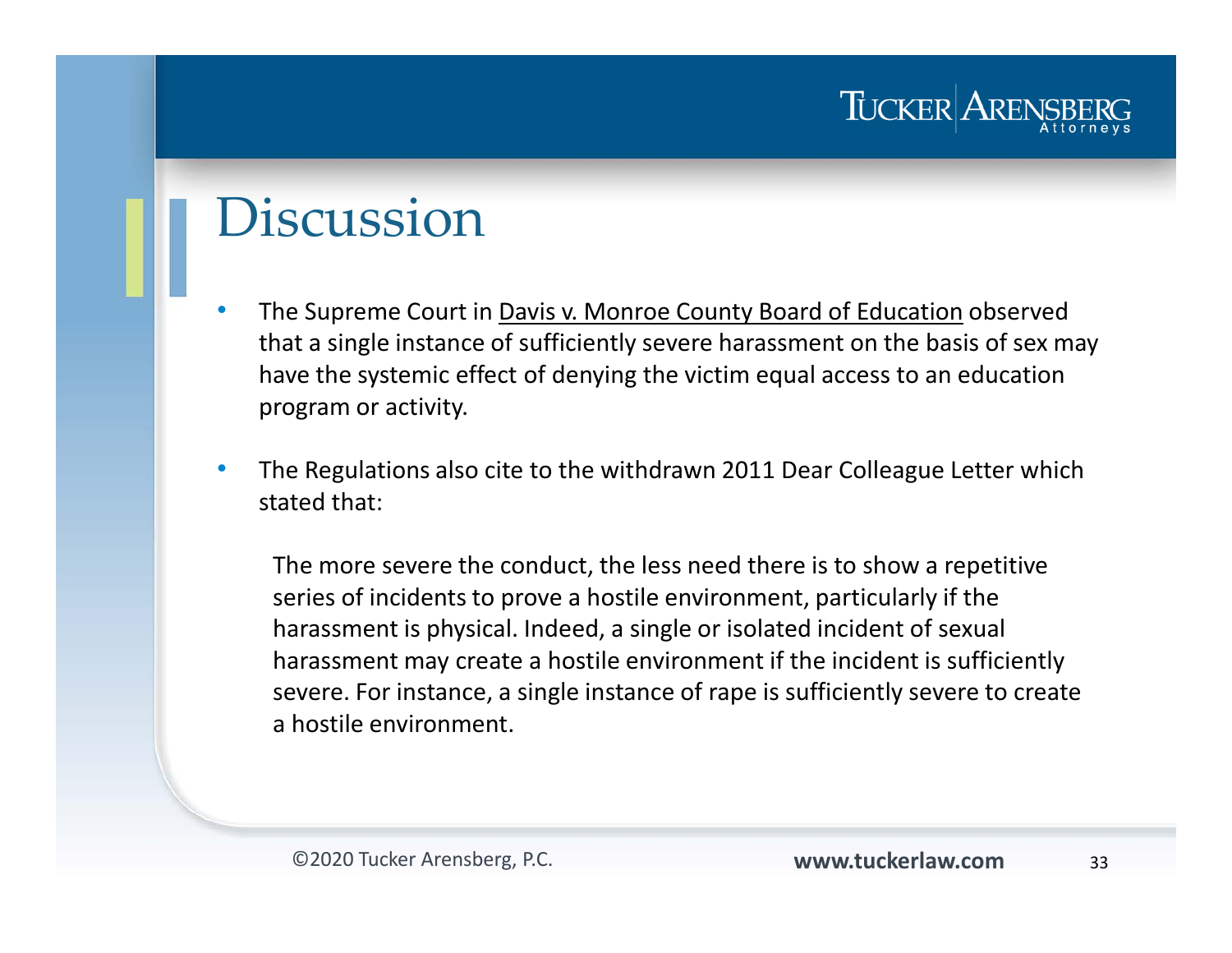

# II. Scope of Education Program or Activity

©2020 Tucker Arensberg, P.C. **www.tuckerlaw.com**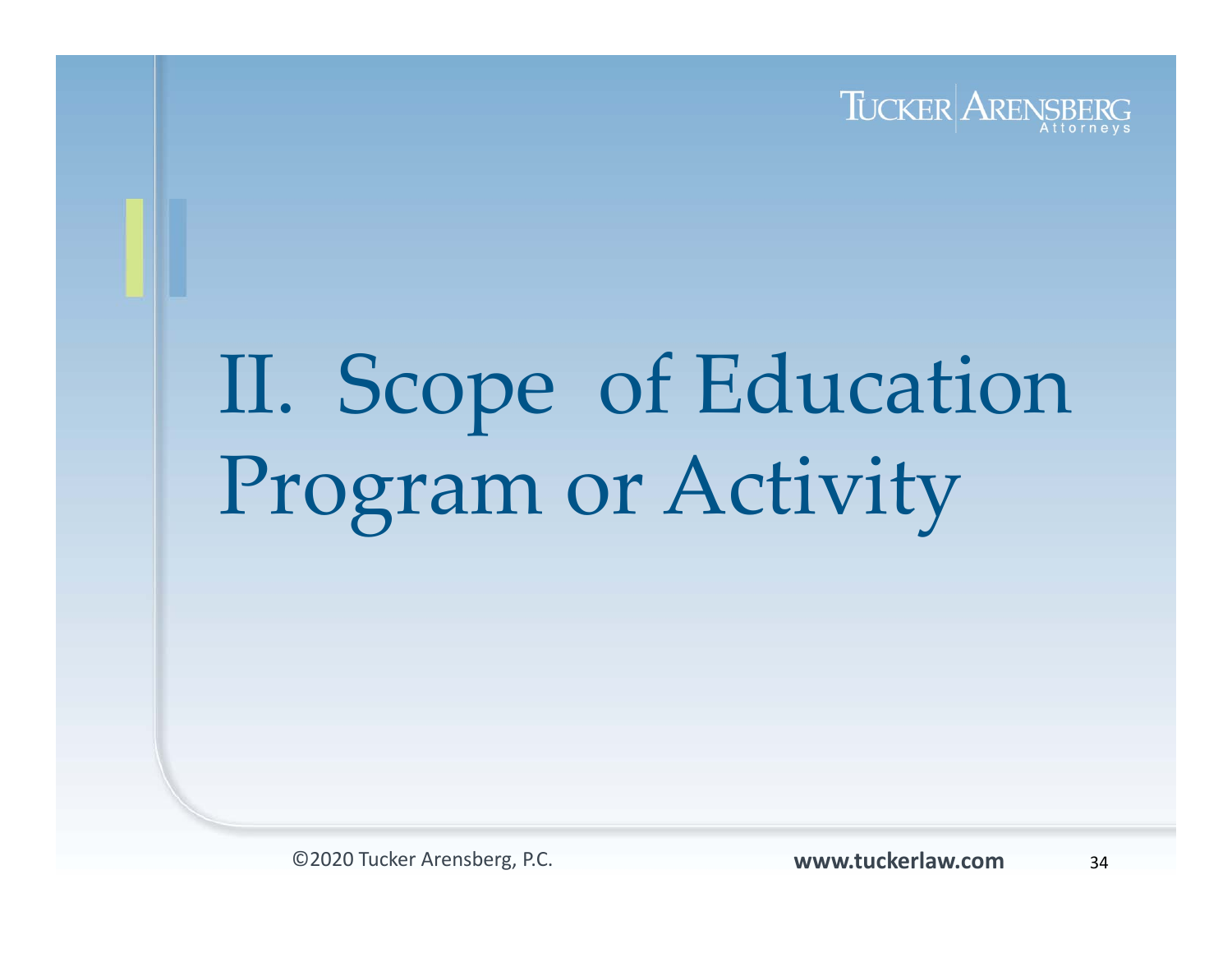#### District's Education Program or Activity

•The Regulations define this term as:

> *locations, events, or circumstances over which the District exercised substantial control over both the Respondent and the context in which the Sexual Harassment occurs.*

• 2001 Guidance states that Title IX protects students in connection with:

> *all of the academic, educational, extracurricular, athletic, and other programs of the school, whether they take place in the facilities of the school, on a school bus, at a class or training program sponsored by the school at another location, or elsewhere.*

TUCKER ARE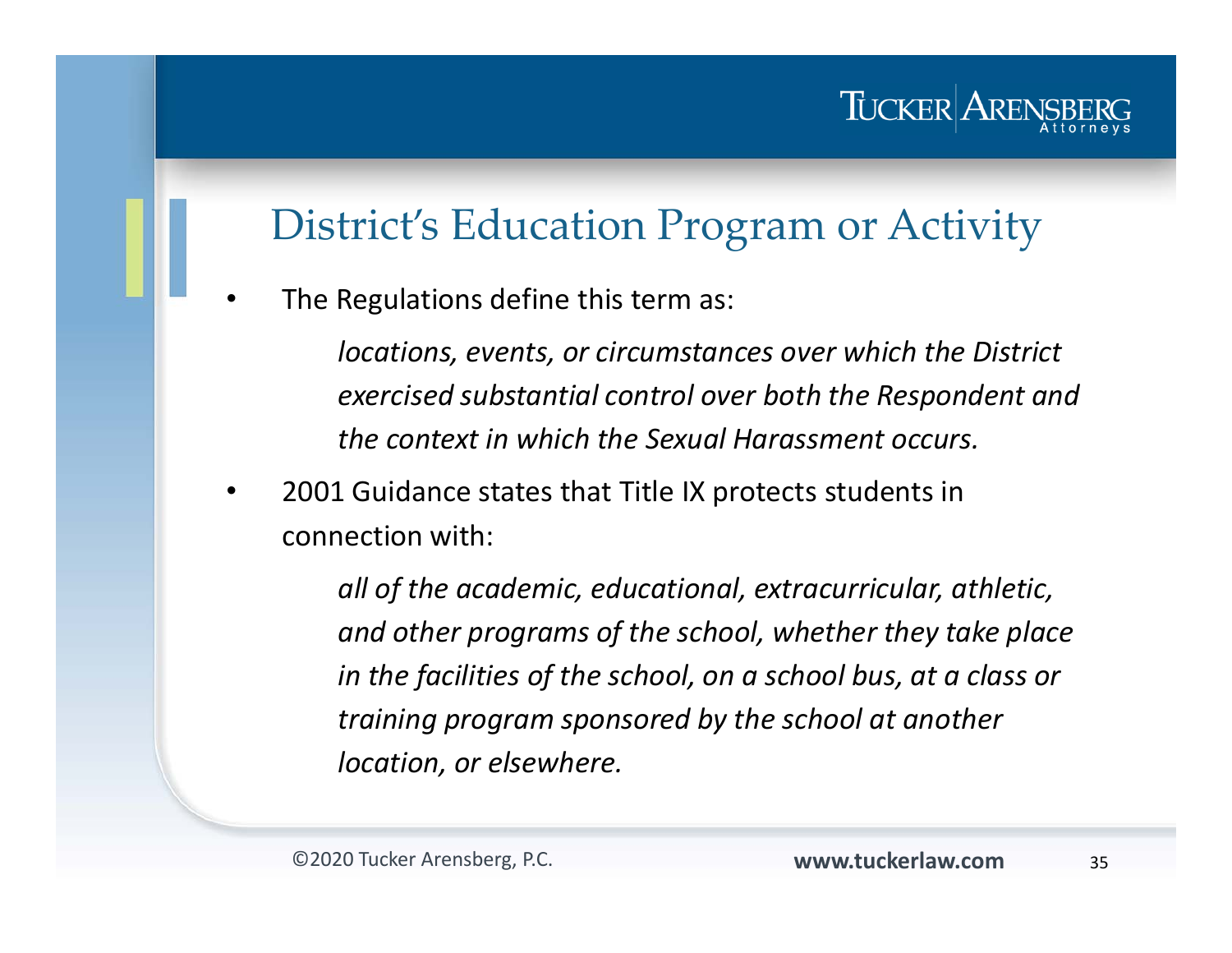

# Hypothetical

Student A shares nude pictures of Student B via social media with over the weekend. The pictures are seen by many students and are recirculated among more students. Student B is humiliated and is emotionally unable to return to school, causing her to withdraw and enroll in a charter school.

•Is this Sexual Harassment?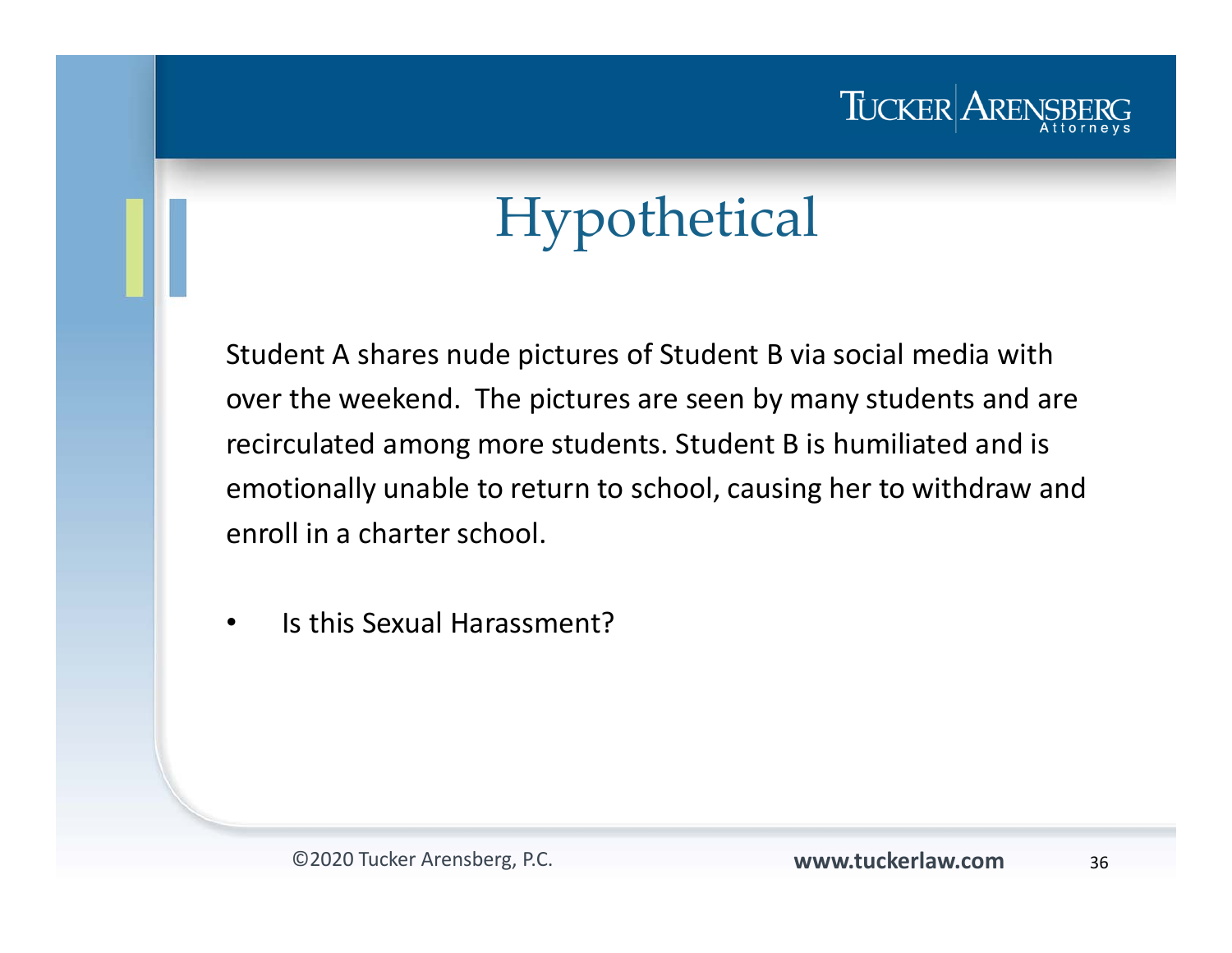### Discussion

- •Did this occur in the District's Education Program or Activity?
- •Would punishment violate Student A's First Amendment rights?
- • B.L. by and through Levy v. Mahanoy Area Sch. Dist., 964 F.3d 170 (3d Cir. 2020)
	- • High school student's vulgar and crude speech, in the form of social media post made over the weekend, away from school, and without use of school resources, took place "off campus"
	- • while student's post mentioned school and reached classmates and school staff, student's post did not take place in a school sponsored forum, nor did it occur in a context that bore imprimatur of school, and district did not own or operate social media platform
	- • Holding: Some vulgar, crude, or offensive speech is beyond the power of schools to regulate.
	- • Open Question: "speech that is reasonably understood as a threat of violence or harassment targeted at specific students or teachers, would no doubt raise different concerns and require consideration of other lines of First Amendment law."

TUCKER ARENS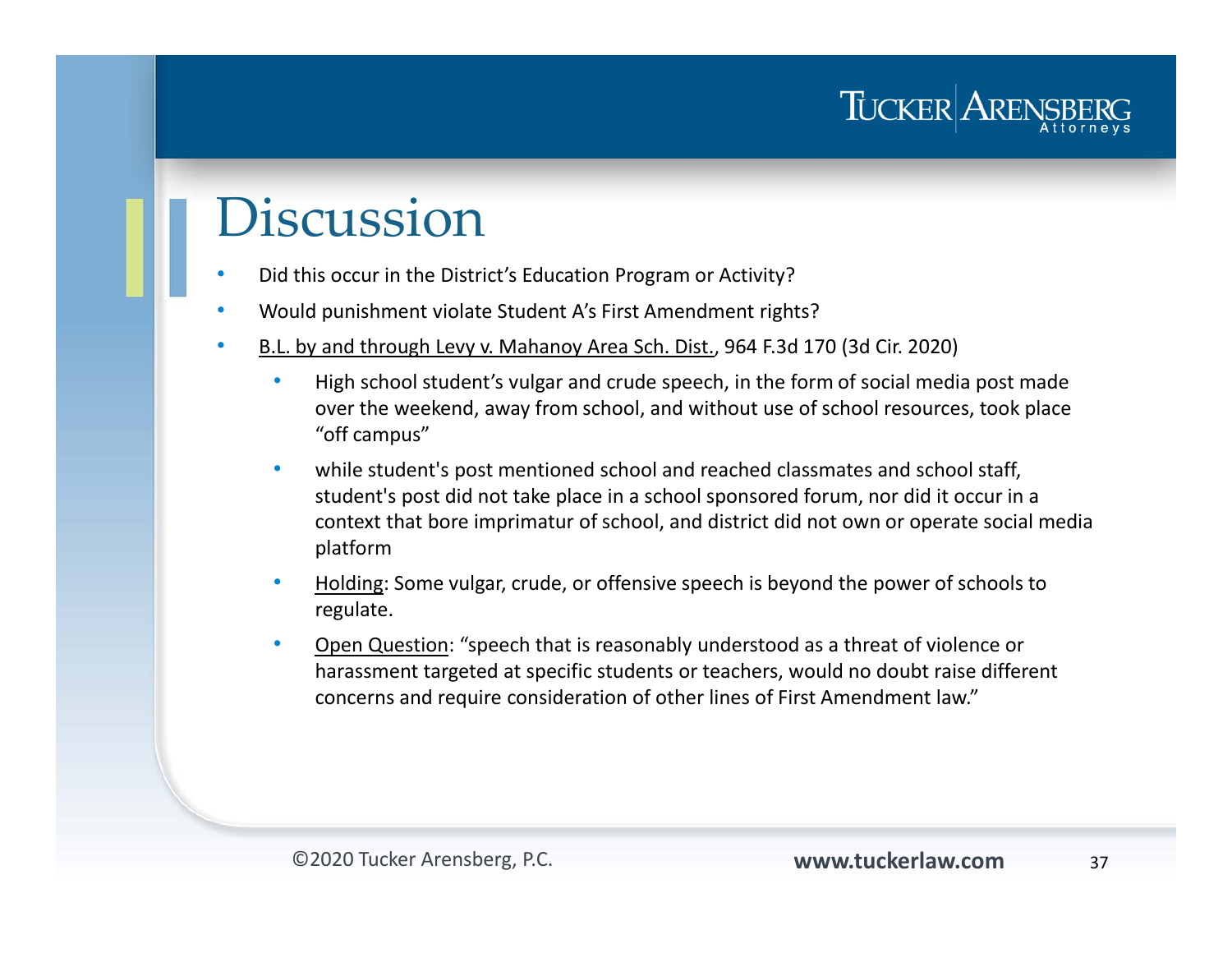#### District's Education Program or Activity

#### **Policy 218 (Student Discipline): Off-Campus Activities**

• This policy shall also apply to student conduct that occurs off school property and would violate the Code of Student Conduct if:

> The student is a member of an extracurricular activity and has been notified that particular off-campus conduct could result in exclusion from such activities.

Student expression or conduct materially and substantially disrupts the operations of the school, or the administration reasonably anticipates that the expression or conduct is likely to materially and substantially disrupt the operations of the school."

#### **Policy 220 (Student Expression)**

- • The off-campus or after hours expression does or is likely to materially or substantially interfere with the educational process, including school activities, school work, or discipline and order on school property or at school functions; threatens serious harm to the school or community; encourages unlawful activity; or interferes with another's rights.
- •Libel of any specific person or persons.
- • Using obscene, lewd, vulgar or profane language – whether verbal, written or symbolic. **NOTE:** Does B.L. by and through Levy v. Mahanoy Area Sch. Dist., 964 F.3d 170 (3d Cir. 2020) invalidate any of these provisions?

TUCKER ARENS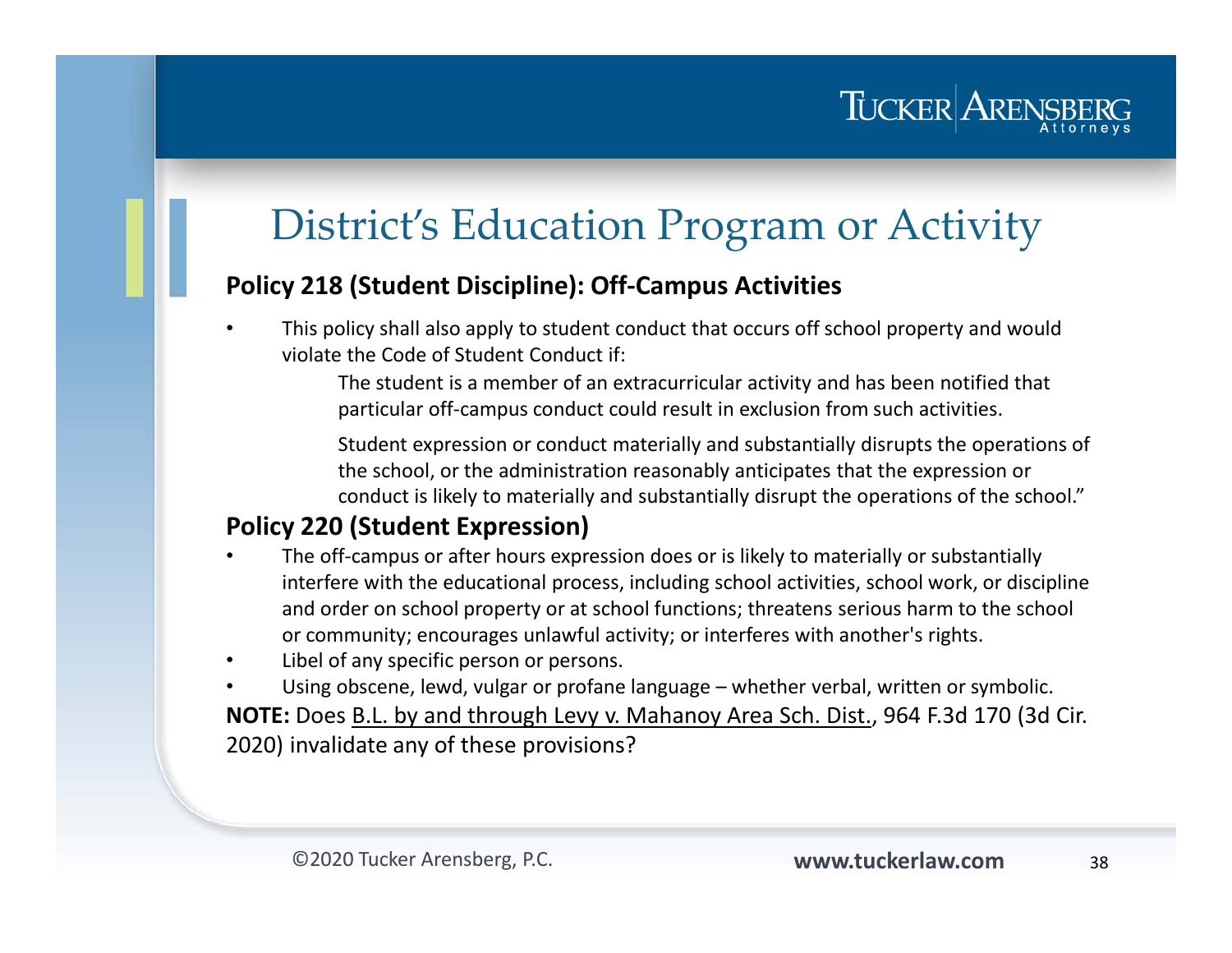

## Why does this Matter?

- • Under the Regulations, to file a formal complaint, the Complainant must be participating in or attempting to participate in the District's education program or activity.
- $\bullet$  In addition, under the Regulations, District's are prohibited from punishing protected speech.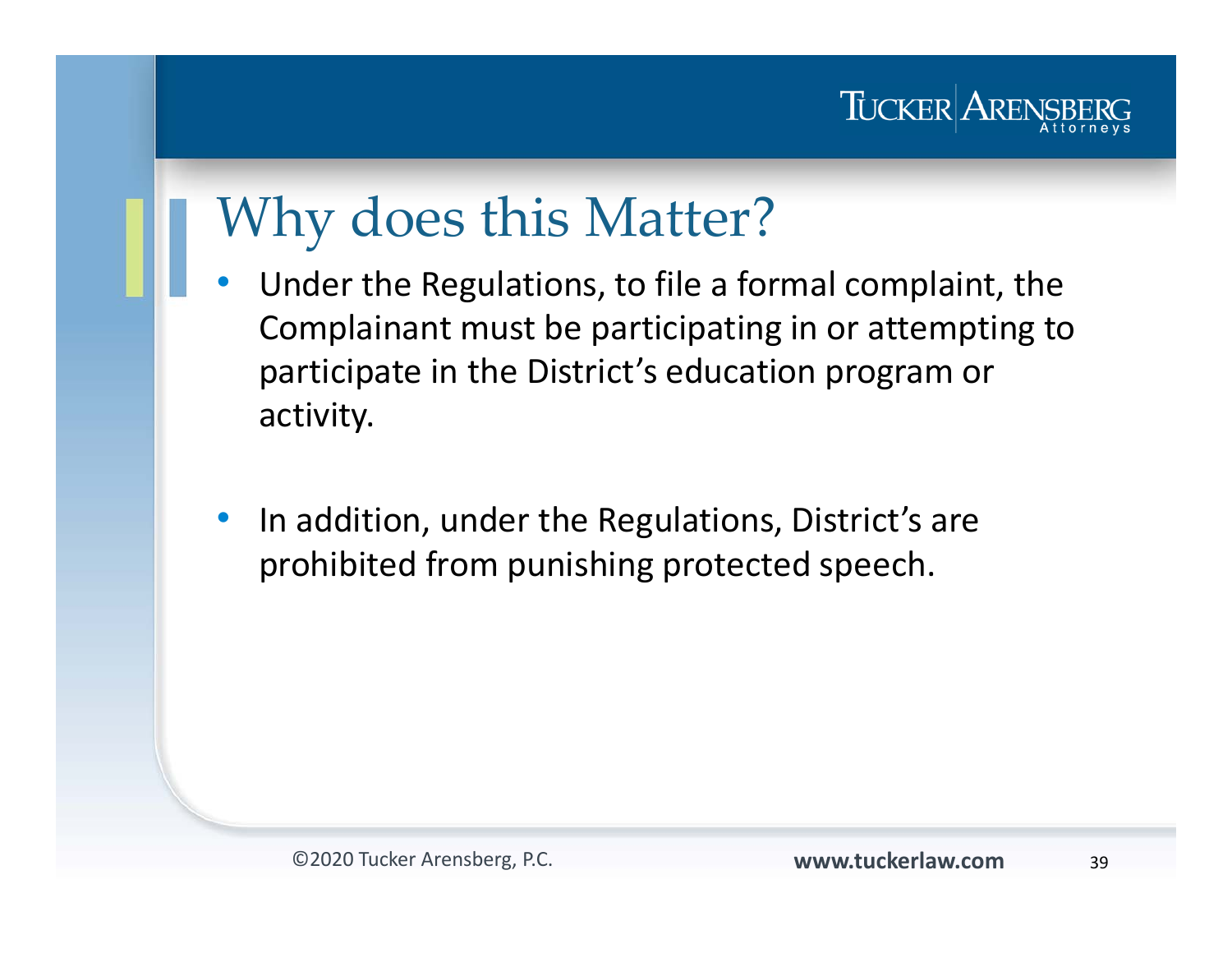

#### District's Education Program or Activity

**Hypothetical – Remote Learning**

District, due to COVID-19, is educating its students remotely. During class, Student texts naked pictures of another Student to other students in the class.

Is this within the District's Education Program or Activity?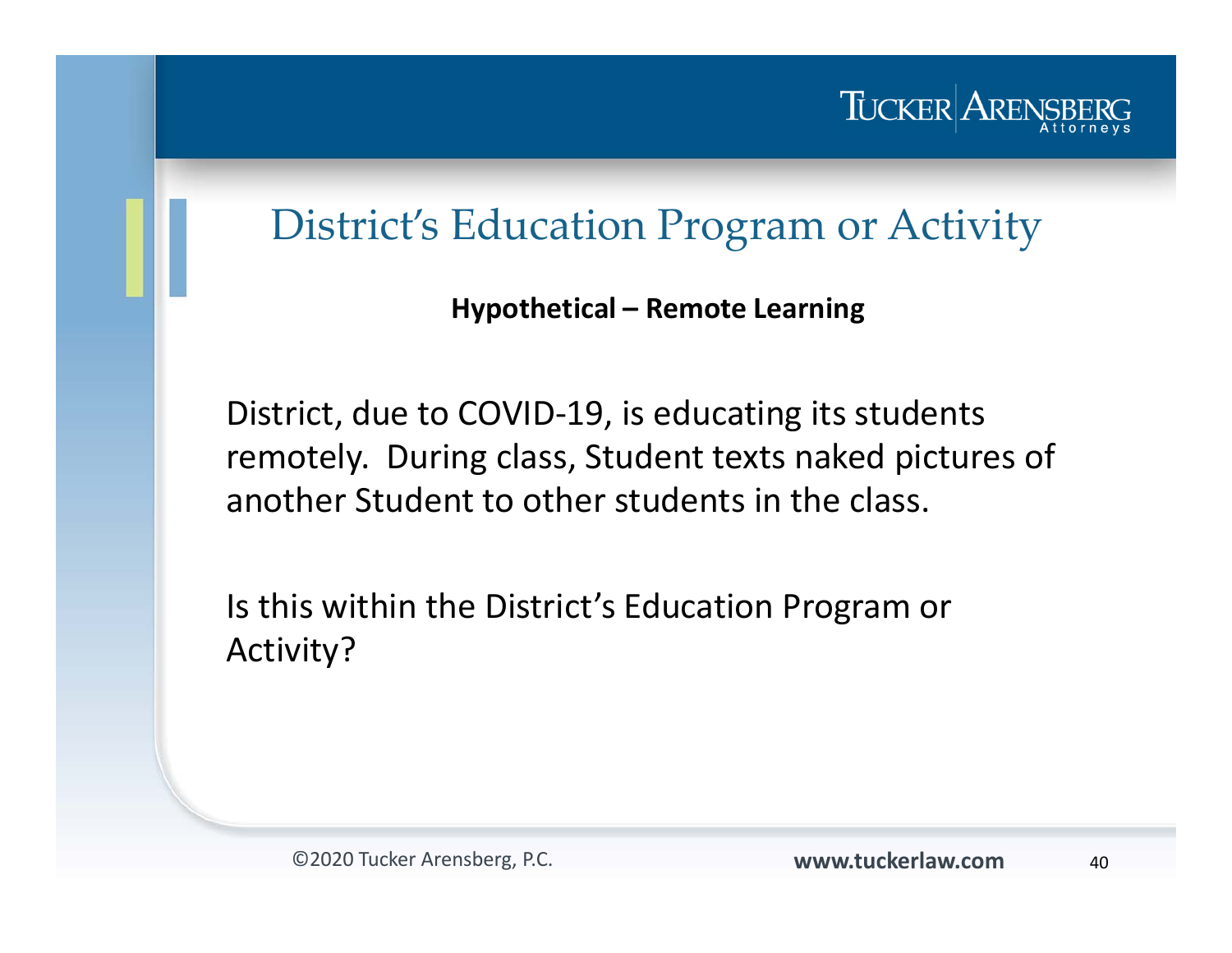

#### District's Education Program or Activity

#### **Hypothetical – Foreign Travel**

Student A sexually assaults Student B while on a class trip to Toronto. The assault occurs in Canada. Student B files a formal complaint with the District alleging Title IX Sexual Harassment.

Is this governed by the new Title IX Regulations?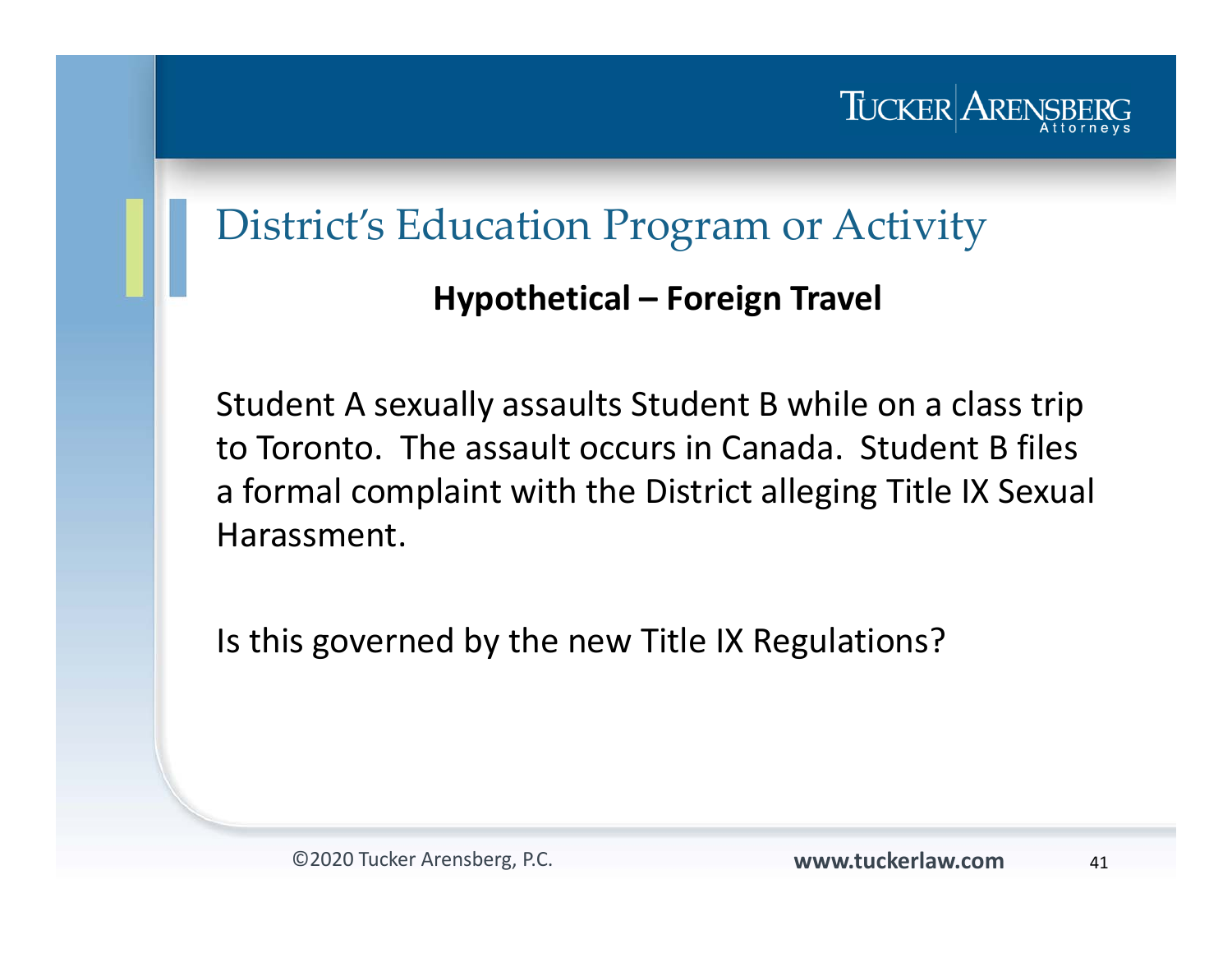

#### Answer

No. Whether it's part of the Education Program or Activity probably depends on the facts of the case and the District's involvement in the trip.

However, the Regulations confirm that conduct that occurs against a person who is not located in the United States is not covered by Title IX.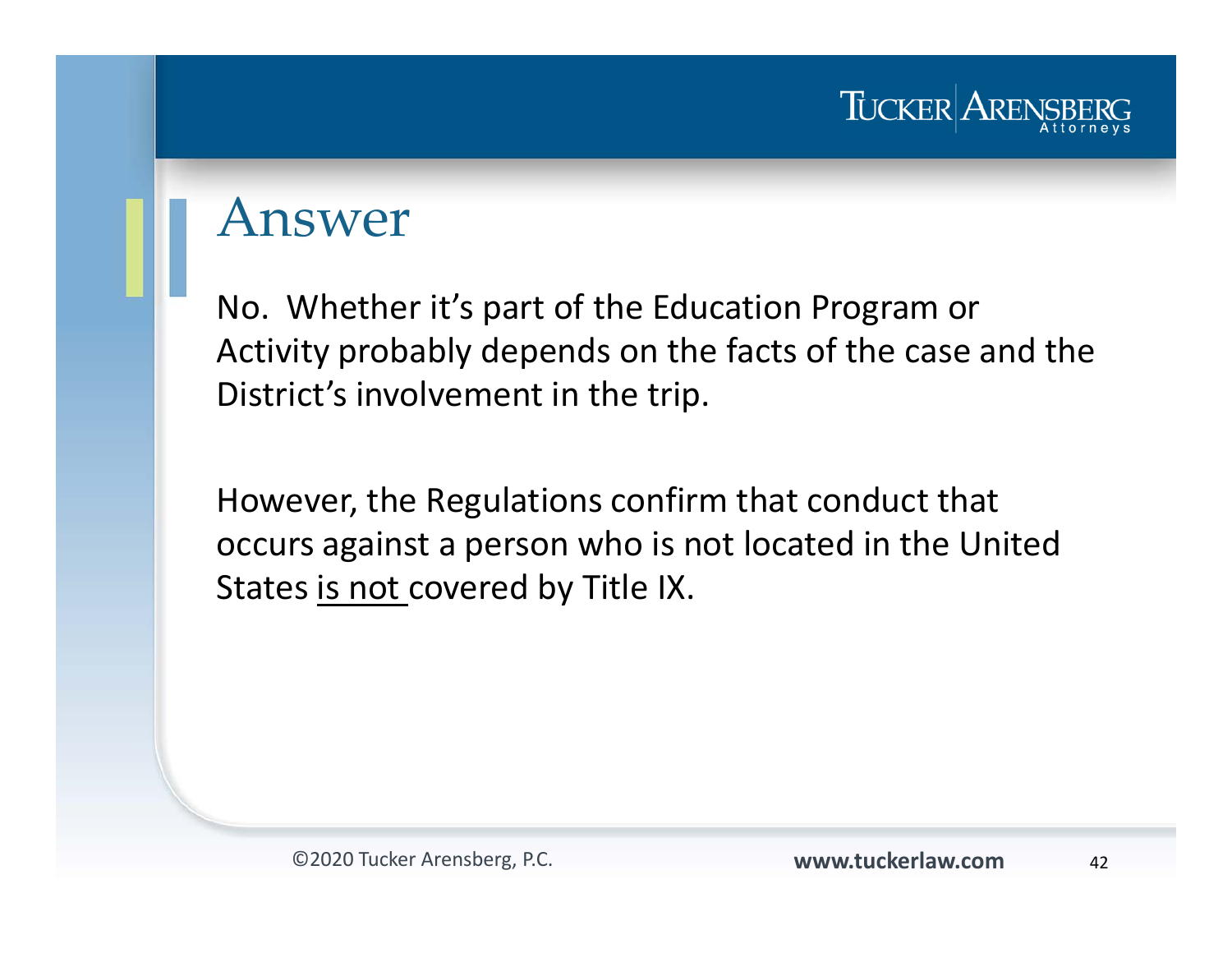#### TUCKER ARE

#### Does this Mean the Offender is Immune?

While the conduct is not covered by Title IX, it can still be punished. In the Preamble to the Regulations, the Department clarified that:

> *nothing in these final regulations prevents a recipient from addressing conduct that is outside the Department's jurisdiction due to the conduct constituting sexual harassment occurring outside the recipient's education program or activity, or occurring against a person who is not located in the United States.*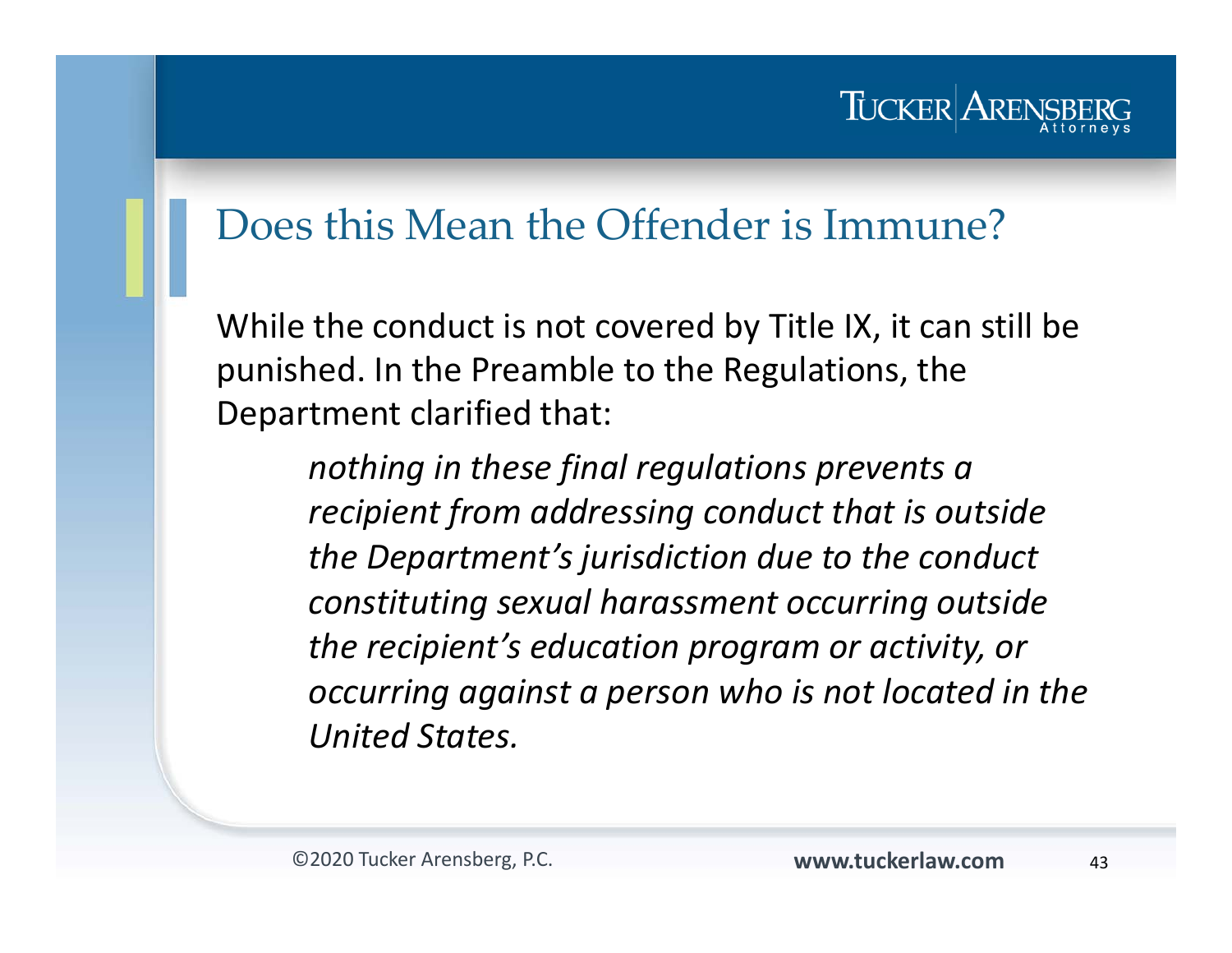

III. Investigation and Grievance Process

A. Responding to Reports of Discrimination

©2020 Tucker Arensberg, P.C. **www.tuckerlaw.com**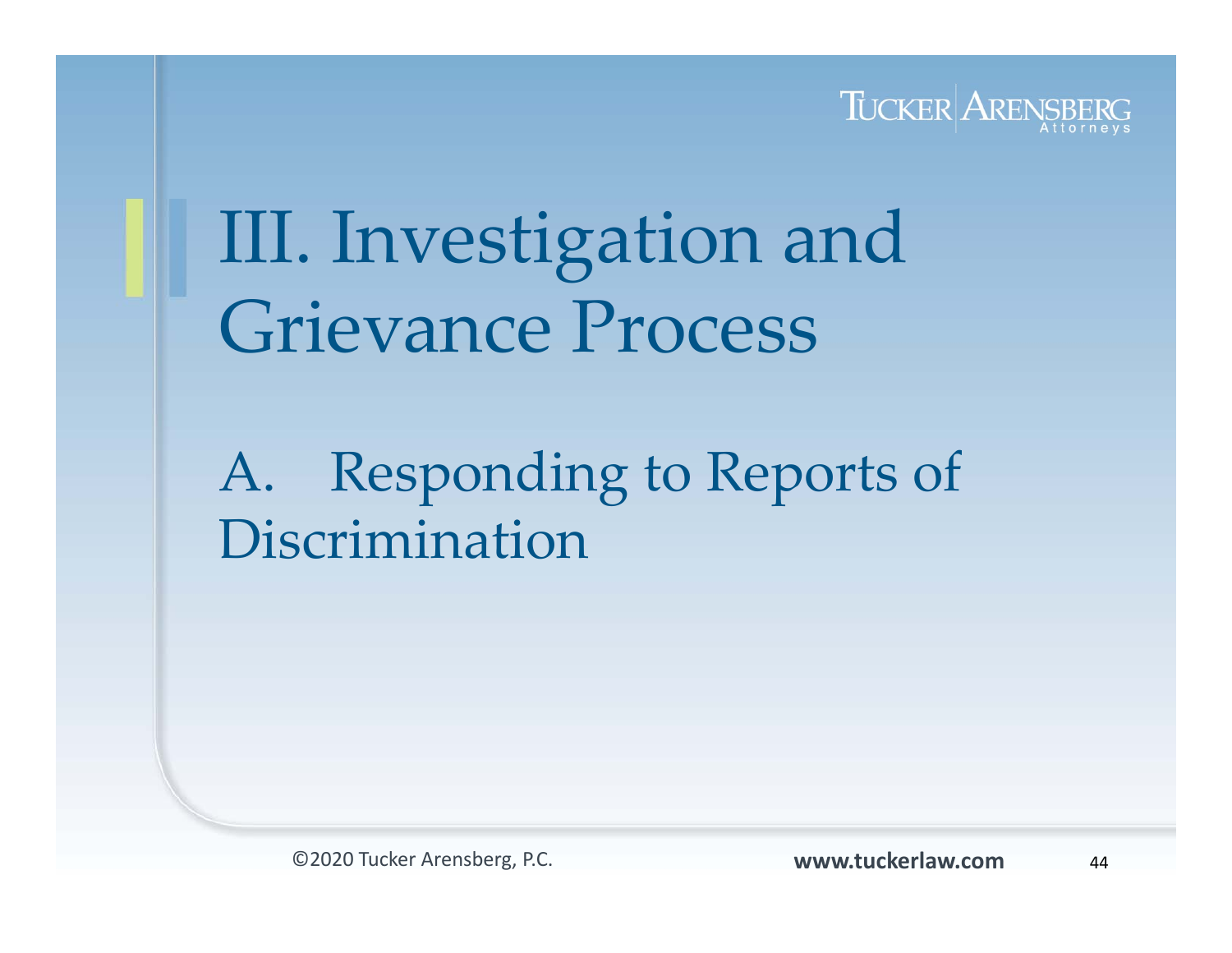

### Responding to Reports

Districts must respond "promptly" and not in a "deliberately indifferent" manner when it has "actual knowledge" of "sexual harassment" in its "education program or activity" against a person in the United States.

- $\bullet$  "Actual Knowledge" – notice, including a formal complaint, of Sexual Harassment (including allegations) to the Title IX Coordinator **or any employee of the District**.
- • "Deliberately Indifferent" – *i.e*., "clearly unreasonable in light of the known circumstances."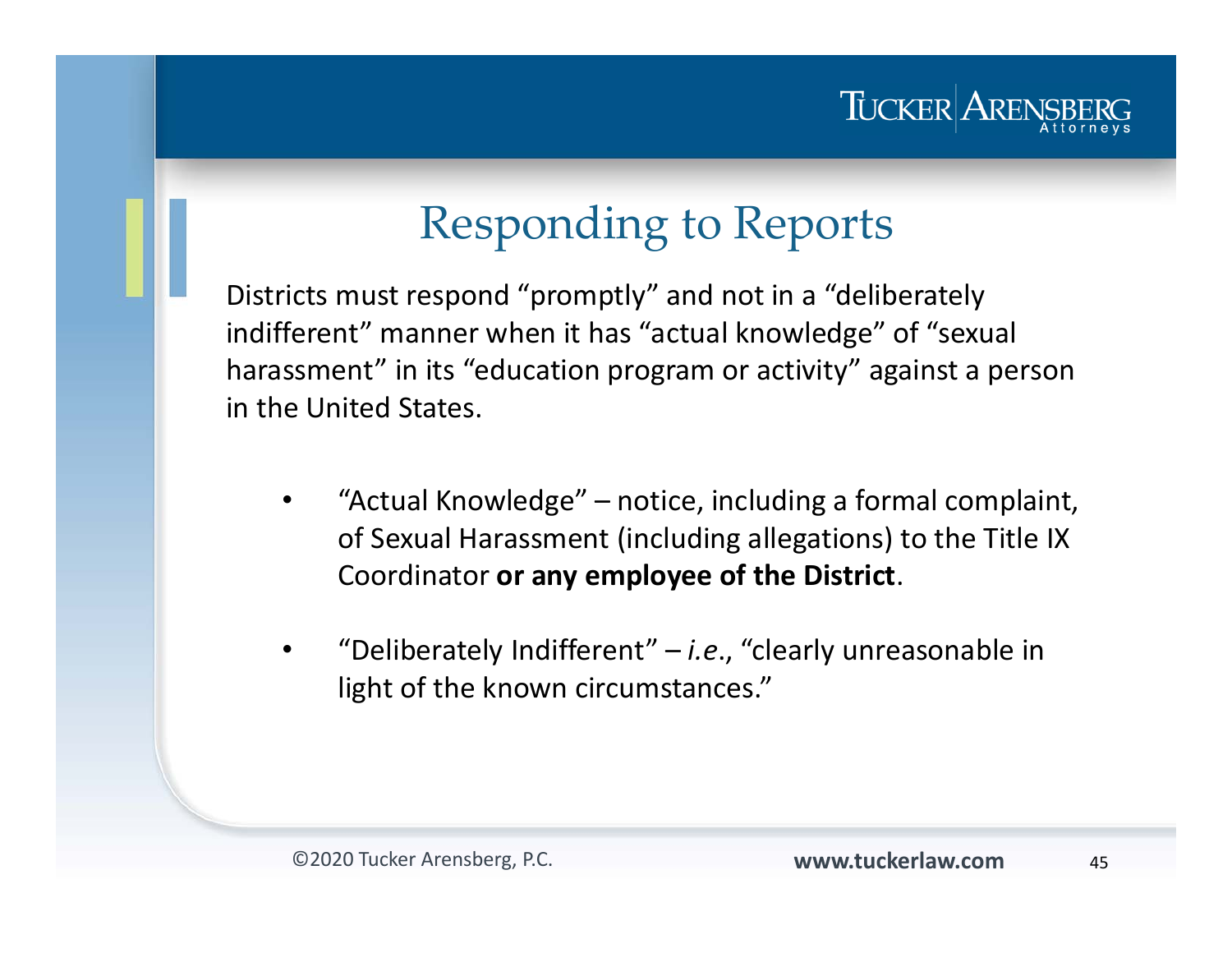# Responding to Reports

- • **Policy**: An individual who believes they have been subjected to discrimination (including Sexual Harassment) is encouraged to immediately report the incident to the building principal, building administrator or Title IX Coordinator using the Report Form or by making a general report verbally or in writing to the building principal, building administrator or the Title IX Coordinator.
- • Such a report may be made at any time (including during nonbusiness hours) by using the telephone number or email address, or by mail to the office address, listed for the **Title IX Coordinator.**
- •Complainants are not required to use the Report Form.

TUCKER AREN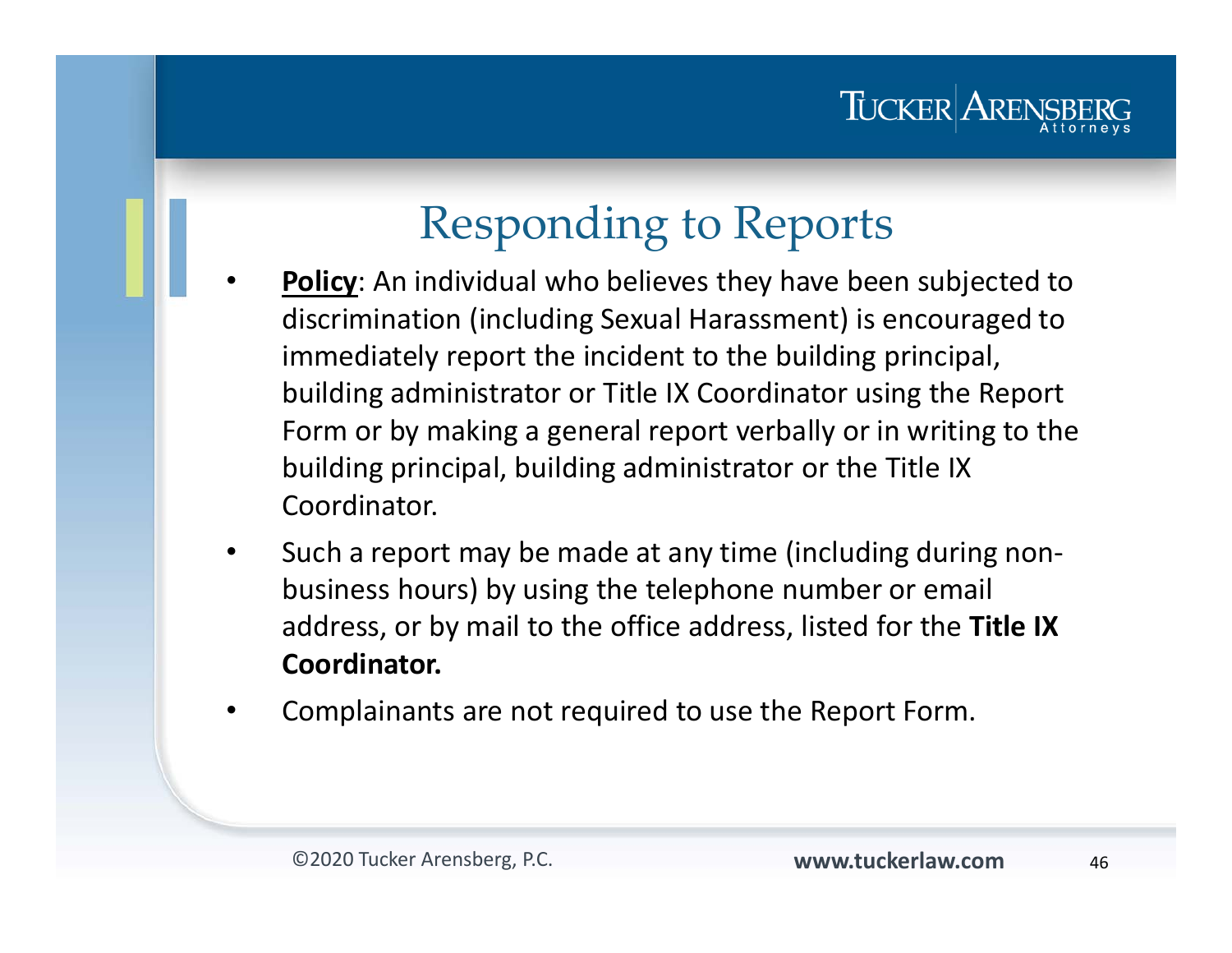### TUCKER AREN

## Common Steps

- • A school employee who suspects or is notified that a student has been subject to conduct that constitutes a violation of this policy shall immediately report the incident to the building principal, building administrator or Title IX Coordinator as well as properly making any mandatory police or child protective services reports required by law.
- $\bullet$  The building principal or the building administrator shall promptly notify the Title IX Coordinator of all reports of discrimination, Title IX sexual harassment or retaliation.
- $\bullet$  The Title IX Coordinator/Compliance Officer shall review reports and complaints, and may gather additional information from the individual submitting the report and other parties identified in the report using the Report Form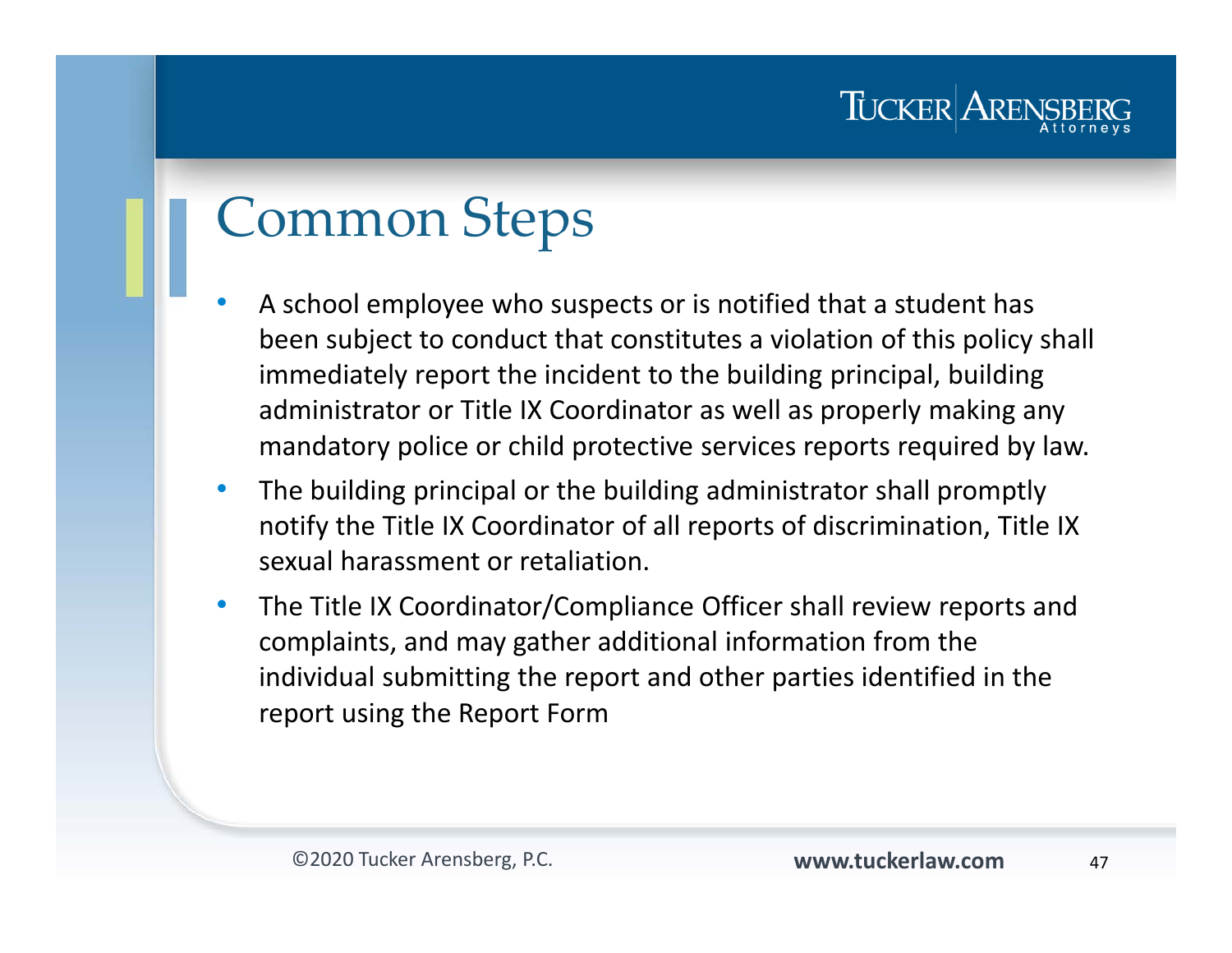#### TUCKER AREN

## Common Steps

Title IX Coordinator shall assess whether the report:

- • Involves other Board policies or the Code of Student Conduct.
- $\bullet$  Indicates, based on an individualized safety and risk analysis, that there is an immediate threat to the physical health or safety of an individual.
- $\bullet$  Involves a student identified as a student with a disability under the Individuals with Disabilities Education Act or Section 504 of the Rehabilitation Act.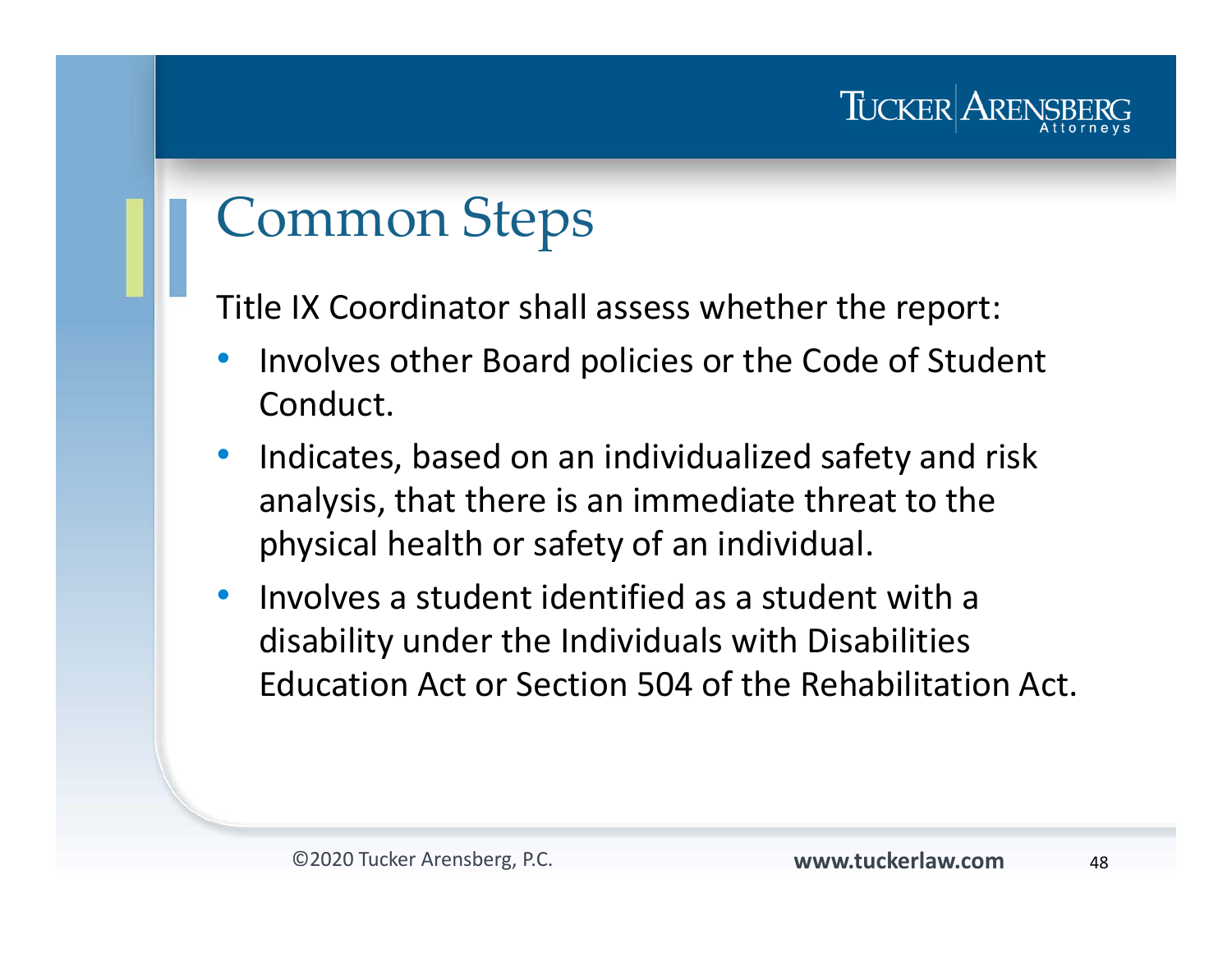## Common Steps

•

- The Title IX Coordinator shall contact the parents/guardians of the parties and provide them with information regarding the report and Title IX sexual harassment procedures and grievance process for formal complaints.
	- • Section 106.6(g) of the Regulations were included to acknowledge the legal rights of parents and guardians to act on behalf of individuals with respect to exercise of rights under Title IX, including but not limited to filing a formal complaint of sexual harassment
	- • If a Student is 18 years old, records related to discipline are educational records and, under FERPA, access to the education records of a student who is or has been in attendance at a school shall be granted to the parent of a student who is a minor or who remains a dependent for tax purposes. 34 C.F.R. §§ 99.10, .3, .31(a)(8).
- • The Title IX Coordinator shall promptly contact the complainant regarding the report to gather additional information.
- •Best Practices: Thoroughly document all steps taken in the process.

TUCKER AREN!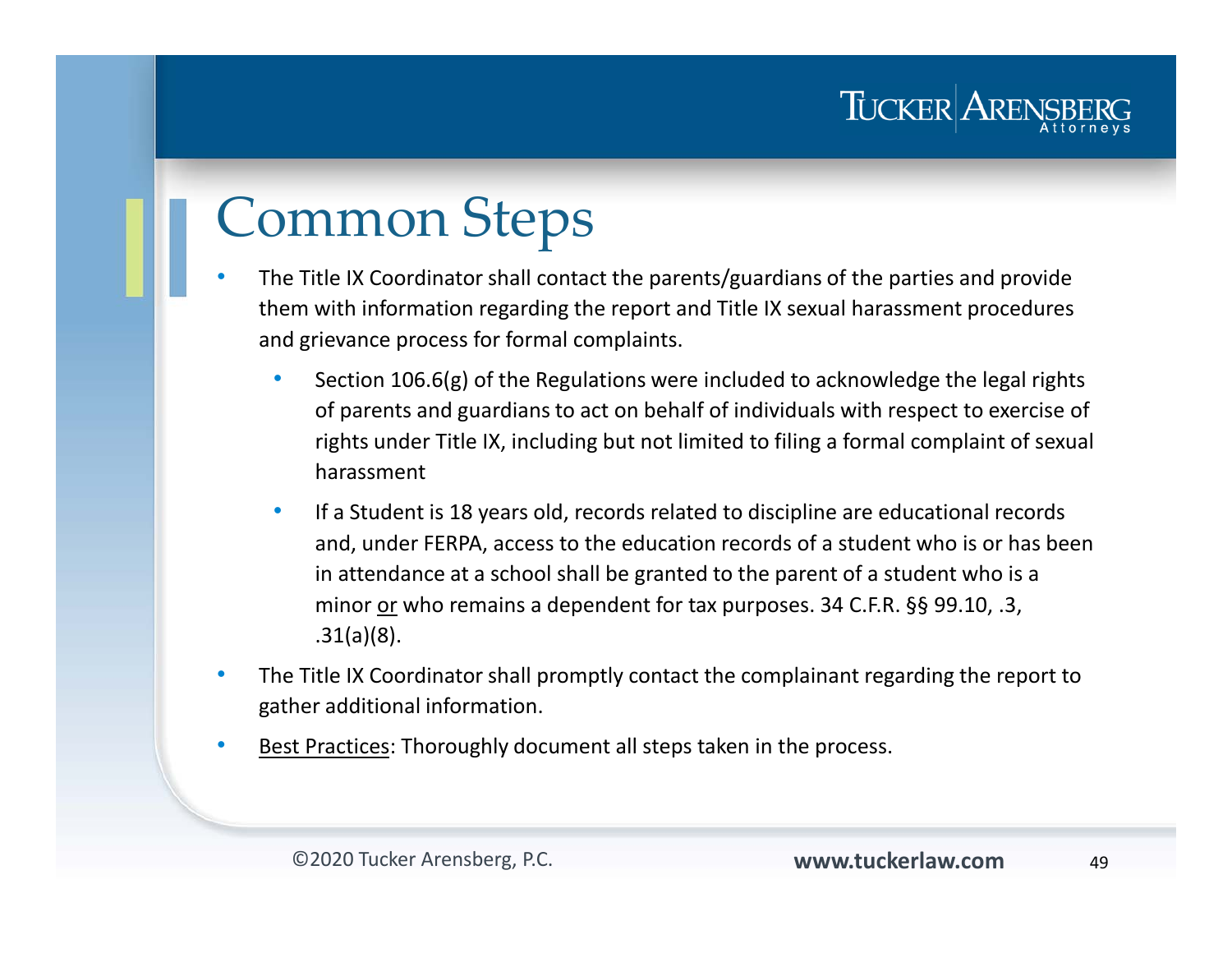

## Common Steps

- • The Title IX Coordinator shall also determine what Supportive Measures may be offered to the respondent.
- $\bullet$  The Title IX Coordinator shall consider the Complainant's wishes with respect to Supportive Measures.
- $\bullet$  The Title IX Coordinator shall inform the Complainant of the availability of Supportive Measures with or without the filing of a Formal Complaint, and explain to the Complainant the process for filing a Formal Complaint.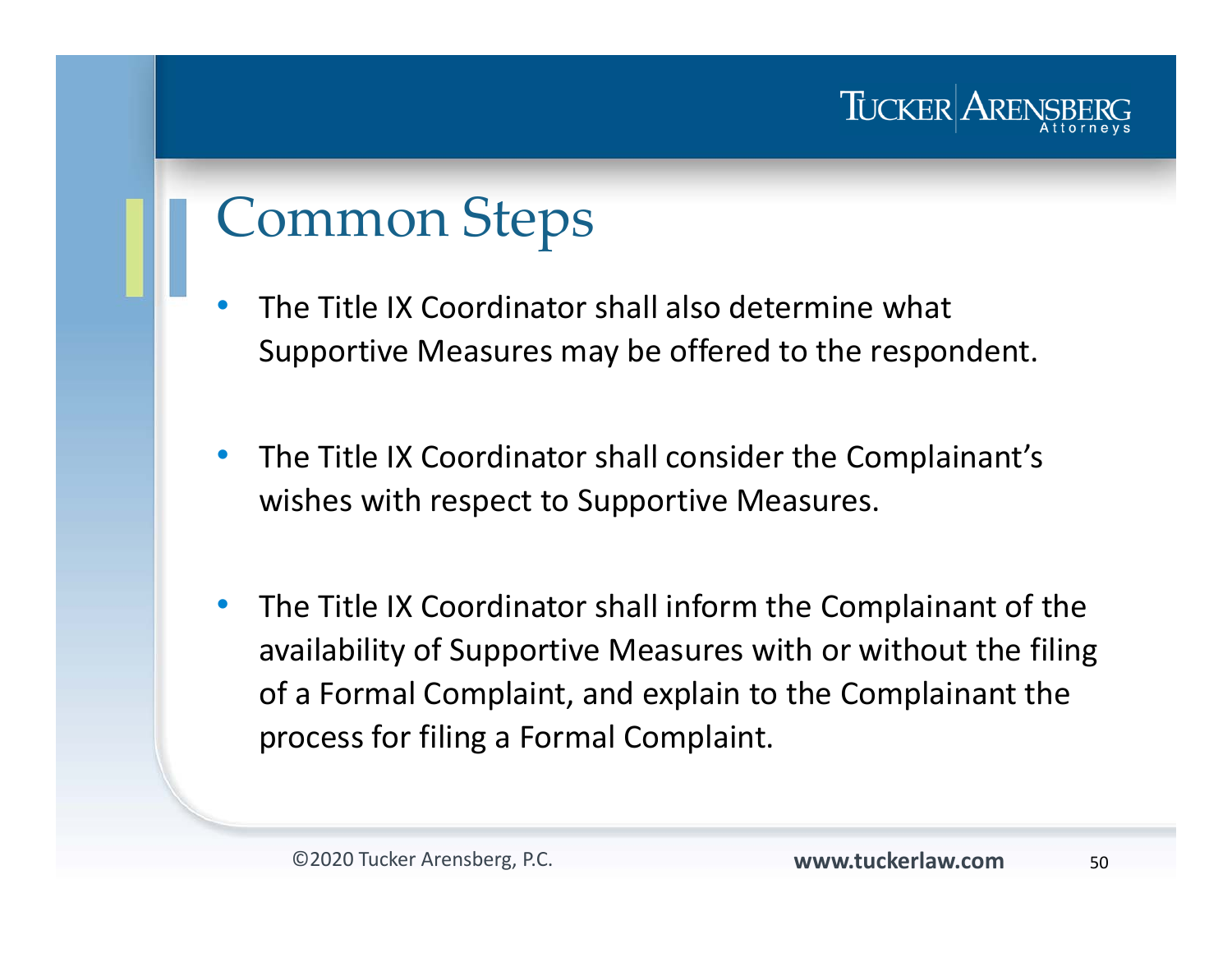

## Common Steps – Special Needs

• When any party is an identified student with a disability, or thought to be a student with a disability, the Title IX Coordinator/Compliance Officer shall notify the Director of Special Education and coordinate to determine whether additional steps must be taken for the party, while the discrimination complaint procedures are implemented.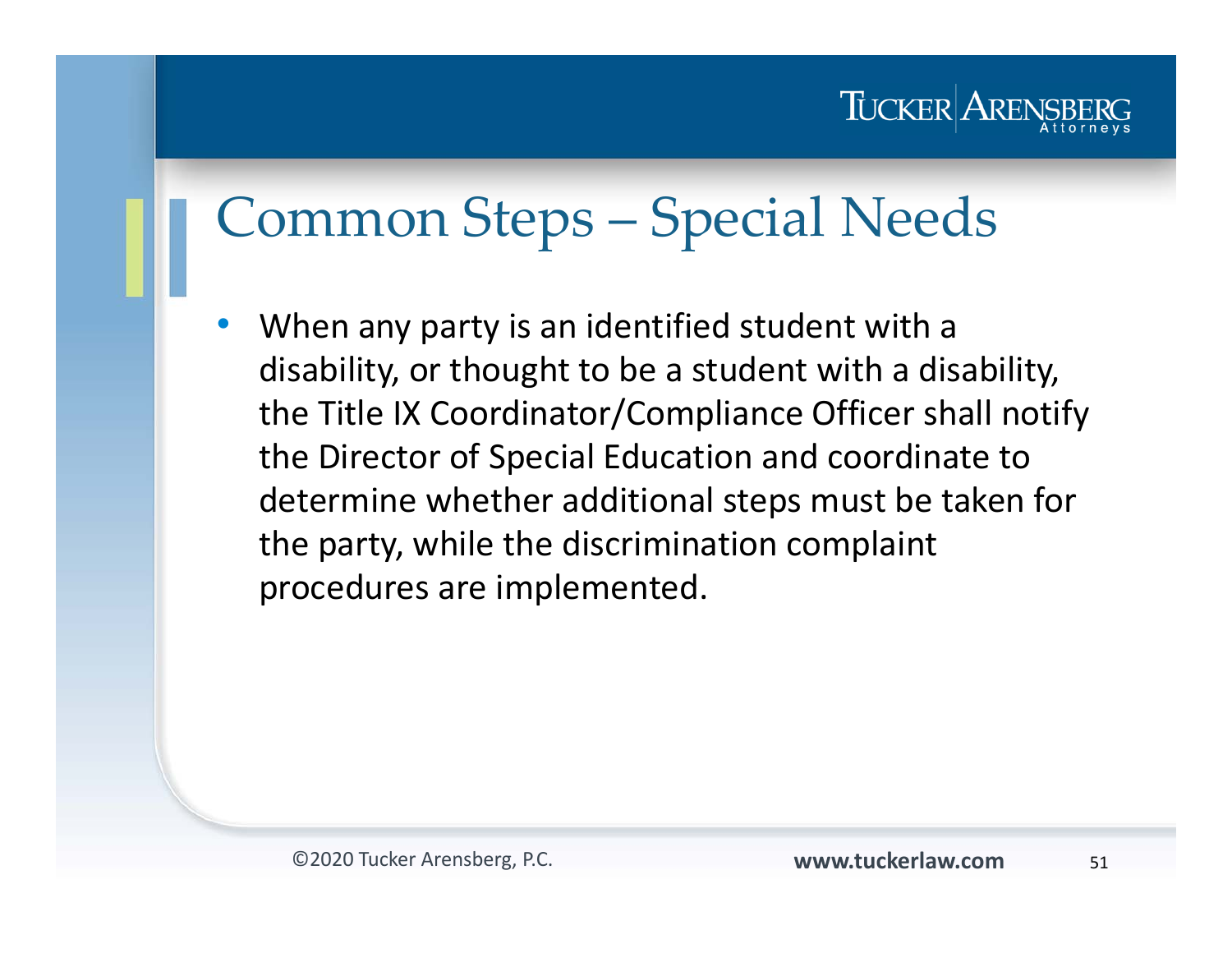#### TUCKER ARE

## Supportive Measures

- • **What are they?**
	- • Nondisciplinary, non-punitive individualized services offered as appropriate, as reasonably available, and before or after the filing of a Formal Complaint or where no Formal Complaint has been filed.
	- • Designed to restore or preserve equal access to the District's Education Program or Activity without unreasonably burdening the other party, including measures designed to protect the safety of all parties or the District's educational environment, or deter Sexual Harassment.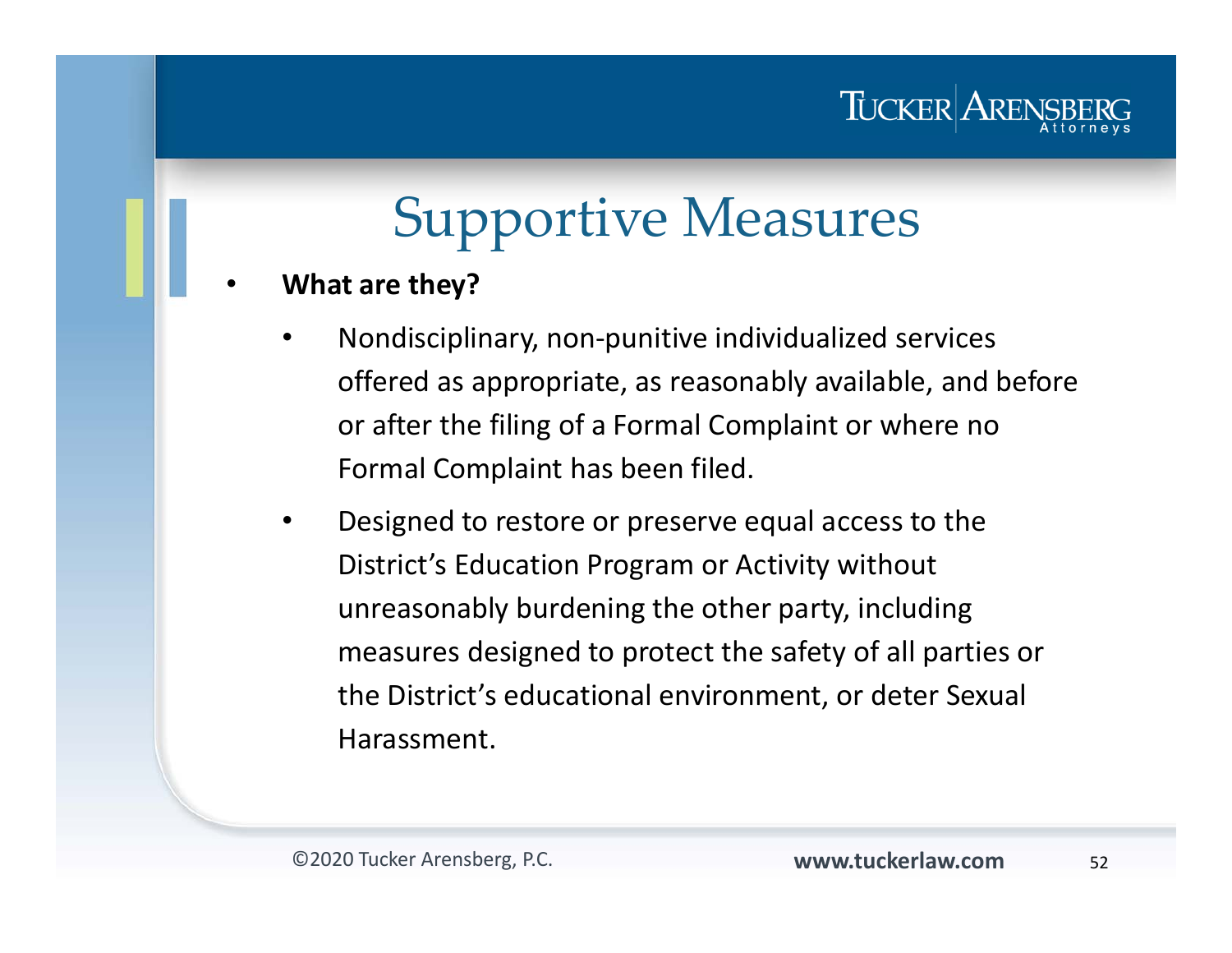#### TUCKER AREN

# Supportive Measures

•**Supportive Measures**

- • Examples: counseling, extensions of deadlines or other course-related adjustments, modifications of work or class schedules, campus escort services, mutual restrictions on contact between the parties, changes in work, leaves of absence, increased security and monitoring of certain areas of the campus.
- • Confidentiality: District shall maintain as confidential any Supportive Measures provided to the Complainant or Respondent, to the extent that maintaining such confidentiality would not impair the ability of the District to provide the Supportive Measures.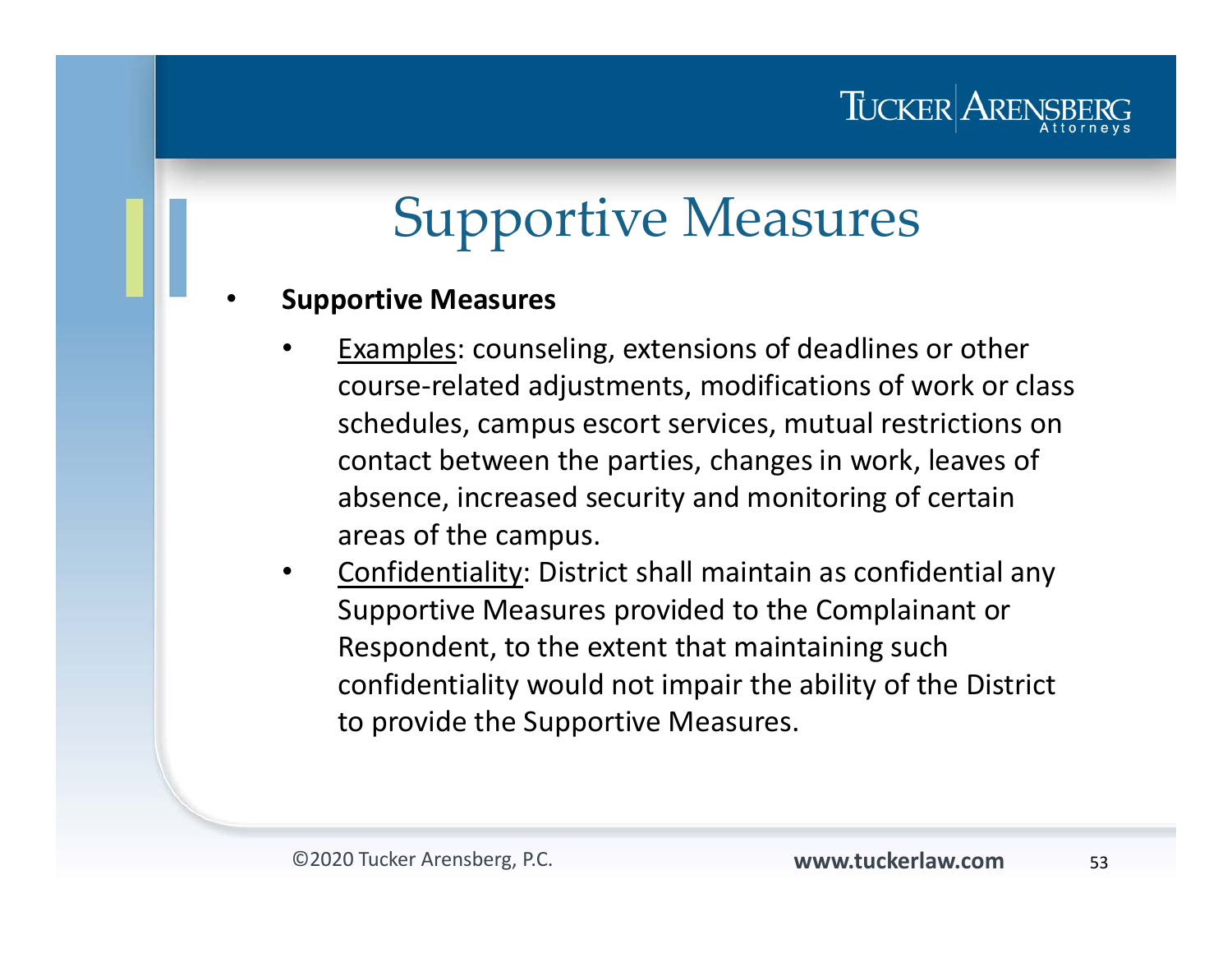#### TUCKER AREN

## Supportive Measures

•Students with Disabilities:

- • Supportive Measures may also include assessments or evaluations to determine eligibility for special education or related services, or the need to review an Individualized Education Program (IEP) or Section 504 Service Agreement based on a student's behavior. This could include, but is not limited to, a manifestation determination or functional behavioral assessment (FBA), in accordance with applicable law, regulations or Board policy.
- • The Title IX Coordinator is responsible for coordinating the effective implementation of Supportive Measures.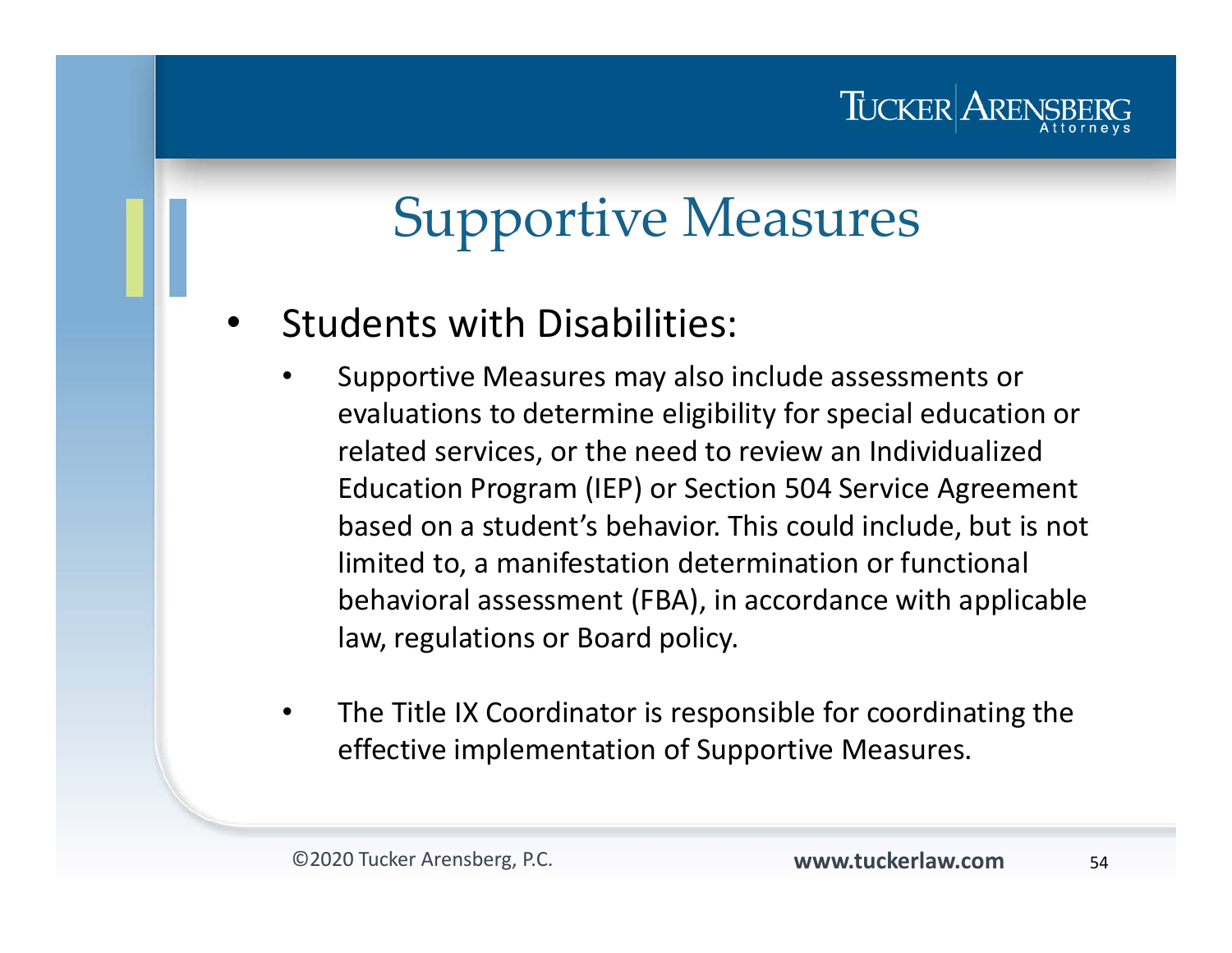# **Divergence**

- $\bullet$  If the Complainant elects to not file a Formal Complaint, then the procedures set forth on in your existing Policy 103 or 104 must be followed.
- $\bullet$  If the Complainant elects to file a Formal Compliant, the new Grievance Process for Formal Complaints set forth in the new Regulations must be followed.

TUCKER AREN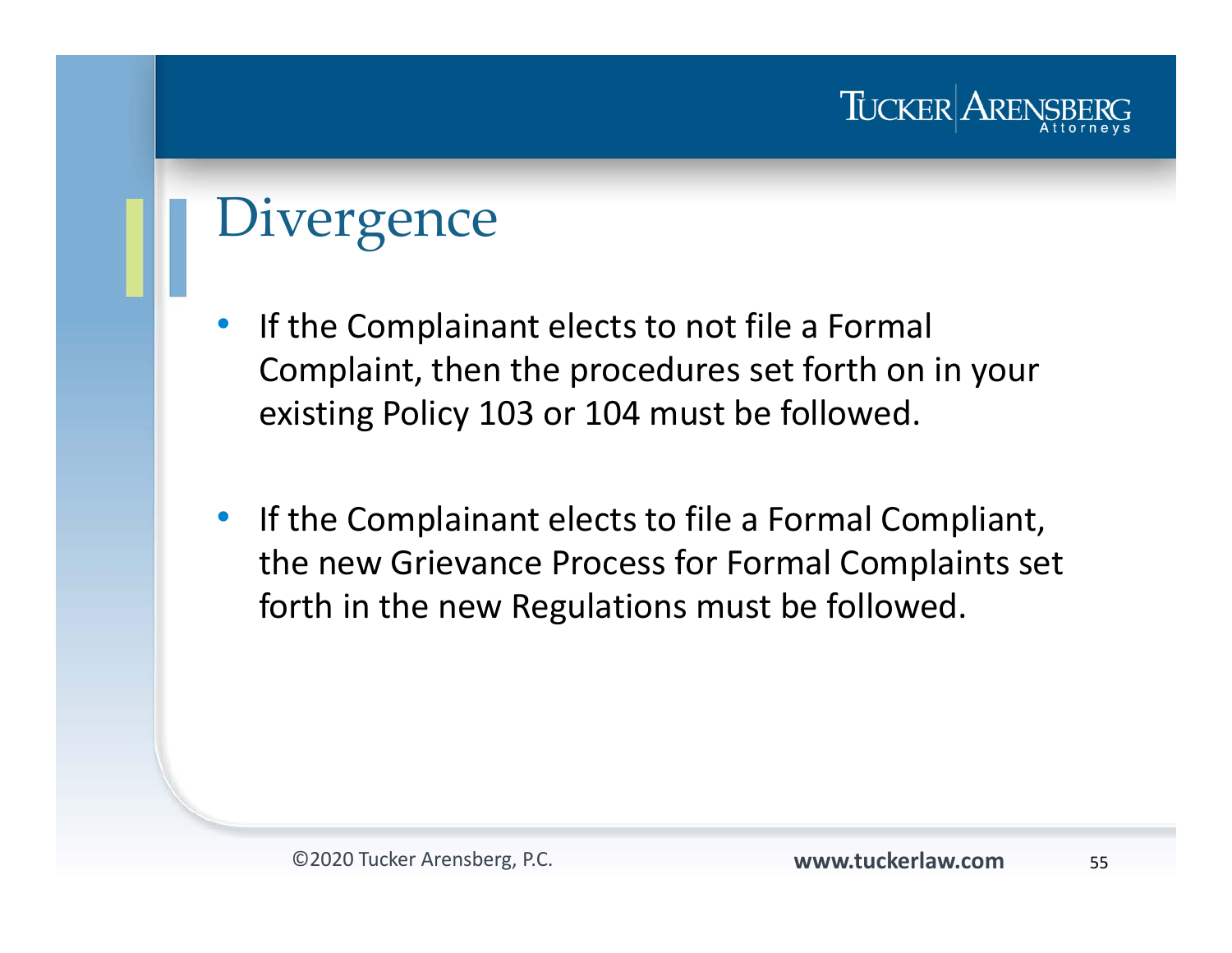### **Divergence**

- • **Discrimination** means to treat individuals differently, or to harass or victimize based on a protected classification including race, color, age, creed, religion, sex, gender, sexual orientation, genetic information, ancestry, national origin, marital status, pregnancy, or handicap/disability.
- $\bullet$  All Title IX Sexual Harassment is Discrimination, but not all Discrimination is Title IX Sexual Harassment
- $\bullet$  **Sex Discrimination/Harassment** that does not meet the definition of Title IX Sexual Harassment would follow the Attachment 2 procedures.
- $\bullet$  Claims of Retaliation during the Attachment 3 procedures would follow the Attachment 2 procedures.

TUCKER AREN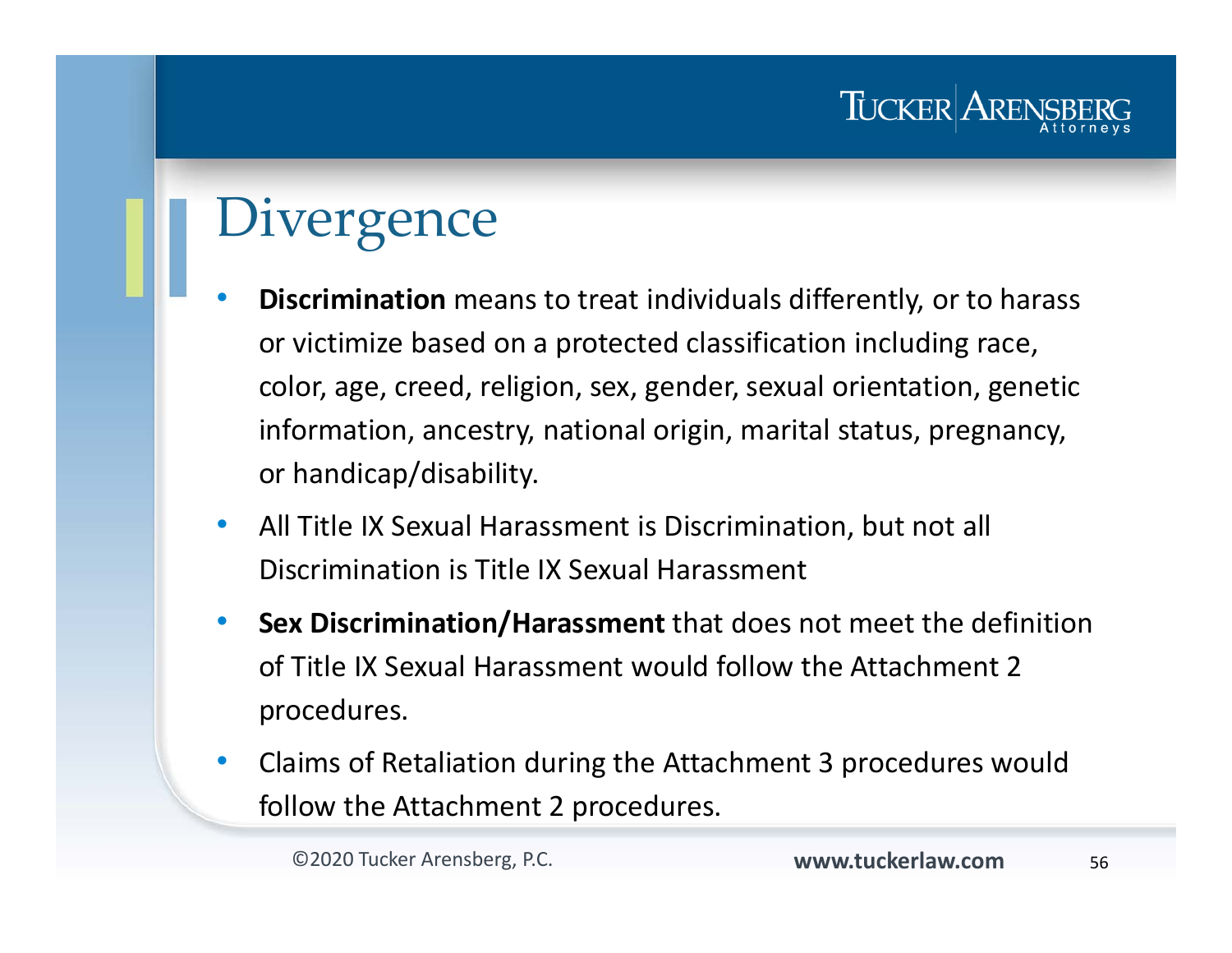

#### III. Investigation and Grievance Process

B. Discrimination Compliant/ Procedures (Attachment 2)

©2020 Tucker Arensberg, P.C. **www.tuckerlaw.com**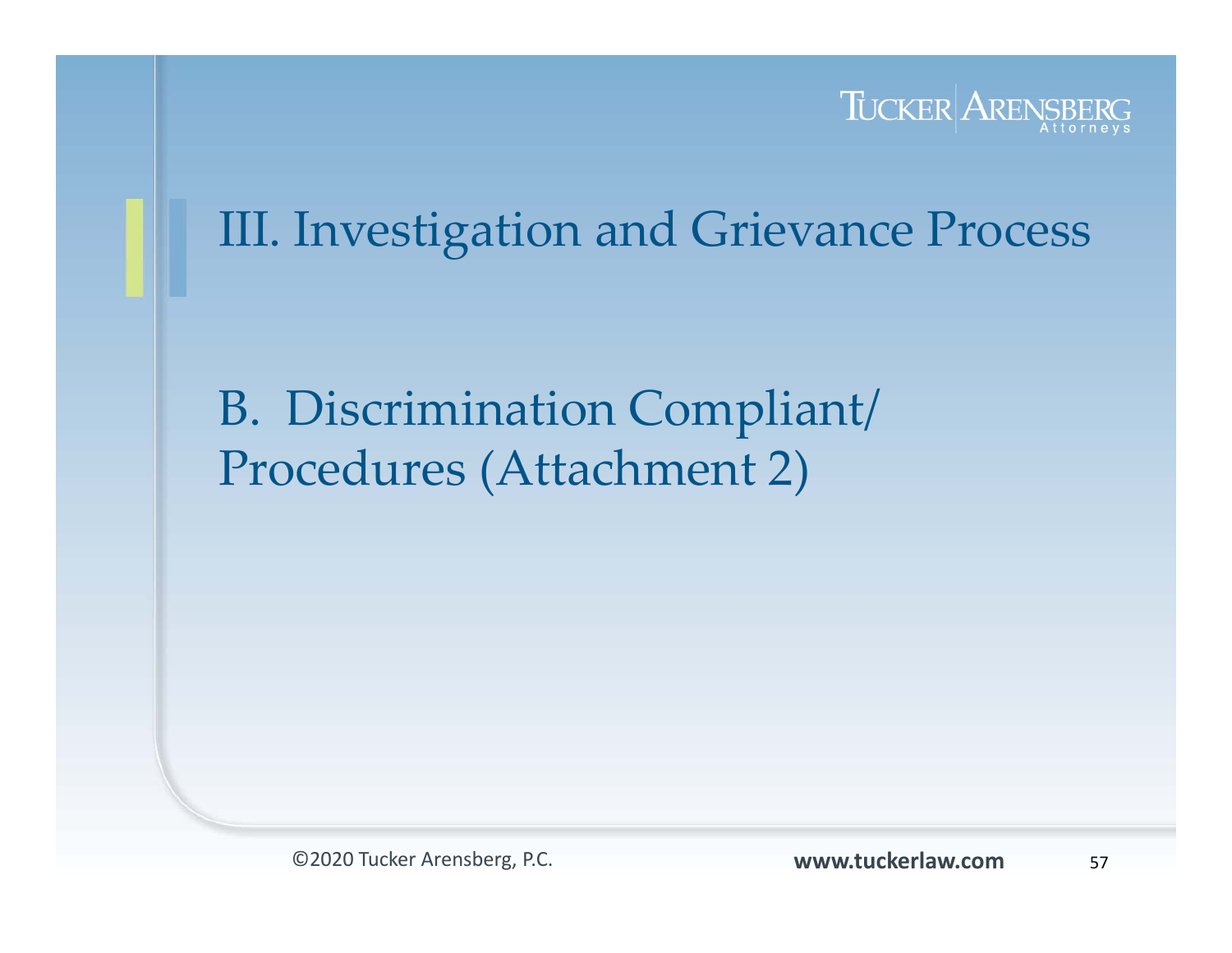

- 1. Initial Communications/Supports
	- •Implement protective/supportive measures
	- $\bullet$  Inform Complainant of his/her rights and the process for investigating the complaint
	- $\bullet$  If Complainant is under the age of 18, attempt to obtain consent from parents for Complainant to participate
- 2. Informal Remedies
	- •May be offered upon receipt of a report
	- • Resolution must be signed by the parties and delivered to the Title IX Officer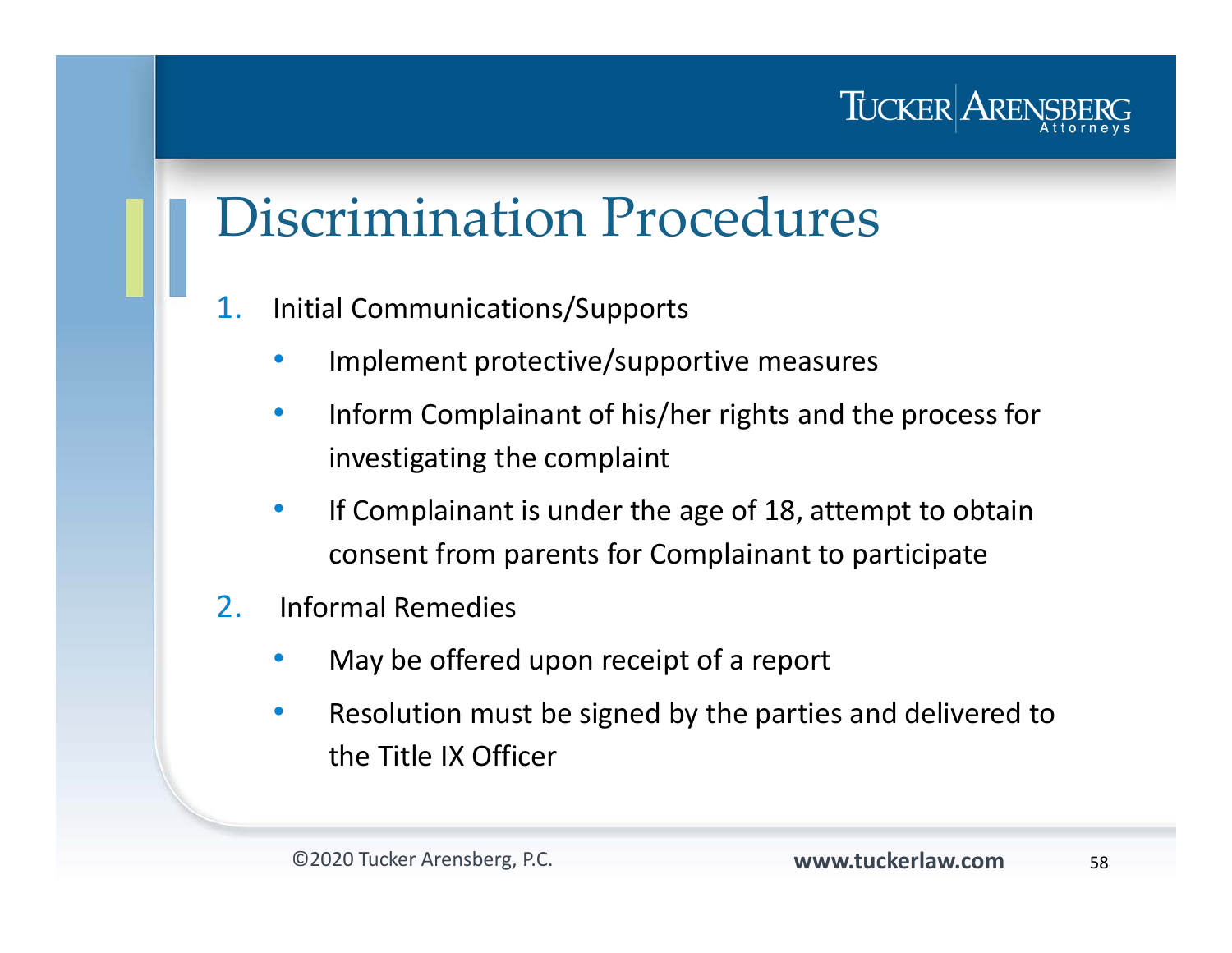

- 3. Investigation
	- • Investigator selected by Title IX Coordinator (can be the Title IX Coordinator);
	- • Duty to "conduct an adequate, reliable and impartial investigation."
	- • Complainant and Respondent may provide witnesses and evidence.
	- •Participants shall be directed to keep the matter confidential.
	- • Obligation to investigate remains even if there are parallel criminal investigations.
	- • Investigator shall submit a report to the Title IX Coordinator within 15 days of the initial report.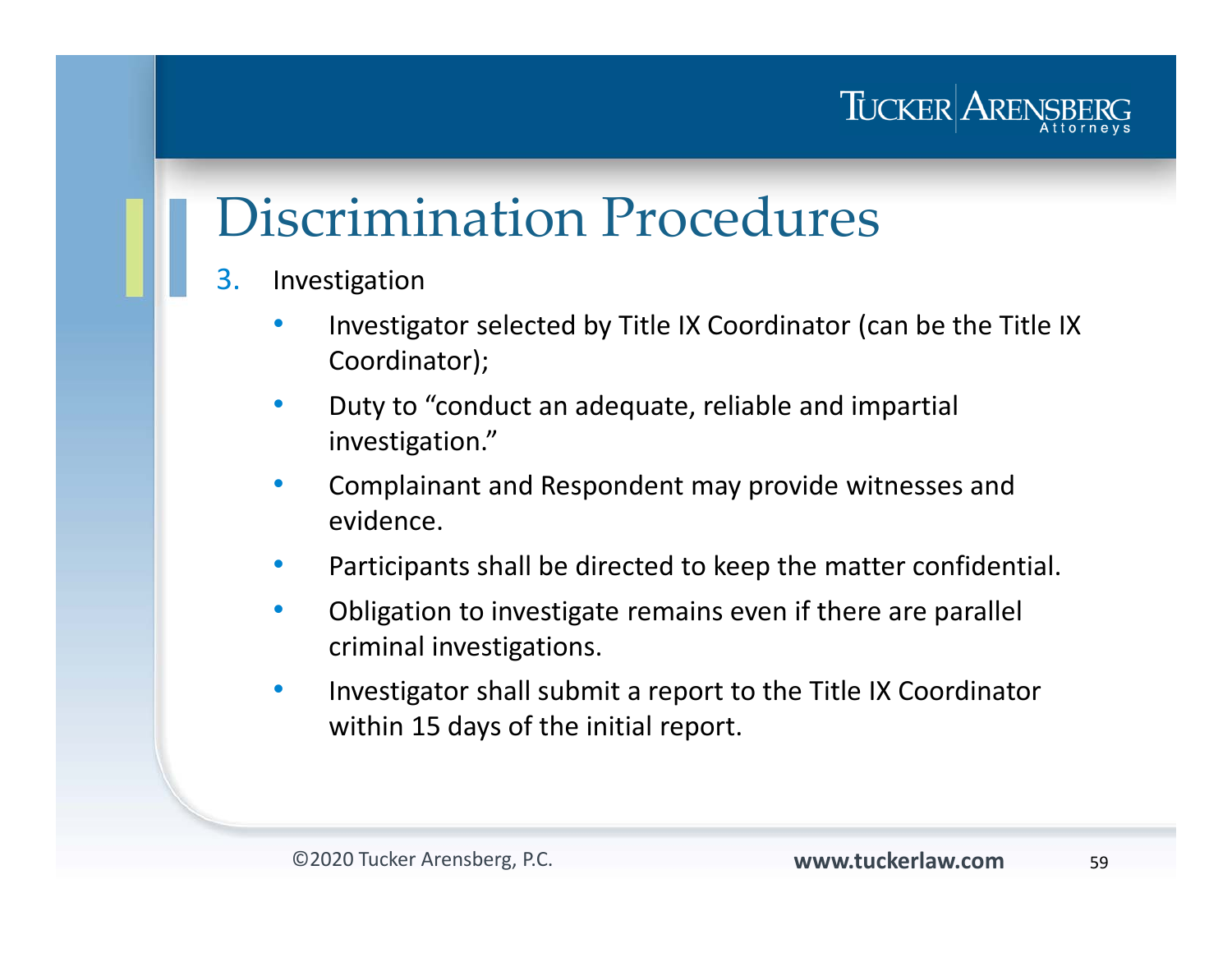#### TUCKER ARE

- 4. District Action
	- • If the Investigation find that there has been a violation, District "shall take prompt, corrective action designed to ensure that such conduct ceases and that no retaliation occurs."
	- • Disciplinary actions shall be consistent with the Code of Student Conduct, Board policies and administrative regulations, district procedures, applicable collective bargaining agreements, and state and federal laws and regulations.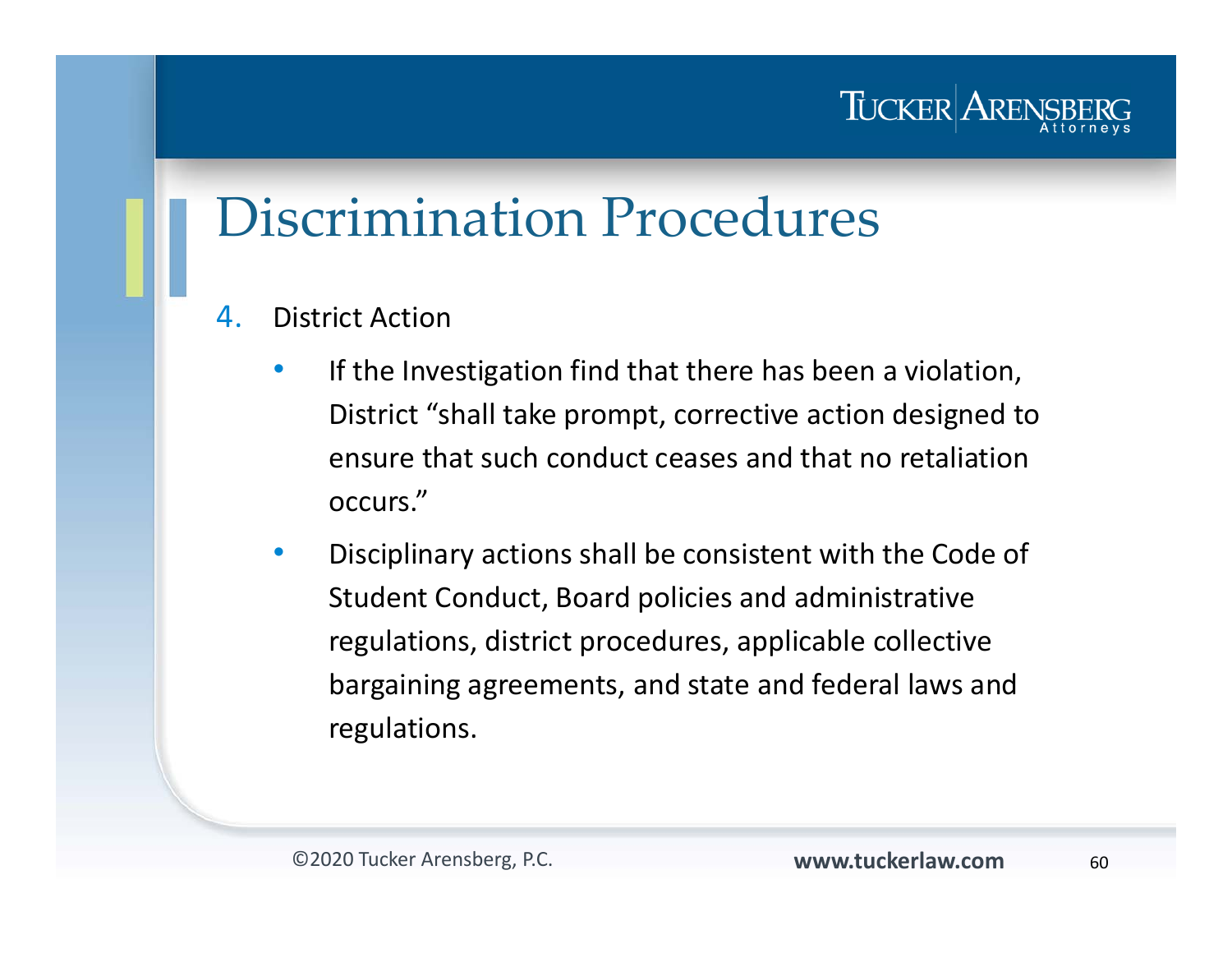

- 5. Appeals
	- • Either party has the right to appeal within 15 days of receiving notice of the outcome of the investigation.
	- $\bullet$  Appeals shall be submitted to Title IX Coordinator or Superintendent if Title IX Coordinator conducted the investigation.
	- $\bullet$ Response to the appeal shall be issued within 20 days.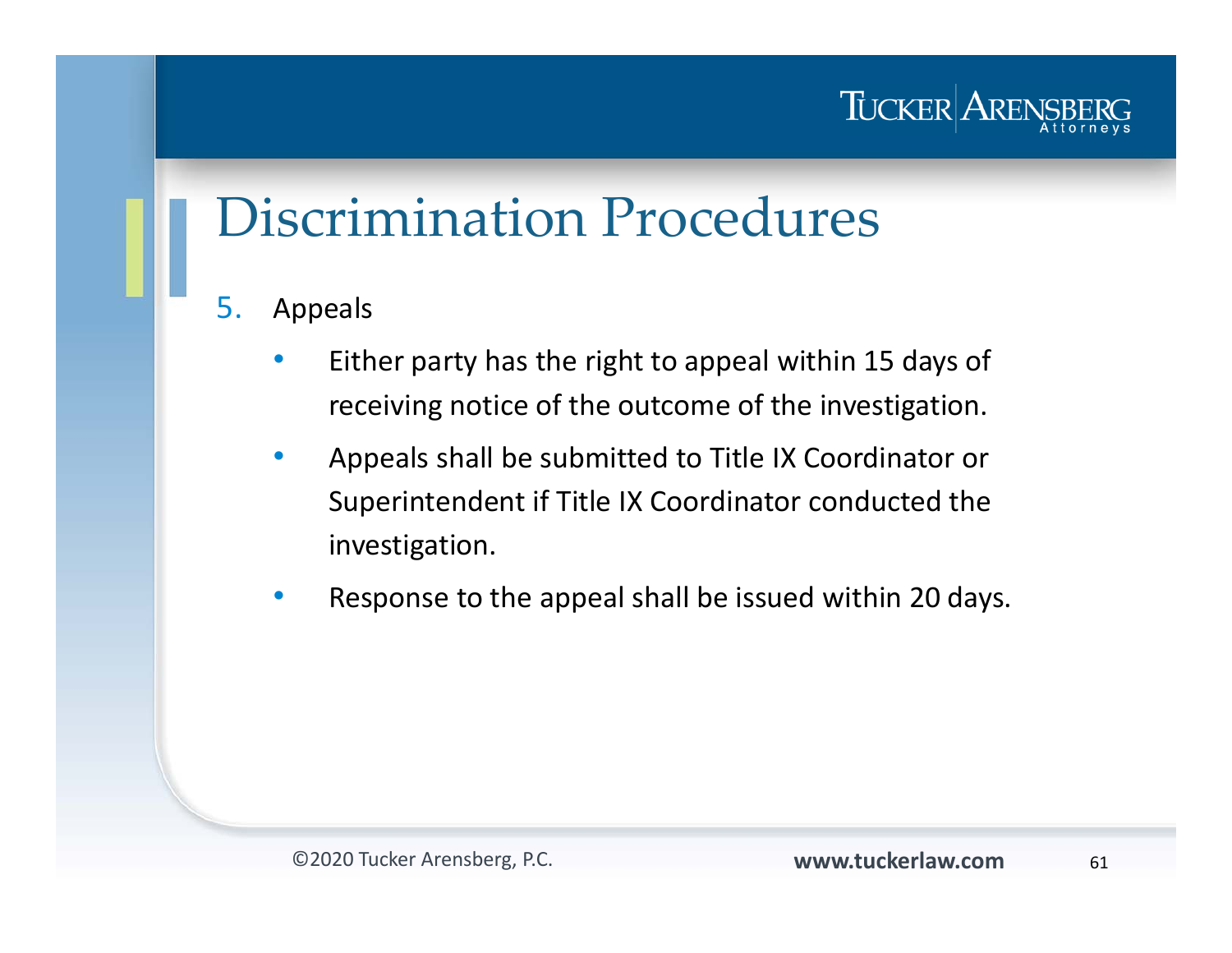#### TUCKER AREN

#### Retaliation

**Retaliation** is typically prohibited and constitutes conduct against any person for making a report of discrimination or participating in a related investigation or hearing, or for opposing practices the person reasonably believes to be discriminatory. A complaint of retaliation shall be handled in the same manner as a complaint of discrimination.

The **Regulations** provide a more detailed definition of retaliation:

No recipient or other person shall intimidate, threaten, coerce, or discriminate against any individual for the purpose of interfering with any right or privilege secured by Title IX or its implementing regulations, or because the individual has made a report or complaint, testified, assisted, or participated or refused to participate in any manner in an investigation, proceeding, or hearing under Title IX or its implementing regulations.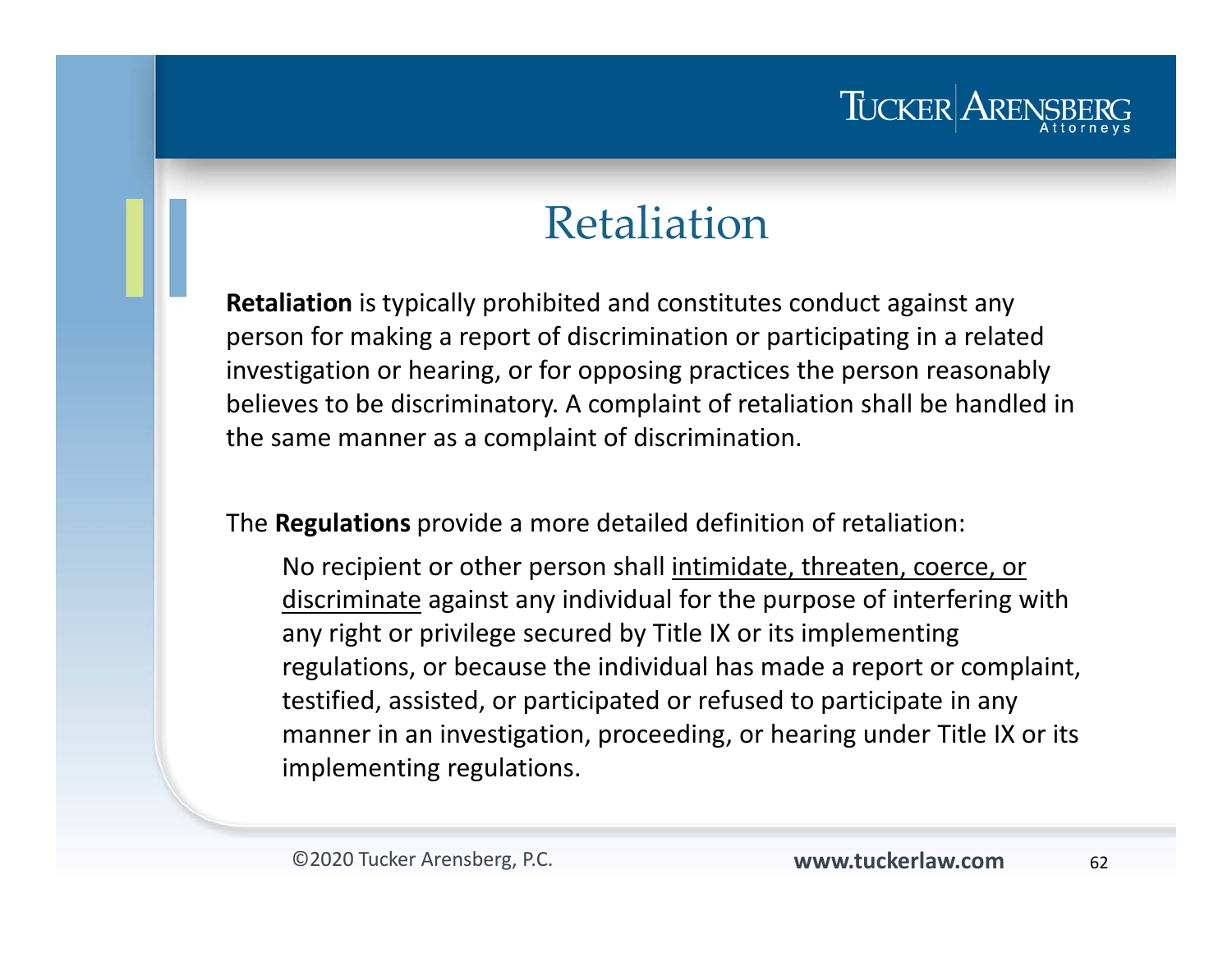### TUCKER ARE

## Retaliation

The Regulations provides the following examples of Retaliation:

- • Bringing code of conduct charges against an individual that do not involve sex discrimination/harassment, but arise out of the same circumstances, for the purpose of interfering with Title IX rights
- • The District disclosing the identity of the Complainant, Respondent or Witness outside of the Title IX Grievance Process or otherwise required by law. (i.e., the District has a confidentiality requirement)
	- • NOTE: The regulations prohibit the District from issuing a gag order to the participants

The Regulations provide that the following is not Retaliation:

- •Exercising First Amendment rights;
- $\bullet$  Charging an individual for making a false statement in bath faith (i.e., lying) during the grievance process

63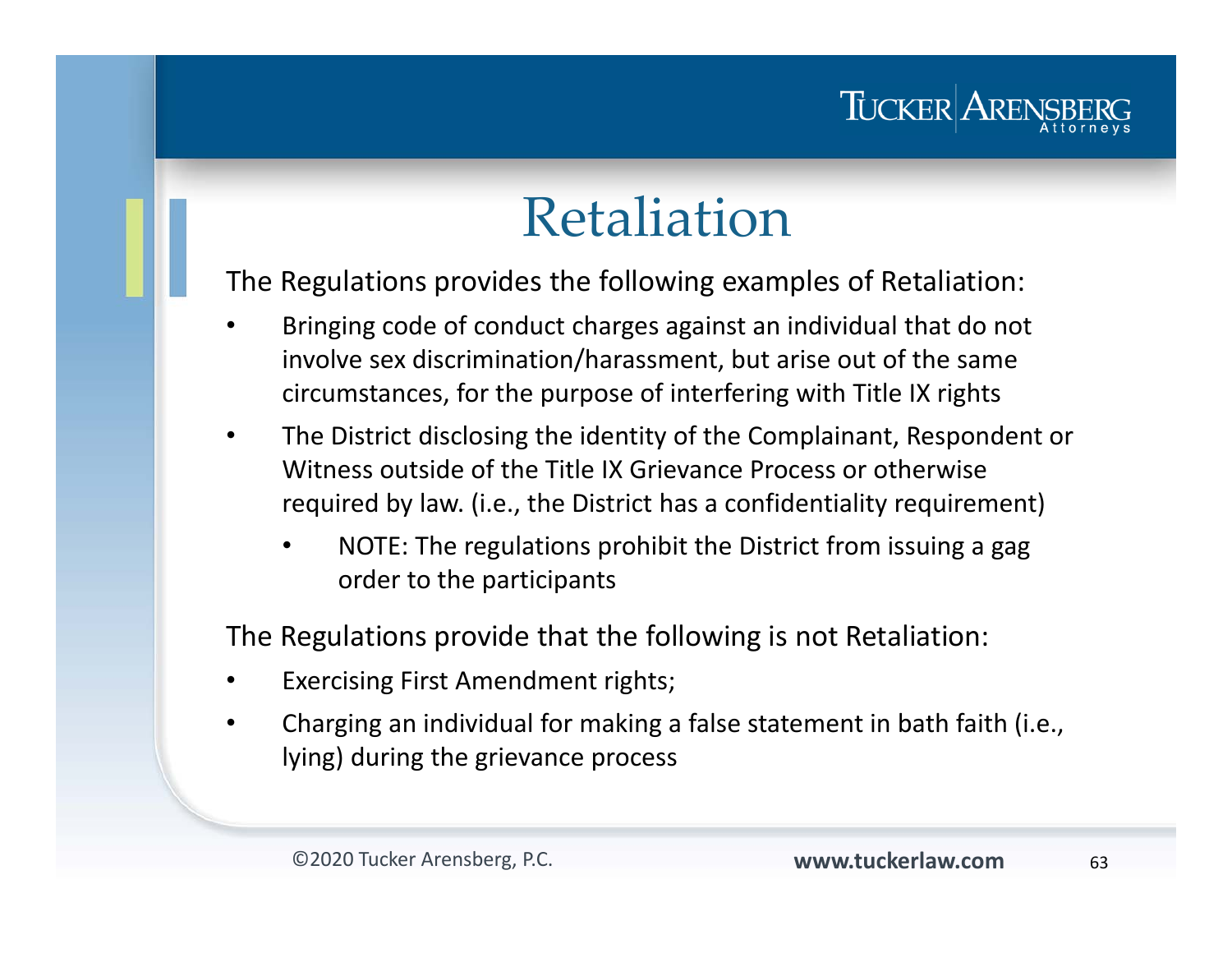#### TUCKER AREN

## Retaliation - Hypothetical

Student A submits a Formal Complaint of Sexual Harassment against Student B. Student A informs the Title IX Coordinator that Student B's friend, Student C, witnessed the event and can corroborate the allegations. Student C testifies against Student B. Thereafter, Student C is ostracized by the group, a rubber rat is put in his locker, they glare at him, and encourage others not to socialize with him.

Is this retaliation?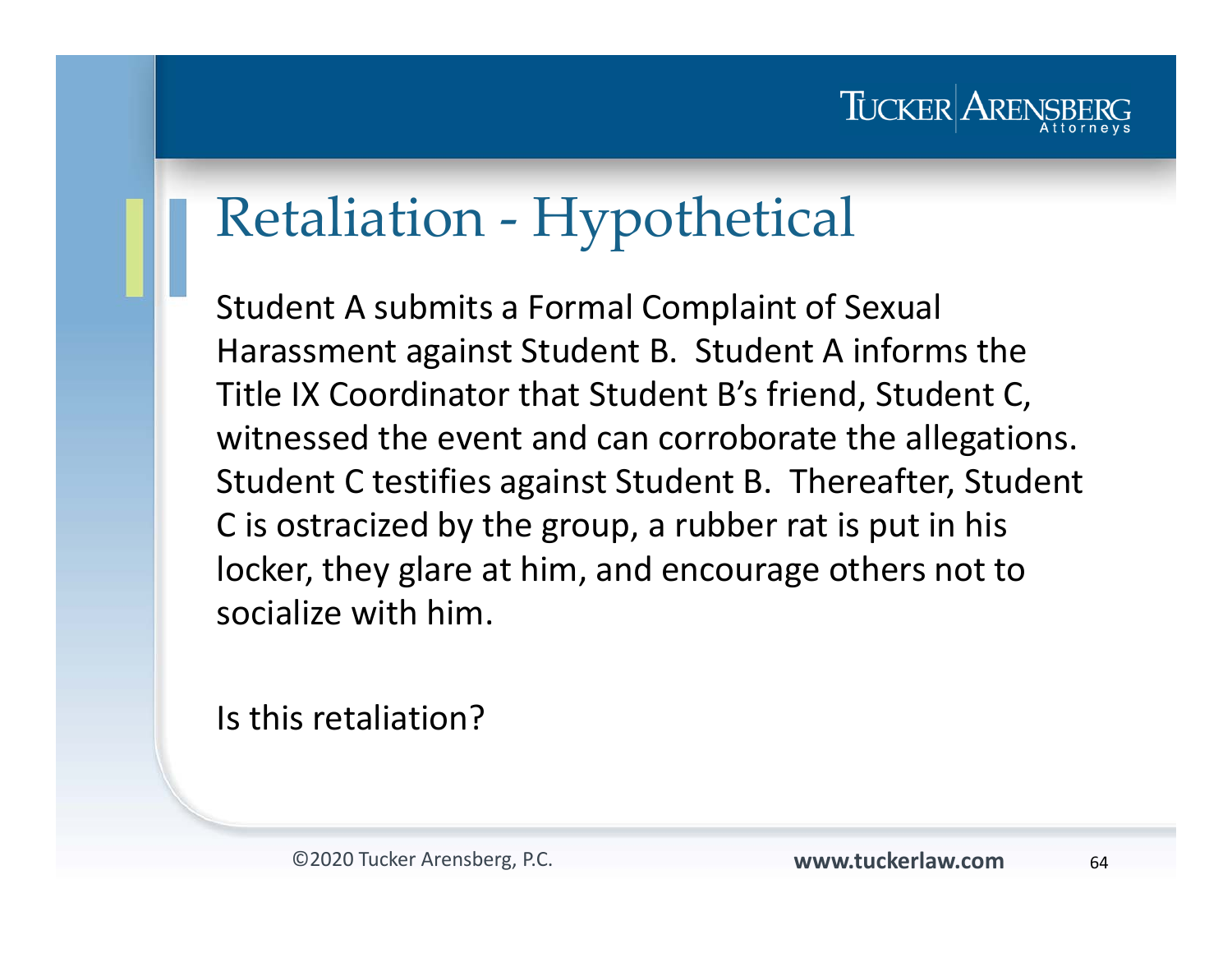

#### III. Investigation and Grievance Process

C. The Title IX Sexual Harassment Formal Complaint Grievance Process (Attachment 3)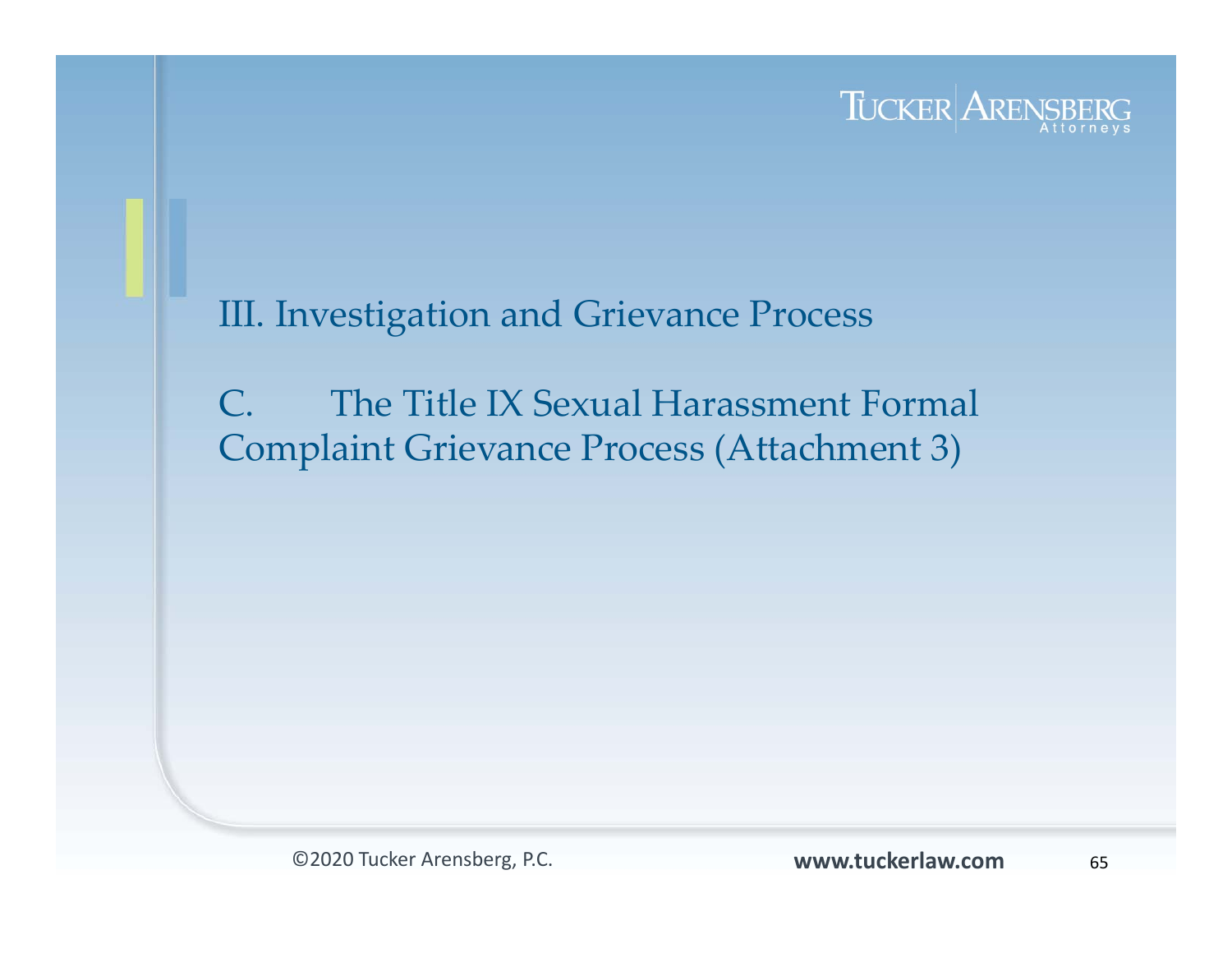

#### The Title IX Sexual Harassment Formal Complaint Grievance Process.

### 1. Formal Complaint, Background and Notice Requirements

©2020 Tucker Arensberg, P.C. **www.tuckerlaw.com**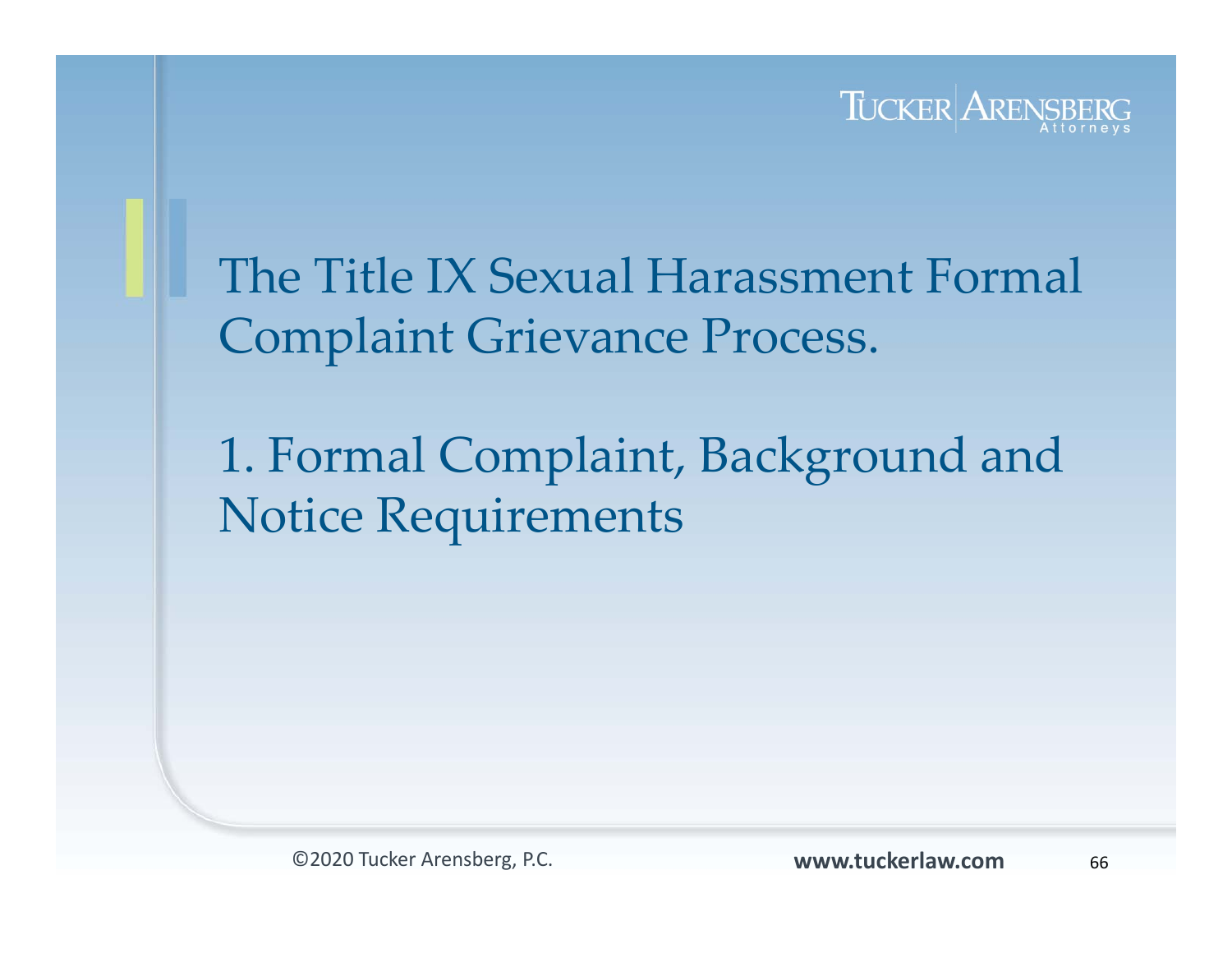

## Formal Complaint

- • Definition: A document filed by a Complainant or signed by the Title IX Coordinator alleging Sexual Harassment against a Respondent and requesting that the District investigate the allegation of Sexual Harassment.
- • Complainant must be participating in or attempting to participate in the Education Program or Activity of the District
- • May be any document or electronic submission (e.g., email) that either contains Complainant's actual or digital signature or otherwise indicates that the Complainant is filing the Formal Complaint.
- • Title IX Coordinator can file a Formal Complaint if Complainant refuses "if doing so is not clearly unreasonable in light of the known circumstances." This will generally exist when the facts indicated that failure to investigate equates to being deliberately indifferent. In this case, Title IX Coordinator is not the Complainant.

67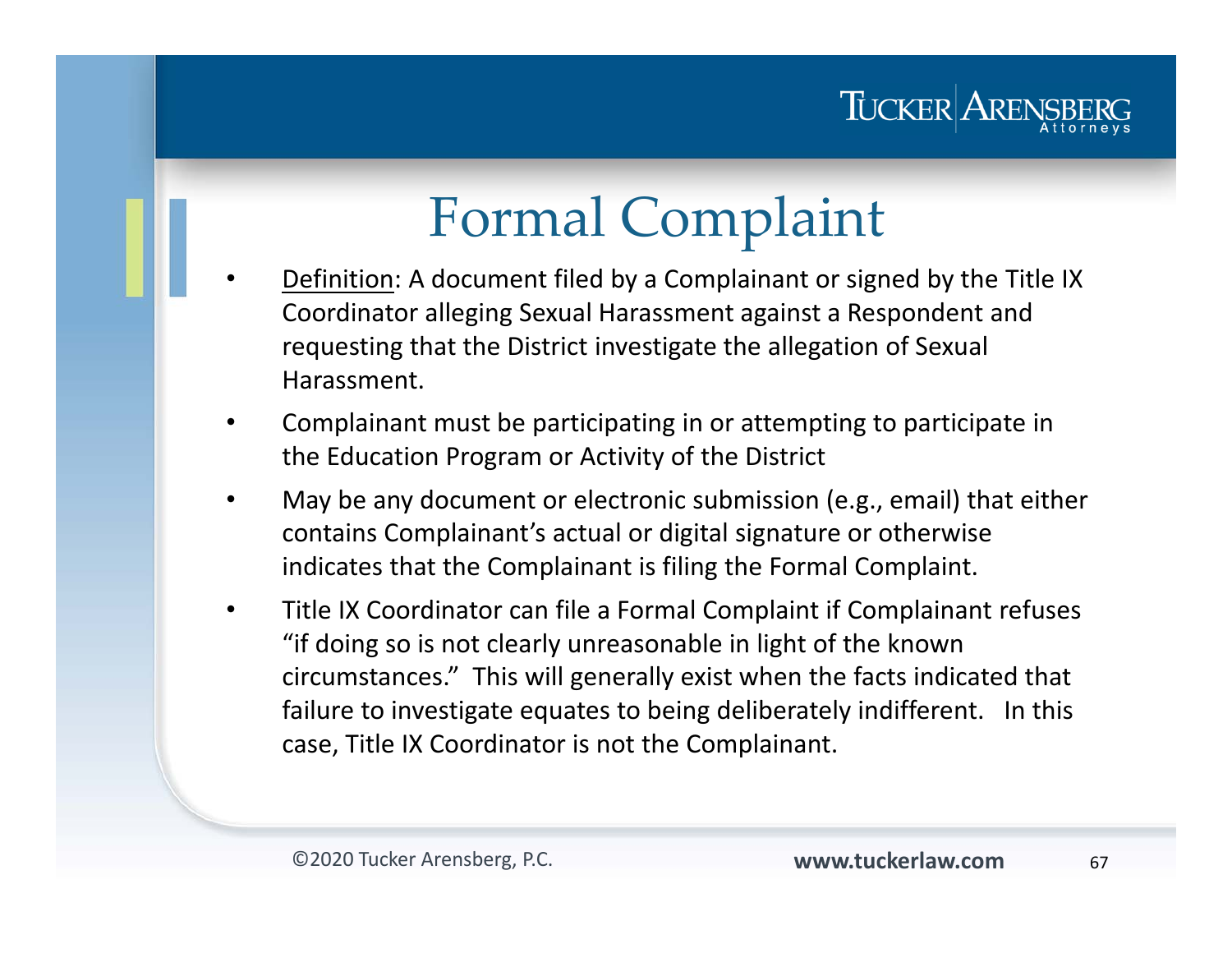

# Background

General Requirements. The Grievance Process must:

- 1. Treat Complainants and Respondents equitably;
- 2. Prohibit the imposition of any disciplinary sanctions (other than Supportive Measures) prior to completion of the process;
- 3. Provide remedies designed to restore or preserve equal access to the District's Education Program or Activity;
- 4. Require an objective evaluation of all relevant evidence and credibility determinations;
- 5. Require that Title IX Personnel not have a **conflict of interest or bias** for or against Complainants or Respondents generally or an individual Complainant or Respondent;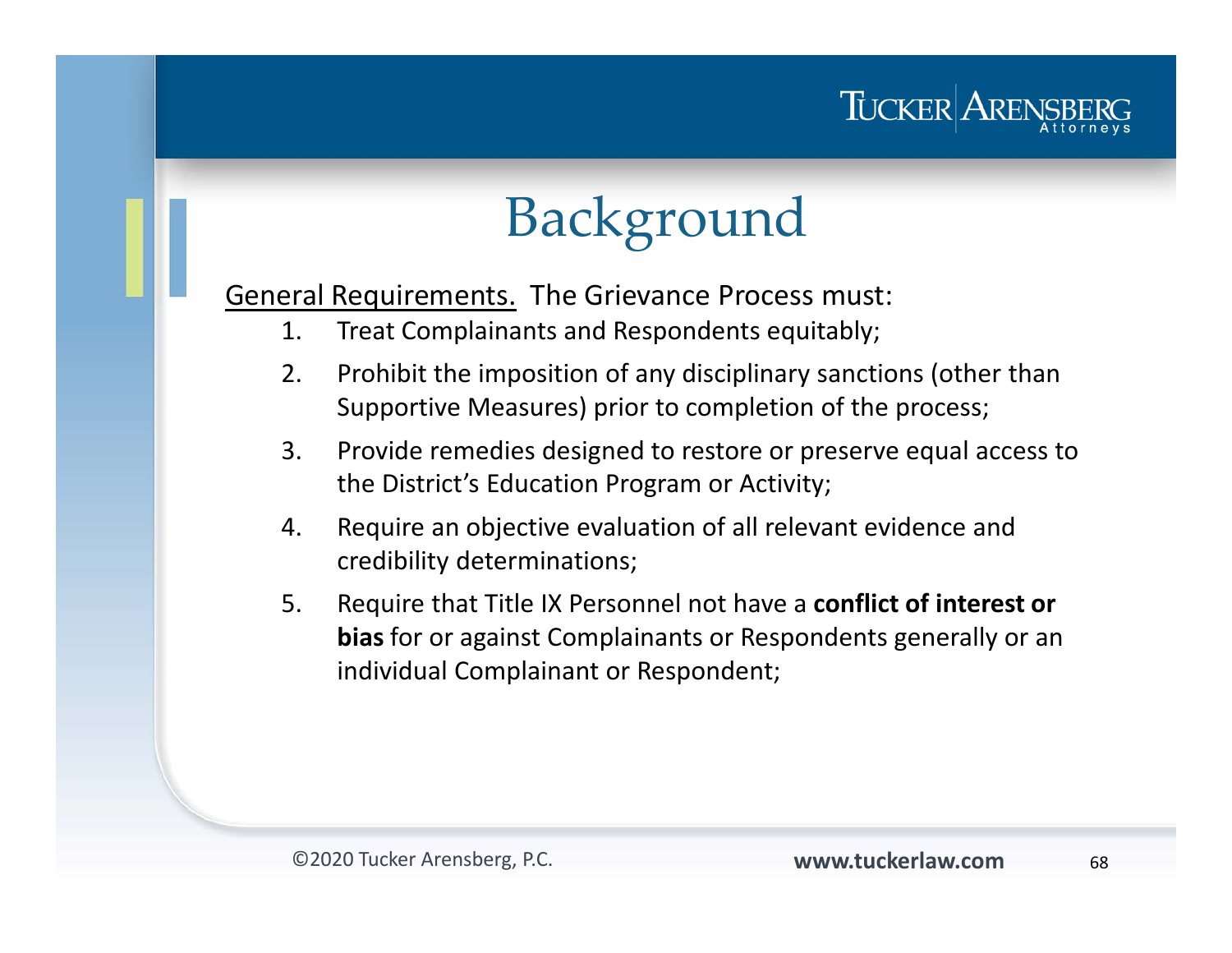

## Background

- 6. Include a presumption that the Respondent is not responsible for the alleged conduct until a determination regarding responsibility is made;
- 7. Provide reasonably prompt time frames for conclusion of the grievance process;
- 8. Set forth the range of possible disciplinary sanctions and remedies;
- 9. State the standard of evidence to be used to determine responsibility;
- 10. Set forth the procedures and permissible bases for to appeal; and
- 11. Describe the range of Supportive Measures.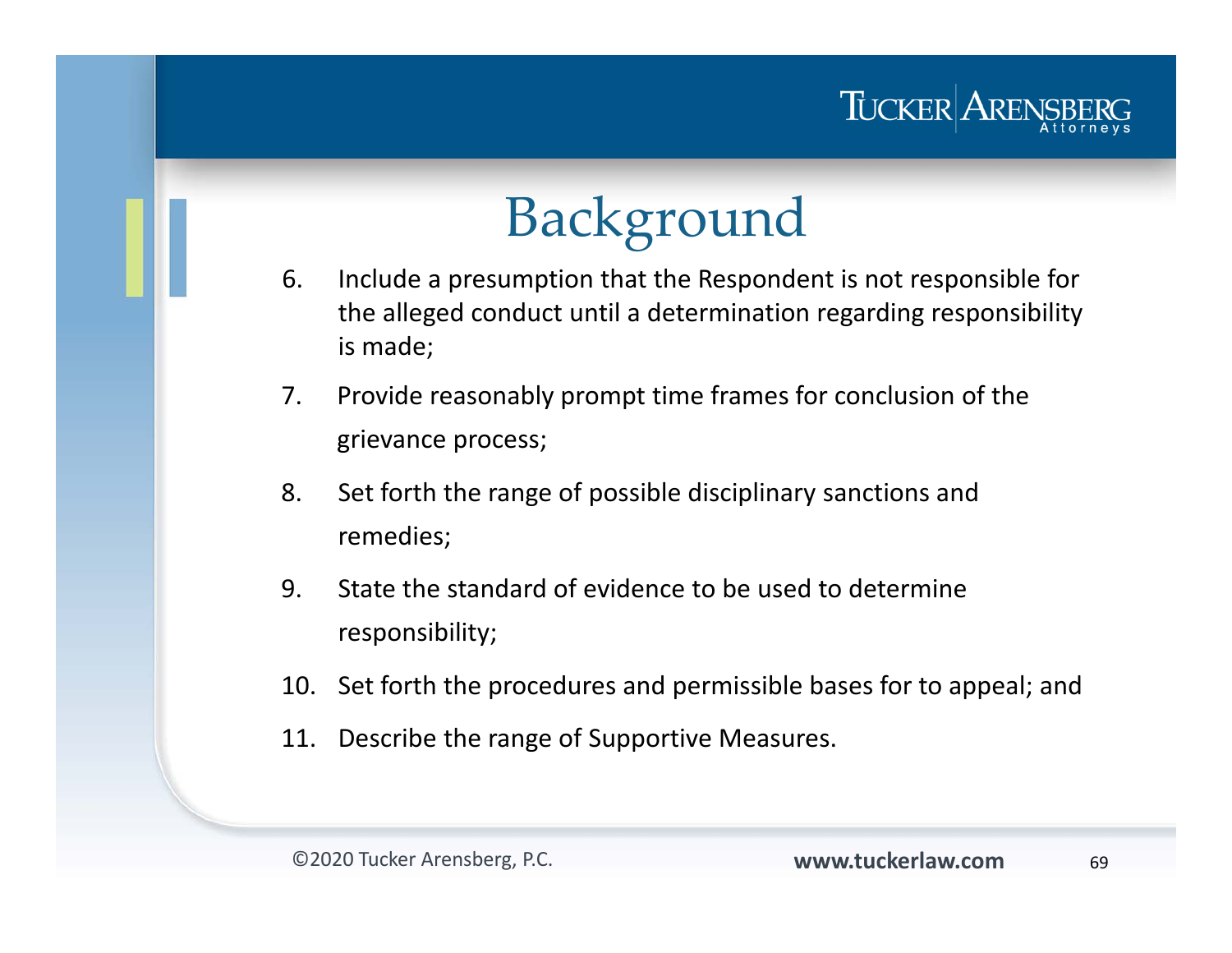

## Background

#### Timeframes

- • Established timeframes set forth in the procedures may be adjusted to allow for a temporary delay or a limited extension of time for good cause
- • Good cause includes:
	- •The absence of a party, a party's advisor or a witness;
	- $\bullet$ Concurrent law enforcement activity; and/or
	- $\bullet$  Need for language assistance or accommodation of disabilities
- • Notice setting forth basis for an extension should be sent to parties and kept in the file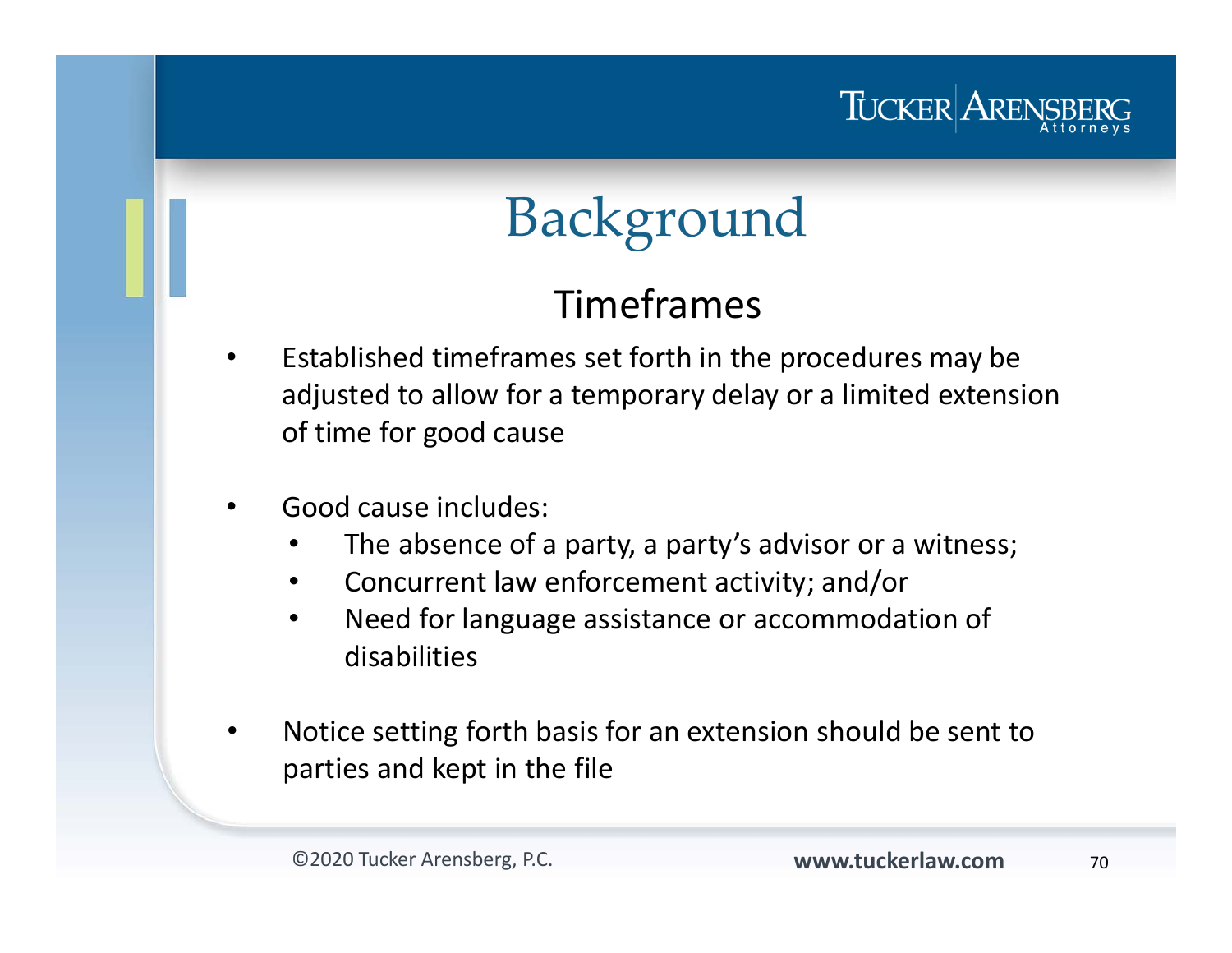#### TUCKER ARE

## **Notice**

Step 1: Written Notice: When a Formal Complaint is filed, the Title IX Coordinator shall provide written notice to all parties that provides:

- 1. Notice of the district's grievance process for formal complaints;
- 2. Notice of the Districts' informal resolution process (if any);
- 3. Notice of the **allegations** potentially constituting Title IX sexual harassment, including sufficient details (identity of the parties, conduct at issue, date and location of the alleged incident) known at the time and with sufficient time to prepare a response before any initial interview;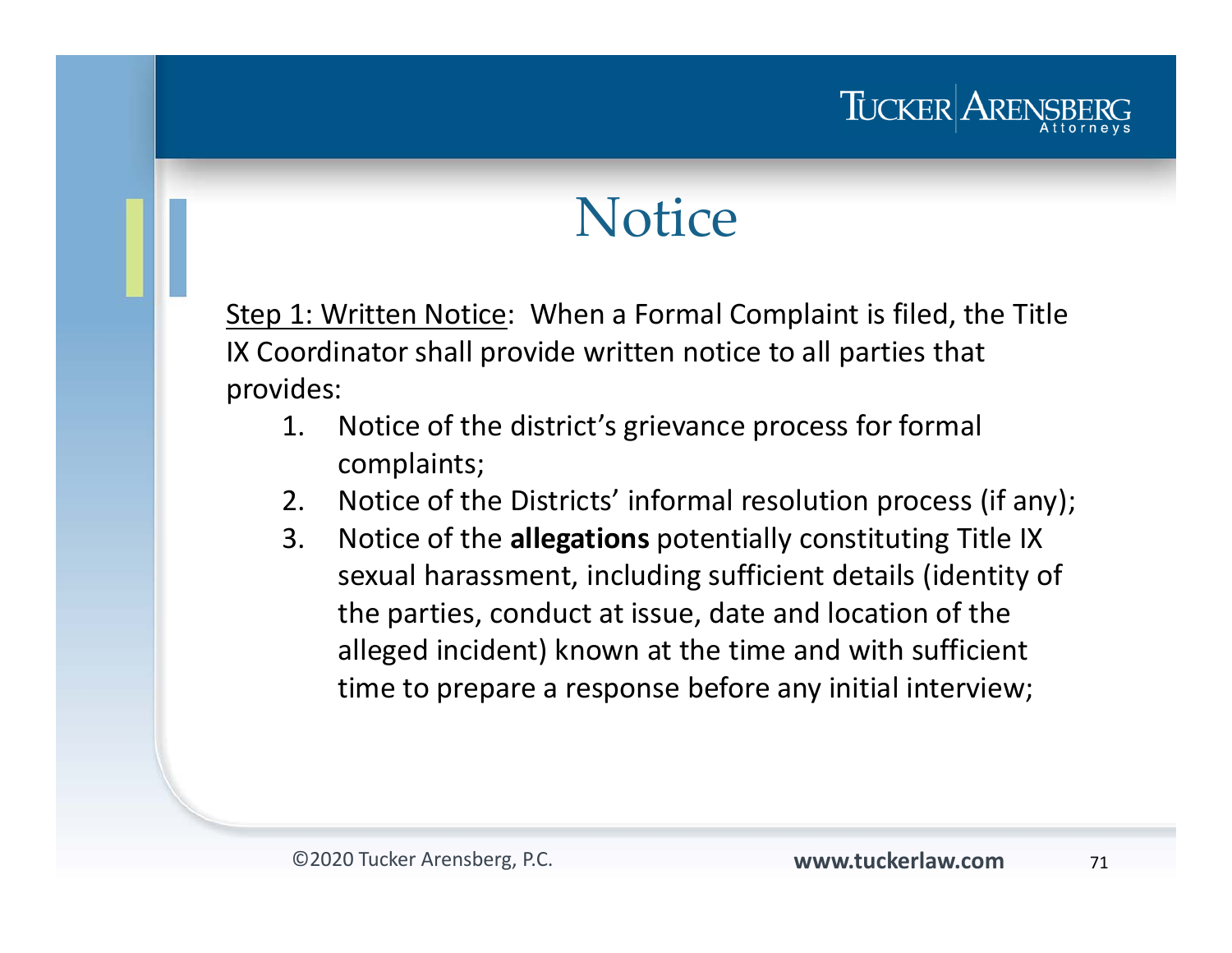### TUCKER ARE

## **Notice**

- 4. A statement that a written determination regarding responsibility shall be made at the conclusion of the grievance process for formal complaints and, until that time, the **respondent is presumed not responsible** for the alleged conduct.
- 5. Notice that parties may have an **advisor** of their choice (e.g., attorney) who may inspect and review evidence.
- 6. Notice that Board policy and the district's Code of Student Conduct prohibits knowingly making **false statements** or knowingly submitting **false information.**

If additional allegations come to light during the investigation, the Title IX Coordinator shall provide notice of these allegations to the parties.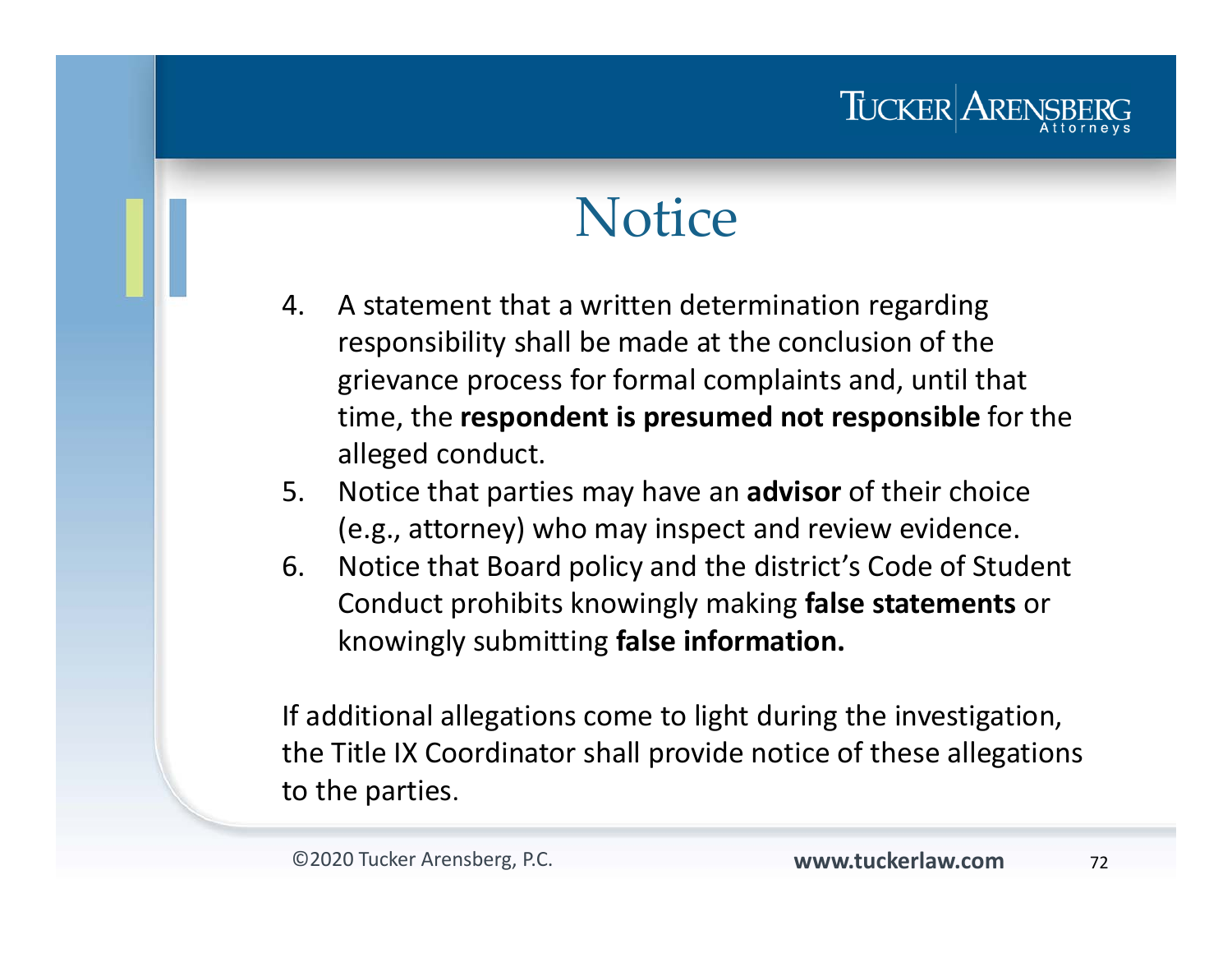

## Hypothetical - Notice

**Does the Title IX Coordinator need to issue the Written Notice prior to having the Investigator meet with the accused, Respondent?**

Yes. The Preamble to the Regulations provide:

*The Department understands commenters' concerns that investigators (whether law enforcement or not) may believe that catching a respondent by surprise gets at the truth better than giving a respondent notice of the allegations with sufficient time for the respondent to prepare a response, including by making it less likely that a respondent has time or opportunity to destroy evidence or manipulate testimony. However, the Department agrees . . . that notice of the allegations is an essential feature of a fair process; without knowing the scope and purpose of an interview a respondent will not have a fair opportunity to seek assistance from an advisor of choice and think through the respondent's view of the alleged facts.*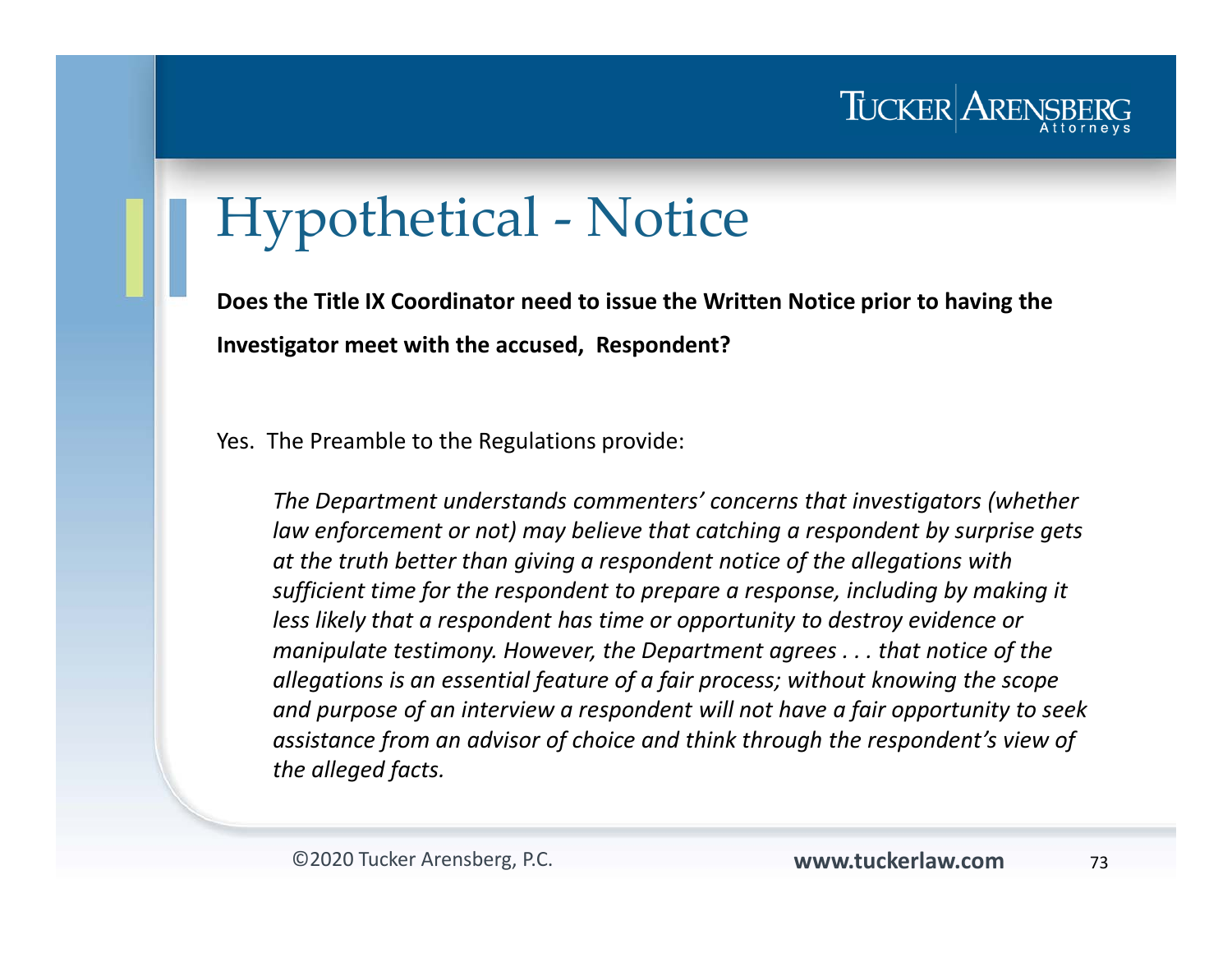## Hypothetical

#### **Can the destruction of evidence be used against a party?**

Yes. The Department explains in the Regulations that:

*§ 106.45(b)(2) requires the initial written notice to the parties to include a statement about whether the recipient's code of conduct prohibits false statements, and § 106.45(b)(5)(vi) gives both parties equal opportunity to inspect and review all evidence gathered by the recipient that is directly related to the allegations, such that if relevant evidence seems to be missing, a party can point that out to the investigator, and if it turns out that relevant evidence was destroyed by a party, the decisionmaker can take that into account in assessing the credibility of parties, and the weight of evidence in the case.*

TUCKER ARE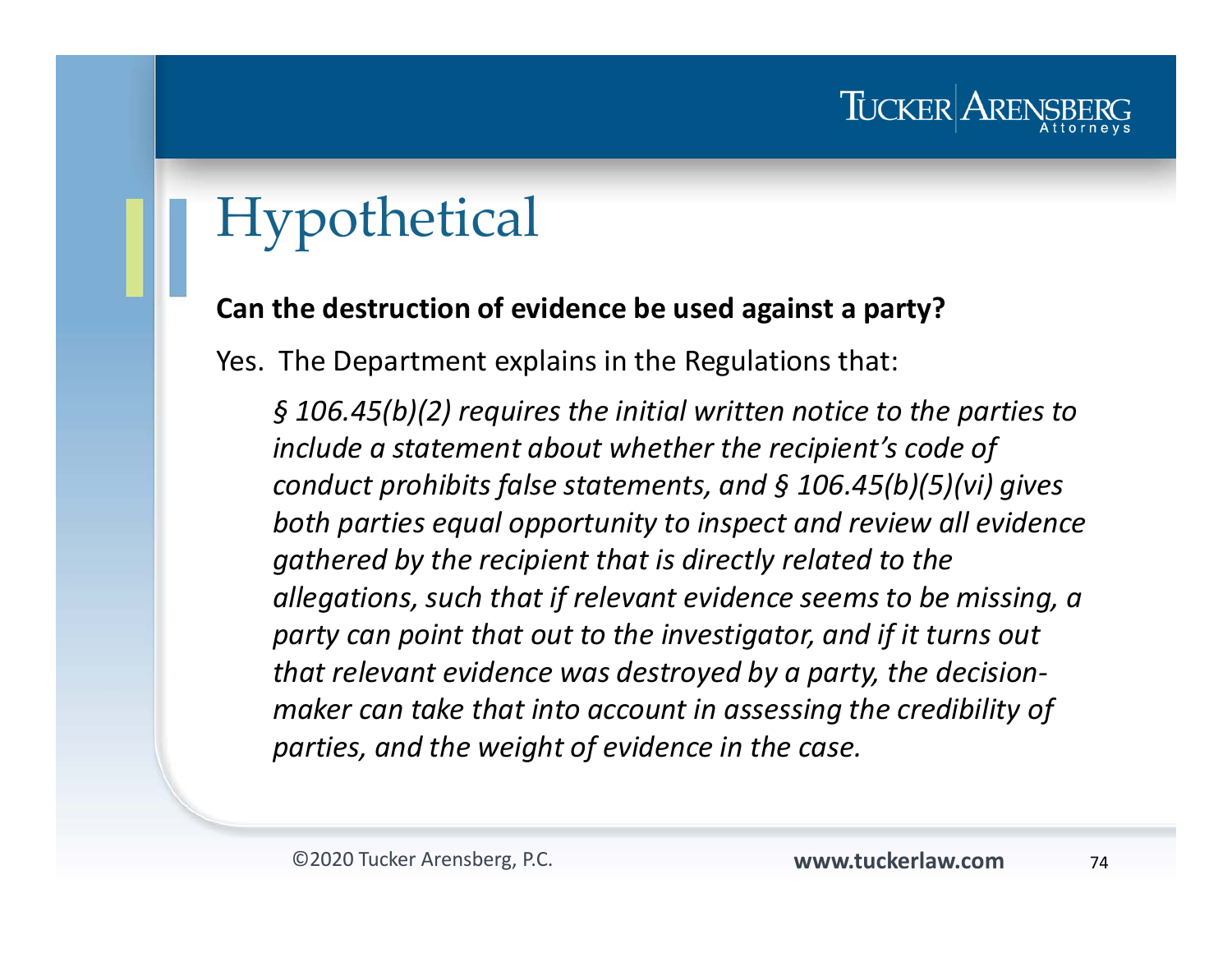

## The Title IX Sexual Harassment Formal Complaint Grievance Process.

## 2. Informal Resolution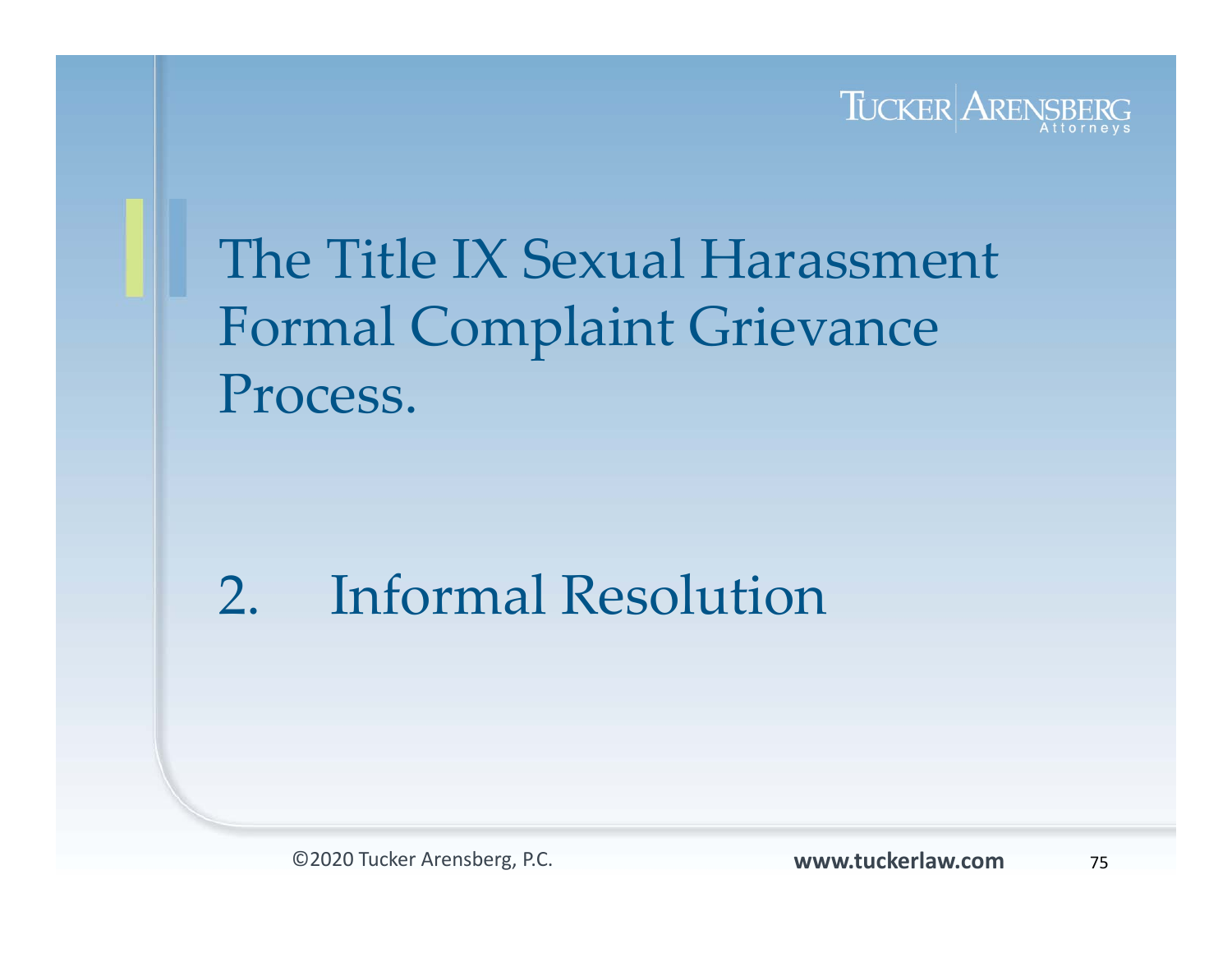### TUCKER AREN

## Informal Resolution

- • **Step 2 – Informal Resolution**
	- • **Not Available** where Formal Complaint alleges that an **Employee Harassed a Student**;
	- •Only available where a **Formal Complaint has been filed**;
	- $\bullet$  Can take many forms, including mediation, facilitated discussion, restorative practices, acknowledgement and apologies;
	- $\bullet$ Must be Voluntary;
	- • Can be initiated at any time before there is a written determination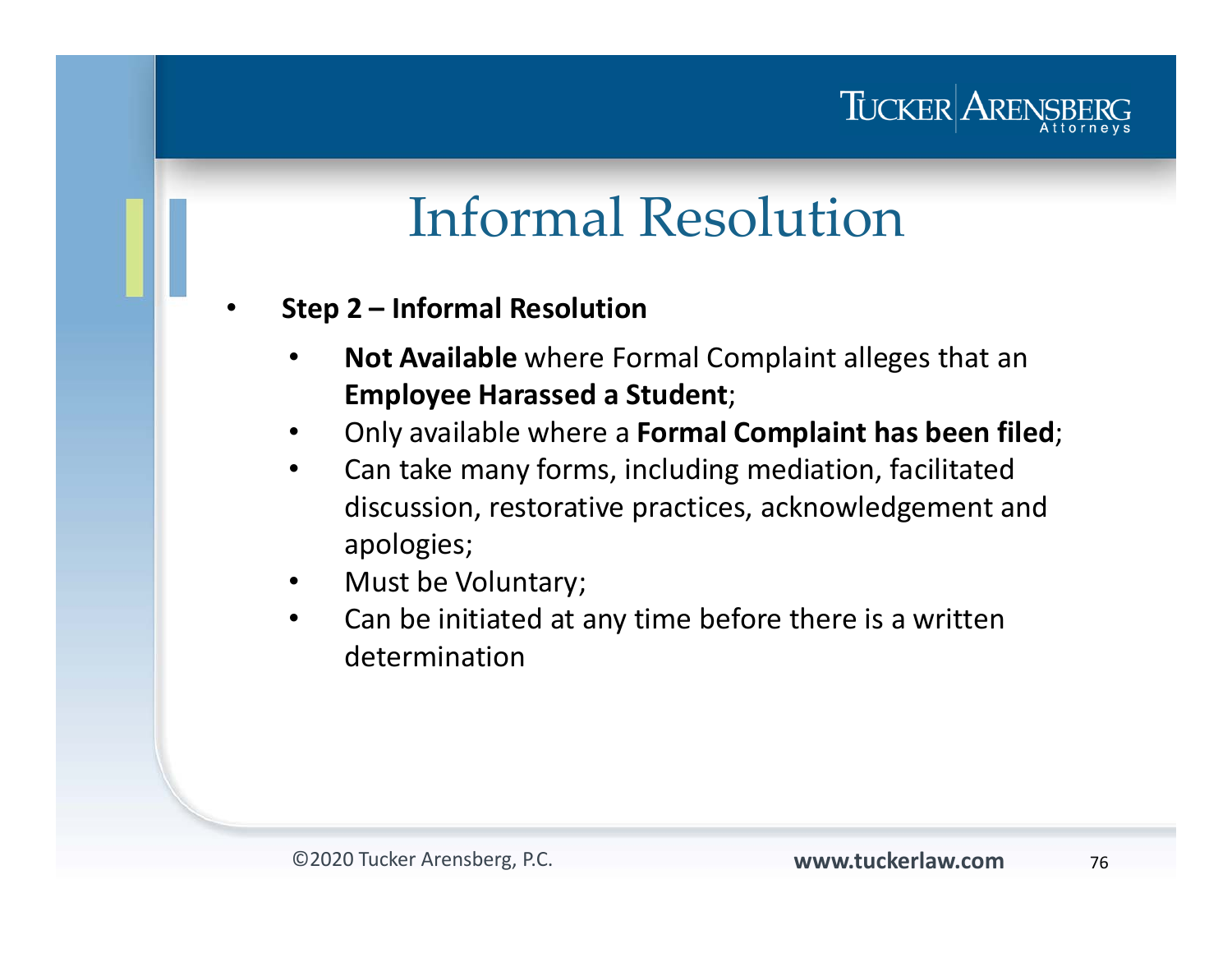### TUCKER AREN

## Informal Resolution

Written Notice – The Offer of Informal Resolution must disclose:

- •The allegations;
- • The requirements of the informal resolution process including the circumstances under which it precludes the parties from resuming a Formal Complaint arising from the same allegation;
- $\bullet$  That, at any time prior to agreeing to a resolution, any party has the right to withdraw from the informal resolution process and resume the grievance process;
- • The consequences resulting from participating in the informal resolution process, including the records that will be maintained or could be shared.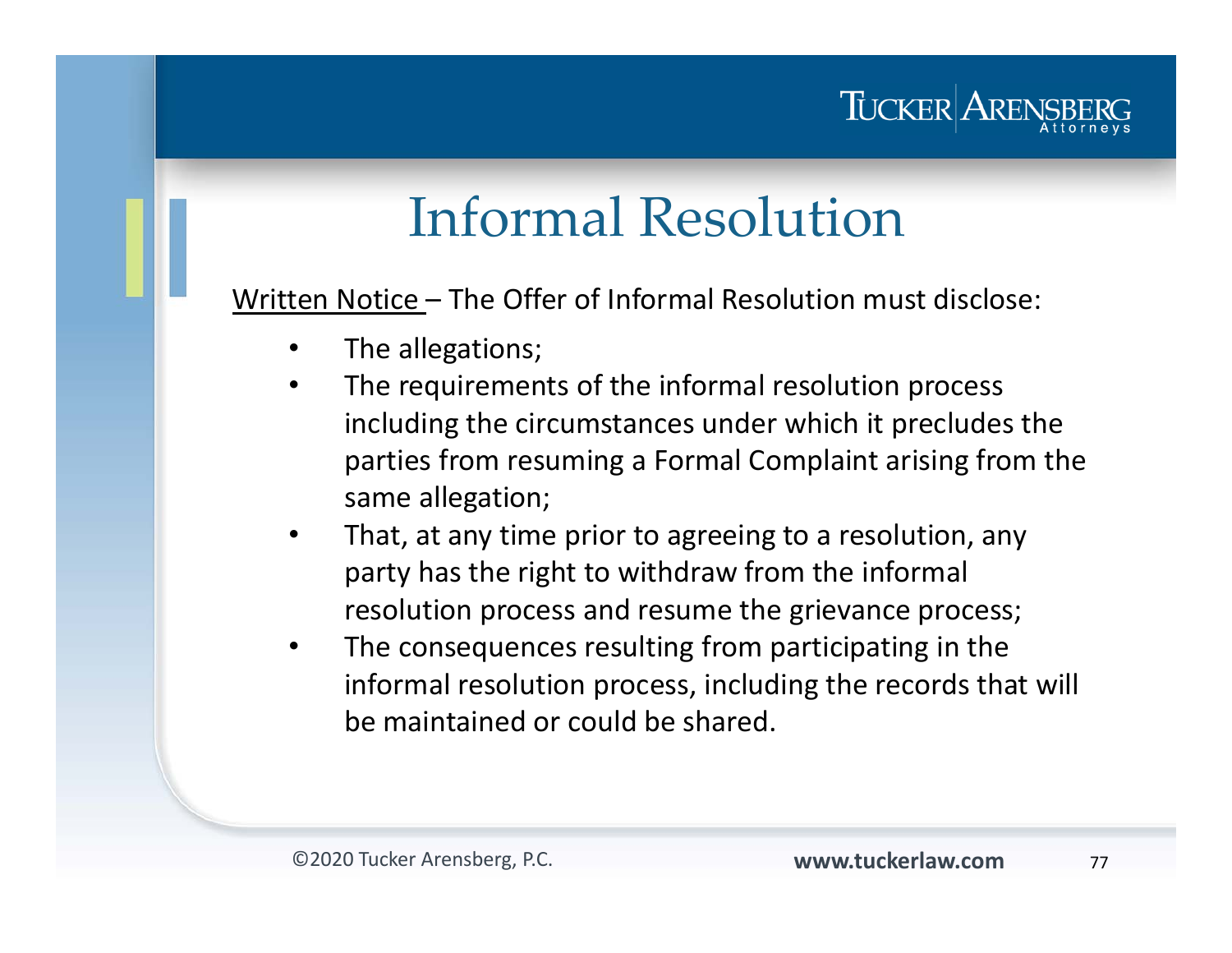

## Informal Resolution

#### **Additional Requirements**

- • If the matter is resolved to the satisfaction of the parties, the district employee facilitating the informal resolution process shall document the nature of the complaint and the proposed resolution of the matter, have both parties sign the documentation and receive a copy, and forward it to the Title IX Coordinator.
- $\bullet$  The Title IX Coordinator shall contact the complainant to determine if the resolution was effective and to monitor the agreed upon remedies
- • The Title IX Coordinator shall document the informal resolutionprocess, responses from all parties, and include an explanation of why the district's response was not deliberately indifferent to the reported complaint of sexual harassment.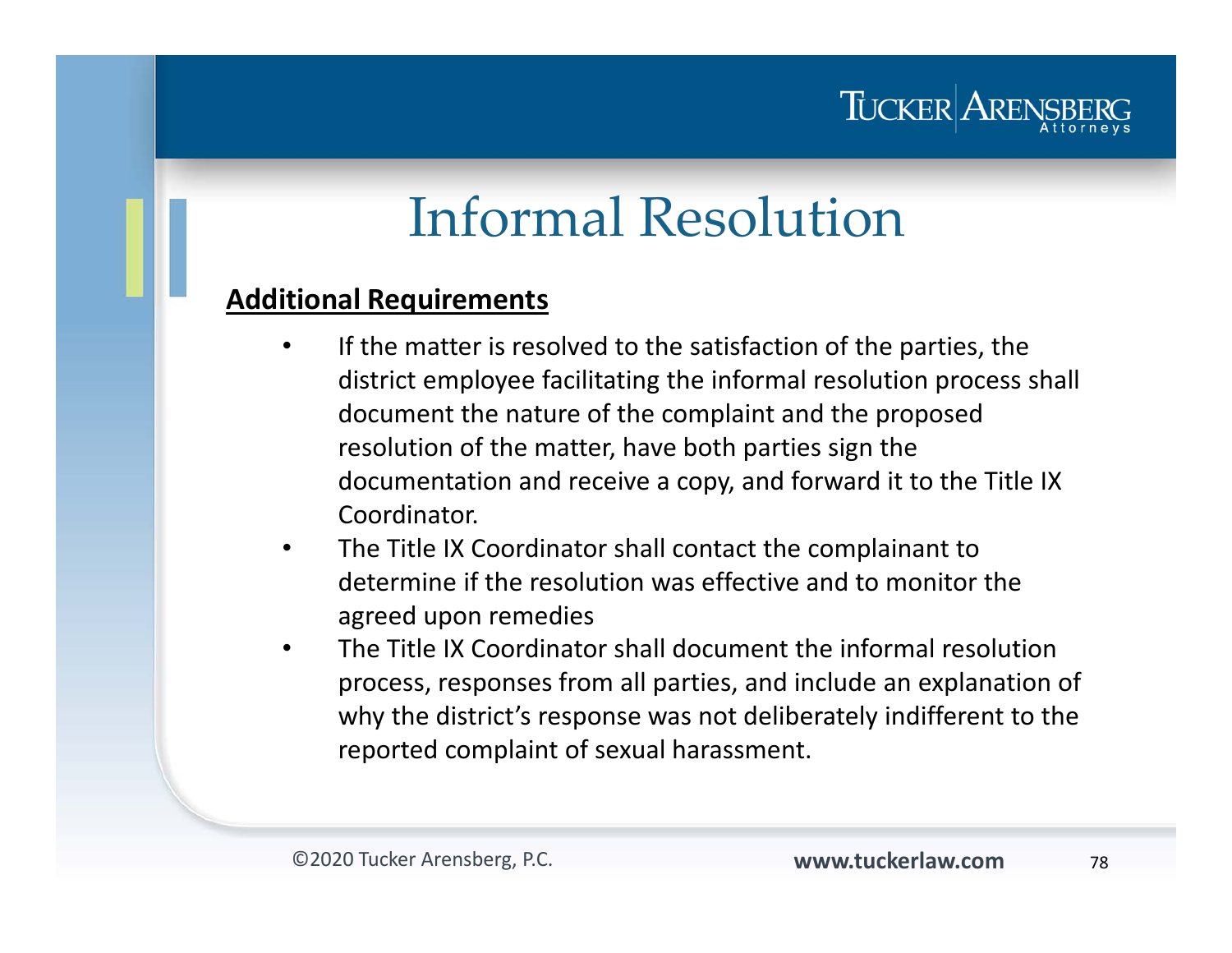

## The Title IX Sexual Harassment Formal Complaint Grievance Process.

## 3. Investigation

©2020 Tucker Arensberg, P.C. **www.tuckerlaw.com**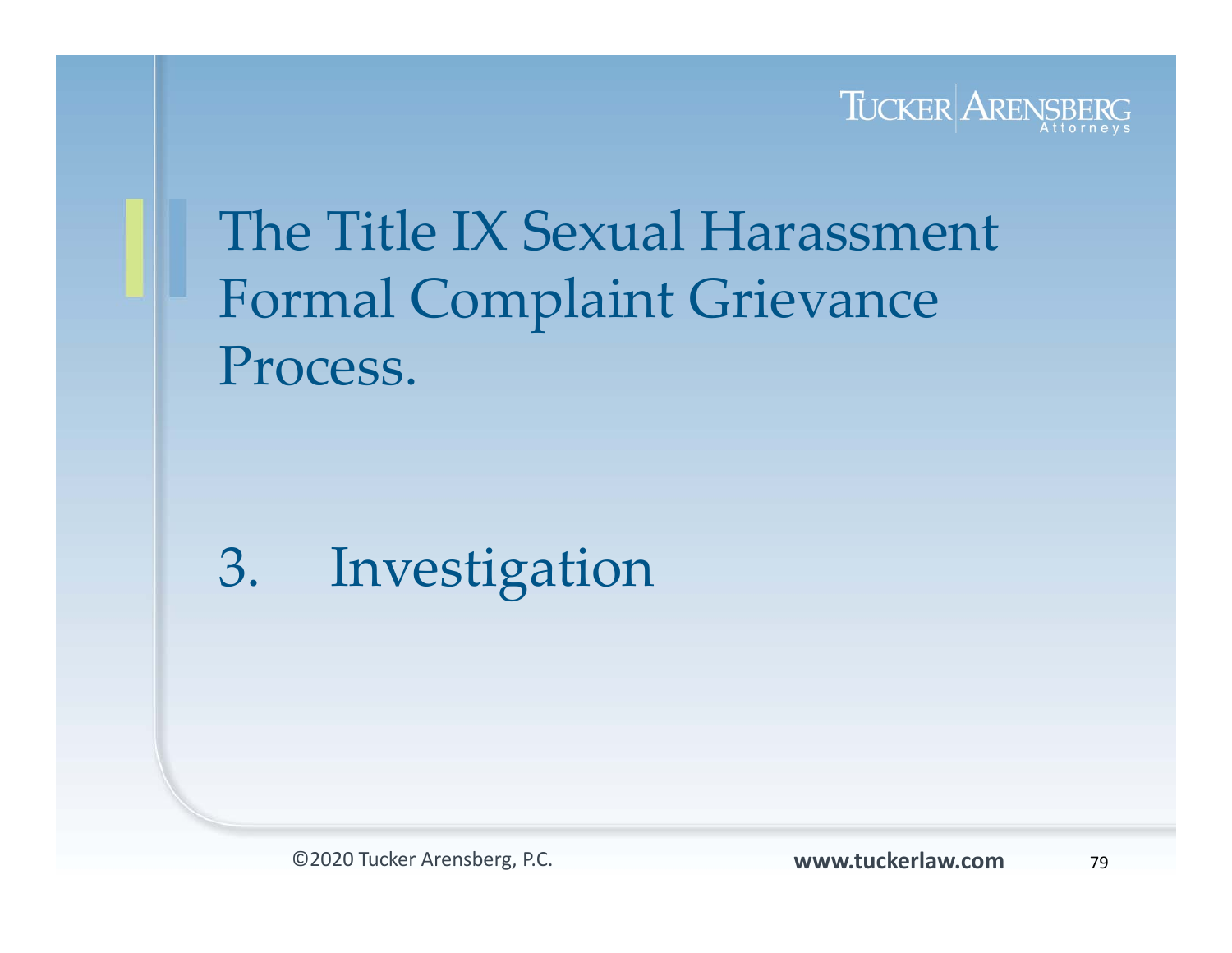### TUCKER ARENS

## Investigation

#### **Step 3 – the Investigation**

- $\bullet$ Title IX Coordinator shall appoint the Investigator
- • Investigator can be the Title IX Coordinator, a District Employee or a Third Party.
- • Investigator carries out an investigation by conducting interviews of the involved individuals and witnesses, collecting documentary and other evidence, and drafting an investigative report.
- $\bullet$  Investigator and Title IX Coordinator shall assess the scope of the Investigation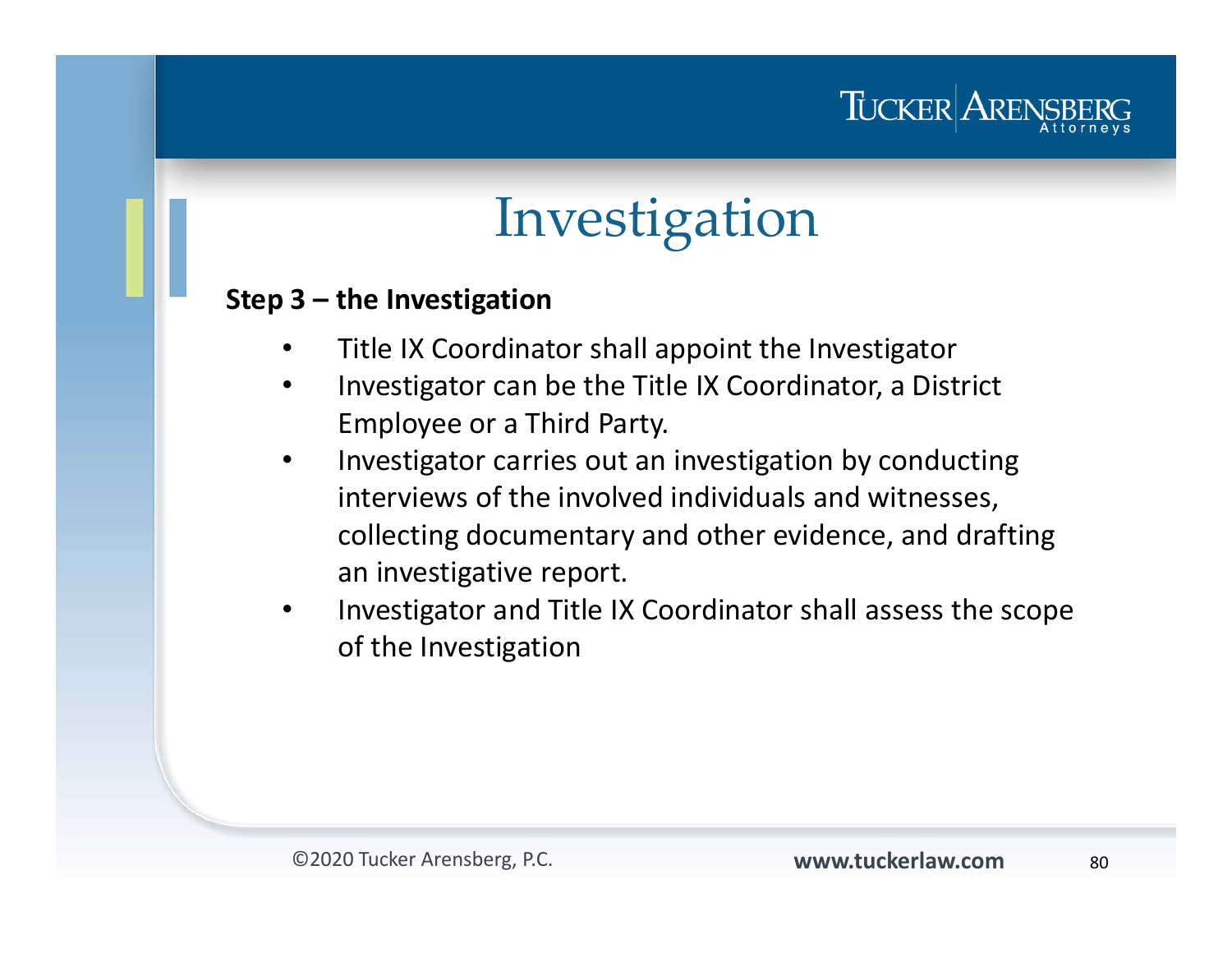

## Investigation - Scope

- • The Regulations obligate the District to undertake a thorough search for relevant facts and evidence pertaining to a particular case, while operating under the constraints of conducting and concluding the investigation under designated, reasonably prompt time frames and without powers of subpoena.
- $\bullet$  District Policy provides that the investigation shall be concluded within 30 days.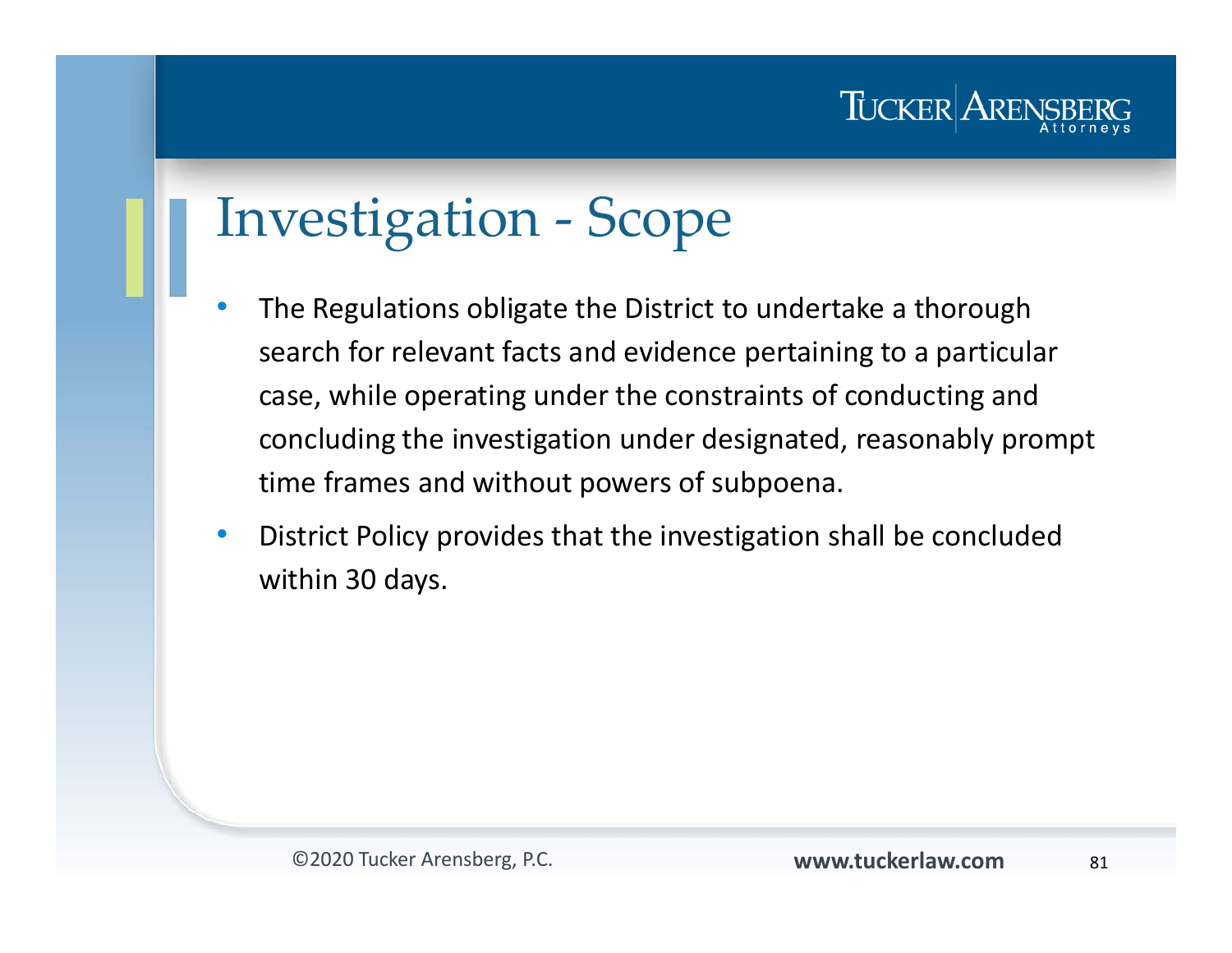

## Investigation - Requirements

The District shall:

- 1. Ensure that the burden of proof and the burden of gathering evidence sufficient to reach a determination regarding responsibility rest on the District and not on the parties.
- 2. Provide an equal opportunity for the parties to present witnesses and evidence;
- 3. Not restrict the ability of either party to discuss the allegations under investigation or to gather and present relevant evidence;
- 4. Provide the parties with the same opportunities to have others present during any grievance proceeding (including an attorney);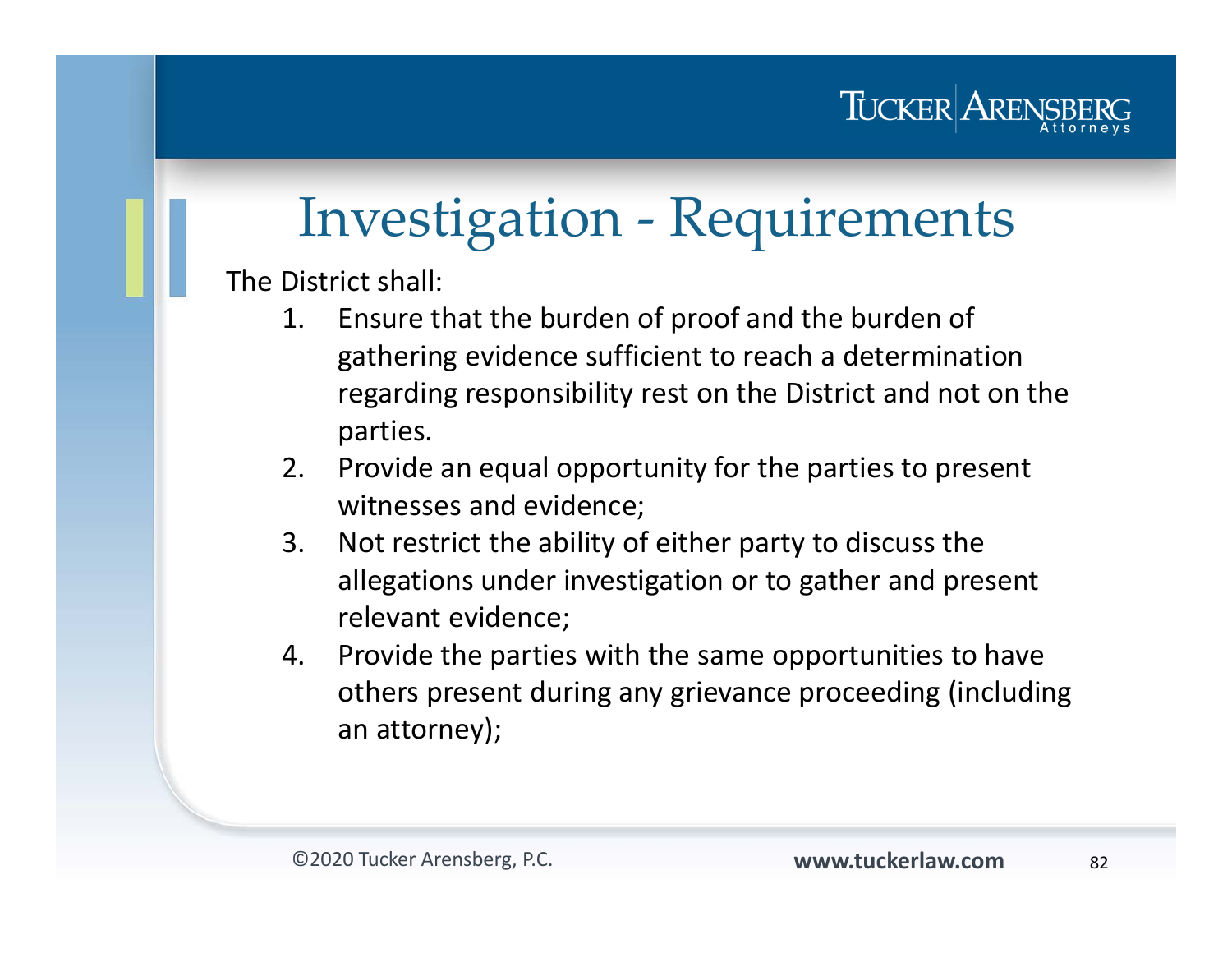

## Investigation - Requirements

- 5. Provide timely written notice of the date, time, location, participants, and purpose of all hearings, investigative interviews, or other meetings to a party who is expected to participate;
- 6. Provide an equal opportunity for the parties to inspect and review any evidence obtained as part of the investigation;
- 7. Send this evidence to the parties at least 10 days prior to completion of the Investigative Report;
- 8. Allow and consider written responses from the parties;
- 9. Create an Investigative Report;
- 10. Send the Investigative Report to the parties and the Decision-Maker at least 10 days prior to the determination of responsibility.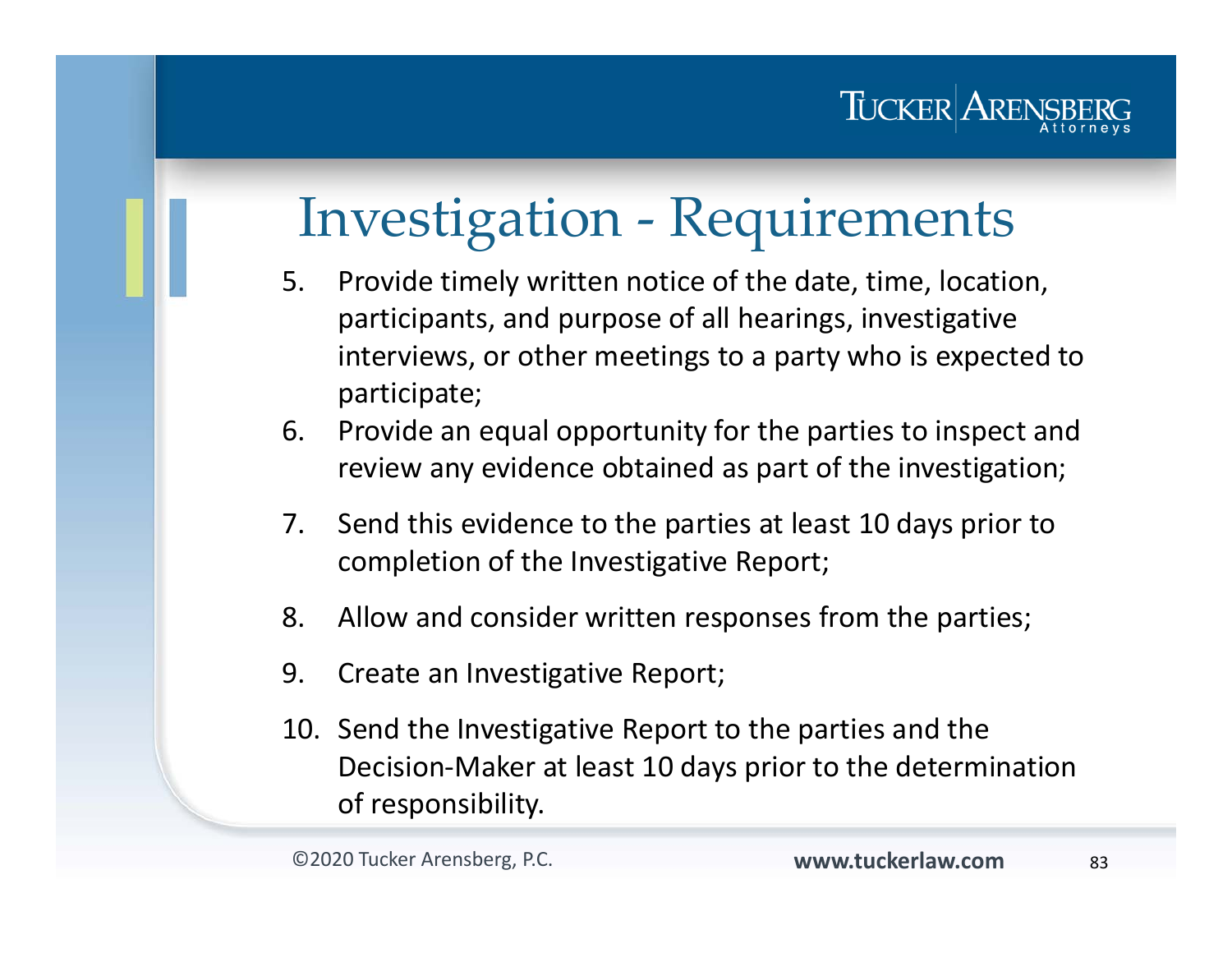

#### **Selecting the Proper Investigator(s):**

- 1. Goal: Independent, impartial and professional
- 2. Proper Training (e.g., Human Resources or Student Services Departments)
- 3. No stake in the outcome (e.g., not the Respondent)
- 4. Avoid witnesses

Investigator should not discuss any aspect of the investigation who does not have "a need to know."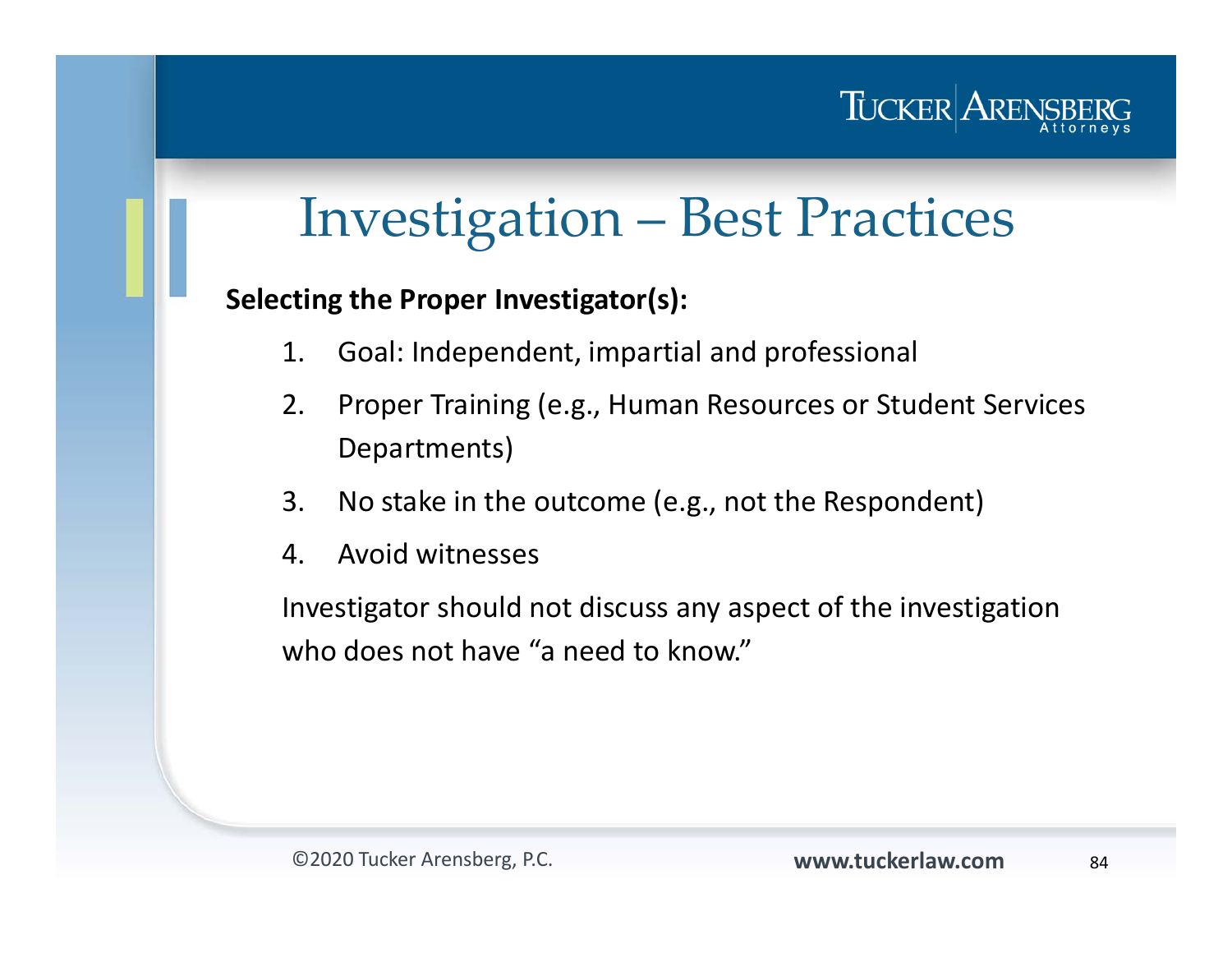

#### **Investigate, Do Not Speculate:**

Until the investigation is complete, don't speculate, discuss or worry about what the District will ultimately do or not do.

- • Conflating the investigation with the determination of responsibility can give the impression that the District has prejudged the issue or is going to steer the investigation toward a certain conclusion.
- •The Decision-Maker will make the determination of responsibility.

#### **Follow the Facts and Information where they Lead:**

- • Interview everyone and anyone who appears to have firsthand knowledge of the issues (including those with exonerating information)
- •Give the Respondent a chance to tell his/her side of the story
- • Gather other evidence (emails, texts, photos, social media posts, security camera video) that may be relevant.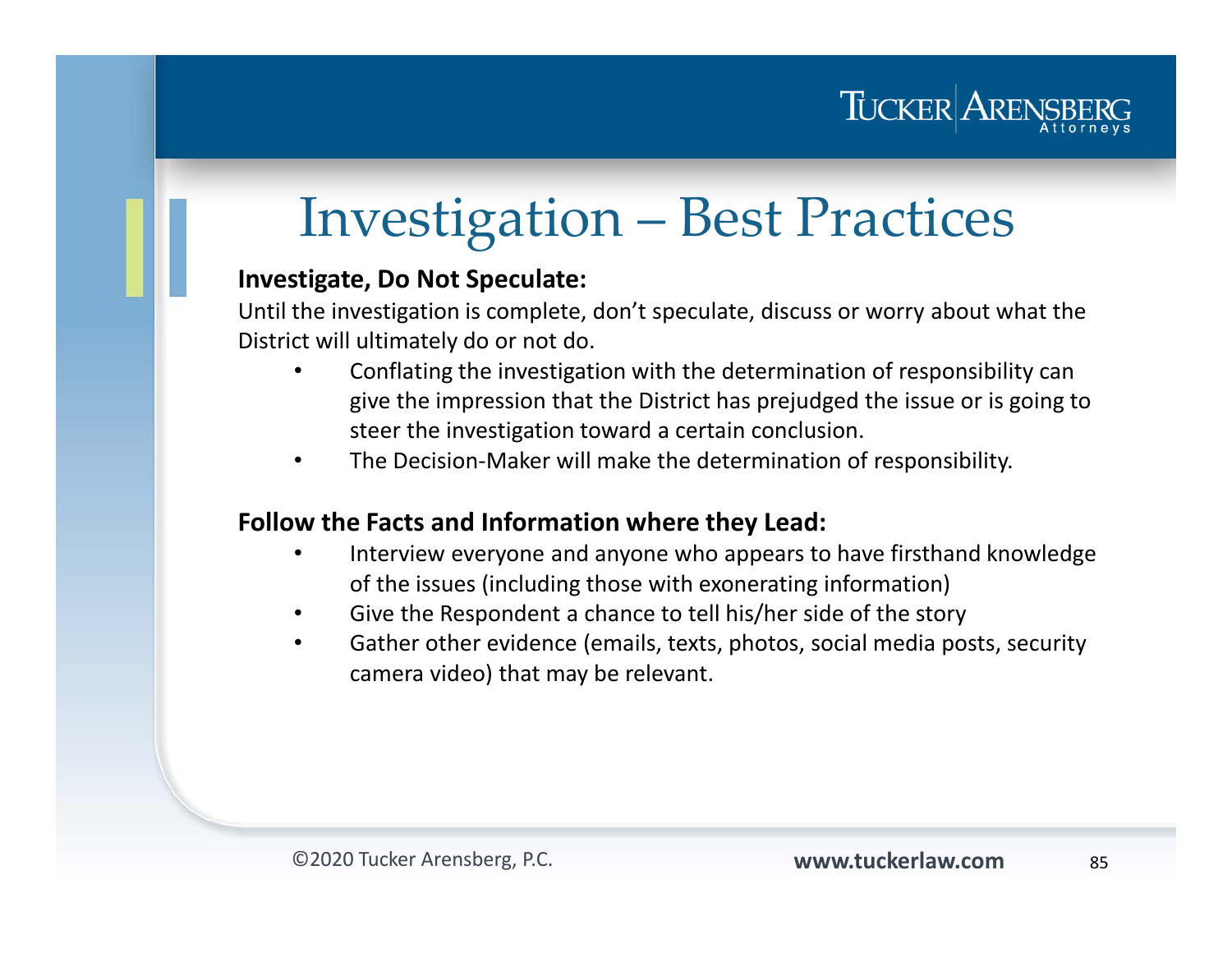

#### **Investigator's Preparation:**

- •Review information collected by the Title IX Coordinator
- •Review Notices to Complainants and Respondents
- • Review Discrimination/Sexual Harassment Policy and Grievance Process
- •Fully understand the allegations that prompted the complaint.
- •Review and become familiar with existing evidence.
- •Don't Delay – Contact the Complainant as soon as possible
- • Inform the Complainant that an investigation has commenced in a way that projects independence, impartiality and professionalism.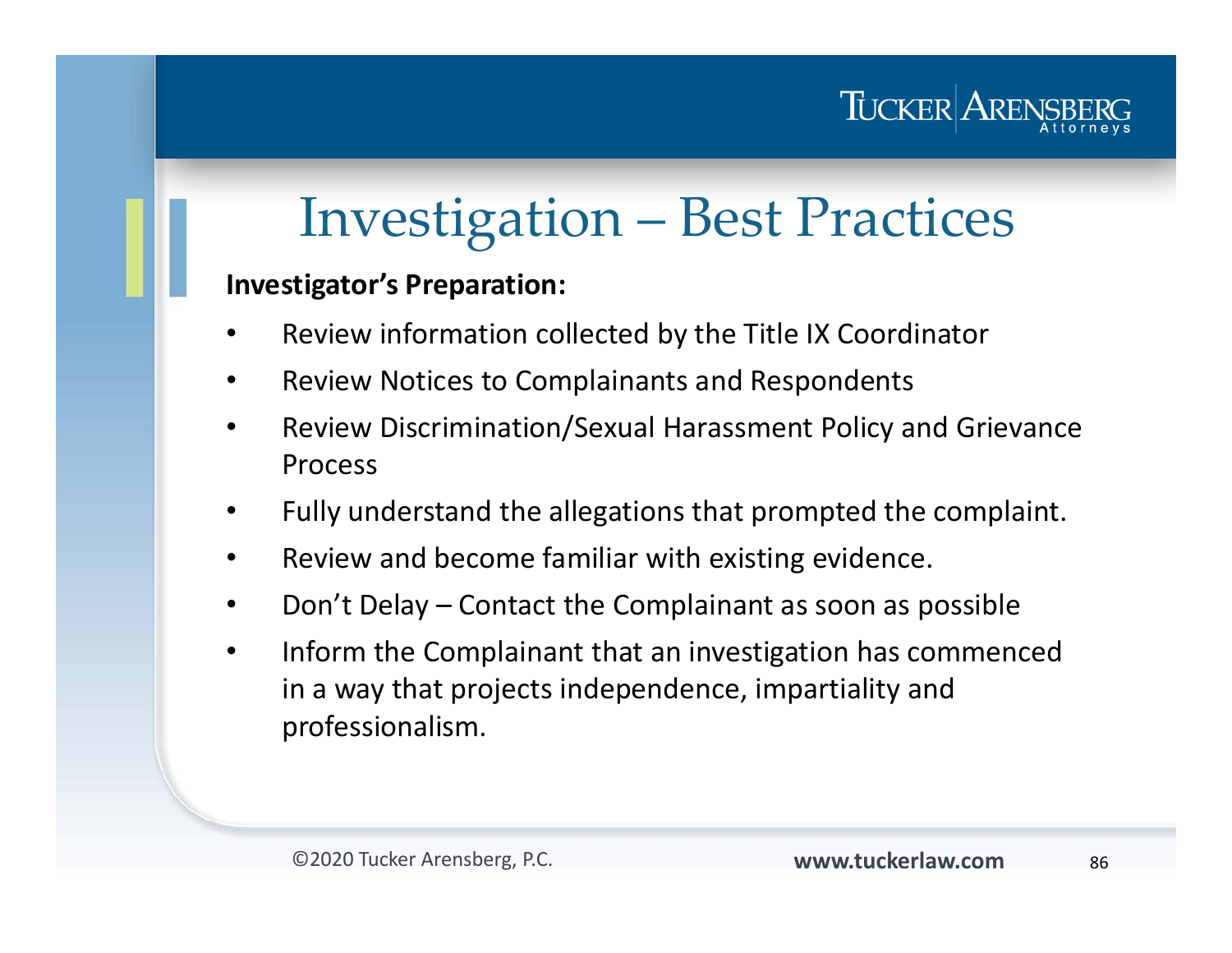

#### **Interviewing the Witness (Outline)**

- •Purpose (e.g., claims of sexual harassment made against John Doe)
- • Scope (what you have witnessed and what others have reported to you about claims)
- •Notice (provide witness with copy of notice to attend interview)
- • Rules:
	- • Clarify that interview is not a memory test, but need to know what witness remembers
	- •Clarify that the District is seeking facts, not opinions
	- •Distinguish between what witness witnessed or "heard through the grapevine"
	- • Confirm expectation that witness will cooperate by providing truthful answers and will not interfere with investigation by trying to coordinate or influence someone's answer or memory Warn against retaliation and that District will not tolerate retaliation, encourage witness to report and resulting incidents of retaliation;
	- •Don't promise confidentiality
	- • Warn against retaliation and that District will not tolerate retaliation, encourage witness to report and resulting incidents of retaliation;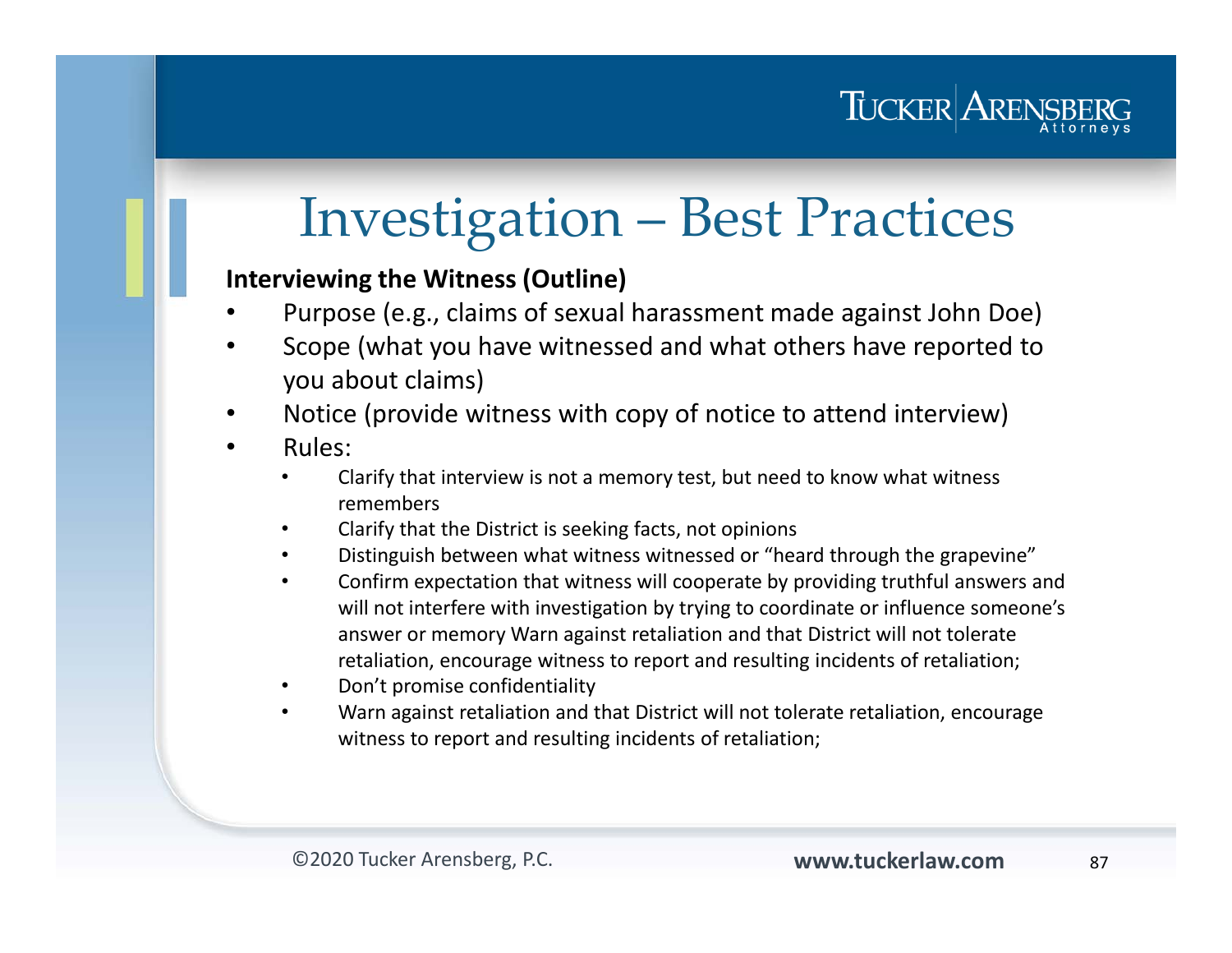

#### **Interviewing the Witness (Outline) (cont…)**

- • Preliminary Information of Witness (name, address, contact information, relationship to District)
- •Identify other Persons in attendance
- •Document Date, Time and Location of Interview
- • Questions
	- •Make Sure Witness Answers the five Ws: Who, What, Where, When and Why
	- •Be open if witness offers additional information, but don't lose focus;
	- • Ask witnesses open ended question (as opposed to leading) to see if testimony supports or refutes the allegations.
		- •It is OK to interject with specific questions to confirm specific details
	- •Bring existing evidence to Interviews
- • Take notes (neutral play-by-play, not summaries or colorful commentary) and use direct quotes
- • Have each witness review and confirm your documentation of their statements by signing or initialing (e.g., type up notes)

88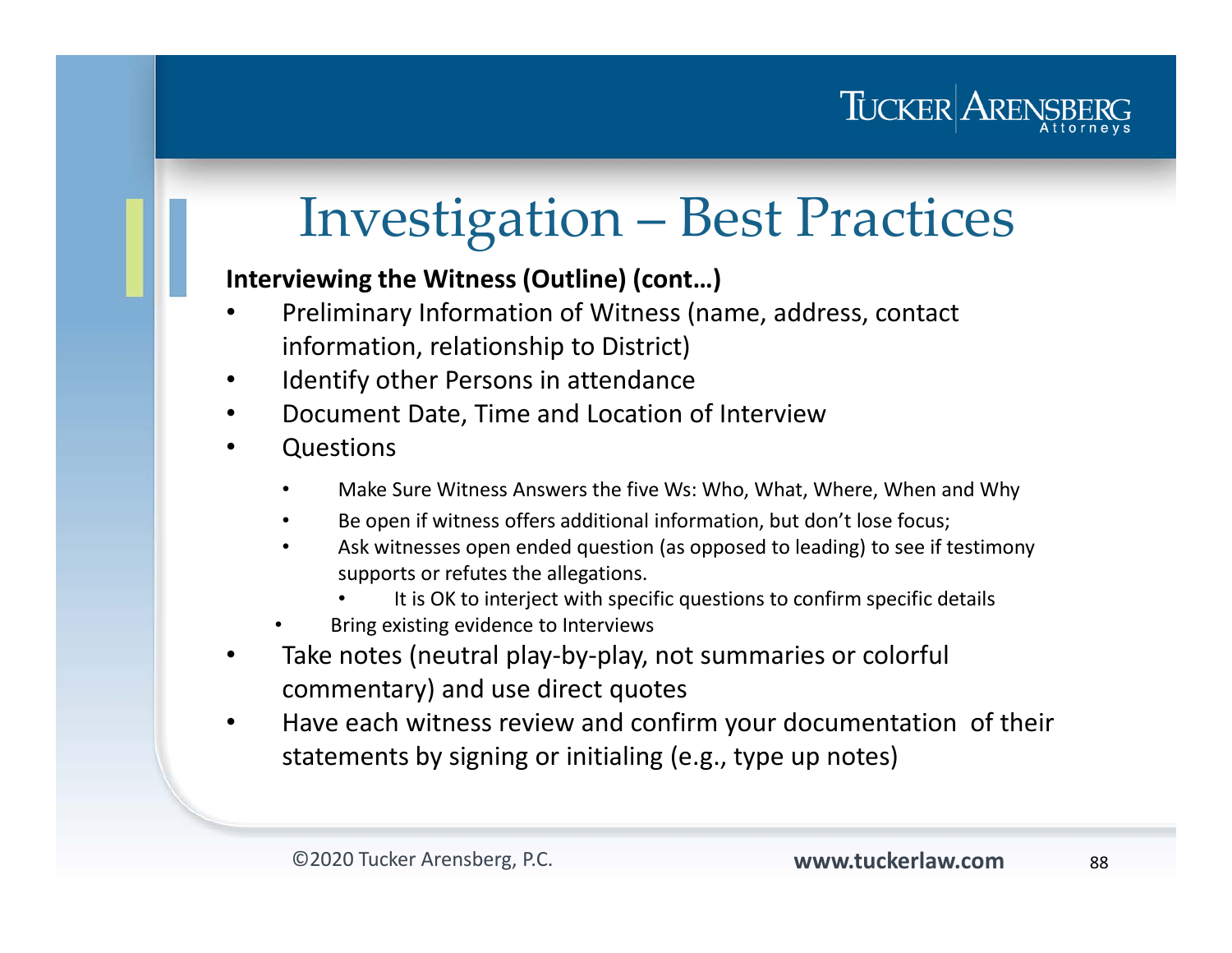

### Investigation – Investigative Report Outline of Investigative Report

- • Background Information
	- •Allegations
	- •Parties
- • Jurisdiction
	- •Sexual Harassment, District Program/Activity, United States
- • Information Gathered During Investigation
	- •Witnesses (attach statements to Report)
	- • Other Relevant Evidence (text messages, photos, etc.) (attach to report)
- •Summary of Facts and Relevant Evidence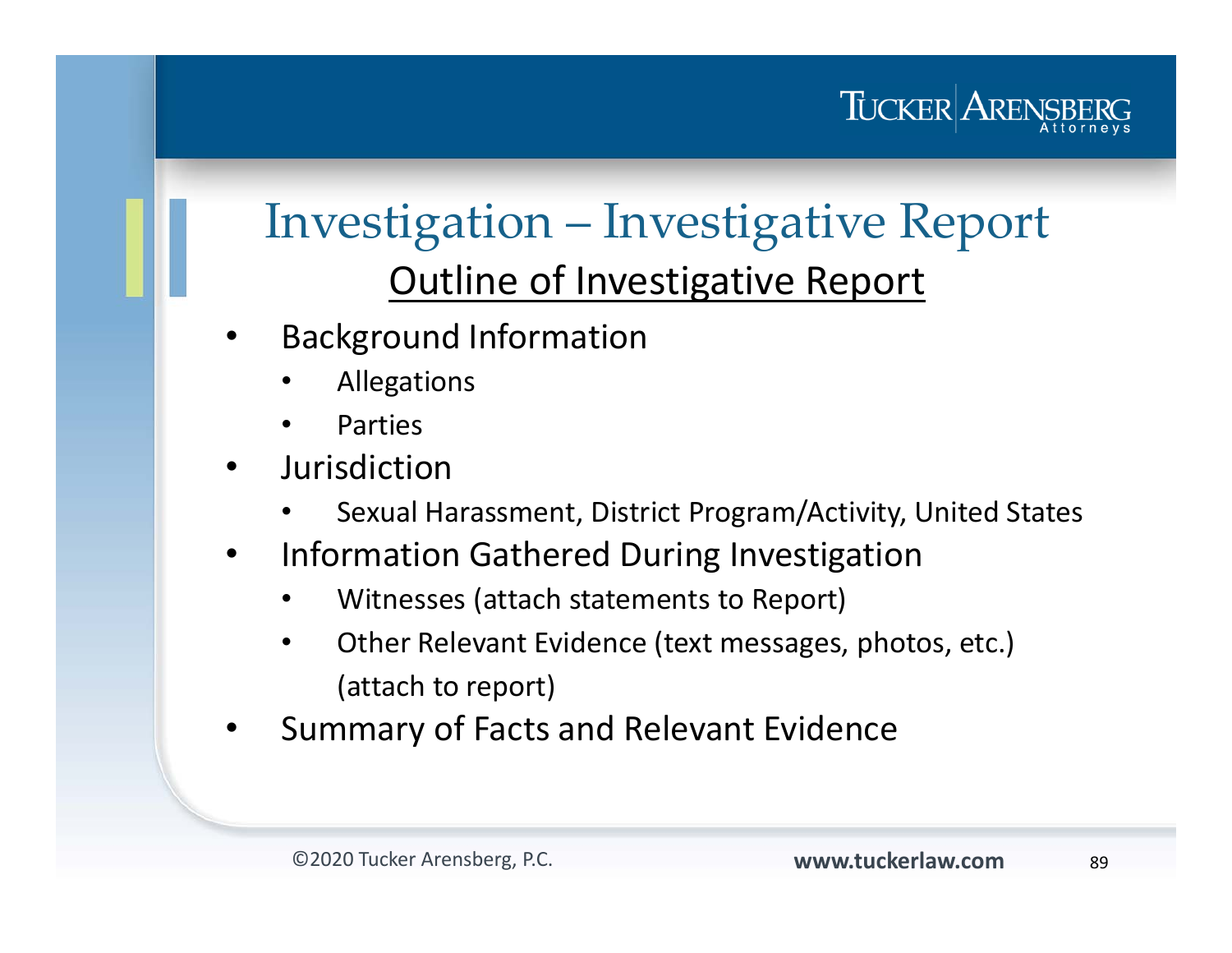## Investigation – Investigative Report

- •Be a Historian
- • DO NOT make a Determination or a Recommendation as to Responsibility
	- • One exception – Jurisdiction
		- • Regulations require dismissal if conduct does not constitute Sexual Harassment or the event does not occur within the District's Program/Activity or within the United States
- • Investigators are not required to identify data gaps in the investigative report, because the parties' right to inspect and review evidence, and review and respond to the investigative report, adequately provide opportunity to identify any perceived data gaps and challenge such deficiencies.

TUCKER ARENS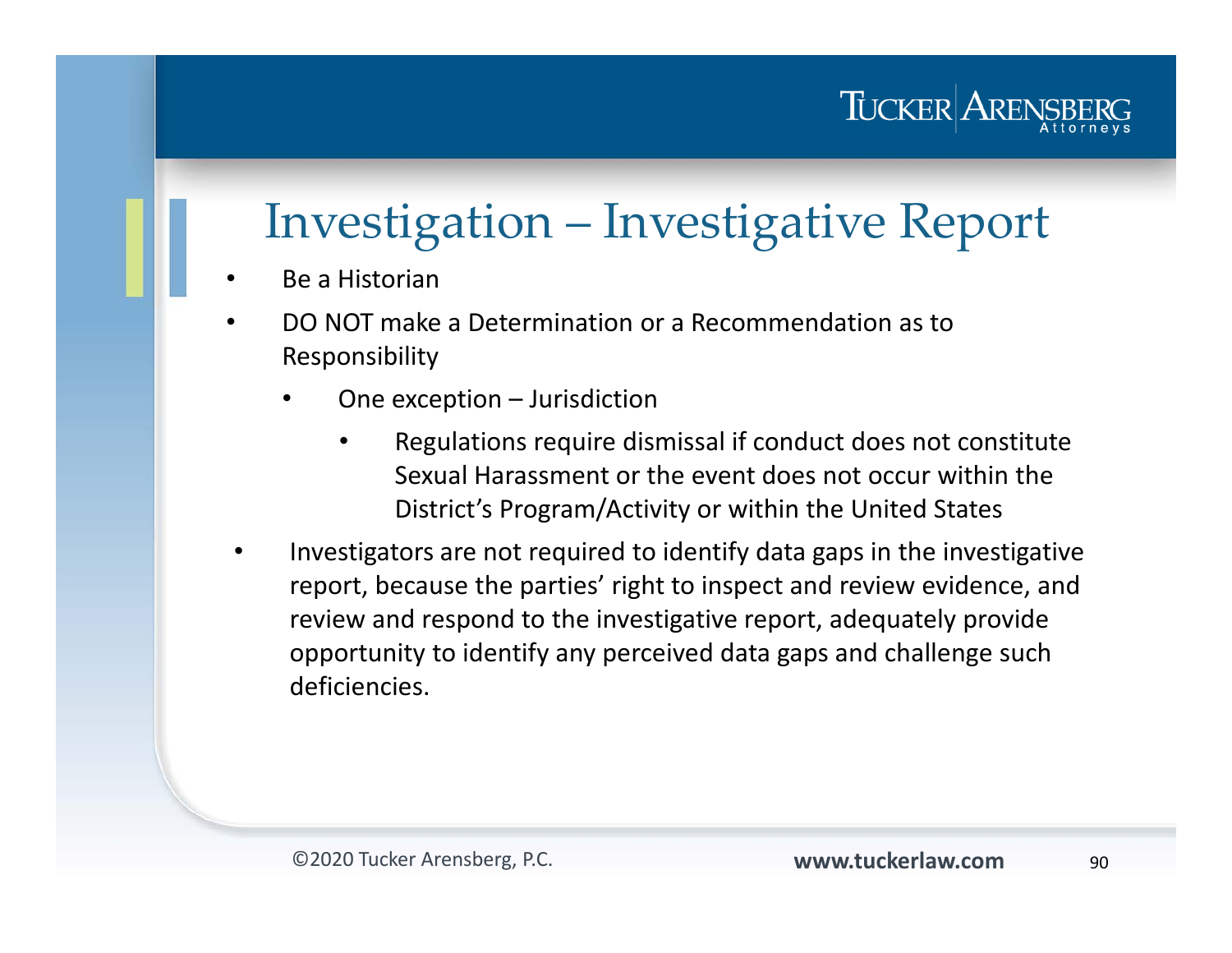

## The Title IX Sexual Harassment Formal Complaint Grievance Process.

## 4. Dismissal of Complaints

©2020 Tucker Arensberg, P.C. **www.tuckerlaw.com**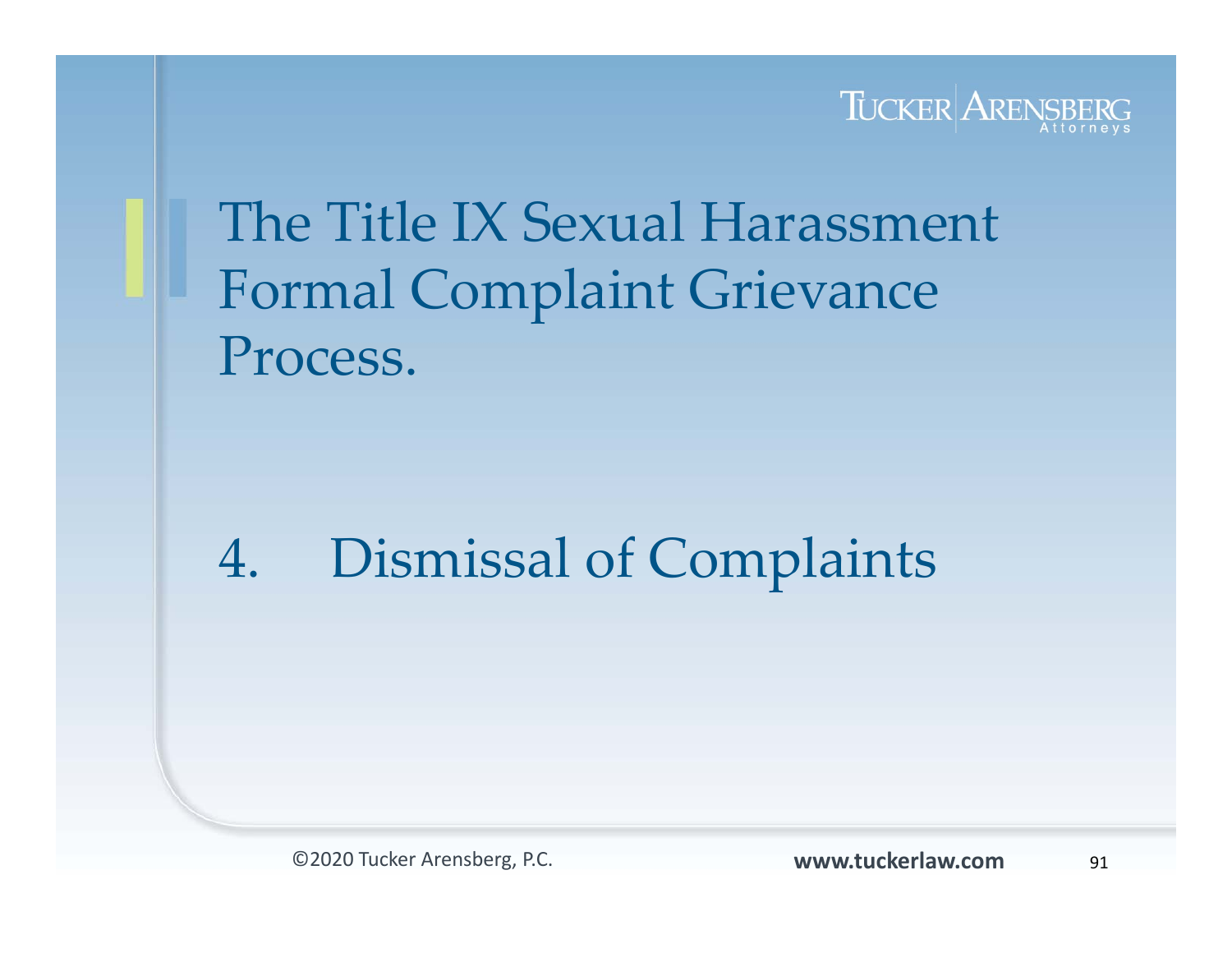

## Hypothetical

Student A meets with Title IX Coordinator, who explains to Student A that the allegations, even if proven to be true, do not constitute Title IX Sexual Harassment and that Student A has no basis to file a Formal Complaint.

Student A disagrees, but the Title IX Coordinator tells Student A that the matter is considered closed. Student reports Title IX Coordinator and School District to the Department of Education.

Did the District follow the proper procedure for dismissing a Formal Complaint?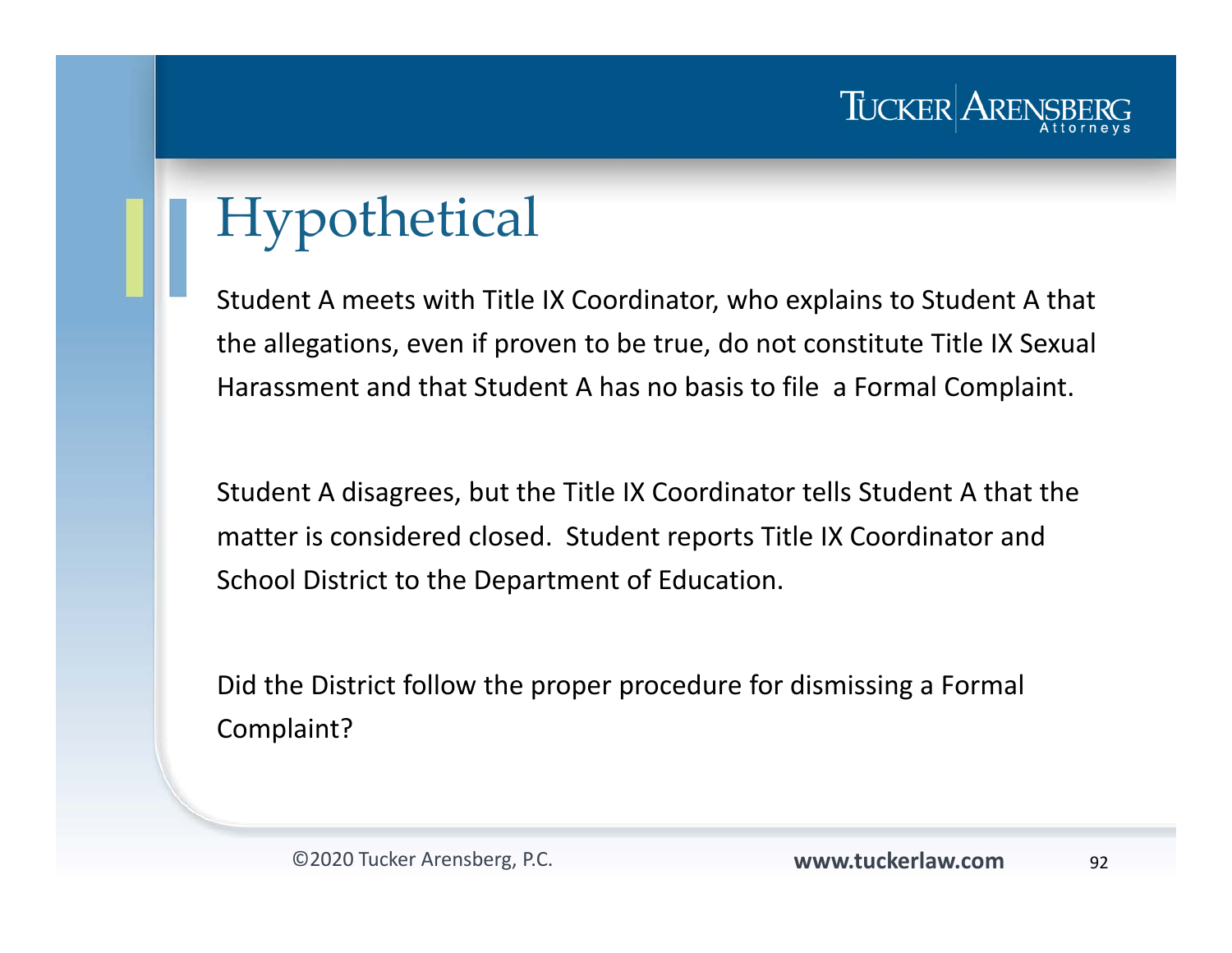#### Answer

No. In the Preamble to the Regulations, the Department states: *Permitting a recipient to deem allegations meritless or frivolous without following the § 106.45 grievance process would defeat the Department's purpose in providing both parties with a consistent, transparent, fair process, would not increase the reliability of outcomes, and would increase the risk that victims of sexual harassment will not be provided remedies.*

TUCKER ARE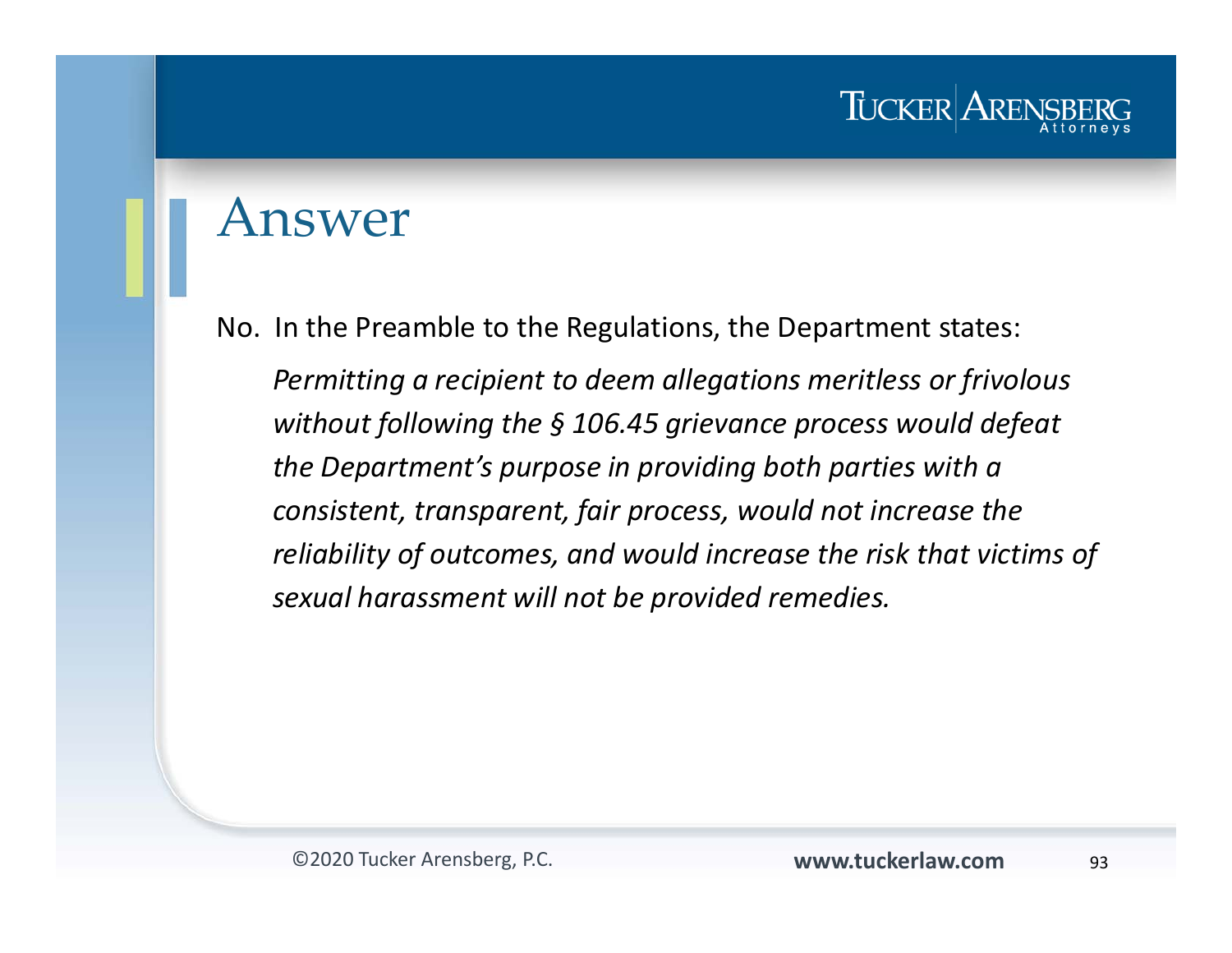

## Dismissal of Formal Complaints

Mandatory Dismissal: The District **shall** dismiss the Formal Complaint with regard to that conduct for purposes of Sexual Harassment if the conduct alleged in the Formal Complaint:

- $\bullet$ does not constitute Sexual Harassment even if proved;
- • did not occur in the District's Education Program or Activity; or
- •did not occur against a person in the United States,

When: After the filing of a Formal Complaint

Who: Title IX Coordinator

Such a dismissal does not preclude action under another provision of the District's code of conduct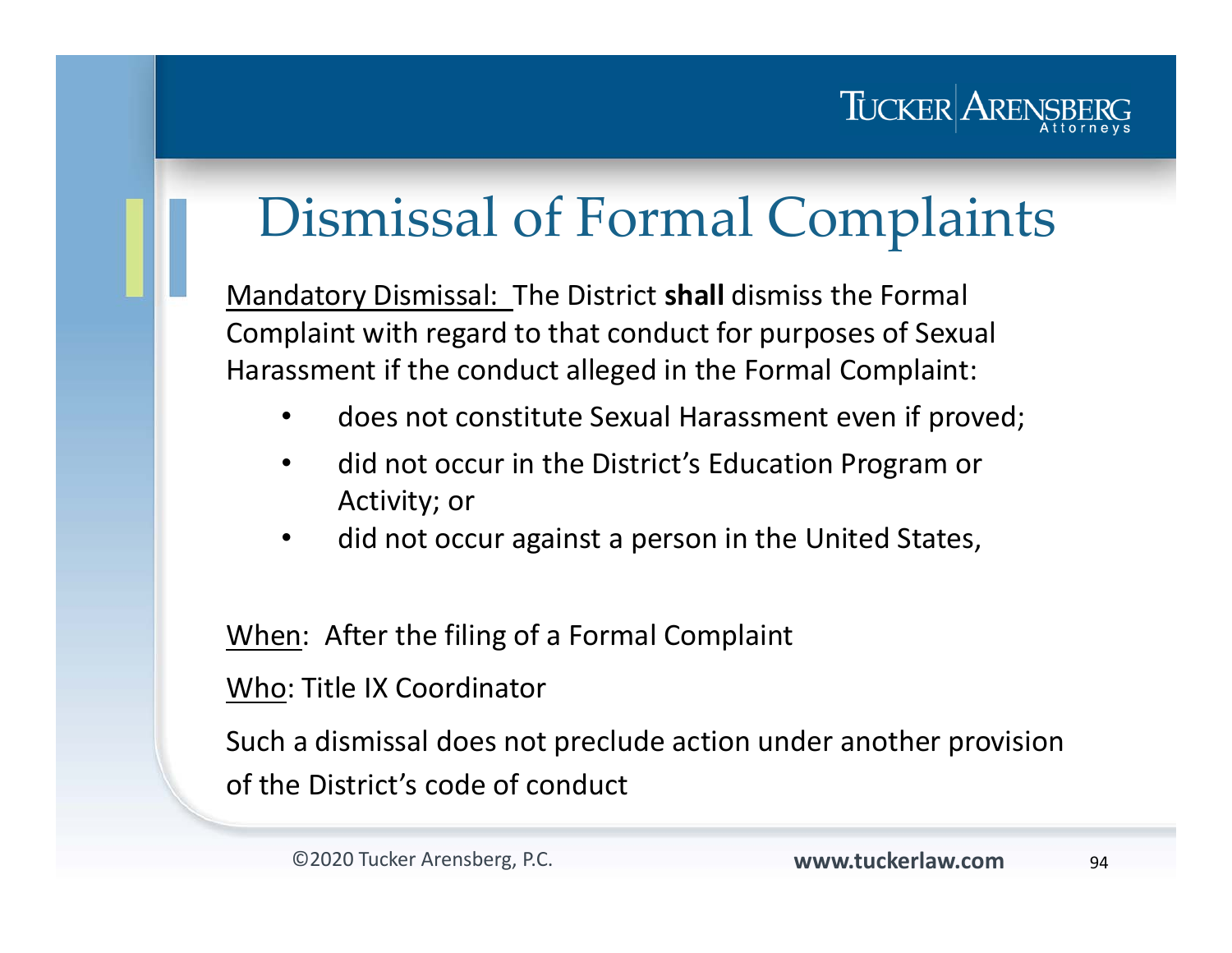### TUCKER ARENS

## Dismissal of Formal Complaints

Discretionary Dismissal: The District **may** dismiss the Formal Complaint or any allegations therein, if at any time prior to the issuance of the written determination:

- $\bullet$  A Complainant notifies the Title IX Coordinator in writing that the Complainant would like to withdraw the Formal Complaint or any allegations therein;
- $\bullet$  The Respondent is no longer enrolled or employed by the District; or
- $\bullet$  Specific circumstances prevent the District from gathering evidence sufficient to reach a determination as to the Formal Complaint or allegations therein.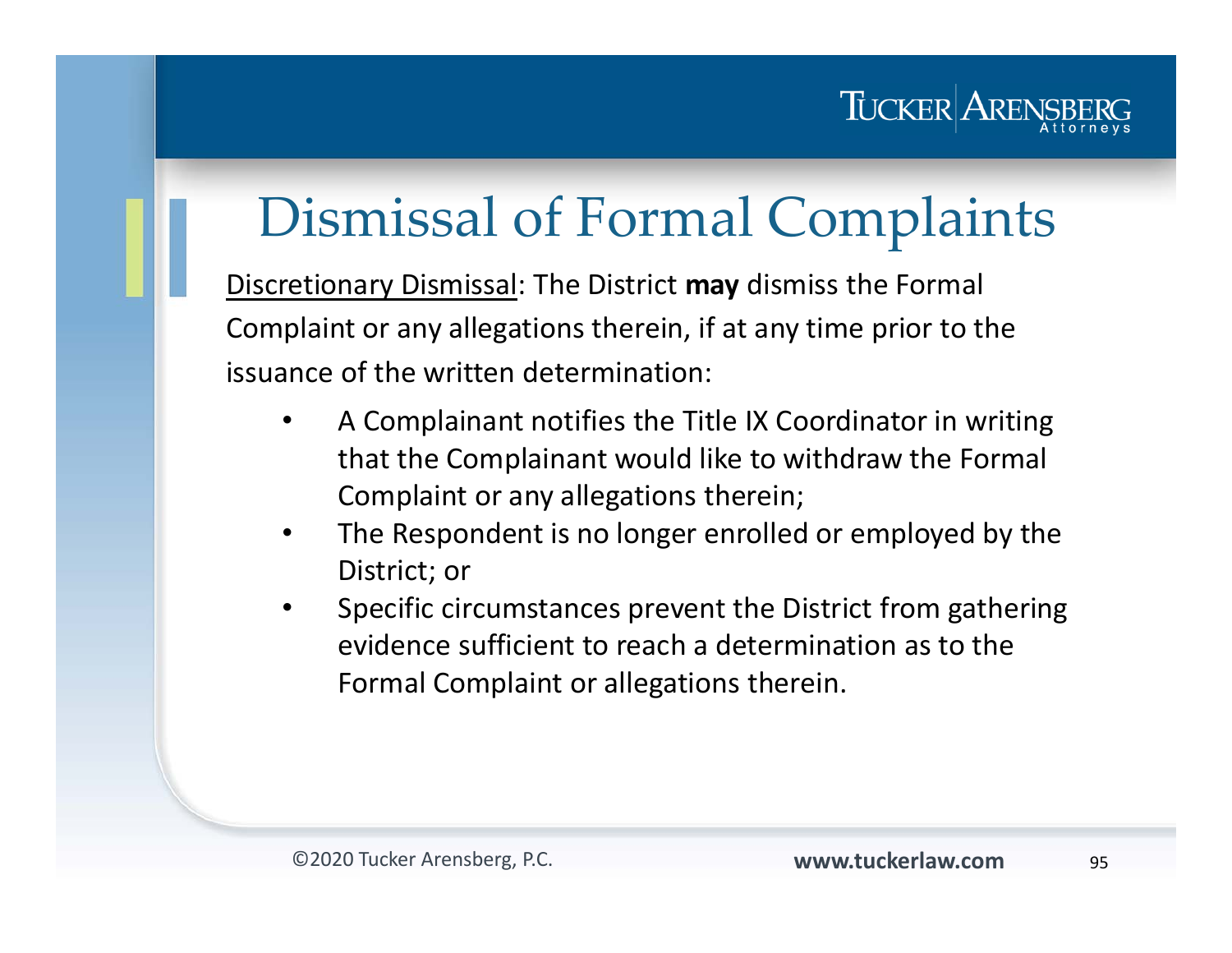### TUCKER ARENS

## Dismissal of Formal Complaints

- • Written notification shall:
	- • Be promptly issued to the parties simultaneously of any allegations found not to qualify or that are dismissed in compliance with Title IX.
	- $\bullet$  State whether the allegations will continue to be addressed pursuant to the Code of Student Conduct and other Board policies.
	- • State that the dismissal may be appealed pursuant to the appeal procedures.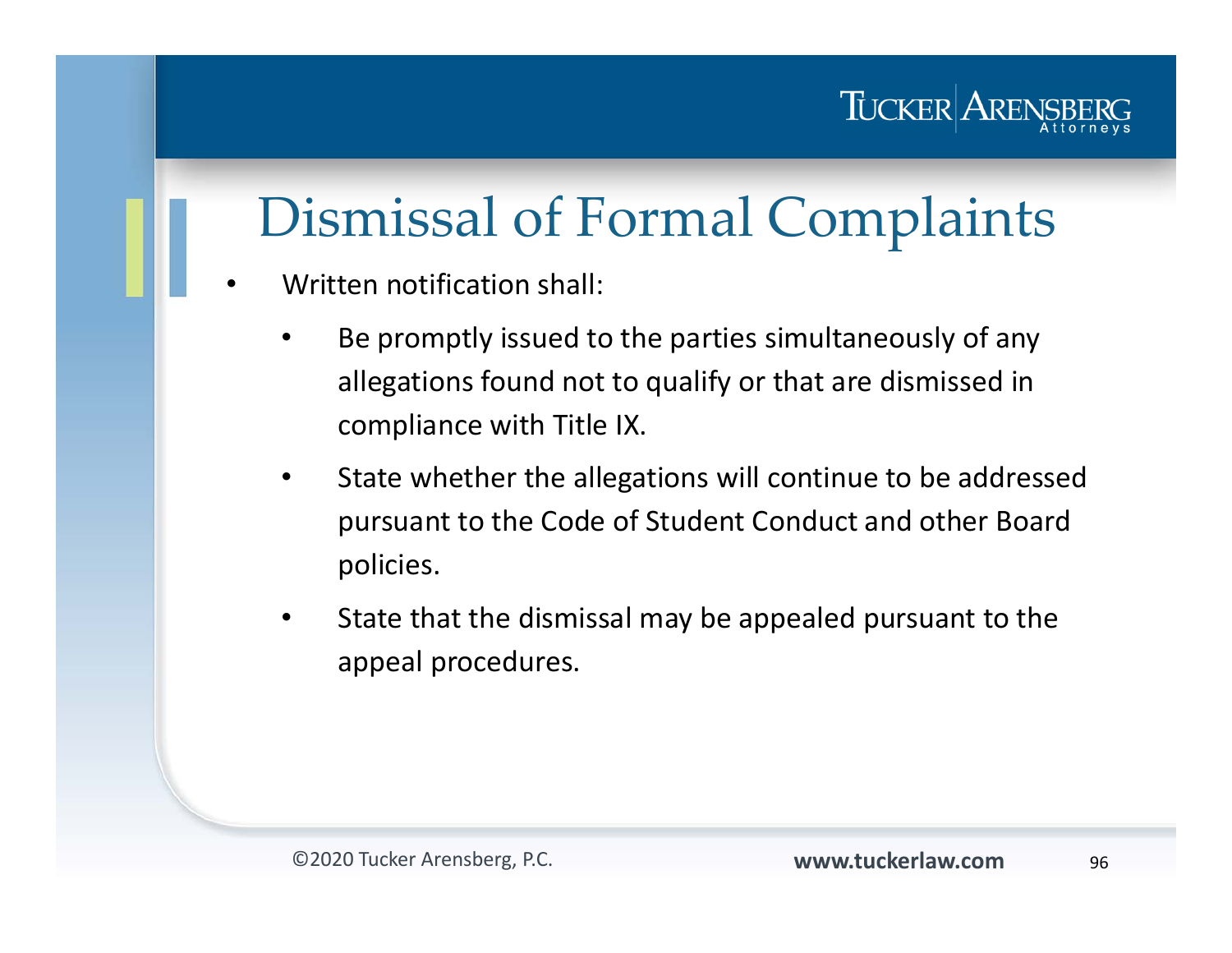

#### Hypothetical – Uncooperative Complainant

 $\bullet$  **Question 1: What are a District's obligations if the Complainant withdraws the Complaint or refuses to participate in the investigation?**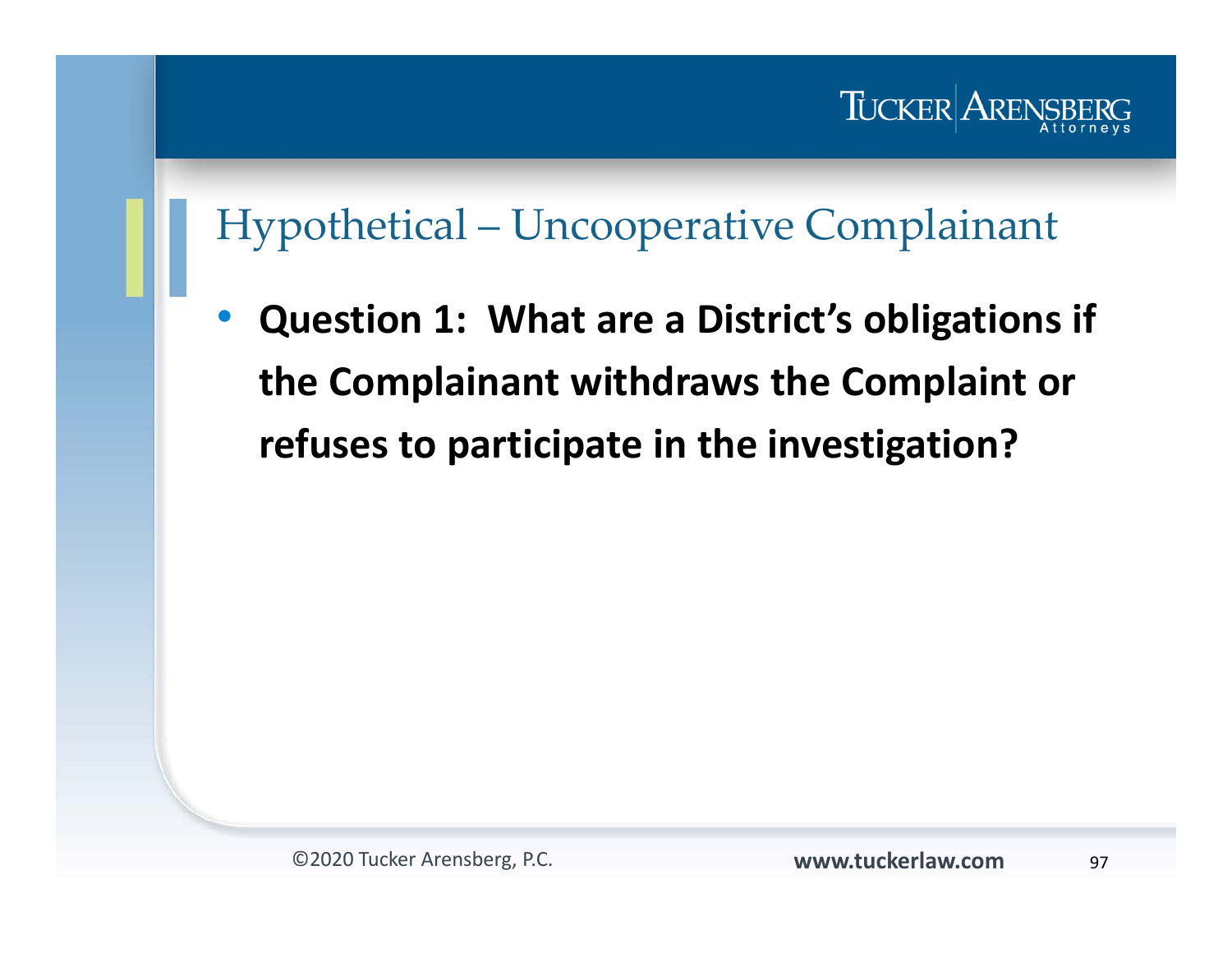

## Uncooperative Complainant

- 1.The District still has a duty to investigate and could be liable if it fails to do so;
- 2.The District cannot punish the Complainant for not participating.

The Department has taken the position that the complainant is not required to participate in the process or to provide any information to the Title IX Coordinator and in fact, the final regulations expressly protect a complainant (or other person's) right not to participate in a Title IX proceeding by including such refusal to participate in the anti-retaliation provision in § 106.71.

> *Where a complainant does not wish to participate in a grievance process, the recipient is not permitted to threaten, coerce, intimidate, or discriminate against the complainant in an attempt to secure the complainant's participation. Thus, even if a Title IX Coordinator has signed a formal complaint, the complainant is not obligated to participate in the ensuing grievance process and need not appear at a live hearing or be crossexamined.*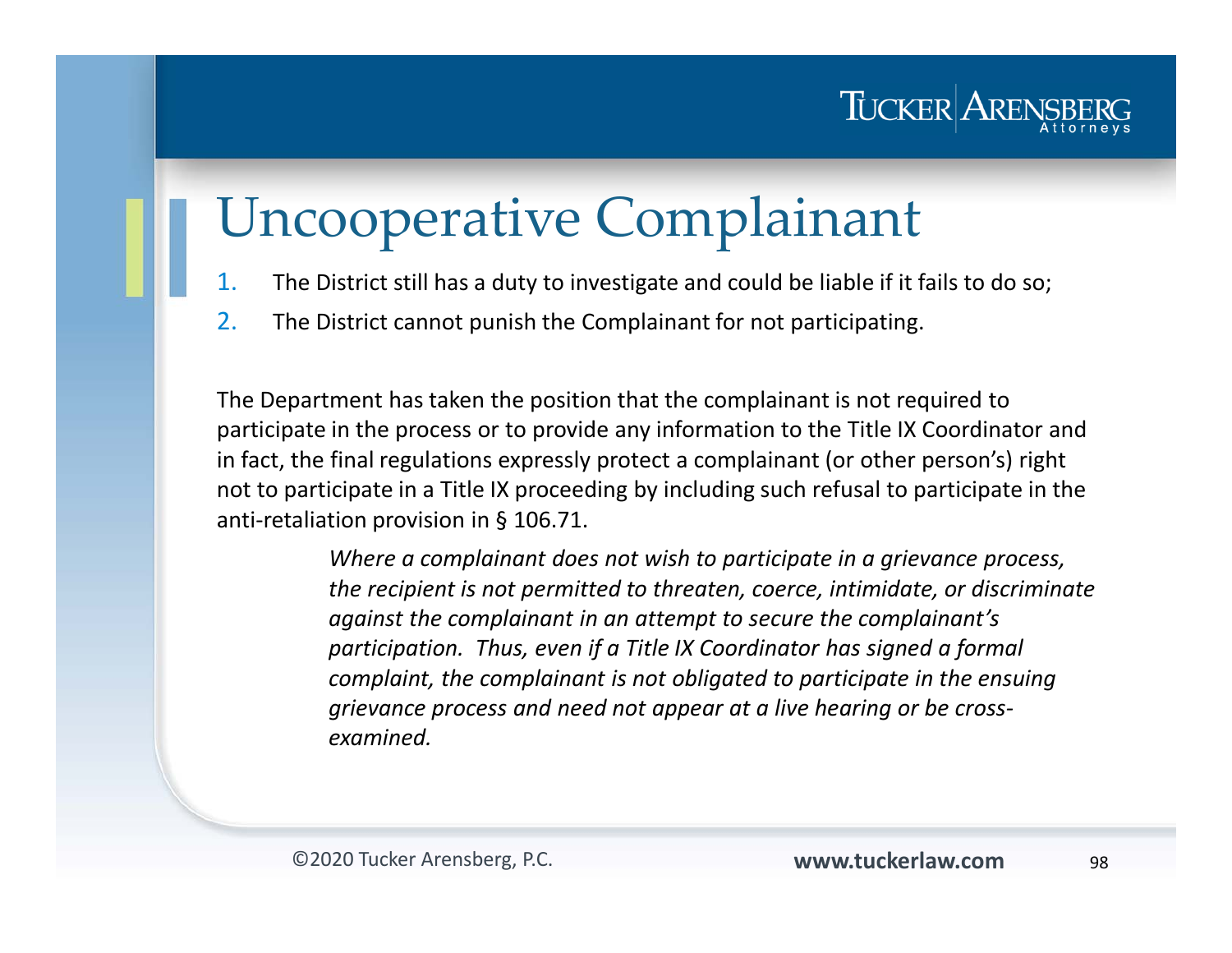

## Uncooperative Complainant

**Question 2: Since the Complainant is not participating, can the District withhold information from the Respondent?**

- $\bullet$  No. The District must still obtain evidence about the allegations, and the Complainant and Respondent must have an opportunity to inspect, review, and respond to such evidence.
- • The Respondent would have access to such education records under both FERPA and these final regulations implementing Title IX.
- • A Respondent should have notice of and a meaningful opportunity to respond to the evidence about the allegations against the respondent.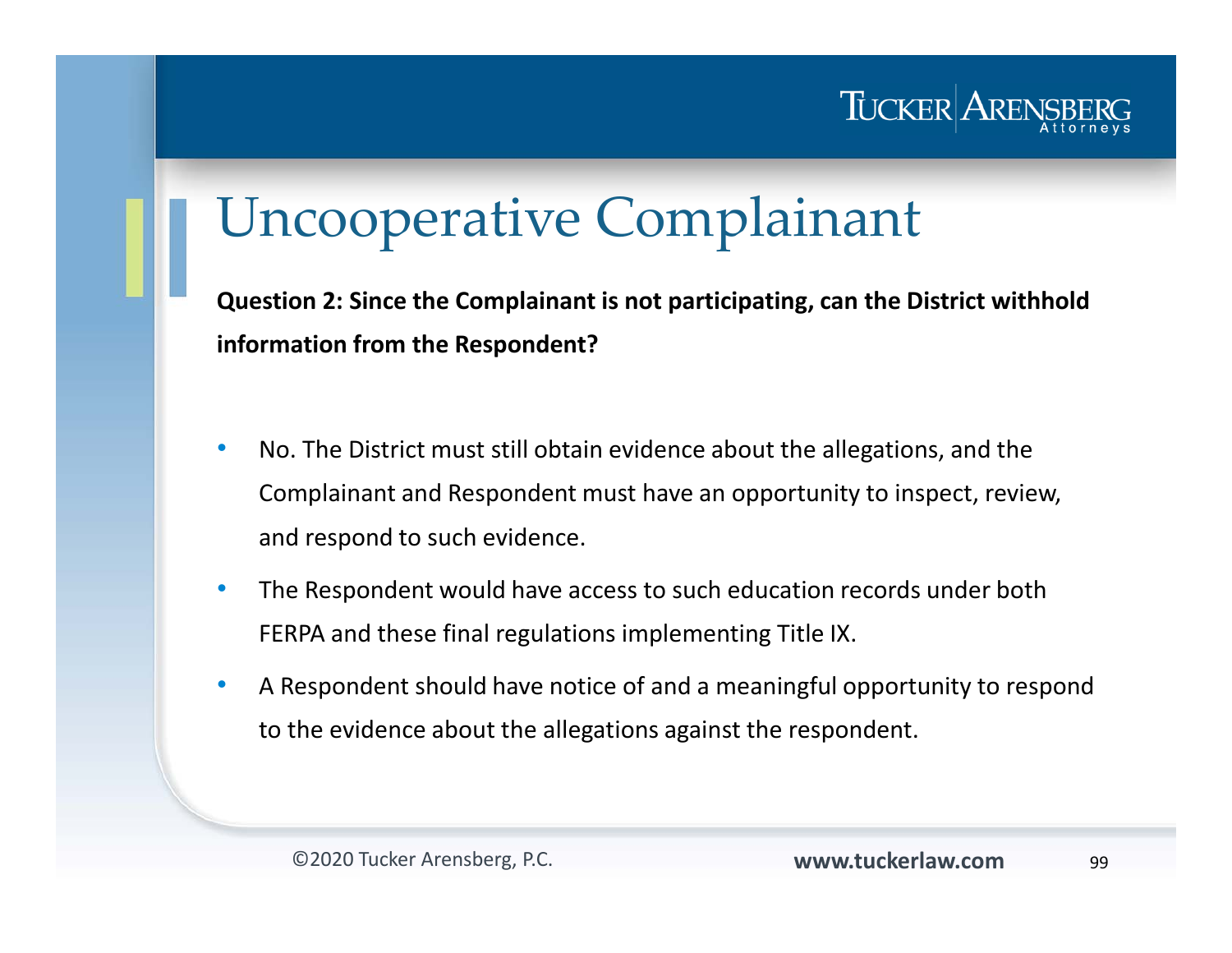

## Uncooperative Complainant

**Question 3: Can the District withhold information from the Complainant if Complainant refuses to participate or cooperate with the investigation**?

- $\bullet$  No. Even if a complainant chooses not to participate in a § 106.45 grievance process initiated by the Title IX Coordinator's signing of a formal complaint, the complainant is still treated as a party entitled to:
	- •the written notice of allegations under § 106.45(b)(2);
	- $\bullet$  notice of meetings or interviews to which the complainant is invited under § 106.45(b)(5)(v);
	- • and a copy of the evidence subject to inspection and review under § 106.45(b)(5)(vi).
- $\bullet$  Thus, the complainant would at least know what evidence was obtained and have the opportunity to respond to that evidence, if the complainant so desired.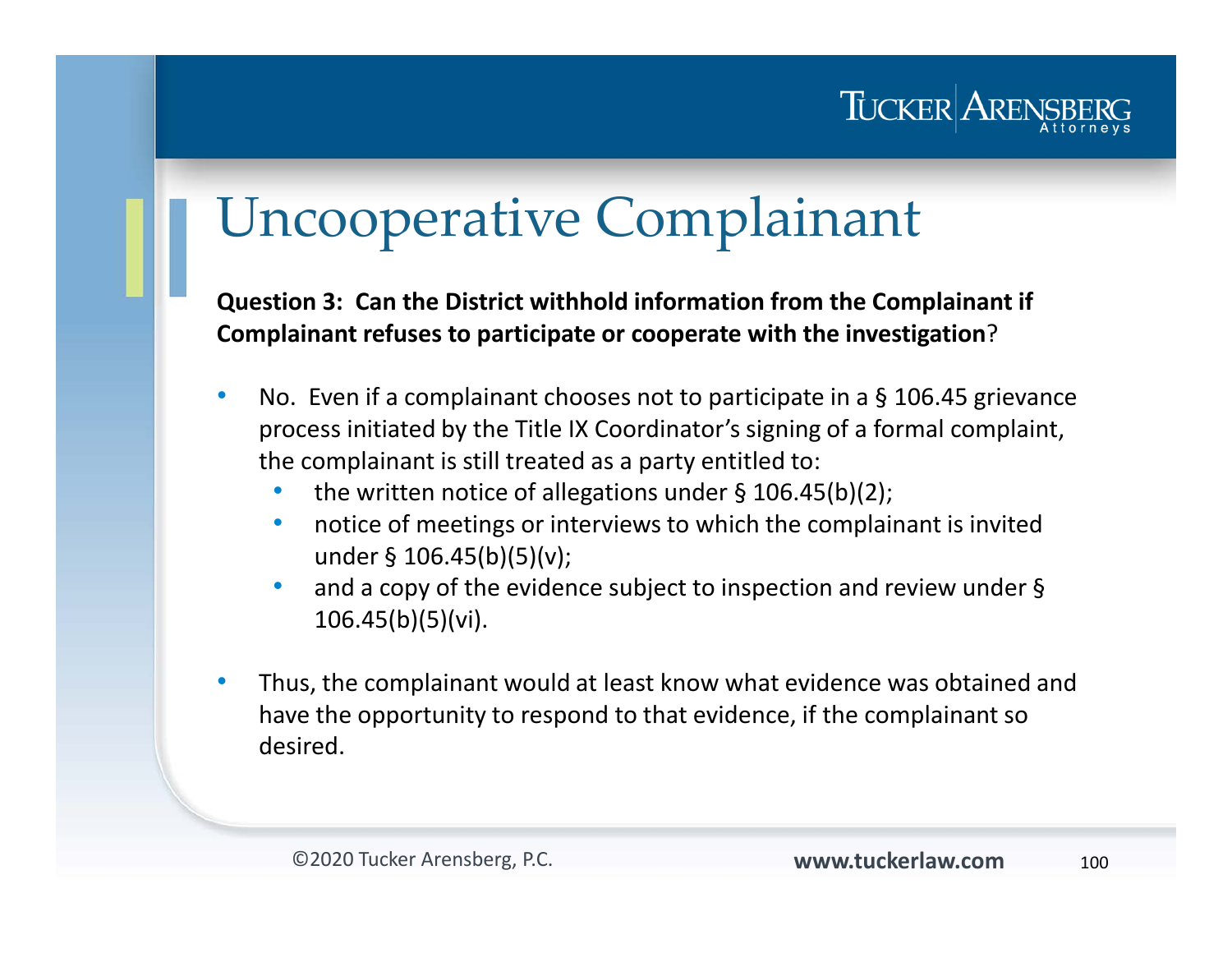

## The Title IX Sexual Harassment Formal Complaint Grievance Process

## 5. Determination

©2020 Tucker Arensberg, P.C. **www.tuckerlaw.com**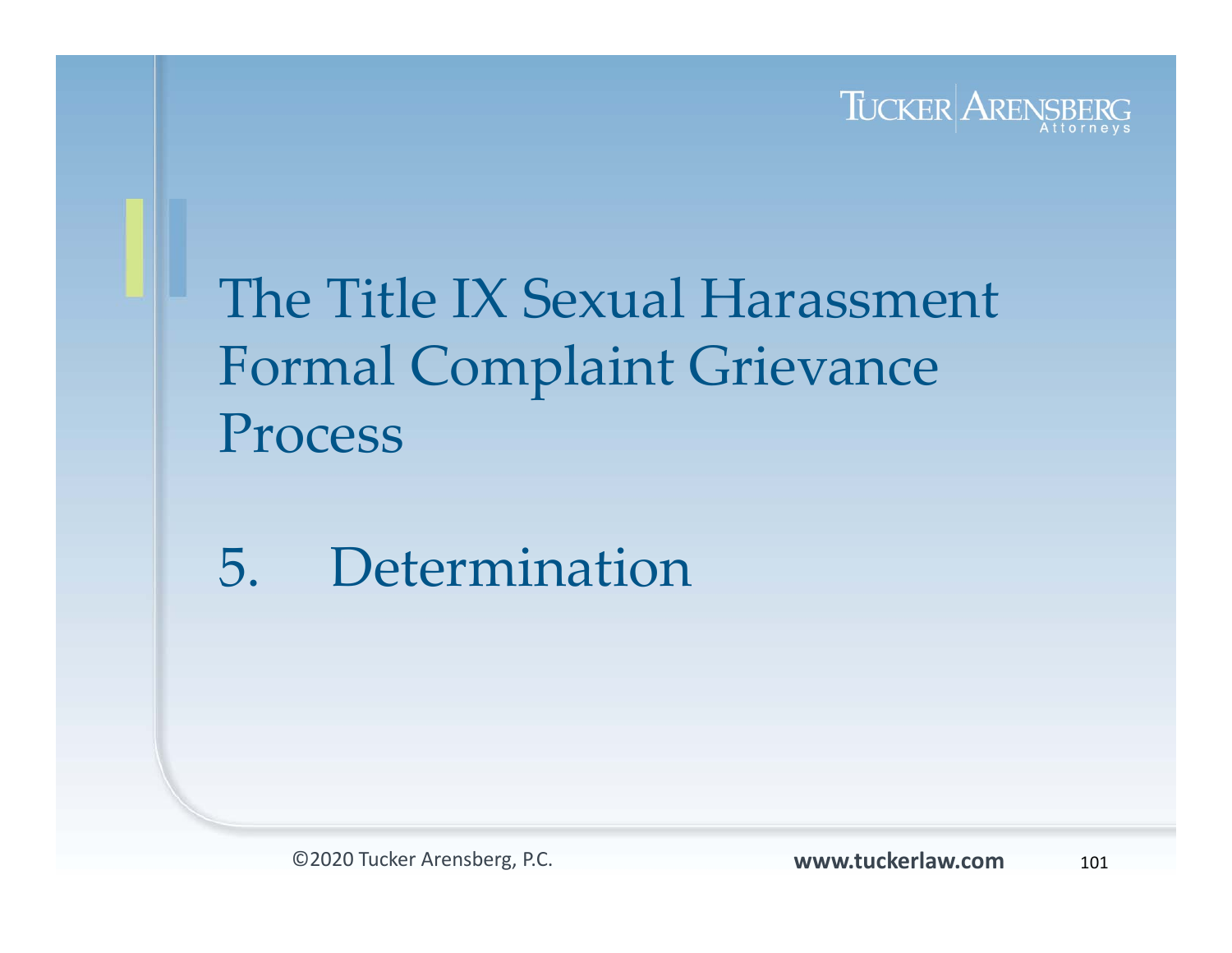### TUCKER AREI

#### Title IX Sexual Harassment – Determination

- •Decision Maker - must issue a Written Determination regarding responsibility by applying the standard of evidence selected by the District: "preponderance of the evidence" or "clear and convincing."
- $\bullet$  The District has selected "preponderance of the evidence" standard, which means:

"the greater weight of the evidence, *i.e.*, to tip a scale slightly is the criteria or requirement for preponderance of the evidence."

- •Title IX Coordinators and the Investigators may not also be Decision-makers. Decision-makers can be third-parties.
- • In considering evidence, credibility determinations are not based on an individual's status as a complainant, respondent or witness.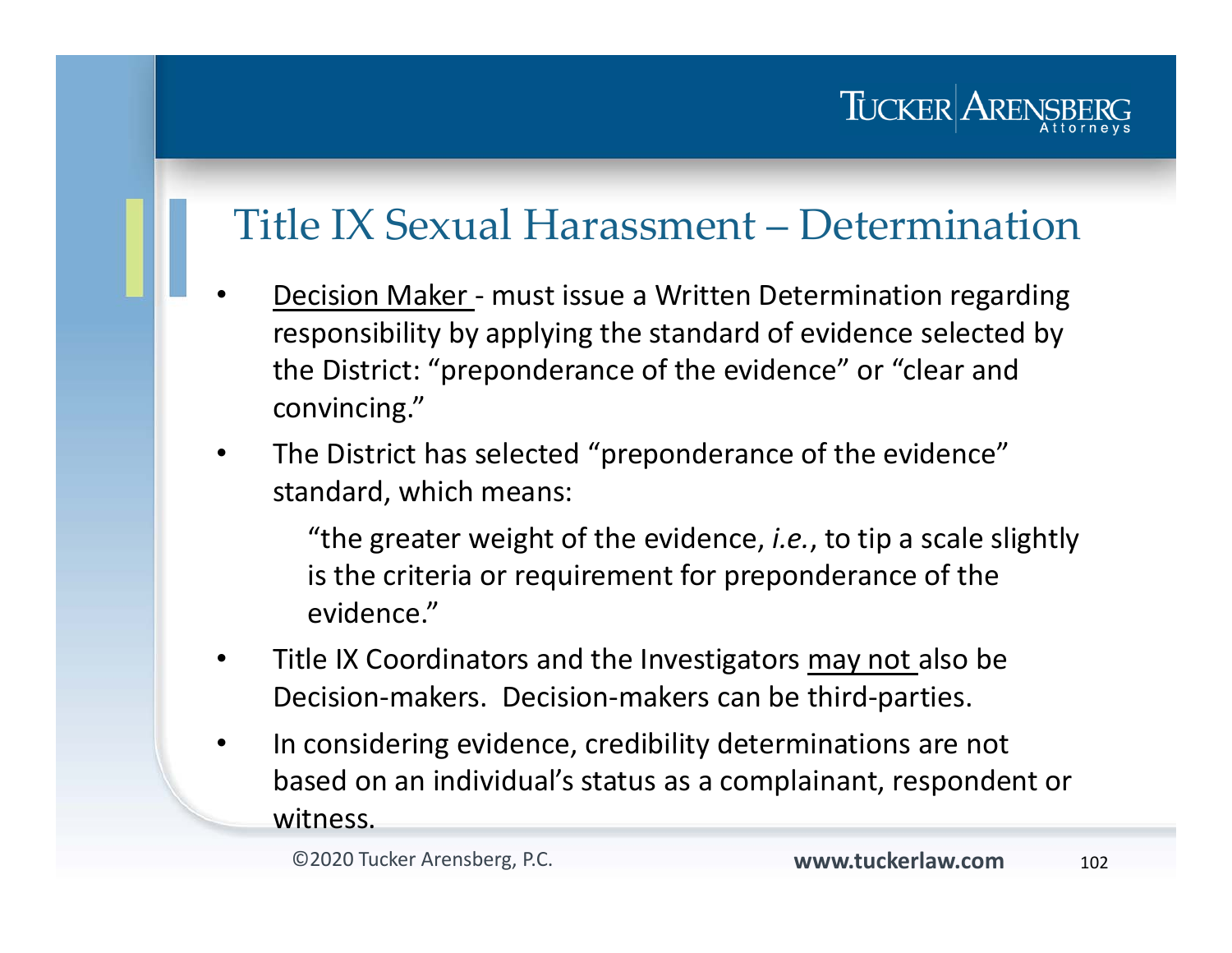#### TUCKER ARE

## Determination

- • The Written Determination cannot be finalized until at least 10days have passed from the release of the Investigative Report to Complainant and Respondent.
- $\bullet$  After the Investigative Report is shared, the Decision-Maker(s) must afford each party the opportunity to submit written, relevant questions and limited follow up-questions.
	- • Generally, questions and evidence about the complainant's sexual predisposition or prior sexual behavior is not relevant, unless offered to prove that someone other than the respondent is responsible or to prove consent.
- • Decision-Maker must explain a decision to exclude a question for not being relevant.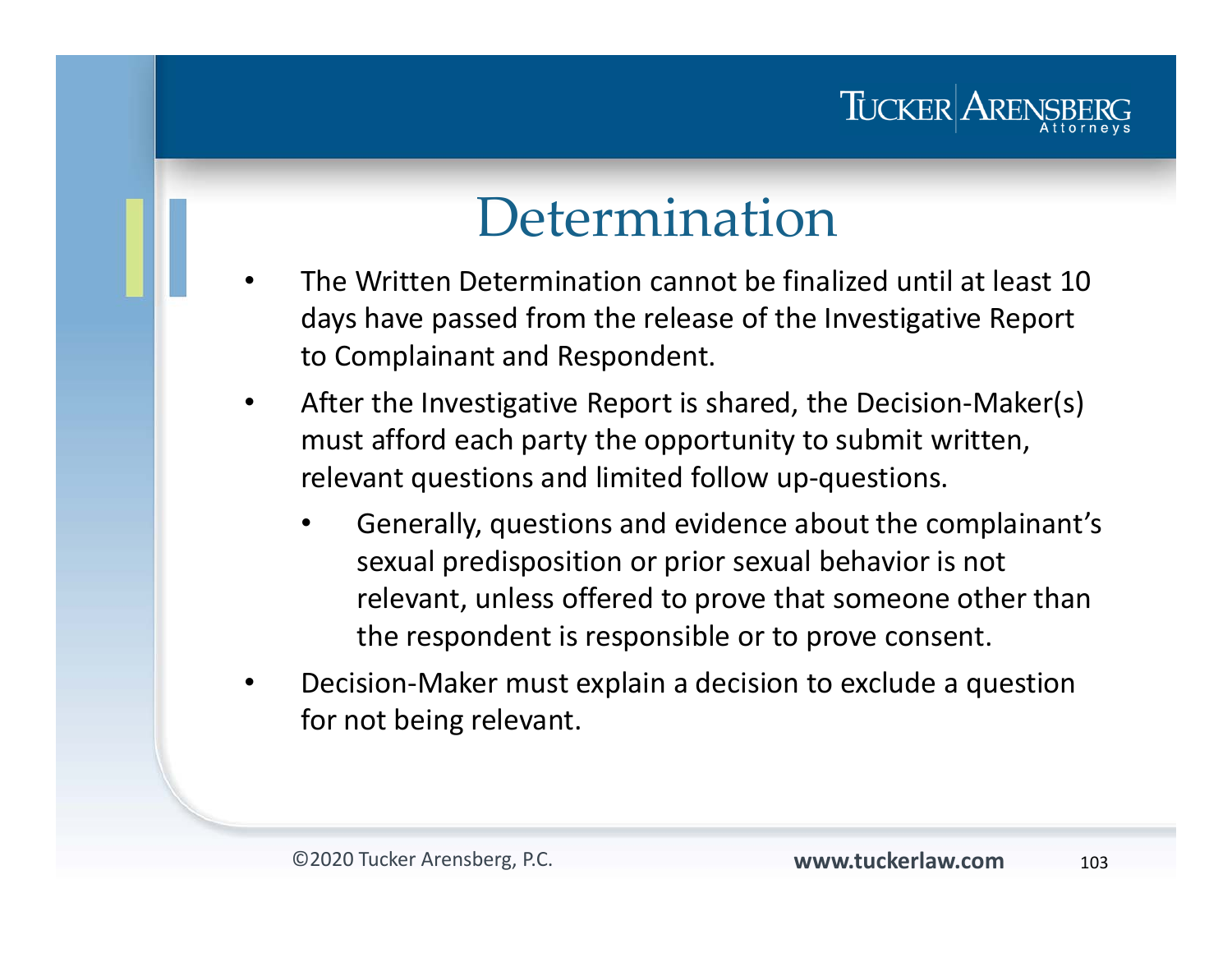

## Determination

The written Determination shall be provided to the parties simultaneously and must include:

- 1. Identification of the allegations;
- 2. Descriptions of the procedural steps taken by the District (notification, interviews, site visits, methods used to gather other evidence);
- 3. Findings of fact supporting the determination;
- 4. Conclusions regarding the application of the District's code of conduct;
- 5. For each allegation:
	- •a determination regarding responsibility;
	- •any disciplinary sanctions the District imposes on the respondent; and
	- • a statement as whether remedies designed to restore or preserve equal access to the District's education program or activity will be provided by the District to the complainant.
- 6. Appeal procedures.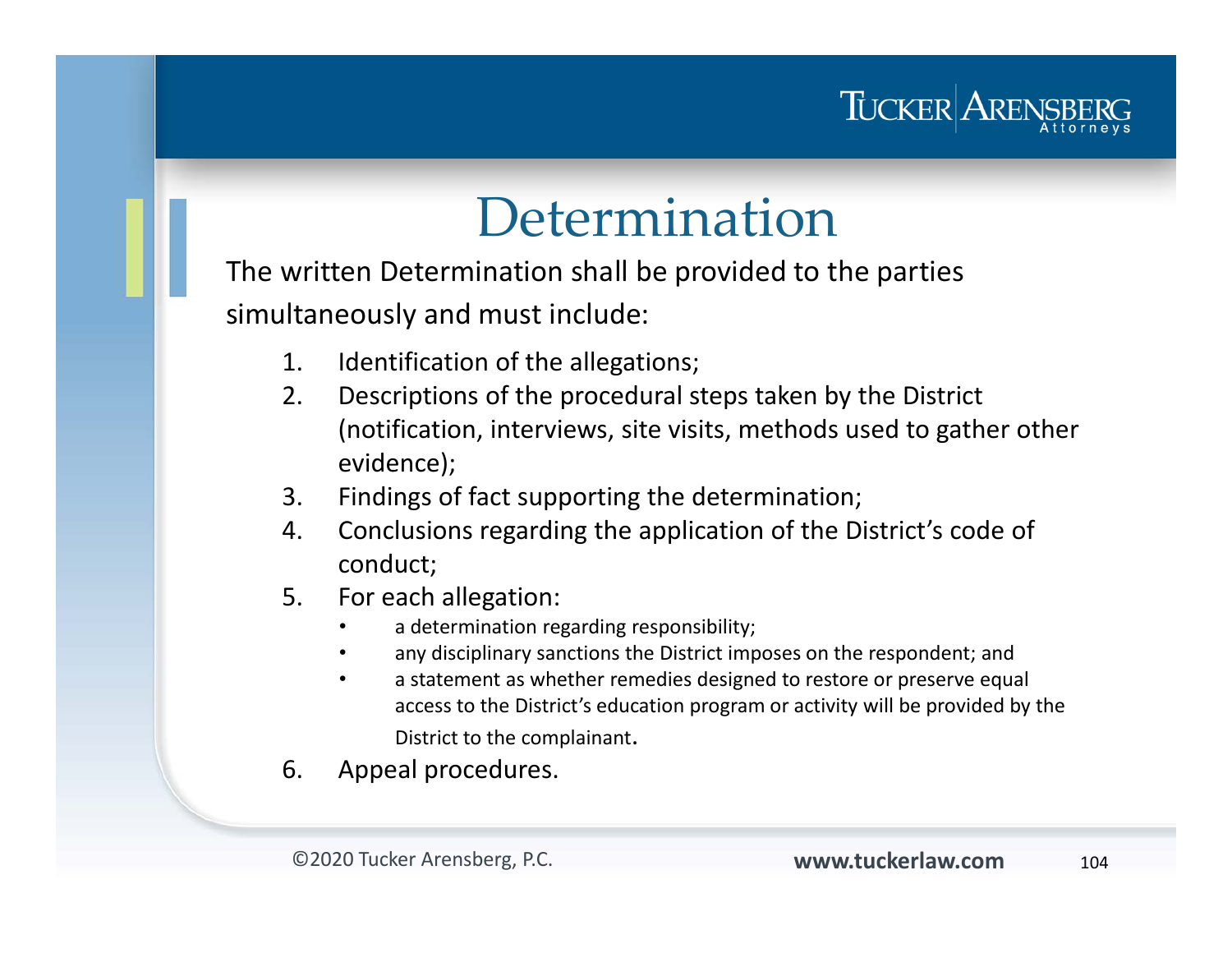

## The Title IX Sexual Harassment Formal Complaint Grievance Process

6. Appeals

©2020 Tucker Arensberg, P.C. **www.tuckerlaw.com**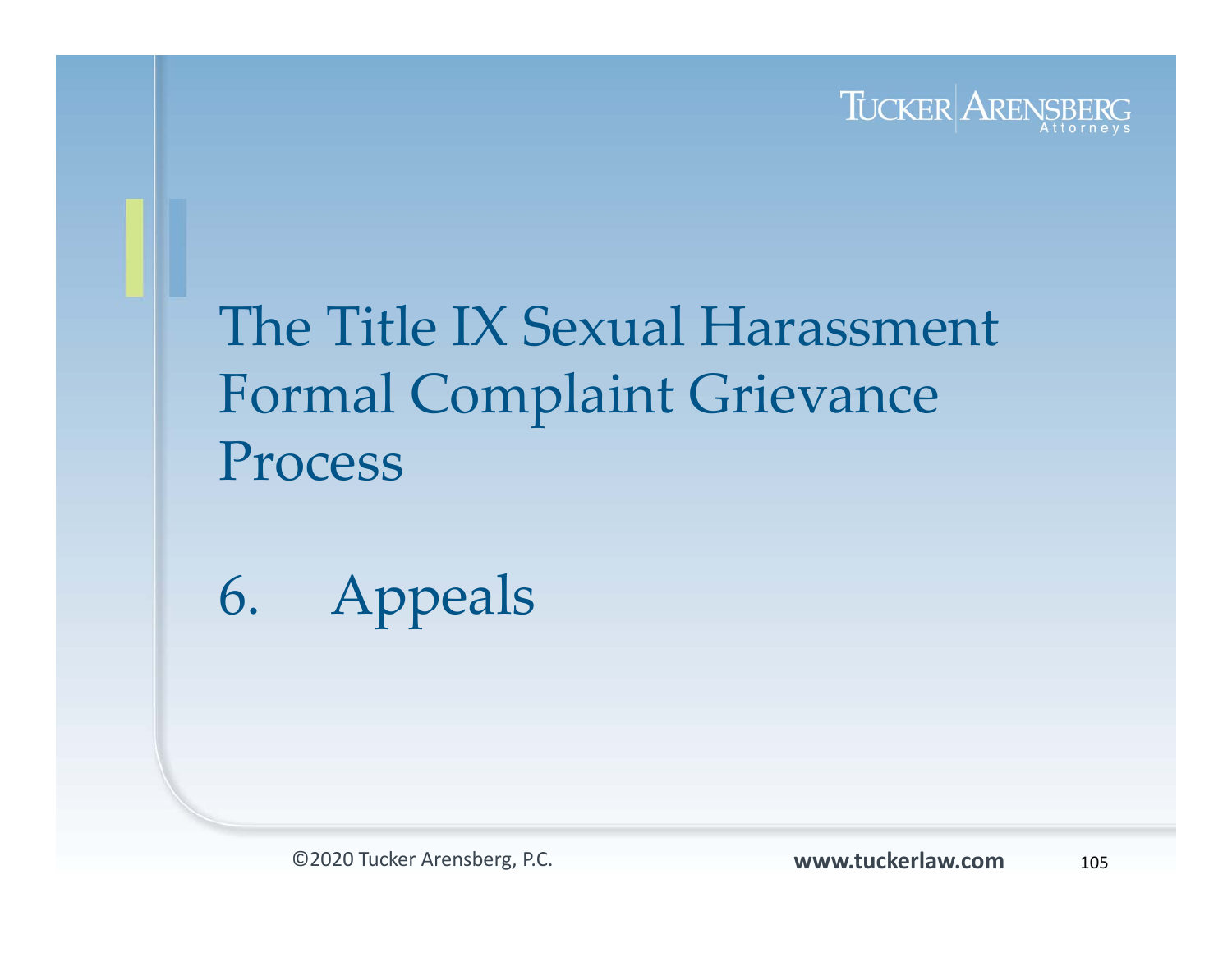

# Appeals

Both parties have the right to appeal:

- 1. a determination of responsibility; and
- 2. the dismissal of a Title IX formal complaint or any allegation in the Title IX formal complaint

Three Permitted Reasons for an Appeal:

- 1. A procedural irregularity;
- 2. New evidence that that could affect the outcome was not reasonably available at the time the decision to dismiss or determination of responsibility was made; and/or
- 3. Conflict of Interest or bias of the Title IX Coordinator, investigator(s), or decision-maker(s).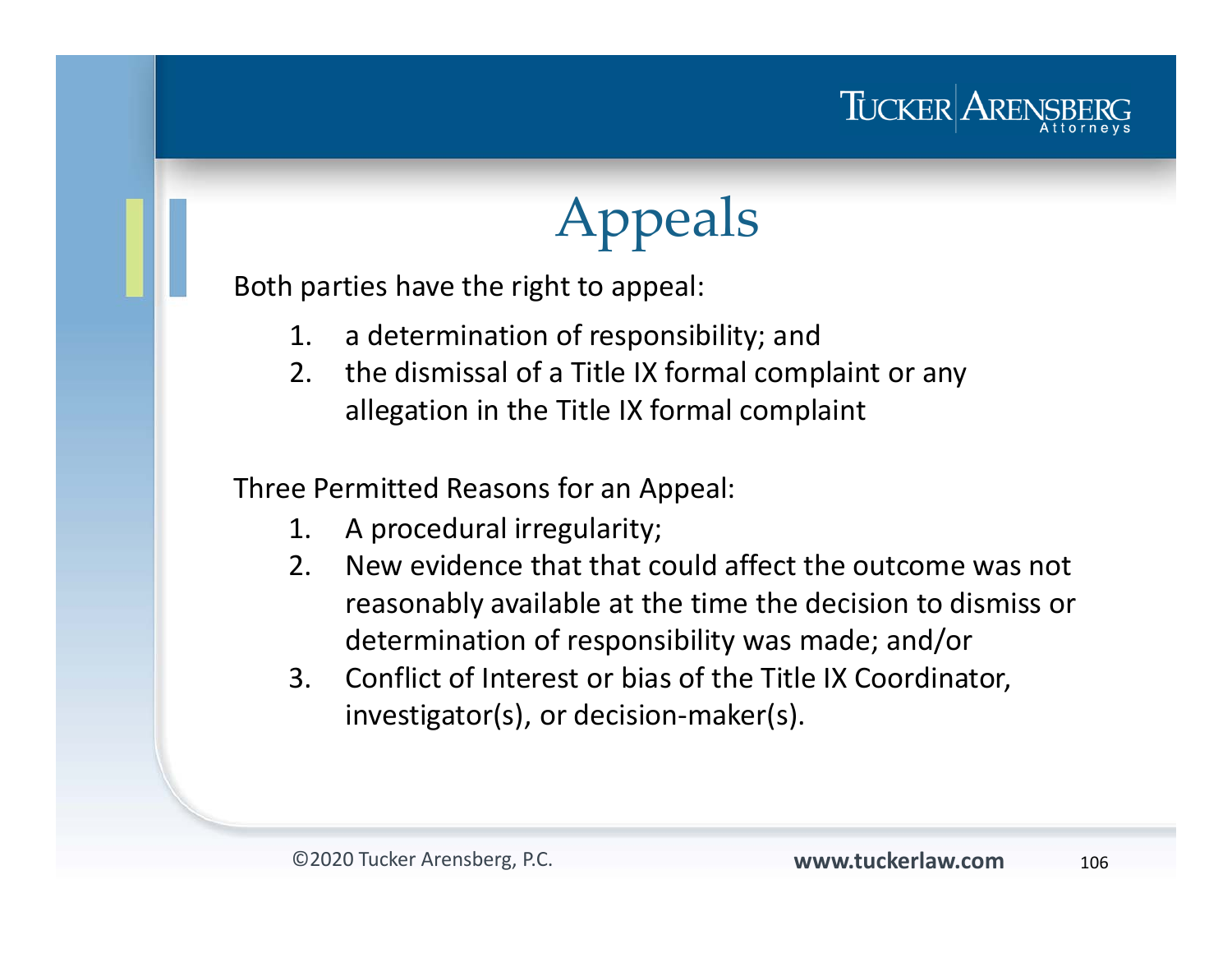

# Appeals

- • The designated appeal authority (Appeal Decision-Maker) cannot be the same person as the Decision-Maker that reached the determination, the Investigator, or the Title IX Coordinator. The Appeal Decision-Maker can be a District employee.
	- • Appeal Decision-Maker shall:
		- •Provide Written Notice of Appeal to the Parties;
		- • Provide a Reasonable Opportunity for the Parties to submit a Position Statement;
		- $\bullet$  Issue a Written Decision and provide it to both Parties simultaneously.
	- • The Appeal Decision-Maker can consider new evidence or remand to the Decision-Maker.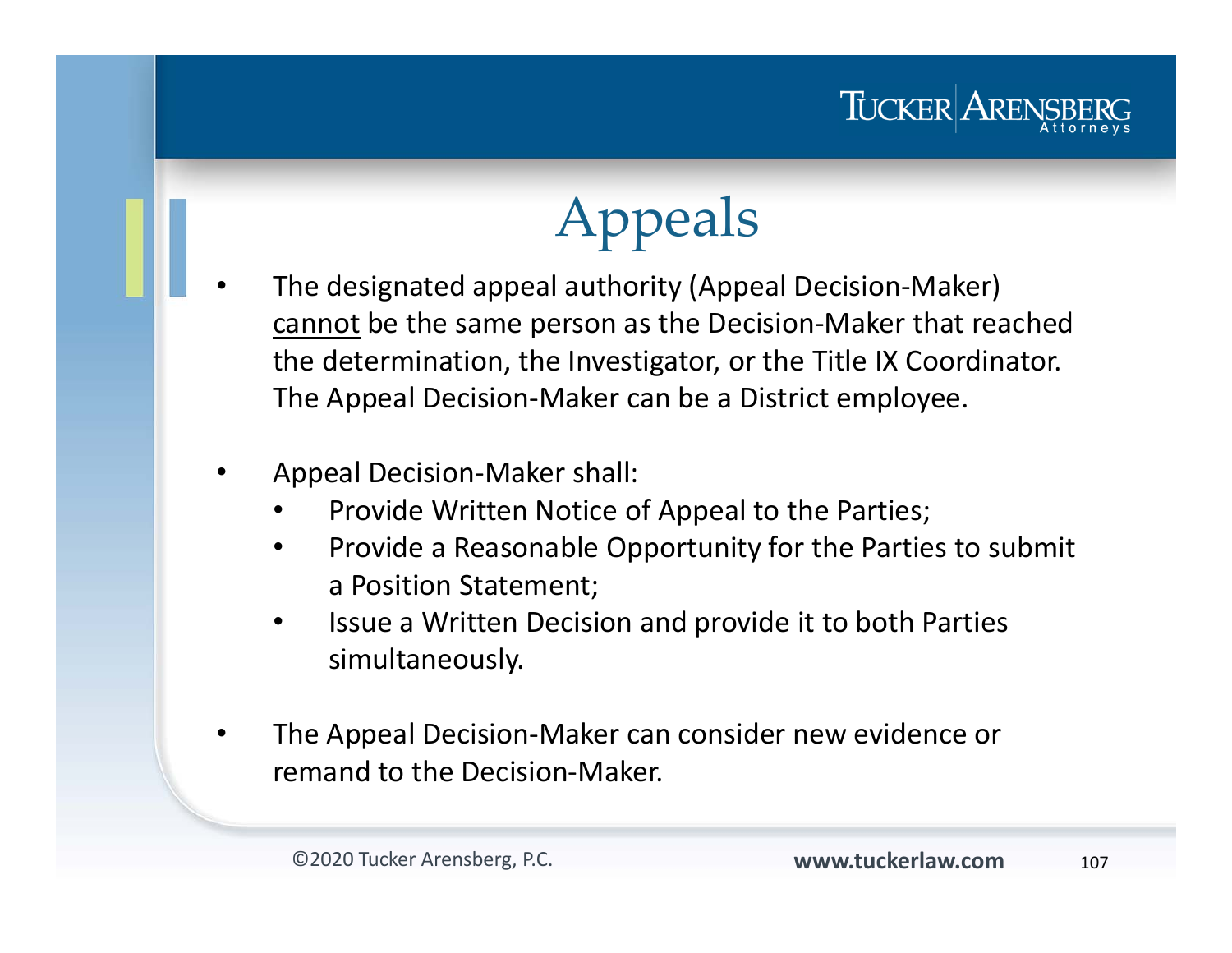

## The Title IX Sexual Harassment Formal Complaint Grievance Process

7. Other Issues

©2020 Tucker Arensberg, P.C. **www.tuckerlaw.com**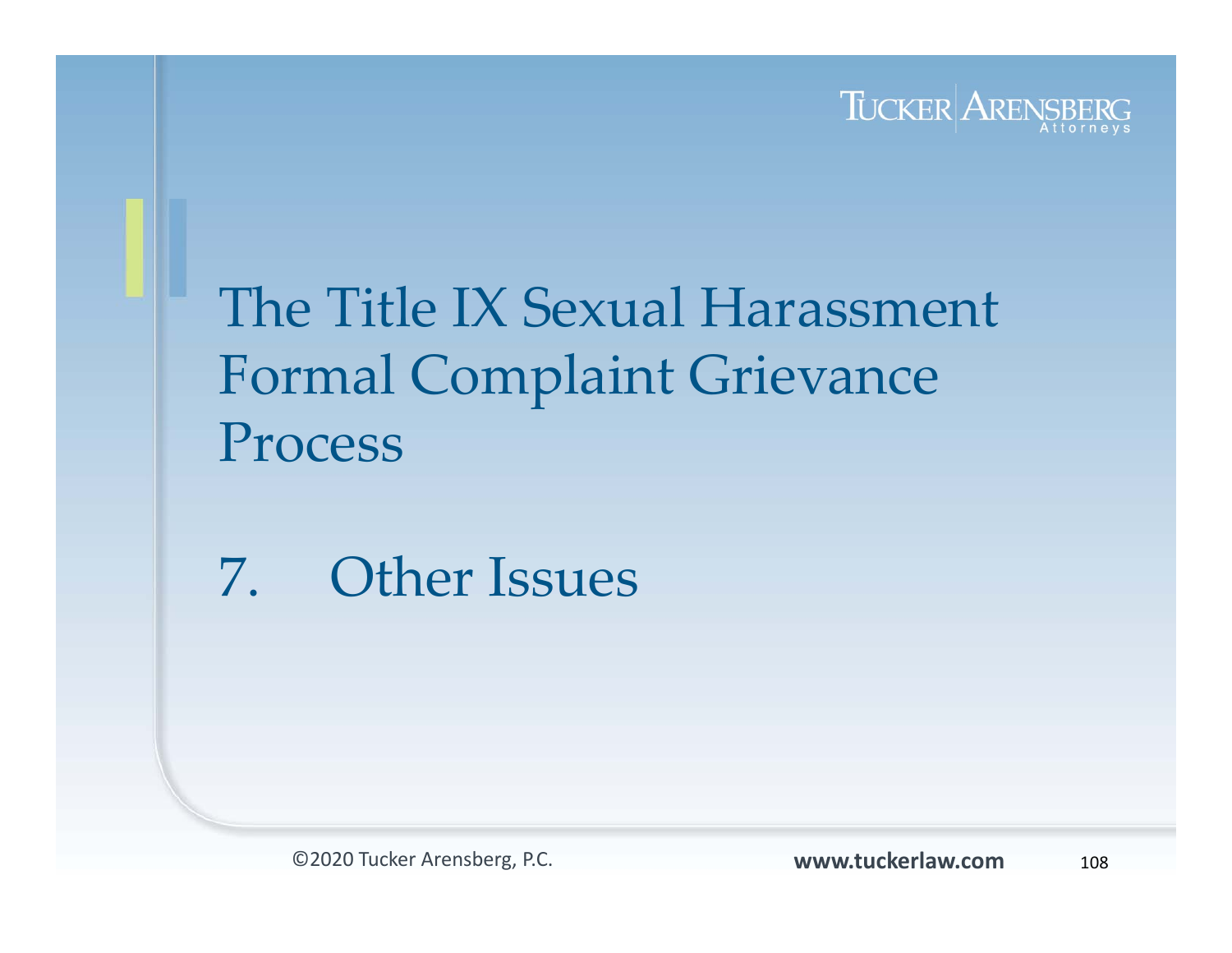#### Consent

- • **Consent** means to give assent or approval. In the context of Discrimination and Sexual Harassment, Consent is knowing, voluntary conduct that demonstrates clear permission by word or action to engage in an activity, typically a sexual activity.
- $\bullet$  The existence of consent is based on the totality of the circumstances evaluated from the perspective of a reasonable person in the same or similar circumstances, including the context in which the alleged incident occurred and any similar, previous patterns that may be evidenced.
- $\bullet$  Proof of consent or non-consent is not a burden placed on either party involved in an incident. Instead, the burden remains on the District to determine whether its policy has been violated.

TUCKER ARE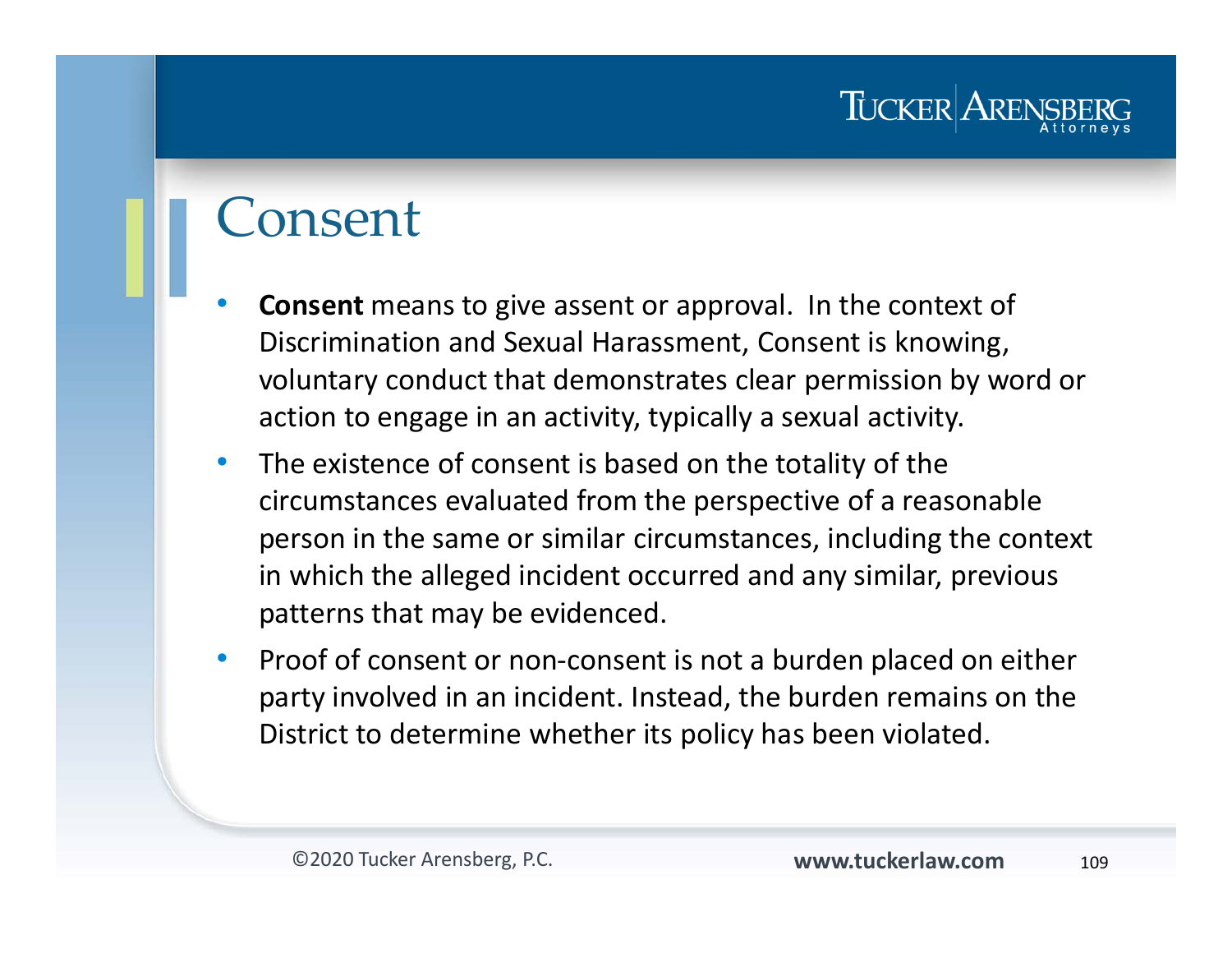#### Consent

- •Lack of resistance does not equal Consent
- • Consent does not exist when the person engages in conduct constituting Sexual Harassment with a Complainant:

(1) By **Forcible Compulsion** (compulsion by use of physical, intellectual, moral, emotional or psychological force, either express or implied);

(2) By **threat of Forcible Compulsion** that would prevent resistance by a person of reasonable resolution;

(3) Who is **unconscious** or where the person knows that the Complainant is unaware that the Sexual Harassment is occurring;

(4) Where the person has **substantially impaired** the Complainant's power to appraise or control his or her conduct by administering or employing, without the knowledge of the Complainant, drugs, intoxicants or other means for the purpose of preventing resistance; or

(5) Who suffers from a **mental disability** which renders the Complainant incapable of Consent

TUCKER ARE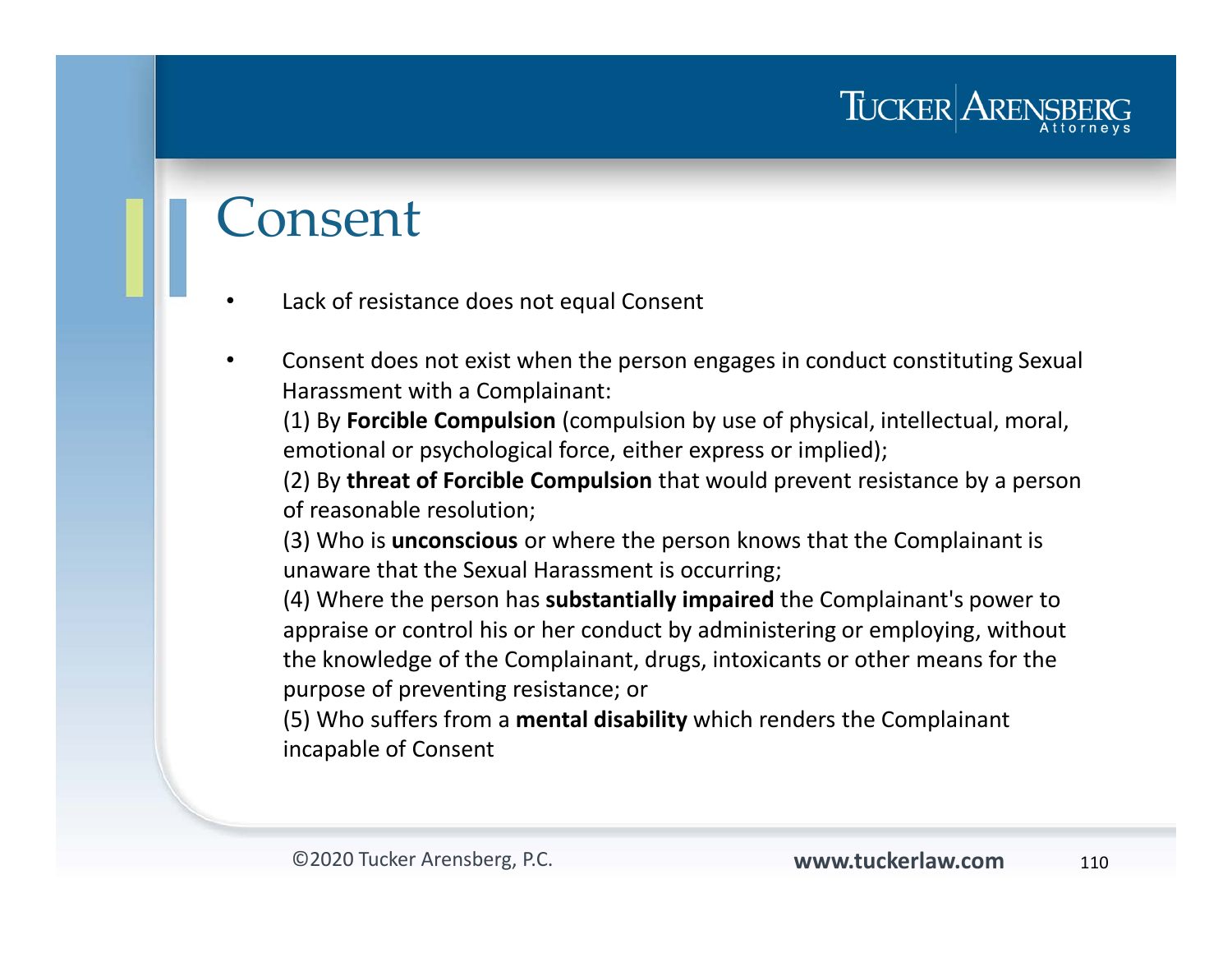#### TUCKER AREN

# Emergency Removal - Students

• If the District has determined, based on an **individualized safety and risk analysis**, that there is an immediate threat to the physical health or safety of any individual due to the allegations of Sexual Harassment, the Respondent may be removed from the District's Education Program or Activity or moved to an alternative setting, consistent with all rights under federal and state laws and regulations, and Board policy, including but not limited to the Individuals with Disabilities Education Act, Section 504 of the Rehabilitation Act and the Americans with Disabilities Act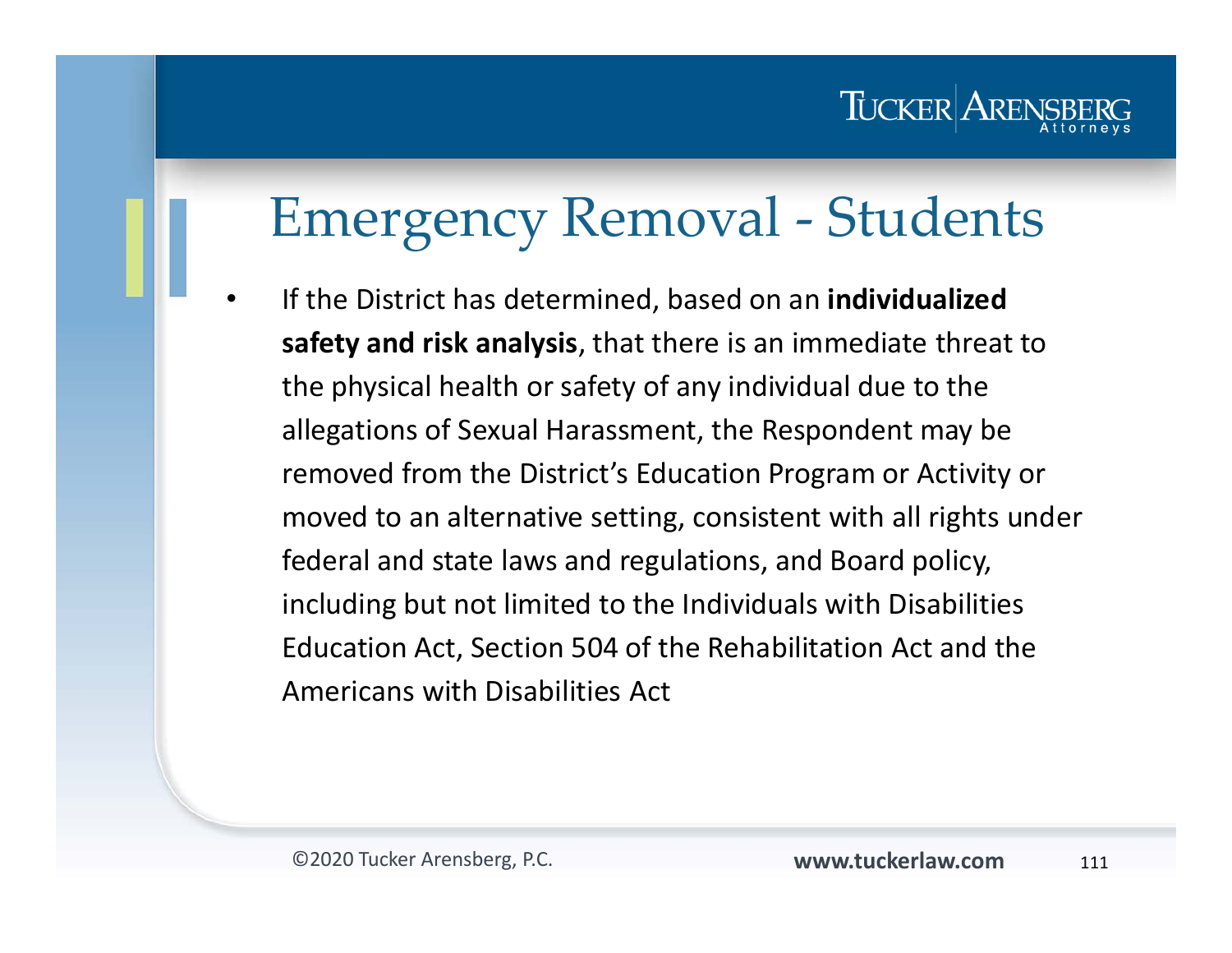

# Emergency Removal - Students

- • If the Respondent is an identified student with a disability, or thought to be disabled, the Title IX Coordinator shall contact the Director of Special Education to coordinate the required actions in accordance with Board policy. The Respondent shall be provided with notice and provided an opportunity for due process, in accordance with law, regulations and Board policy, which shall provide the Respondent with notice and an opportunity to challenge the decision immediately following the removal.
- • When an emergency removal is warranted to address an immediate threat to the physical health or safety of an individual, and it is not feasible to continue educational services remotely or in an alternative setting, the normal procedures for suspension and expulsion shall be conducted to accomplish the removal, including specific provisions to address a student with a disability where applicable. The Board's written adjudication of expulsion shall address the pending Title IX process and the impact of the outcome of the Title IX process on a student's emergency removal status.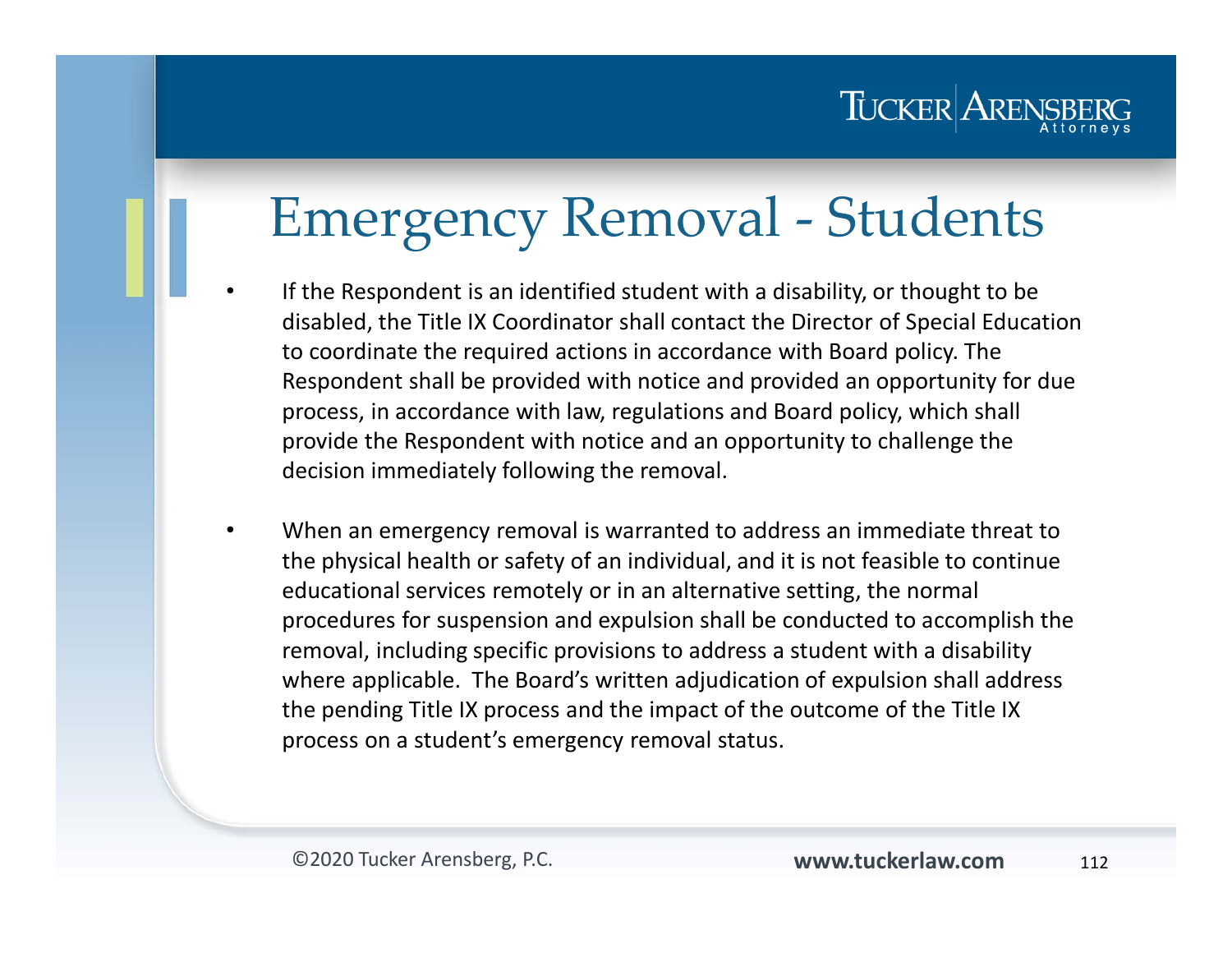# Administrative Leave - Employees

- • When an employee, based on an individualized safety and risk analysis, poses an immediate threat to the health or safety of any student or other individual, the employee may be removed on an emergency basis.
- • An accused district employee may be placed on administrative leave during the pendency of the grievance process for formal complaints, consistent with all rights under Section 504 of the Rehabilitation Act and the Americans with Disabilities Act, and in accordance with state law and regulations, Board policy and an applicable collective bargaining agreement or individual contract

TUCKER AREN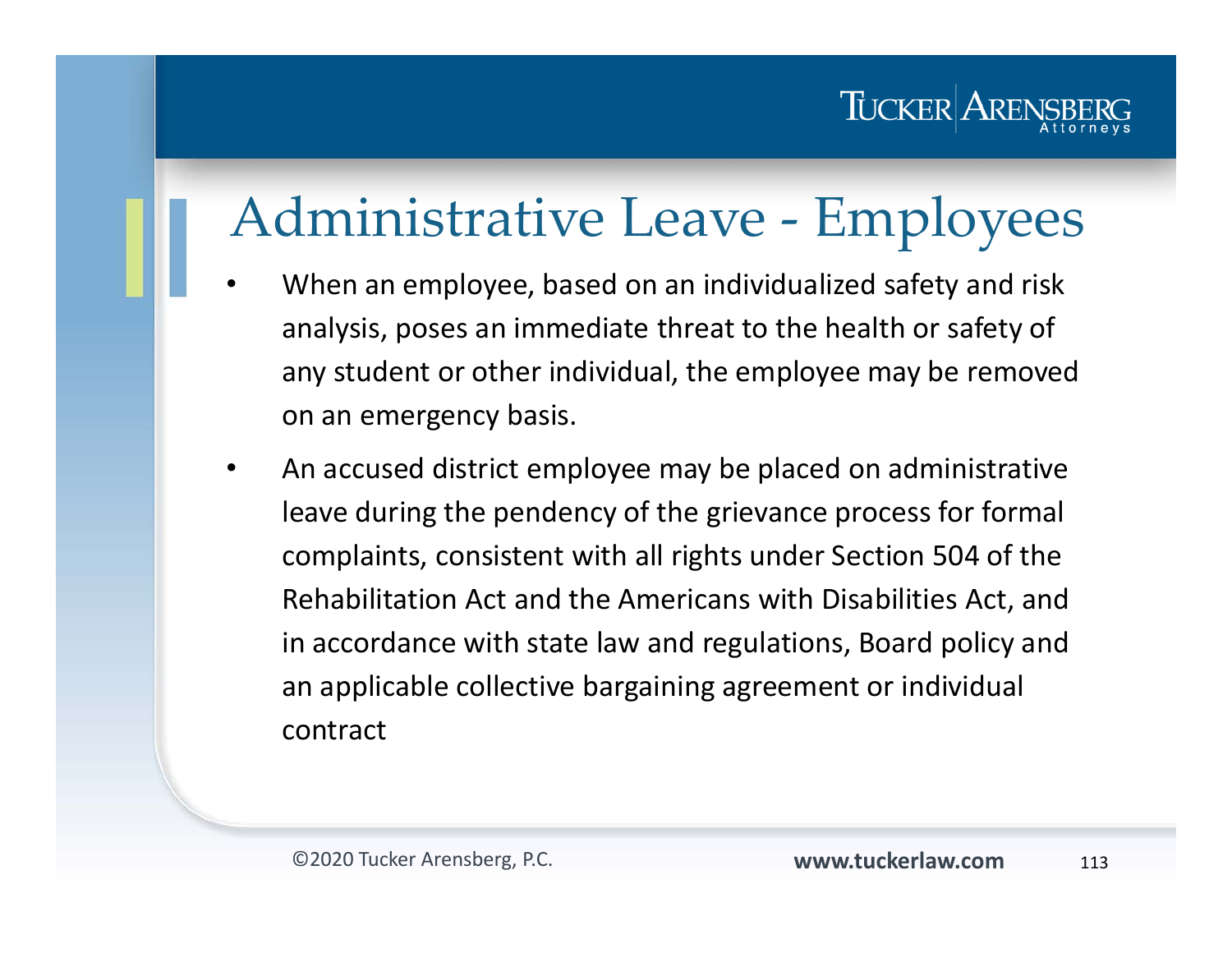#### TUCKER AREN

#### Consolidation of Formal Complaints

- • Where the allegations of Sexual Harassment arise out of the same facts or circumstances, the District may consolidate Formal Complaints as to allegations of Sexual Harassment:
	- •against more than one Respondent; or
	- • by more than one Complainant against one or more Respondents; or
	- •by one party against the other party.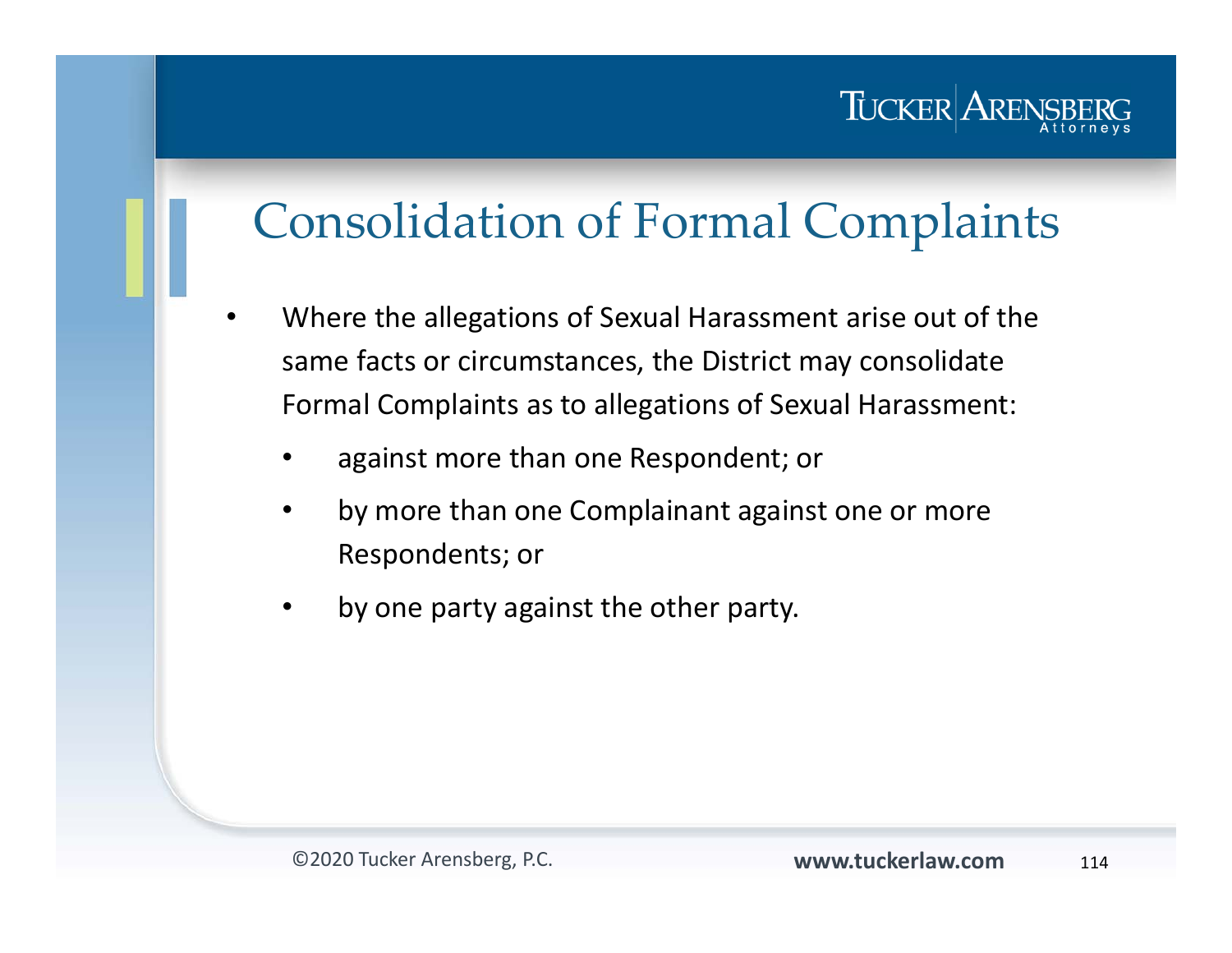

# Record Keeping

- • Best practice is to fully document the entire process;
	- The District shall maintain the following records **for a minimum of seven (7) years** after conclusion of procedures and implementation of disciplinary sanctions and/or remedies, or in the case of a complainant or respondent who is a minor, until the expiration of the longest statute of limitations for filing a civil suit applicable to any allegation:
		- 1. Each Title IX sexual harassment investigation, including any:
			- • **written determination** and any audio or audiovisual recording or transcript, and
			- •**disciplinary sanctions** imposed on the respondent, and
			- • any **remedies** provided to the complainant designed to restore or preserve equal access to the district's education program or activity

•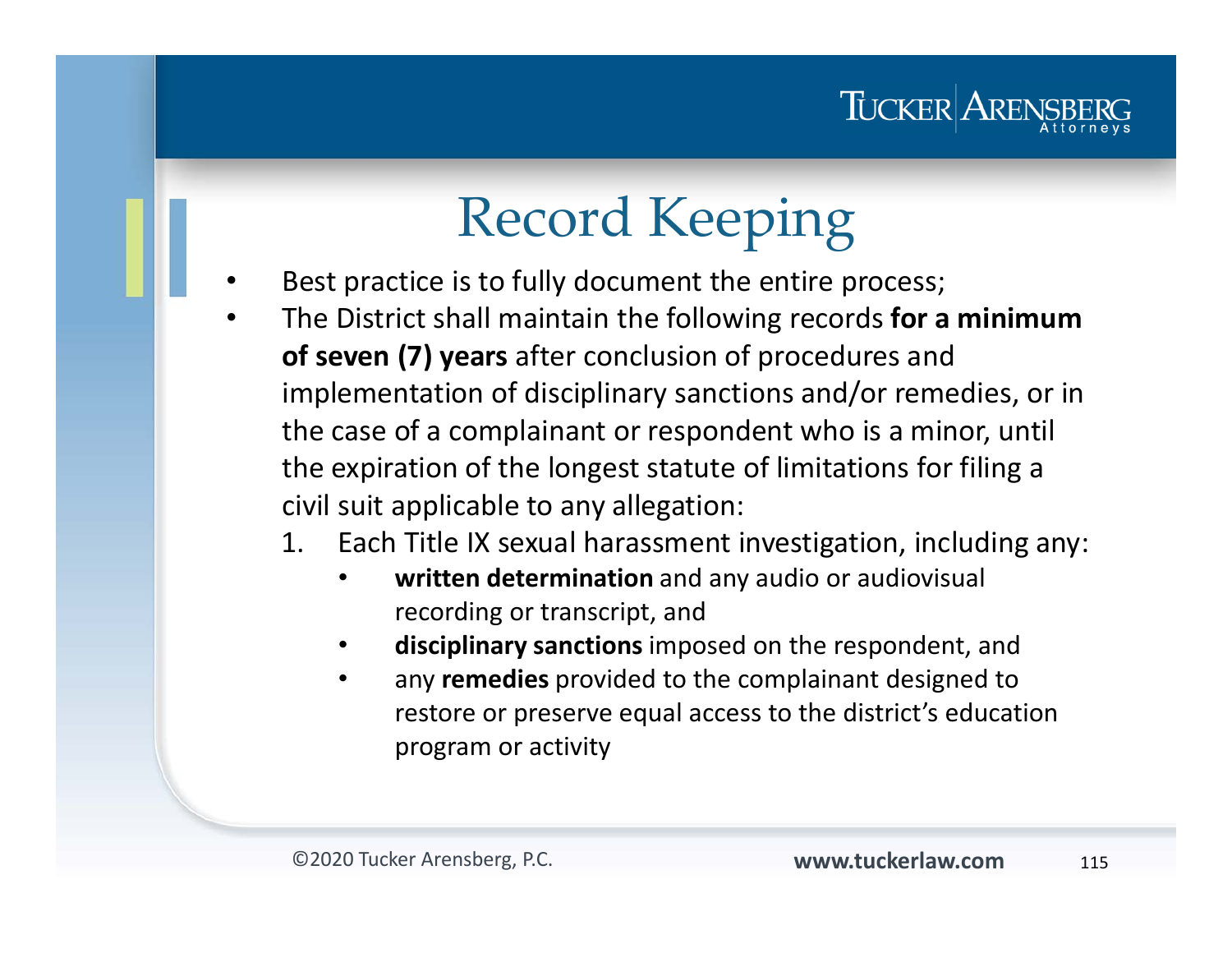

# Record Keeping

- 2. Any appeal and the result.
- 3. Any informal resolution and the result.
- 4. All materials used to train the Title IX Coordinator, investigators, decision-makers, and any person who facilitates an informal resolution process.
- 5. Records of any district actions, including any supportive measures, taken in response to a report or formal complaint of Title IX sexual harassment.
	- • Document the basis for its conclusion that its response was not deliberately indifferent, and document that it has taken measures designed to restore or preserve equal access to the district's education program or activity.
	- • If a district does not provide a complainant with supportive measures, then the district must document the reasons why such a response was not clearly unreasonable in light of the known circumstances
	- •OK to supplement with additional information at a later date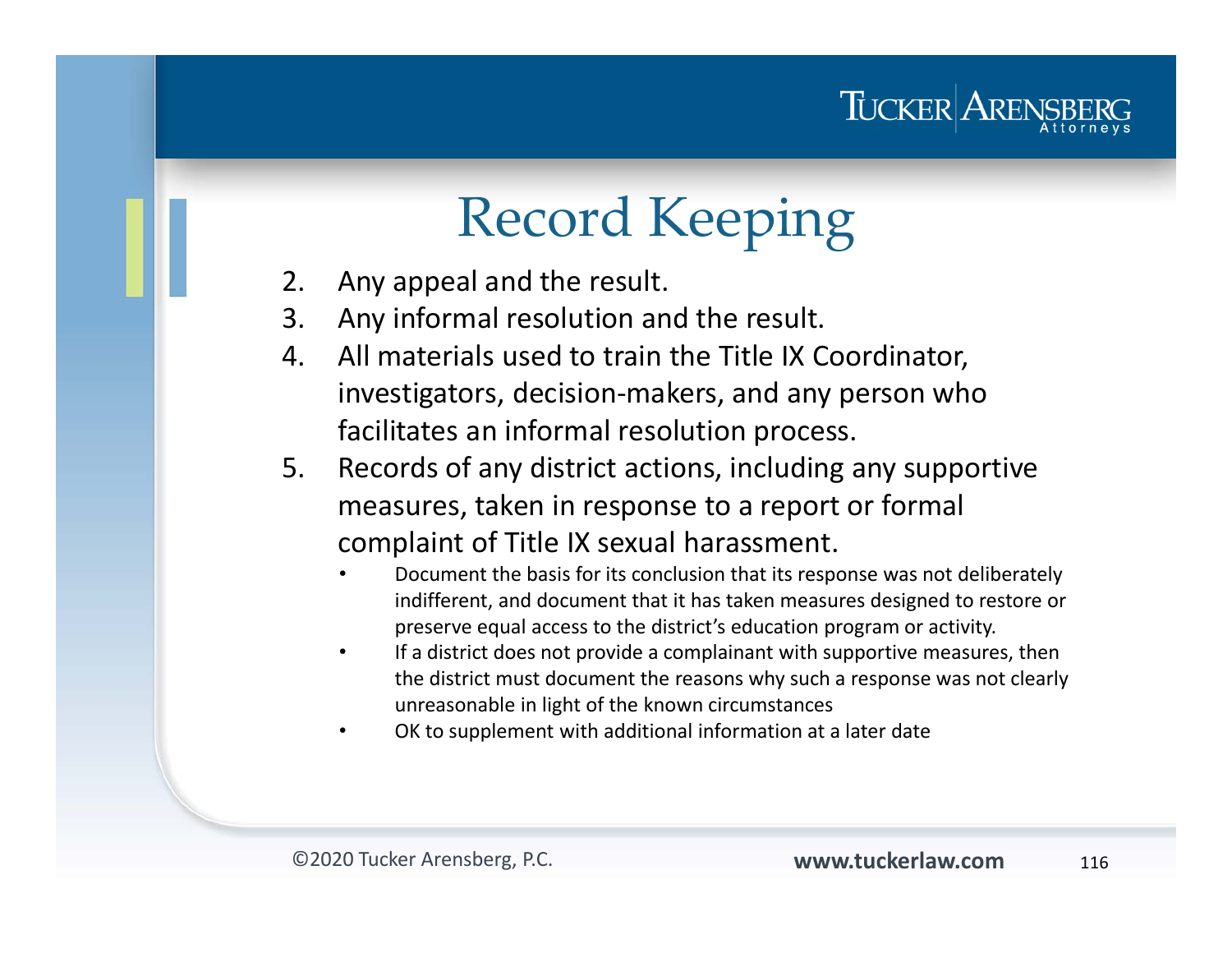

## IV. Serving Impartially

©2020 Tucker Arensberg, P.C.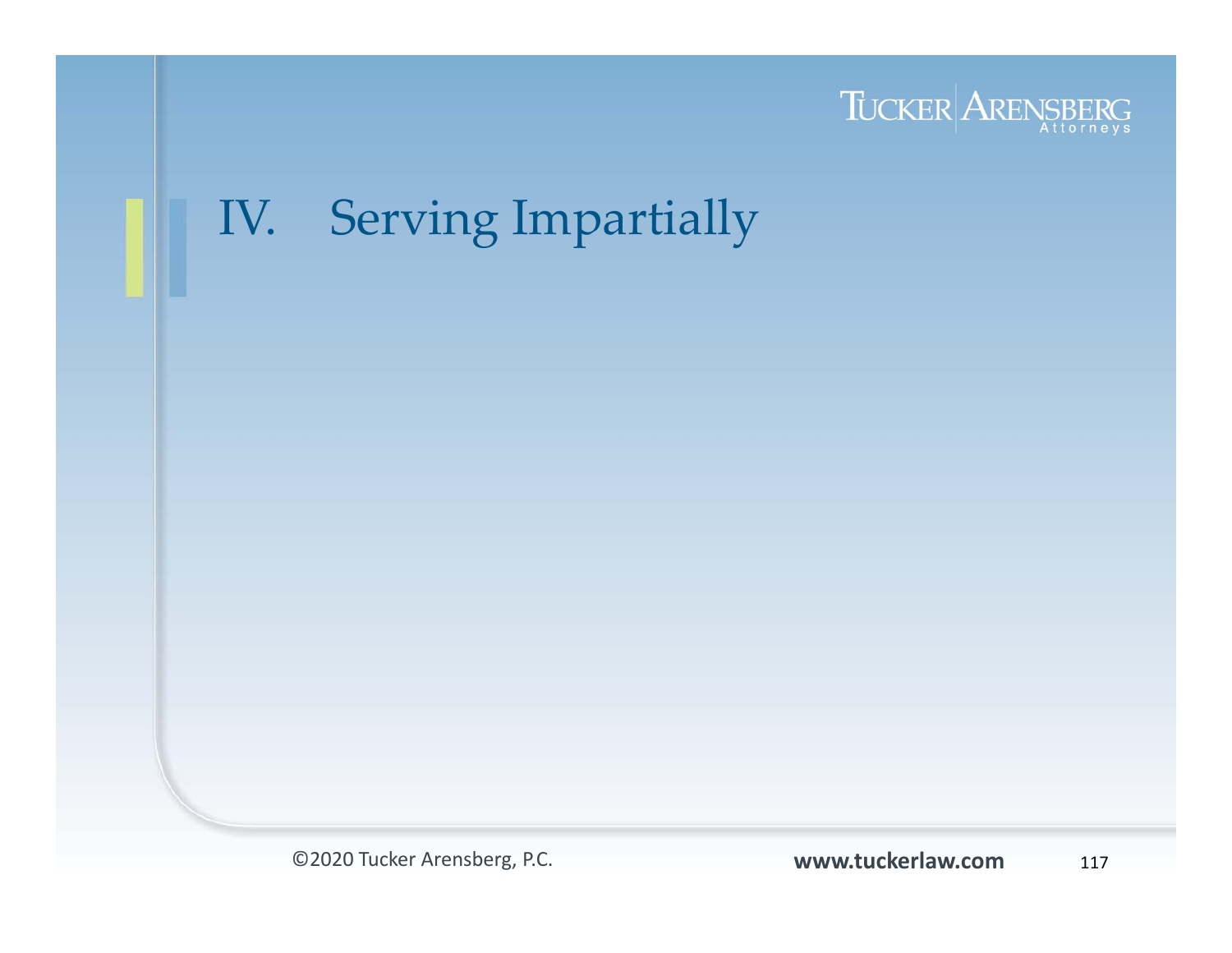# Impartiality

#### "Conflicting" Responsibilities?

- • The District is obligated to identify and address sexual harassment that occurs in its education program or activity.
- • The Regulations Require that the District remain impartial and do not permit the District to take an adversarial posture with respect to either party.
- $\bullet$  Ultimately, however, the District itself must take action in response to the determination regarding responsibility that directly affects both parties.

#### Rule

- $\bullet$  It is the District's burden to impartially gather evidence and present it so that the decision-maker can determine whether the District (not either party) has shown that the weight of the evidence reaches or falls short of the standard of evidence selected by the recipient for making determinations.
- •The District should not advocate as to whether the burden has been met.

TUCKER AREN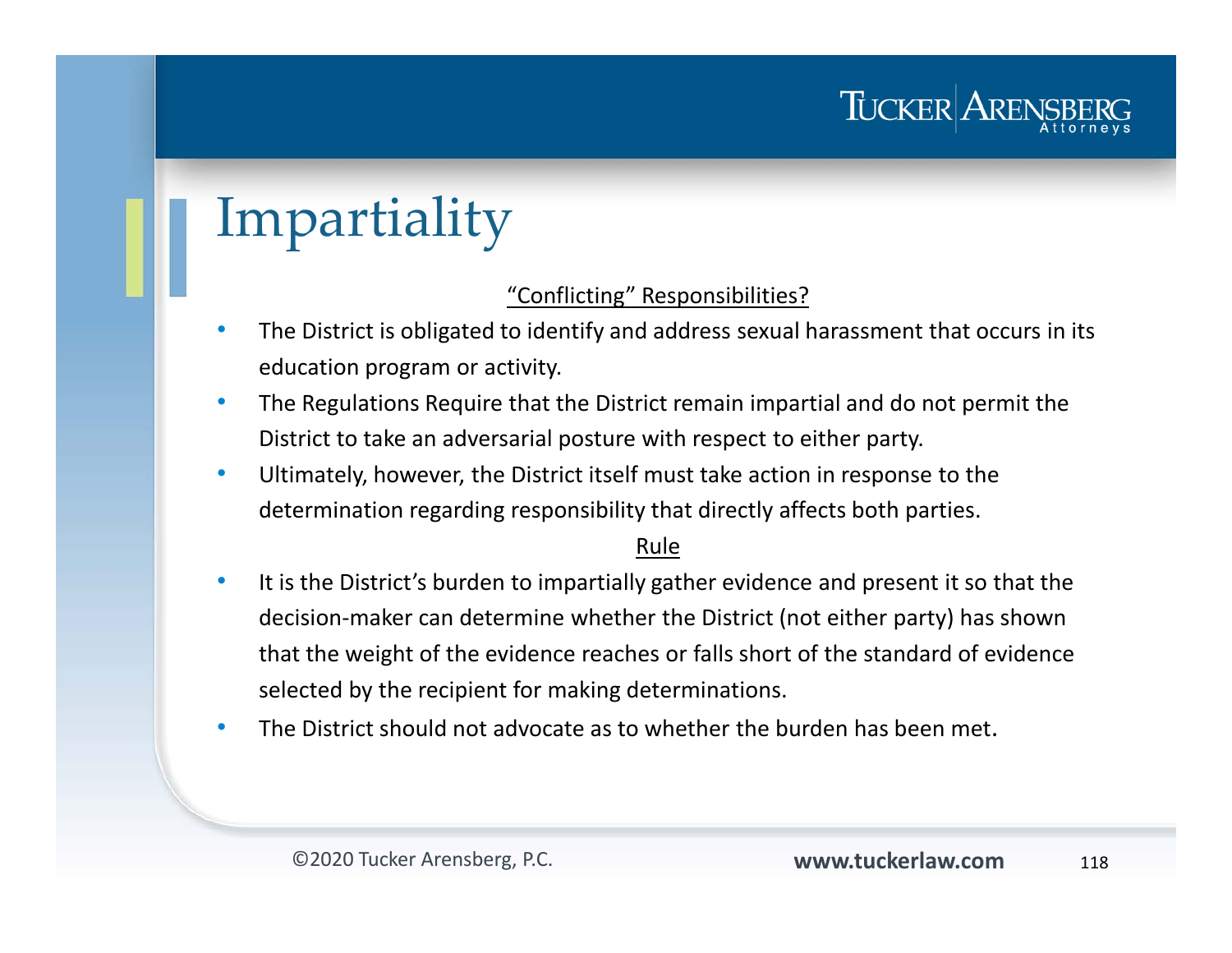

# Serving Impartially

• Regulations: Section 106.45(b) requires Title IX Coordinators, investigators, decision-makers, and persons who facilitate informal resolutions **to be free** from **conflicts of interest** and **bias** and trained to serve **impartially** without **prejudging** the facts at issue.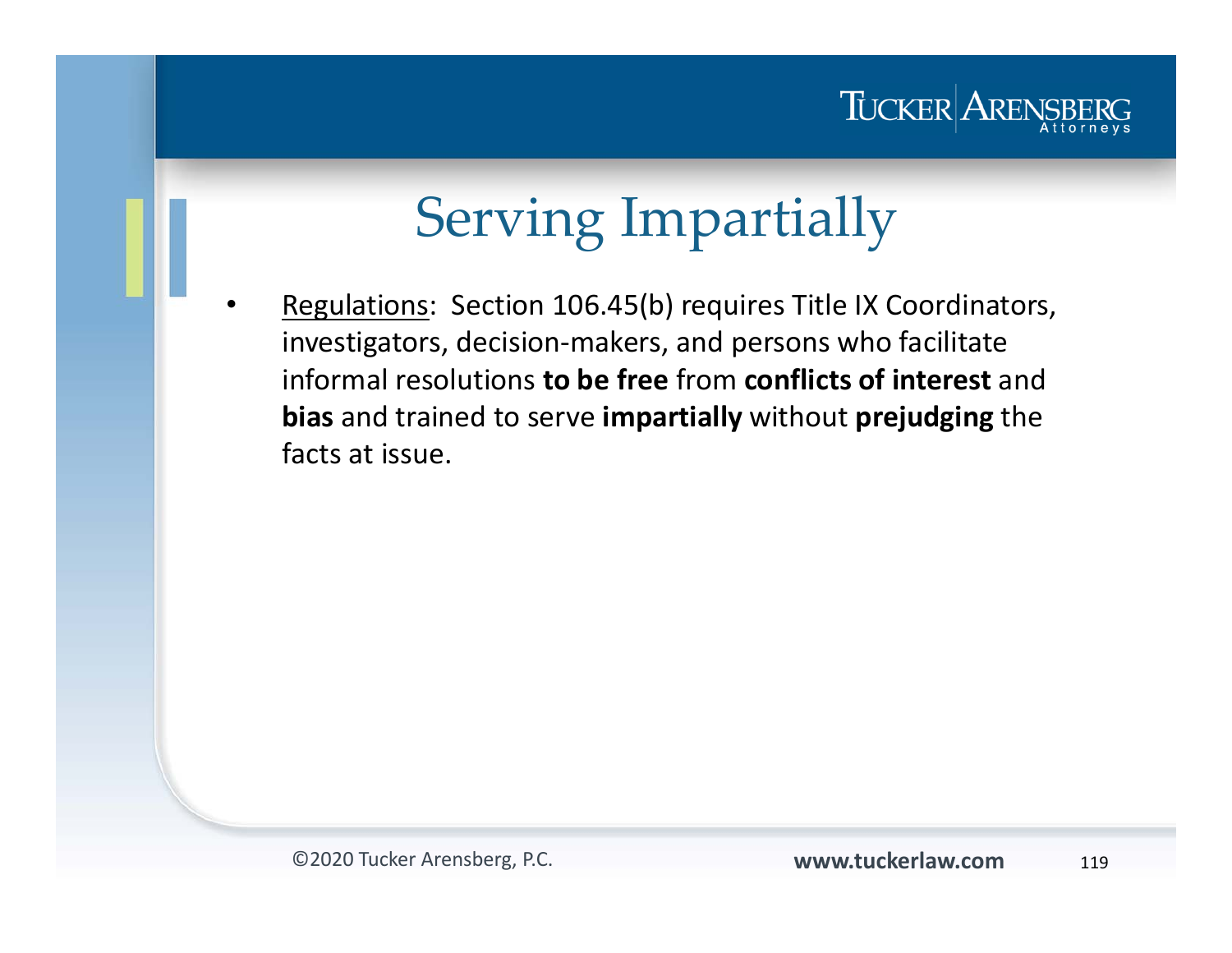## TUCKER ARENSI

# Impartiality – Why is it Necessary?

- • The Preamble to the Regulations contains examples of existing practices:
	- • One school's disciplinary board training contained slides that were: ''100% aimed to convince [adjudicators] to believe complainants, precisely when they seem unreliable and incoherent.''
	- • At Ohio State University, decision-makers were told that a ''victim centered approach can lead to safer campus communities.''
	- • The OSU training guide told decision-makers that ''[s]ex offenders are overwhelmingly white males.''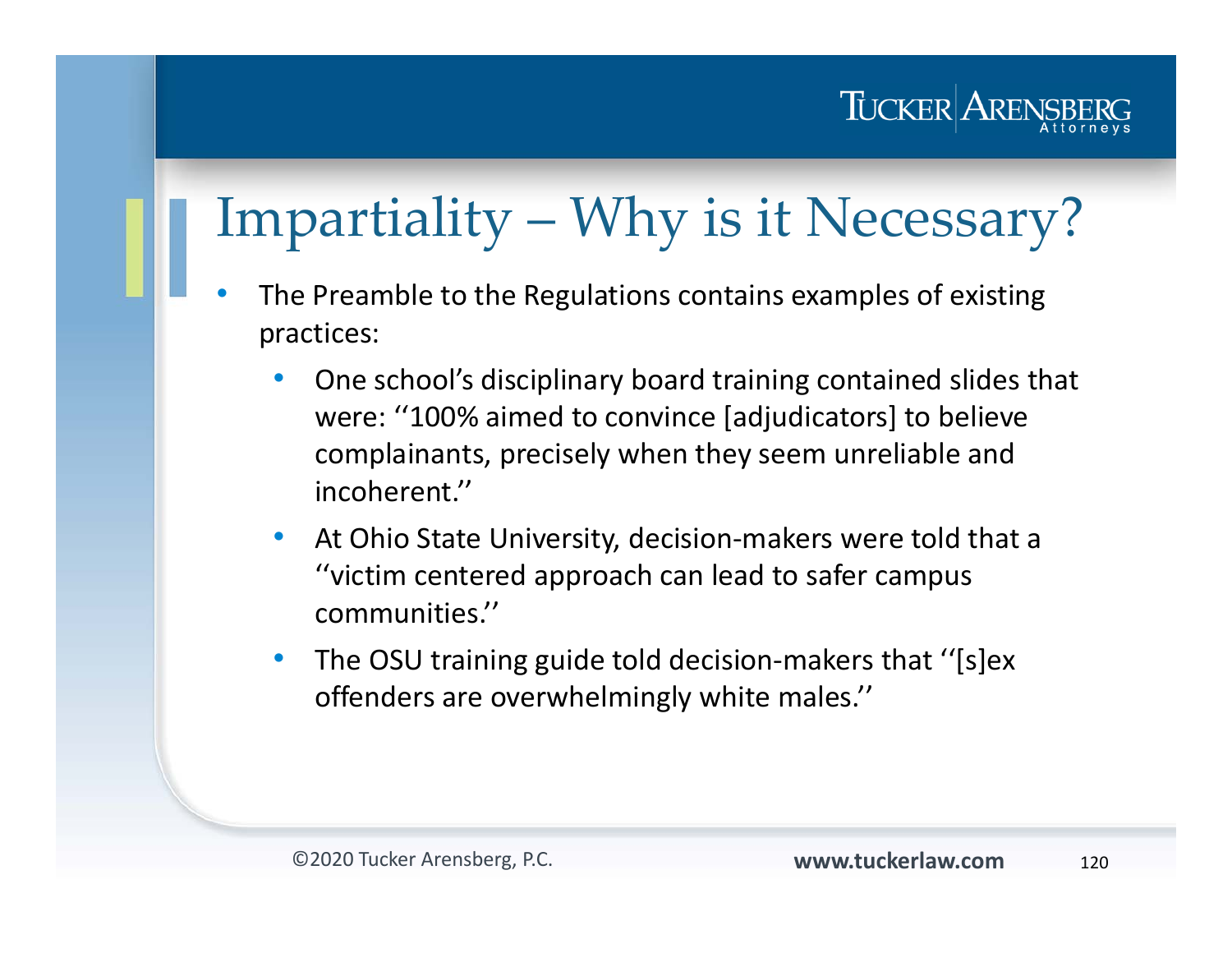

## IV. Impartiality

# A. Prejudgment, Bias and Conflicts of Interest

©2020 Tucker Arensberg, P.C. **www.tuckerlaw.com**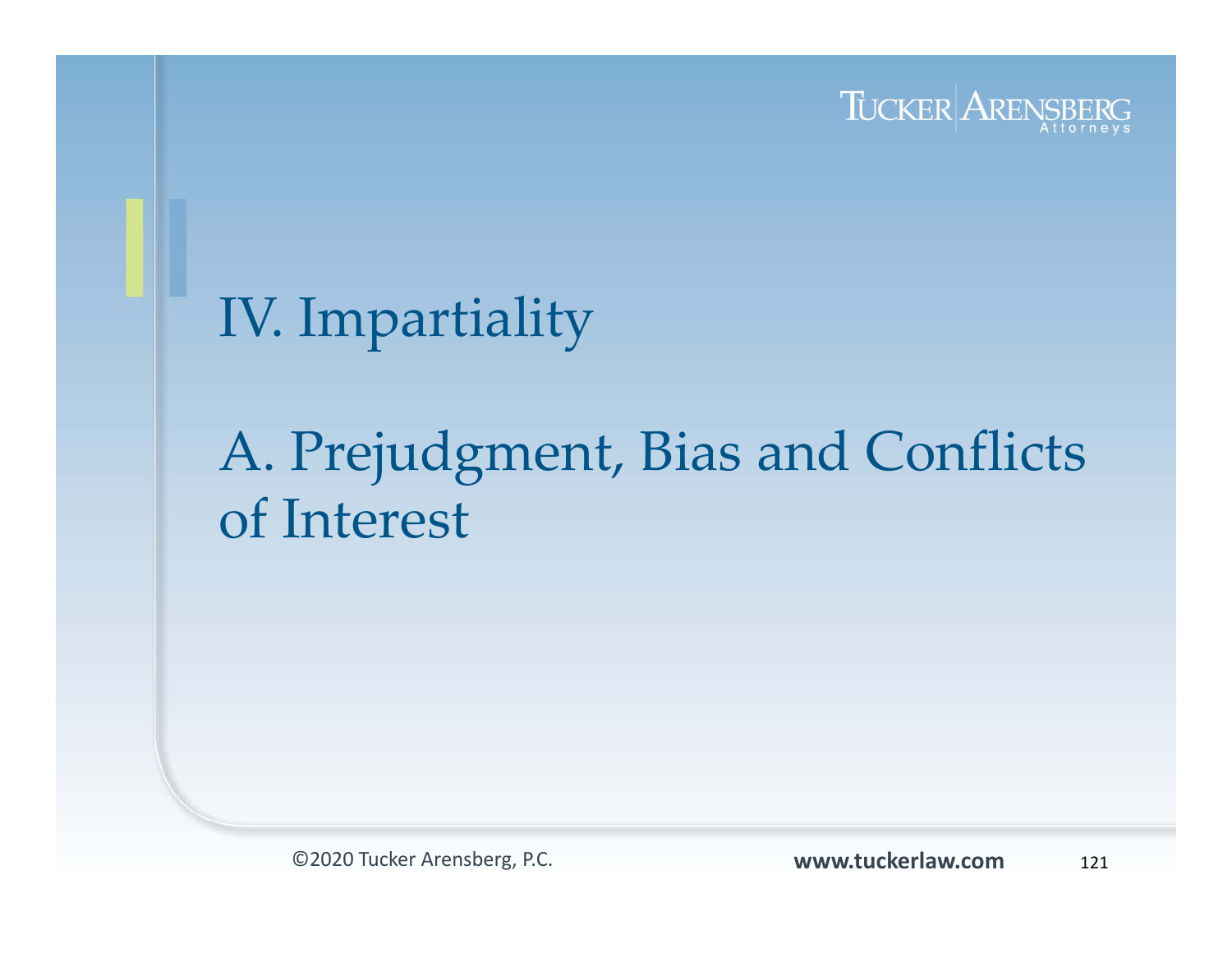# Prejudgment

- • **Prejudgment** means forming an opinion about a situation or a person that is formed before knowing or considering all of the facts.
- $\bullet$  Title IX personnel must refrain from drawing conclusions or making assumptions about either party's credibility or truthfulness until conclusion of the grievance process.
- $\bullet$  It is inappropriate for investigators and/or decision-makers to prejudge credibility based on a party's status as a complainant or respondent

TUCKER ARE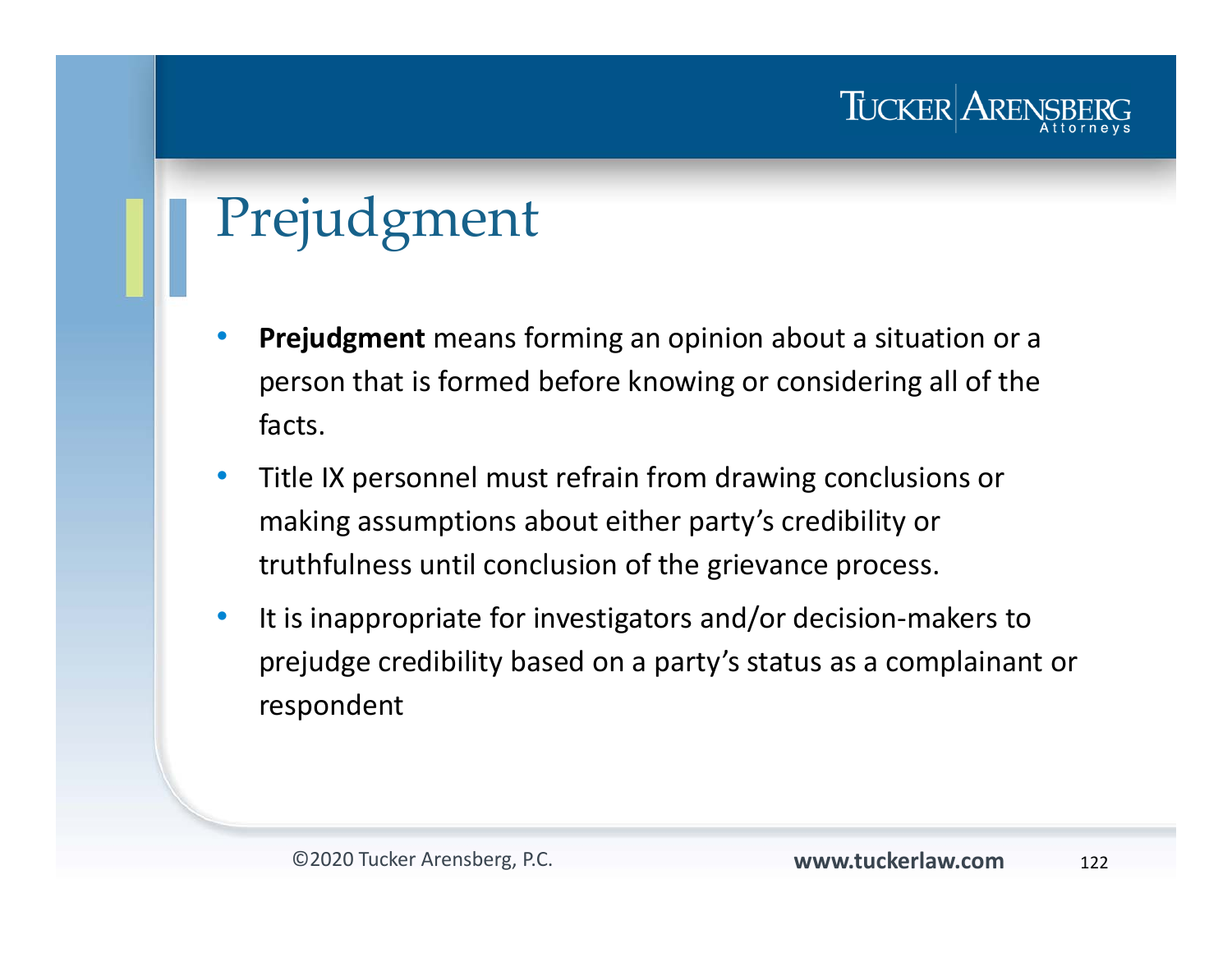# Bias

A bias is a disproportionate weight in favor of or against an idea or thing, usually in a way that is closed-minded, prejudicial, or unfair.

- •Biases can be innate or learned
- • An **implicit bias**, or **implicit stereotype**, is the unconscious attribution of particular qualities to a member of a certain social group

Whether bias exists requires examination of the particular facts of a situation.

• Districts should apply an objective (whether a reasonable person would believe bias exists), common sense approach to evaluating whether a particular person serving in a Title IX role is biased, exercising caution not to apply generalizations that might unreasonably conclude that bias exists.

Biased decision making increases the risk of erroneous outcomes because bias, rather than evidence, dictates the conclusion

TUCKER ARE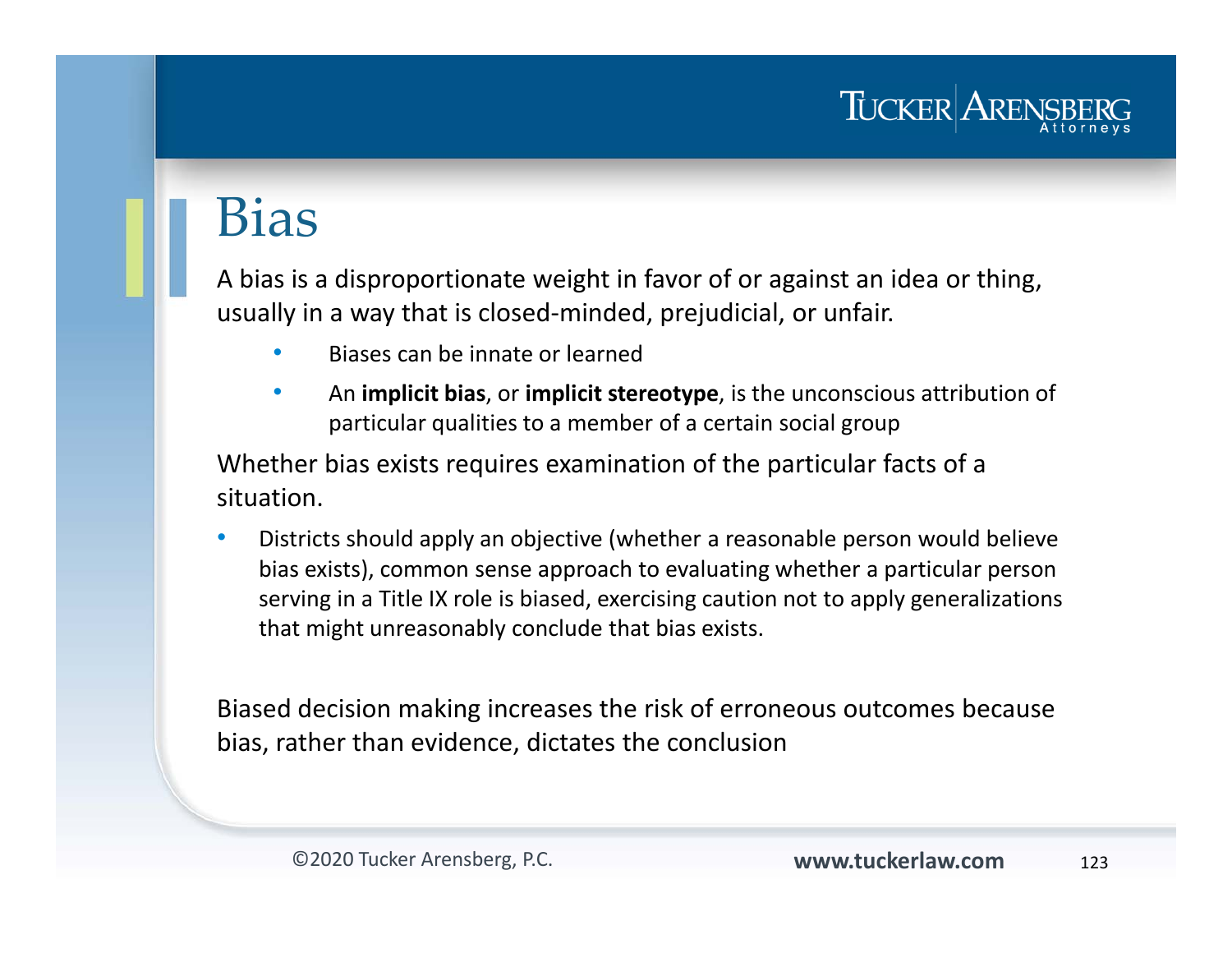

# Conflicts of Interest

Generally speaking, conflicts of interest can exist when an employee's personal or private interests may compromise his or her judgment, decisions, or actions.

**Ethics Act**: Use by a public employee of the authority of his office or employment or any confidential information received through his holding public office or employment for the private pecuniary benefit of himself, a family member or an associated business.

**Example**: Decision-Maker is the employee of Complainant's father.

**NOTE:** The Department declined to define certain employment relationships or administrative hierarchy arrangements as *per se*  prohibited conflicts of interest under § 106.45(b)(1)(iii). However, District's want to ensure that their Title IX Personnel have institutional independence when performing their roles.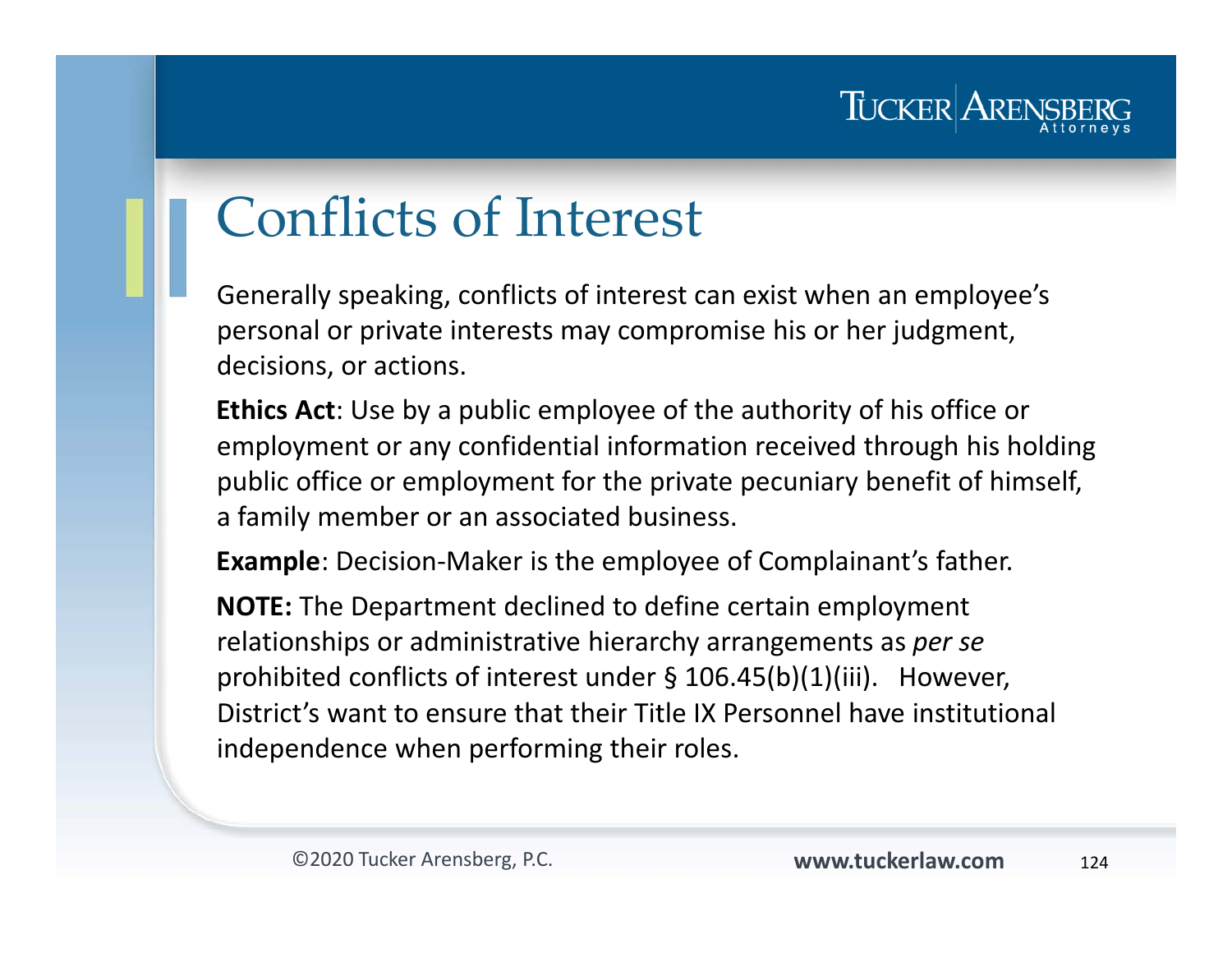

# Hypothetical

**Is it proper for Investigators and Decision-Makers to institute a policy of believing accusers at the beginning to overcome historical societal bias against women?**

In the Preamble to the Regulations, the Department states:

The Department disagrees that the historical or general societal bias against women or against victims of sexual harassment requires or justifies a grievance process designed to favor women or complainants.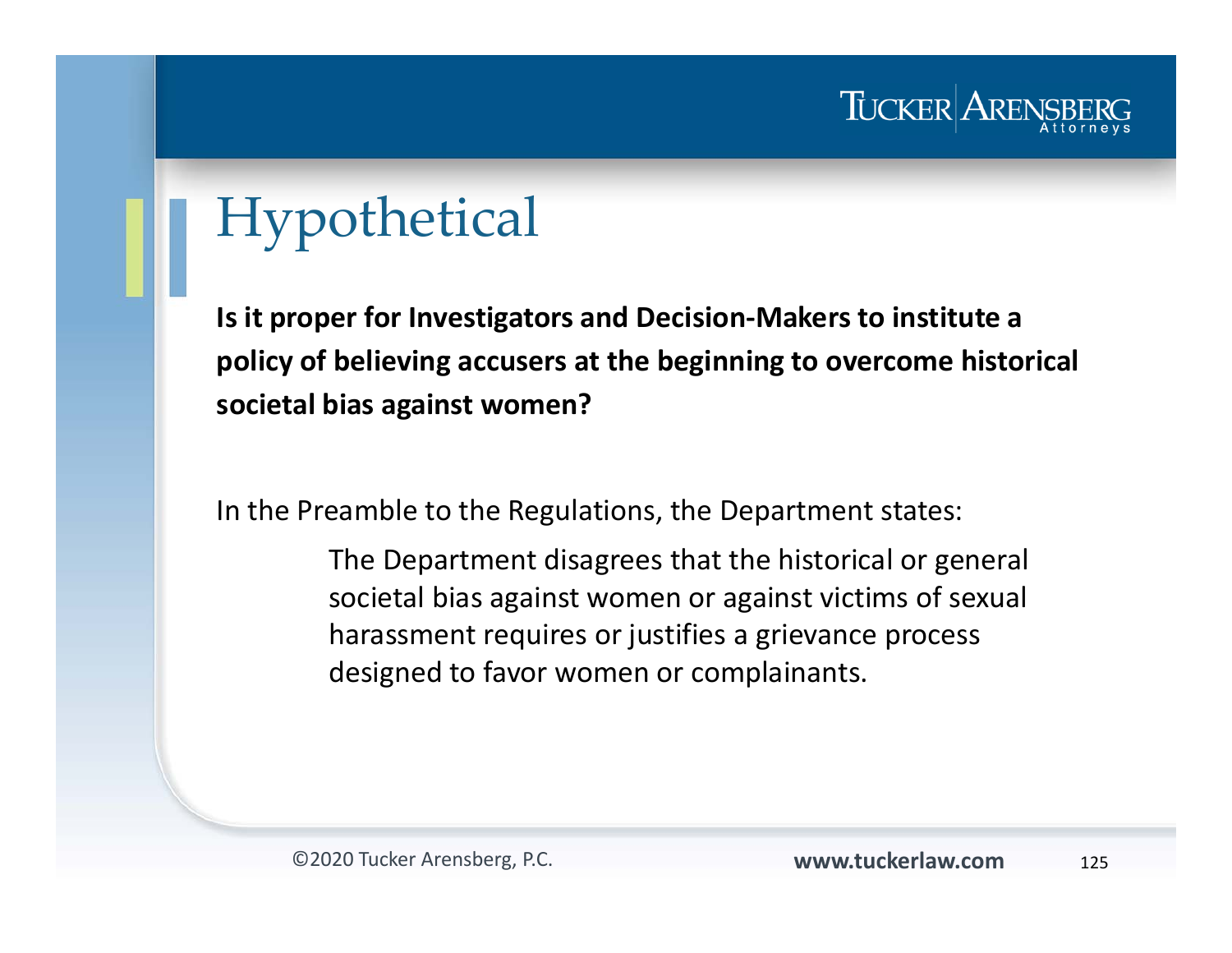# Sex Stereotypes

•The Preamble to the Regulations provide:

• There must be a broad prohibition on sex stereotypes so that decisions are made on the basis of individualized facts and not on stereotypical notions of what ''men'' or ''women'' do or do not do.

#### Examples:

- • Men are sexually aggressive and/or likely to perpetrate sexual assault;
- $\bullet$  Women have regret about a sexual experiences are likely to make a false claim about sexual assault;
- $\bullet$ Men cannot be sexually assaulted

TUCKER ARENS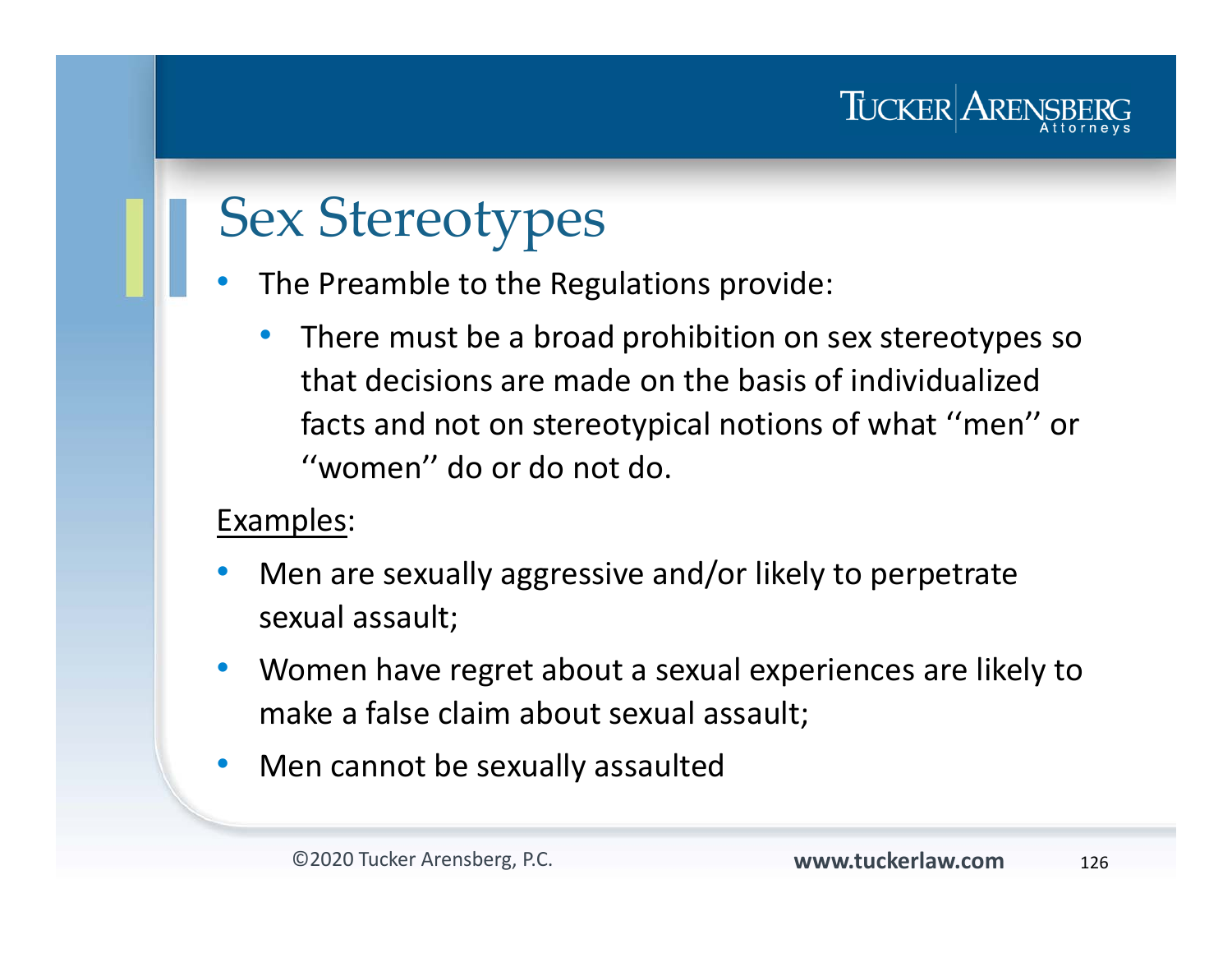#### TUCKER AREI

# Are Certain Individuals Biased?

- • The Department explicitly states that **it is improper to assume** that all self-professed feminists, or self-described survivors, are biased against men, or that a male is incapable of being sensitive to women, or that prior work as a victim advocate renders the person biased for or against complainants or respondents).
- $\bullet$  In addition, the Regulations posit that required training will provide Title IX personnel with the tools needed to serve impartially and without bias such that the prior professional experience of a person whom a recipient would like to have in a Title IX role need not disqualify the person from obtaining the requisite training to serve impartially in a Title IX role.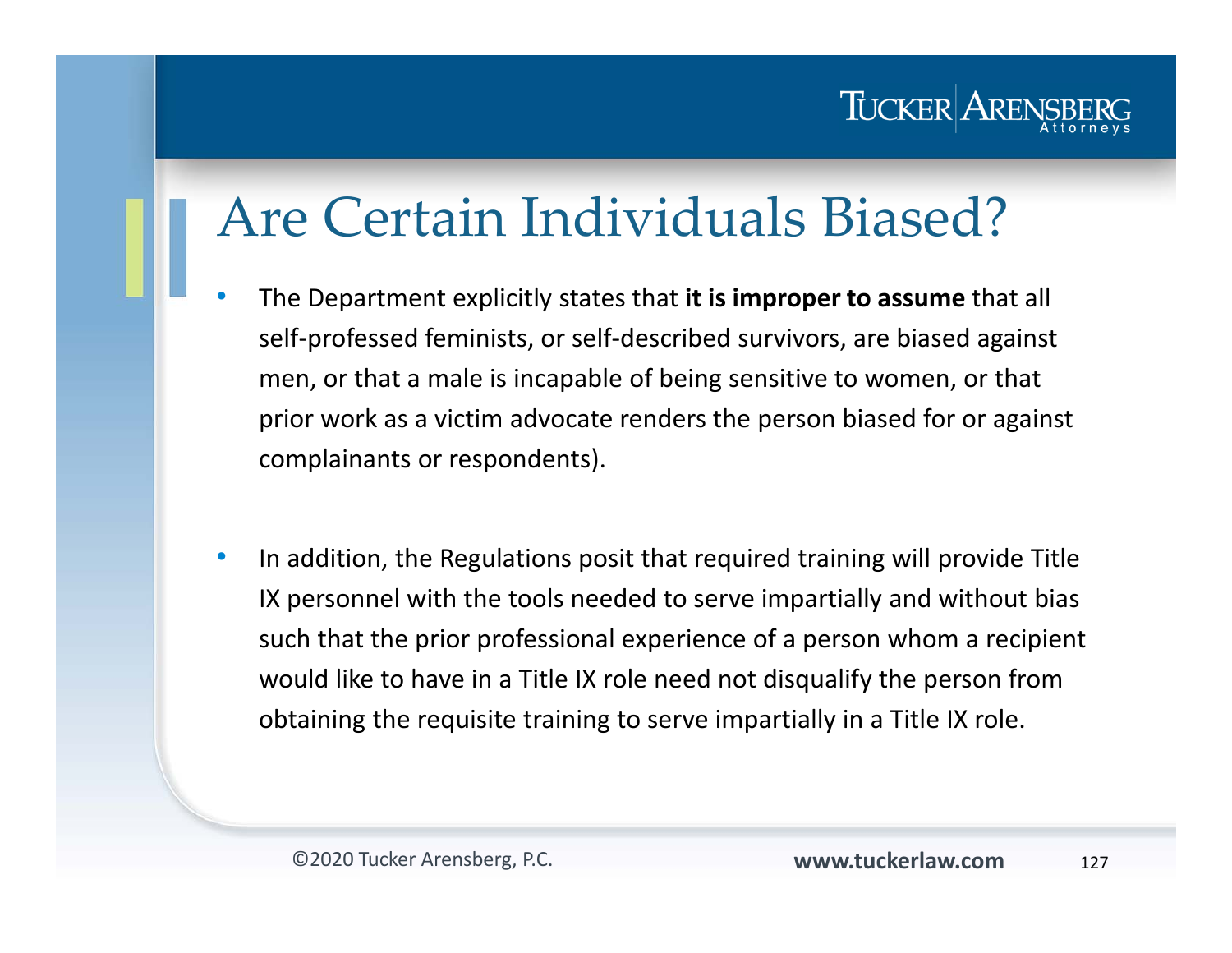

# Appearance of Bias

- • The Department refused to state whether conflicts of interest or bias must be "actual" or "perceived" and declined to adopt an "appearance of bias" standard.
- • The Department reasoned that a standard of ''appearance of'' or ''perceived'' bias might lead to conclusions that most people are biased in one direction or another by virtue of being male, being female, supporting women's rights or supporting men's rights, or having had personal, negative experiences with men or with women.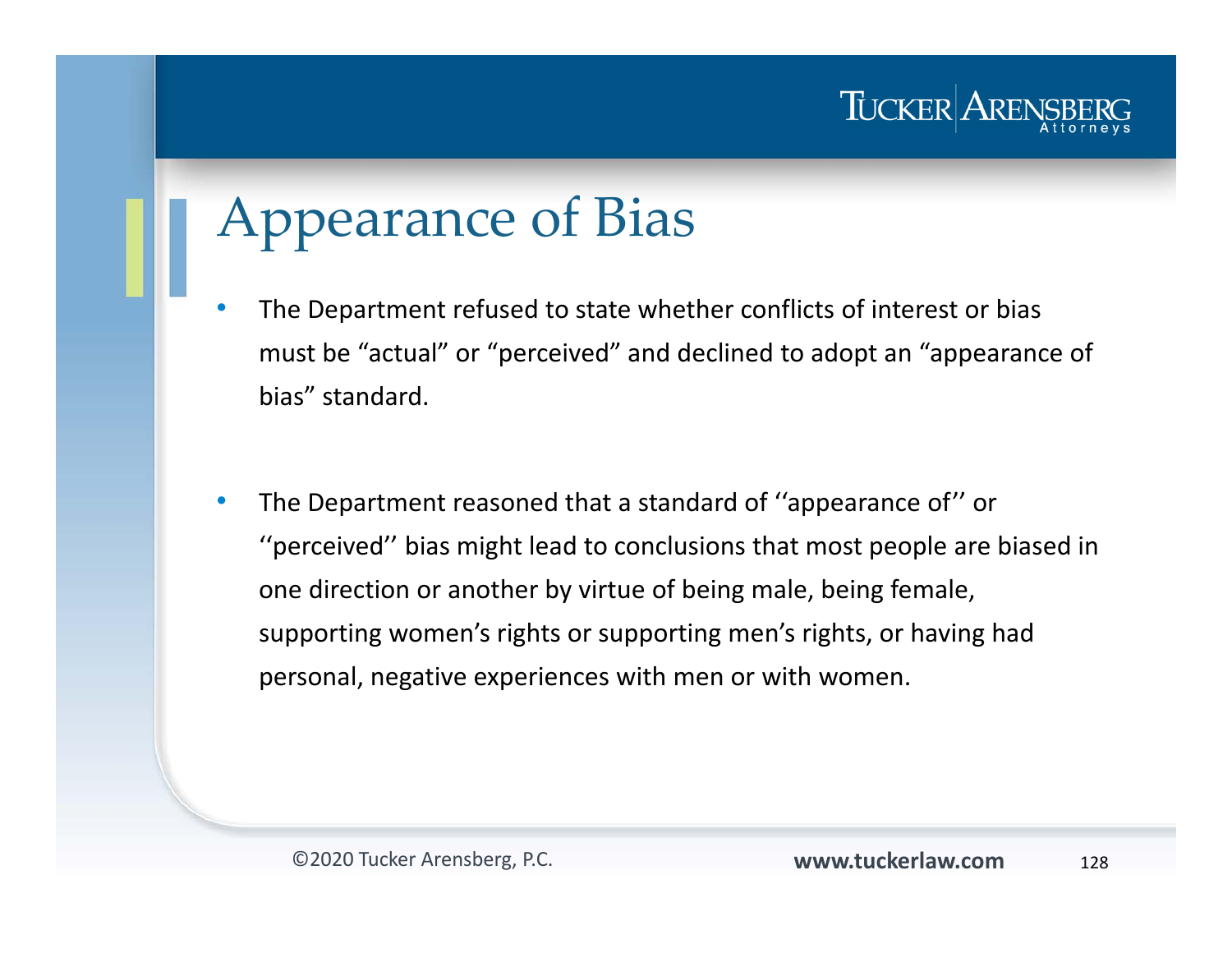

# Outcome Based Bias

If the District properly trains its Title IX Personnel and follows the Title IX Sexual Harassment Grievance Procedures, it can be confident that its outcomes will not be successfully challenged for being biased.

The Department states in the Regulations:

The Department cautions parties and recipients from concluding bias, or possible bias, based solely on the outcomes of grievance processes decided under the final regulations; for example, the mere fact that a certain number of outcomes result in determinations of responsibility, or non-responsibility, does not necessarily indicate or imply bias on the part of Title IX personnel. The entire purpose of the § 106.45 grievance process is to increase the reliability and accuracy of outcomes in Title IX proceedings, and the number of particular outcomes, alone, thus does not raise an inference of bias.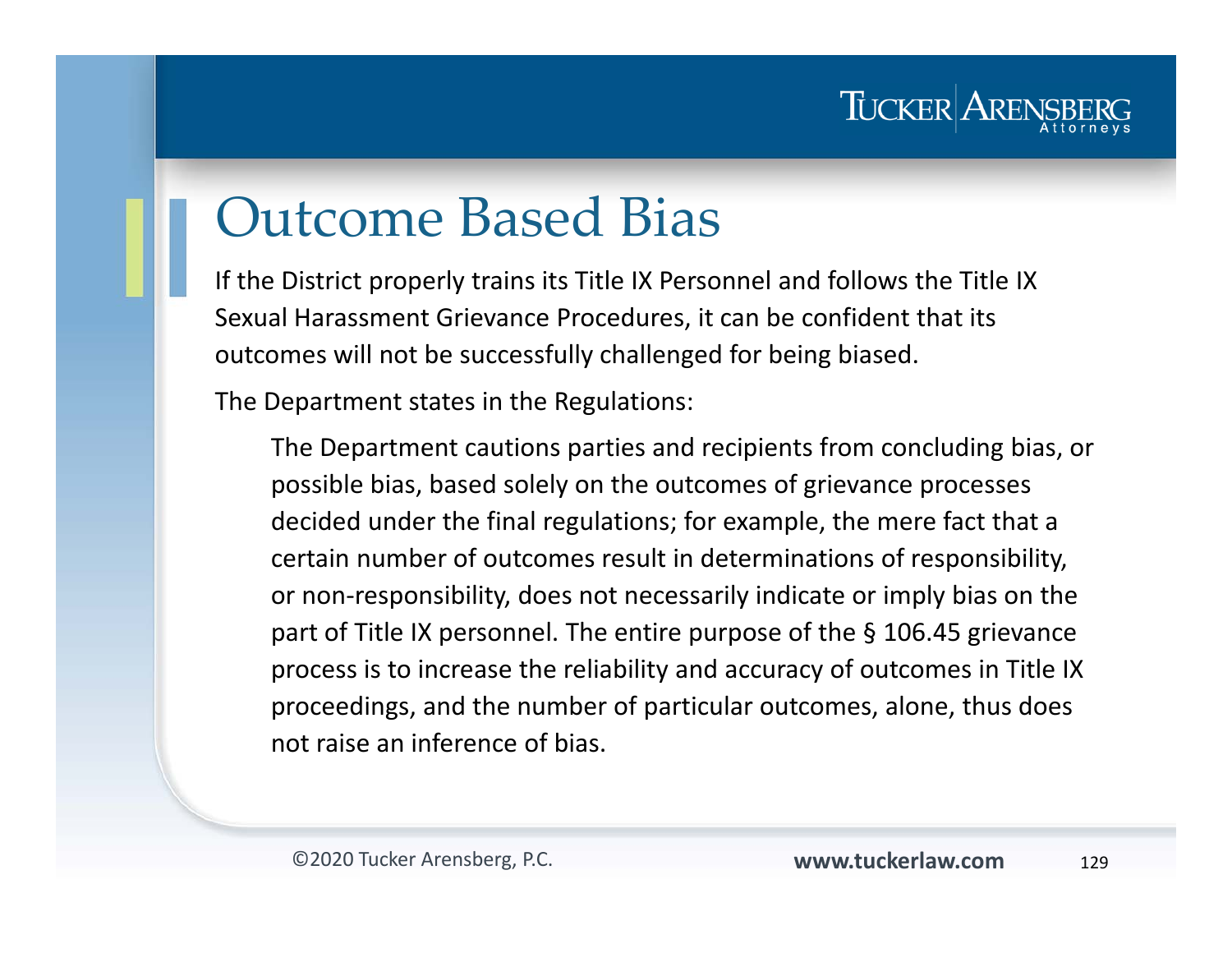#### Avoiding Prejudgment, Bias and Conflicts

- • Be honest with yourself - check and recognize your initial prejudgments and watch what you say;
	- •Would I be happy if my colleagues became aware of the conflict?
	- • Would I be happy if the conflict appeared in the media with respect to the grievance process?
	- $\bullet$  If I saw someone else with the same potential conflict, would I think they should be barred from participating?
- • Focus on the Task at Hand:
	- •Keep and open mind;
	- •Seek out witnesses and evidence;
	- •Gather facts and focus on the facts;
- • Analyze your relationships - The Department notes that Decision-Makers are obligated to serve impartially and thus should not endeavor to ''develop a personal relationship'' with one party over another.
- •Recuse yourself if necessary.

TUCKER ARENS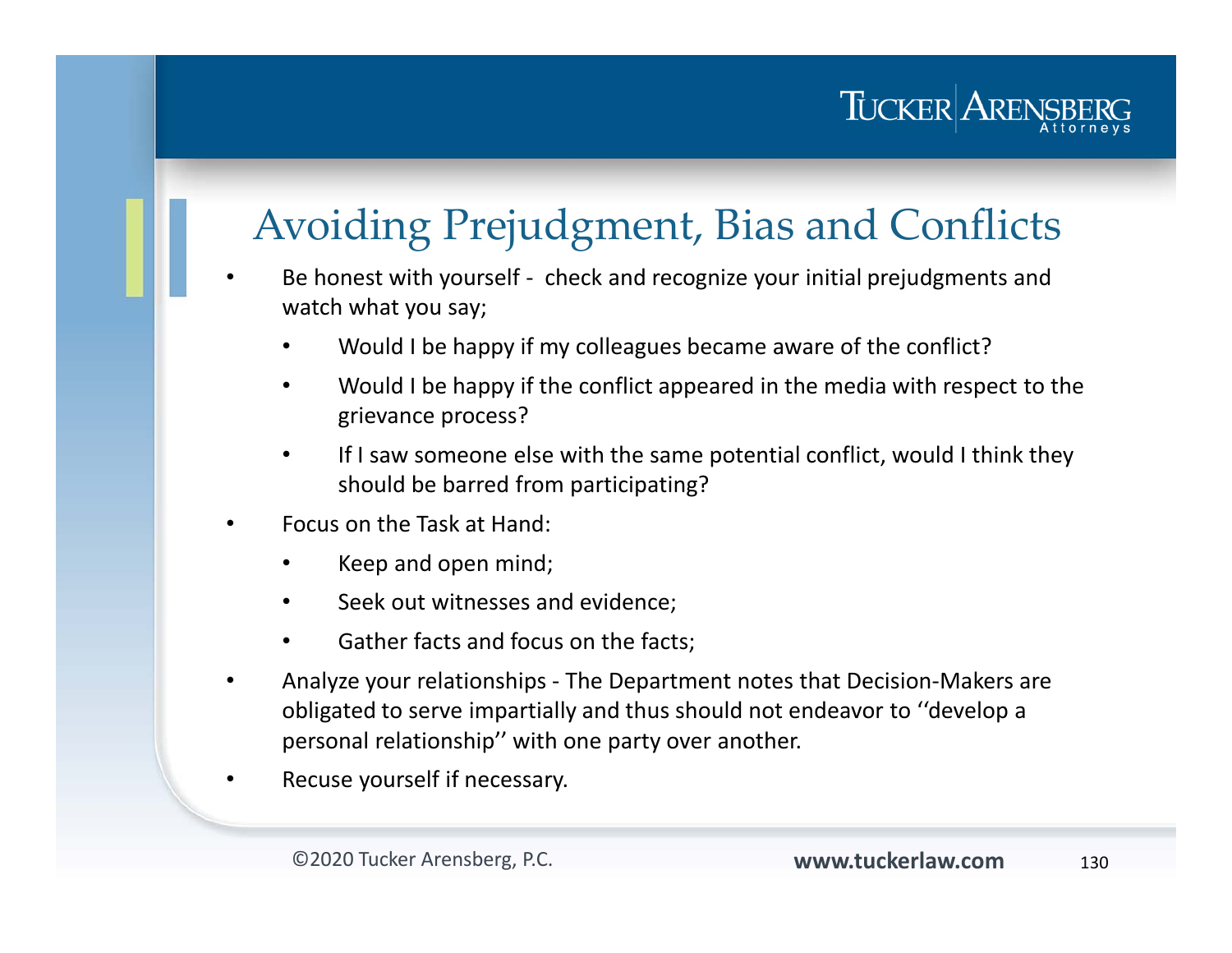

# IV. Impartiality

# B. Credibility

©2020 Tucker Arensberg, P.C. **www.tuckerlaw.com**

131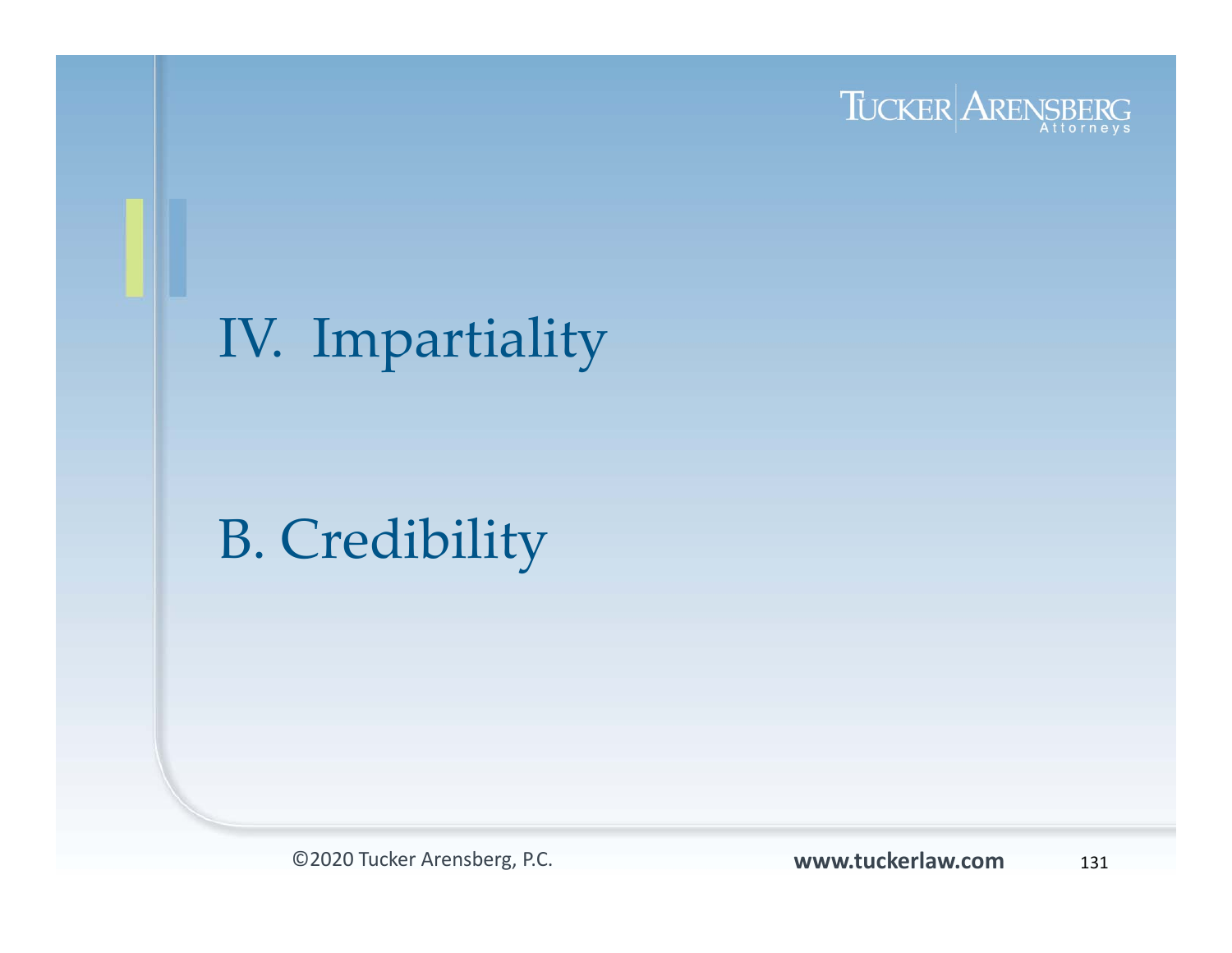# **Credibility**

#### **Hypotheticals:**

- • Complainant's Demeanor: Who's demeanor is more credible:
	- • Complainant is crying when submitting a report to the Title IX Coordinator.
	- • Complainant is emotionless and very matter-of-fact when submitting a report of sexual harassment to the Title IX Coordinator?
- $\bullet$  Complainant admits consuming alcohol on the night of the incident and cannot remember every detail of the night. Should all of Complainant's testimony be discarded as not being credible?
- $\bullet$  Complainant and Respondent were dating at the time of the alleged incident. Should this fact mean that Complainant's testimony that Complainant did not consent to Respondent's actions be discarded as not being credible?

TUCKER AREN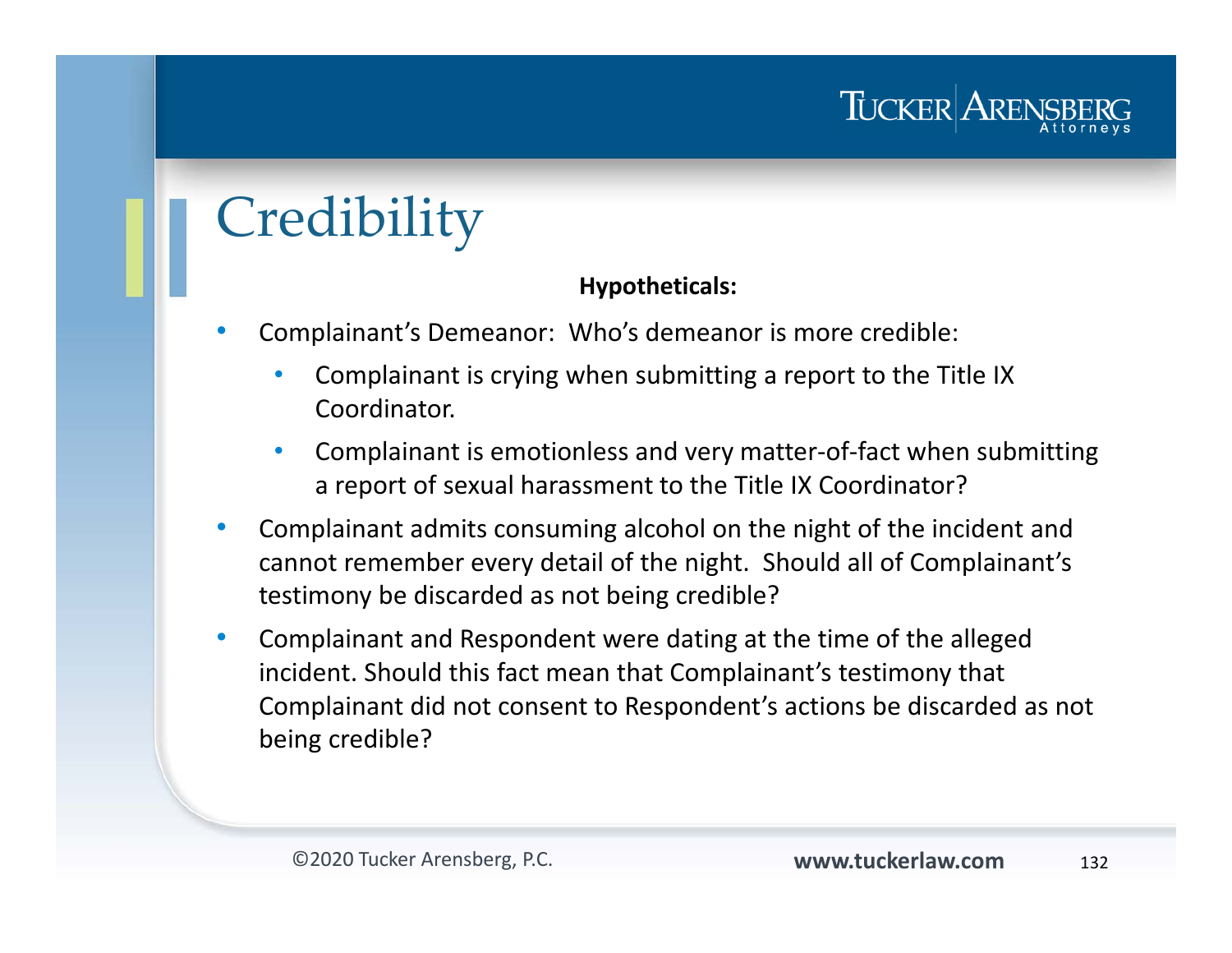

### Credibility – Nonfactors: Party Status

- • Determinations of credibility must be based on objective evaluation of relevant evidence—not on inferences based on party status.
	- •Examples: Complainants are not to be presumed credible or not credible
- $\bullet$  Title IX personnel are not prevented from understanding and taking into account each party's interests and the ''stakes'' at issue for each party, yet what is at stake does not, by itself, reflect on the party's truthfulness.
- $\bullet$  **NOTE**: Credibility has nothing to do with Respondent's "presumption of innocence/non-responsibility"
	- $\bullet$  The Regulations afford respondents a presumption of non-responsibility until the conclusion of the grievance process.
	- • The Department explains that the presumption of non-responsibility is not interpreted to mean that a respondent is considered truthful, or that the respondent's statements are credible or not credible, based on the respondent's status as a respondent.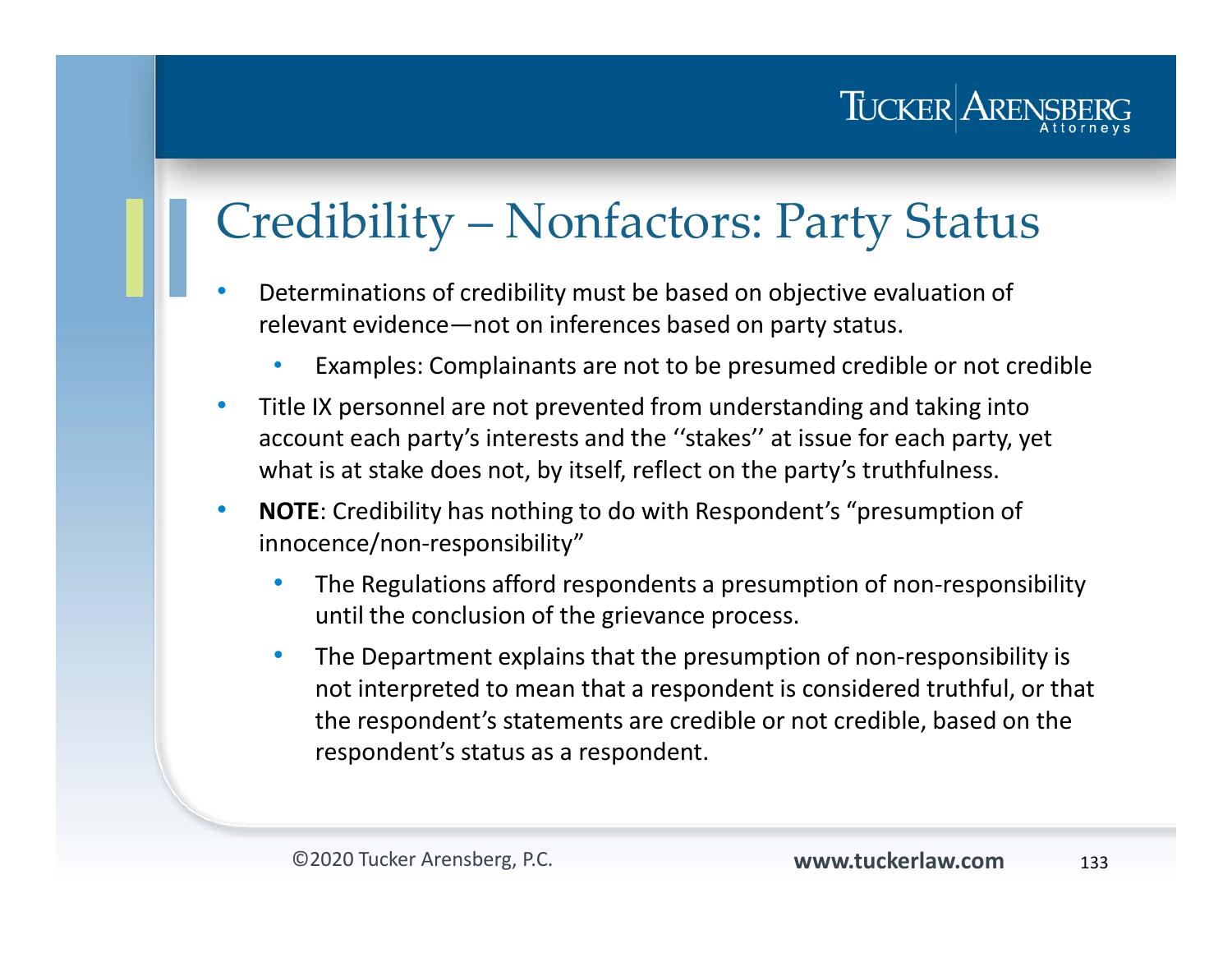

# Credibility - Factors

In the preamble to the Regulations, the Department identifies the following credibility factors:

- $\bullet$ sufficient specific detail
- •inherent plausibility
- •internal consistency
- •corroborative evidence
- •demeanor

The Department specifies that the most unreliable factor is demeanor. The Department continues:

judging credibility solely on **demeanor** presents risks of inaccuracy generally, the Department cautions that judging credibility based on a complainant's demeanor through the lens of whether observed demeanor is ''evidence of trauma'' presents similar risks of inaccuracy. The Department reiterates that while assessing demeanor is one part of judging credibility, other factors are consistency, plausibility, and reliability.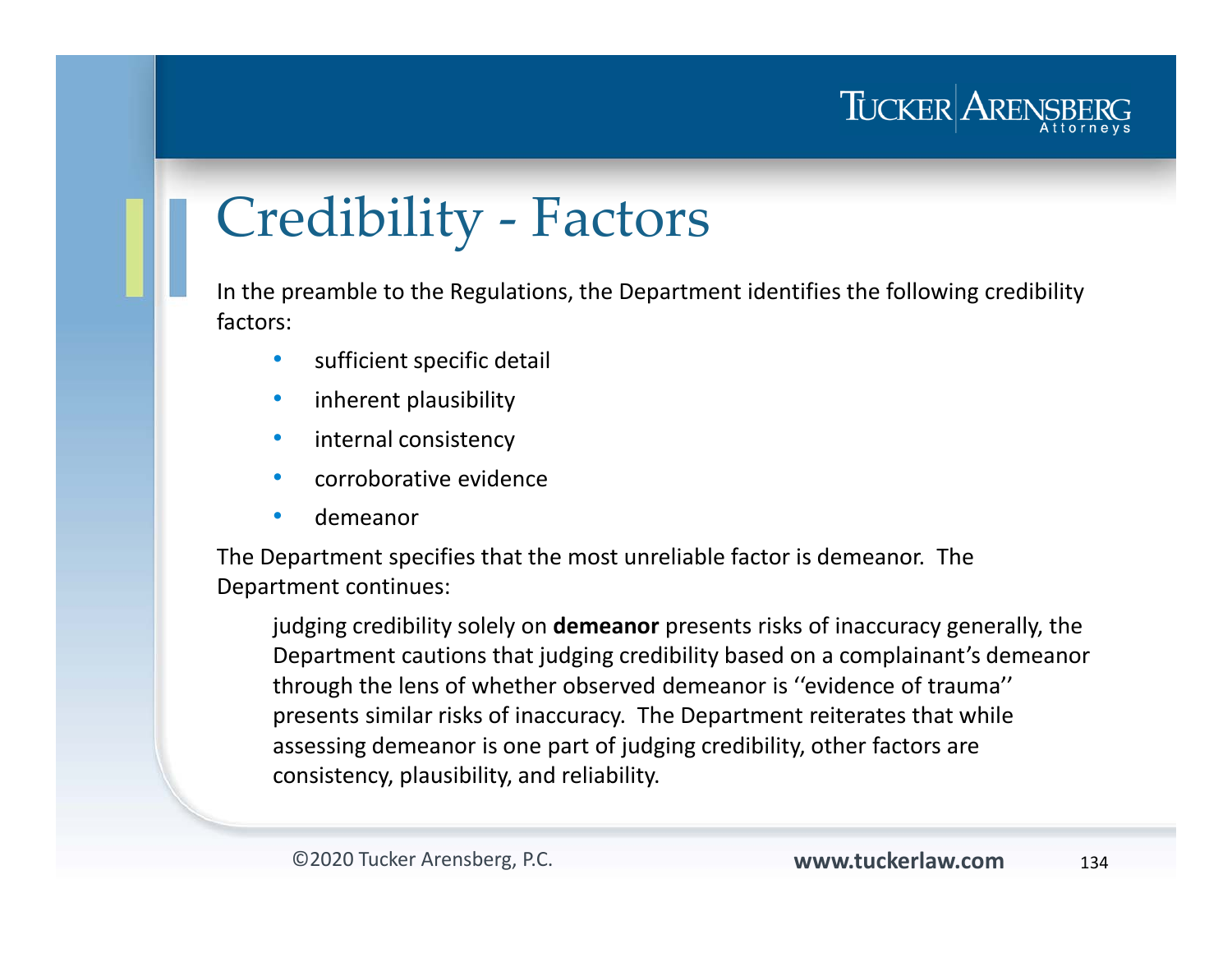TUCKER ARE

#### Credibility – Sufficiently Specific Details

- • The Regulations do not require that any party, including a complainant, must recall details with certain levels of specificity;
- $\bullet$  Instead, the ability to recall details should be evaluated by a decision-maker in context.
- $\bullet$  A party should not be unfairly judged due to inability to recount each specific detail of an incident in sequence, whether such inability is due to trauma, the effects of drugs or alcohol, or simple fallibility of human memory.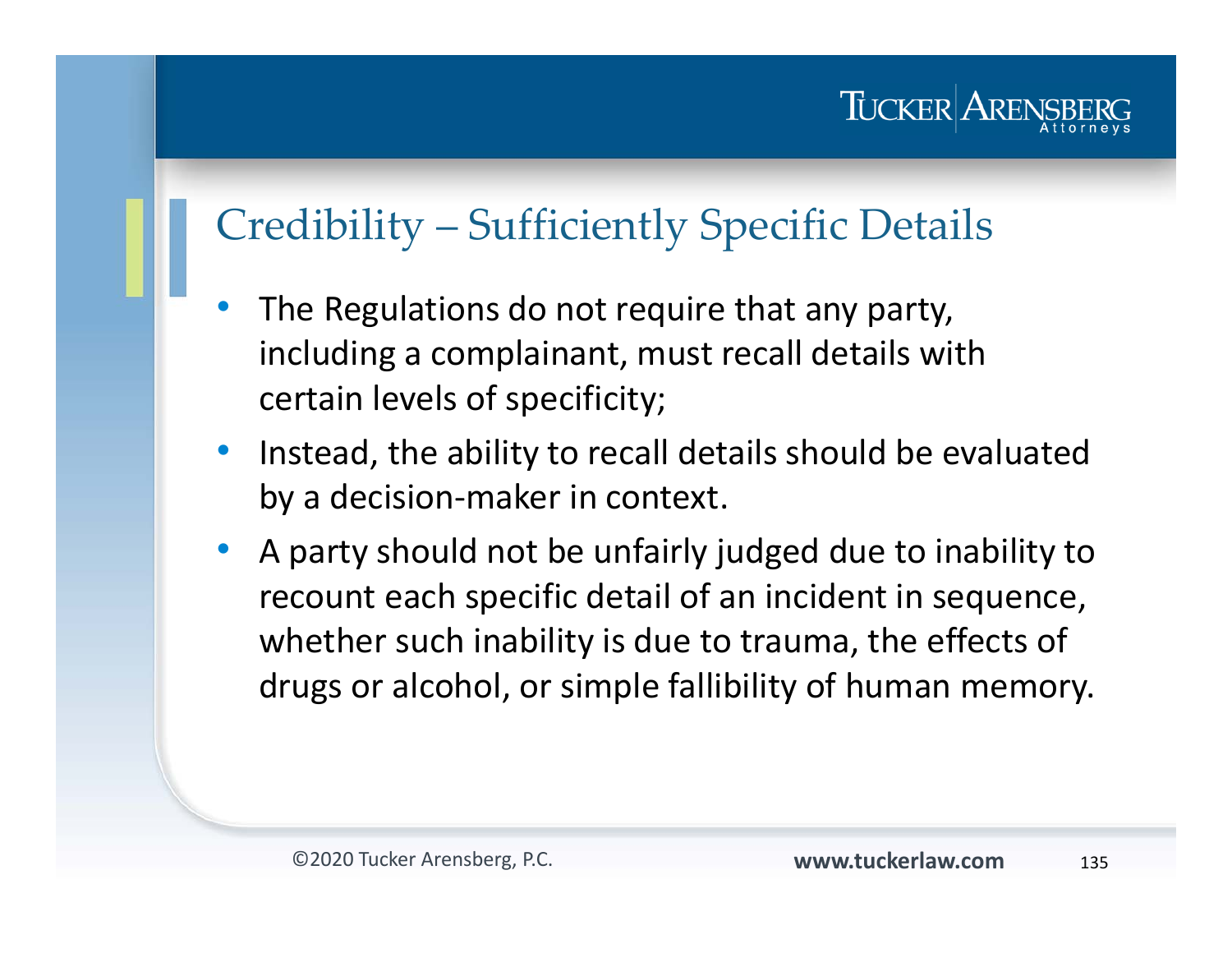#### Should the District Challenge Credibility?

No. The Preamble to the Regulations provide:

- • § 106.45(b)(6)(i) respects and reinforces the impartiality of the District by requiring adversarial questioning to be conducted by party advisors (who by definition need not be impartial because their role is to assist one party and not the other).
- $\bullet$  Precisely because the District must provide a neutral, impartial decisionmaker, the function of adversarial questioning must be undertaken by persons who owe no duty of impartiality to the parties.
- $\bullet$  Rather, the impartial decision-maker benefits from observing the questions and answers of each party and witness posed by a party's advisor advocating for that party's particular interests in the case.
- $\bullet$  the decision-maker has the right and responsibility to ask questions and elicit information from parties and witnesses on the decision-maker's own initiative to aid the decision-maker in obtaining relevant evidence both inculpatory and exculpatory.

TUCKER AREN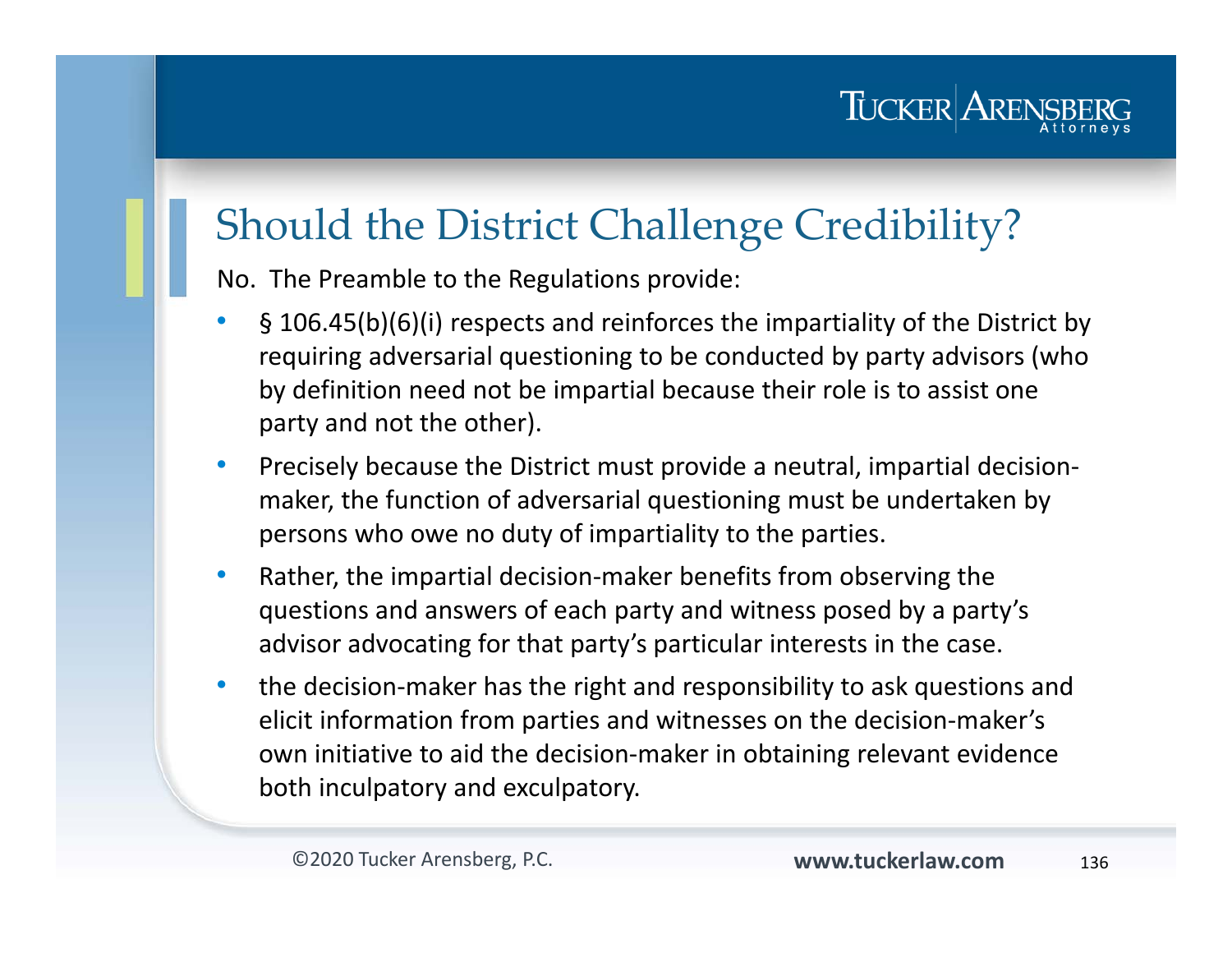

# V. Relevance and Rape Shield Protections

©2020 Tucker Arensberg, P.C. **www.tuckerlaw.com**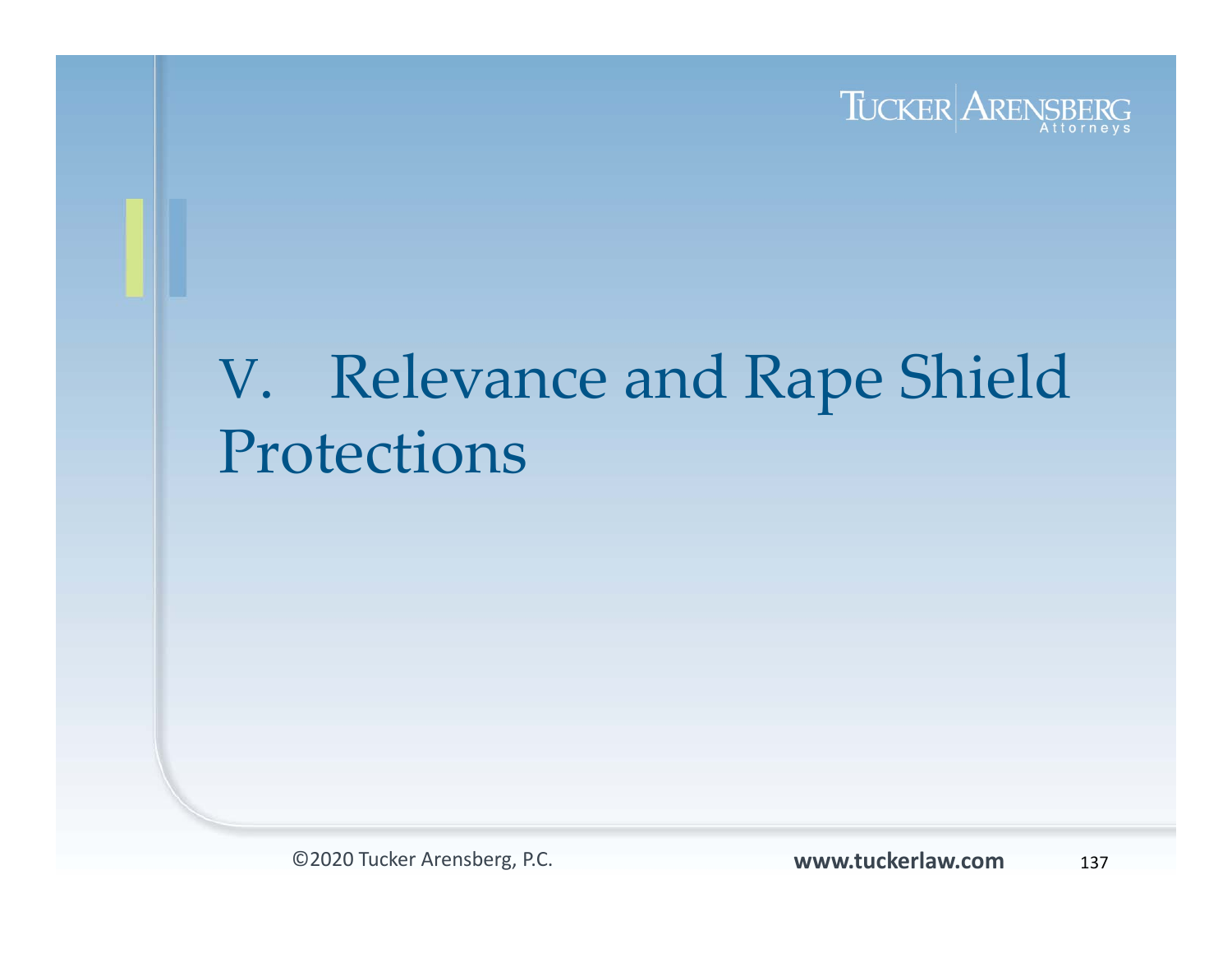#### TUCKER AREN

#### Relevance

The Regulations require the District to gather and evaluate relevant evidence, with the understanding that this includes both inculpatory and exculpatory evidence.

Evidence is relevant if:

(a) it has any tendency to make a fact more or less probable than it would be without the evidence; and (b) the fact is of consequence in determining the action.

Whether evidence has a tendency to make a given fact more or less probable is to be determined by the Investigator/Decision-Maker in the light of reason, experience, scientific principles and the other testimony gathered in the case.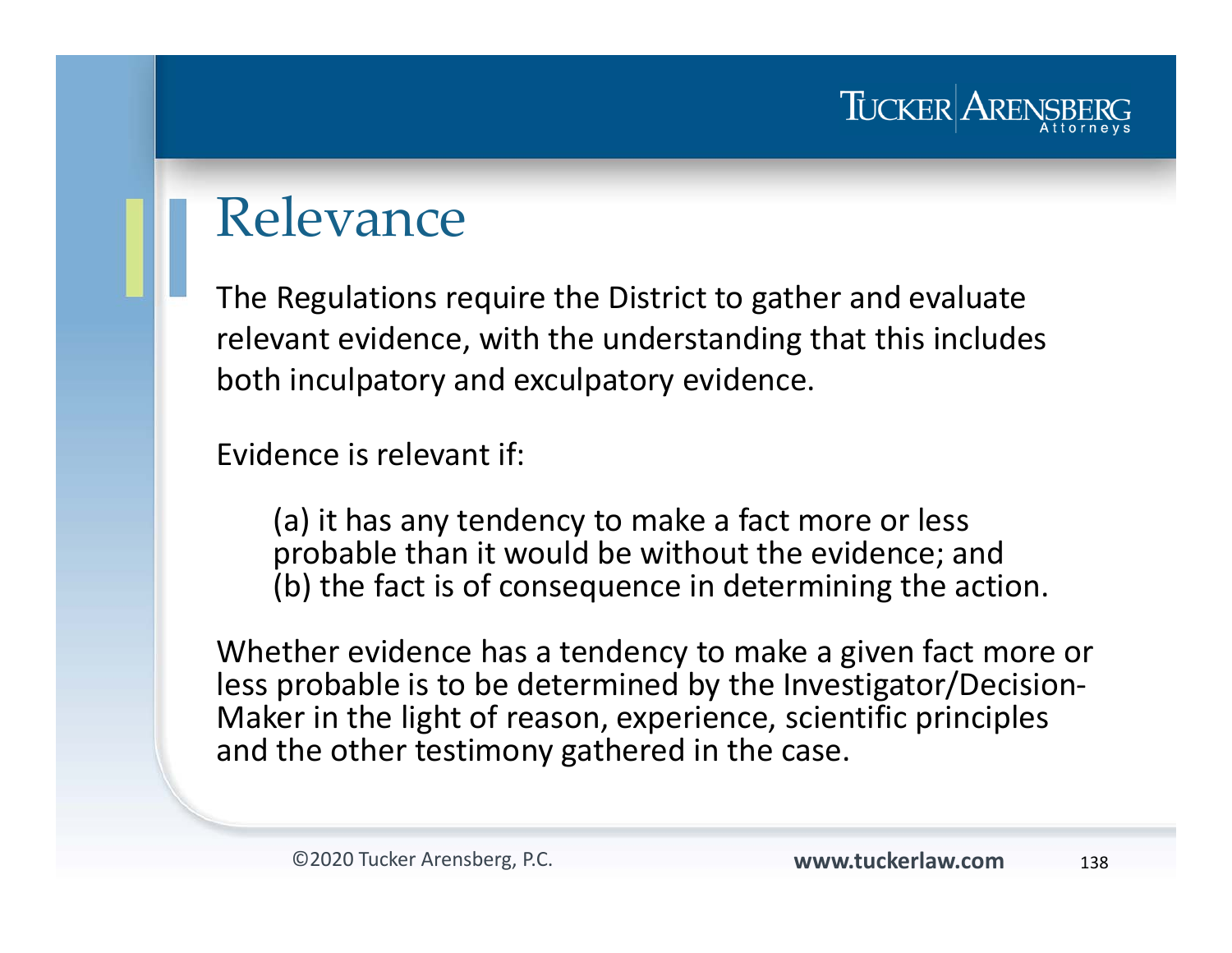#### Relevance – Investigation and Determination

- • The investigator is obligated to gather evidence directly related to the allegations whether or not the District intends to rely on such evidence (for instance, where evidence is directly related to the allegations but the recipient's investigator does not believe the evidence to be credible and thus does not intend to rely on it).
- $\bullet$  The Complainant and Respondent may then inspect and review the evidence directly related to the allegations.
- $\bullet$  The investigator must take into consideration the parties' responses and then determine what evidence is relevant and summarize the relevant evidence in the investigative report.
- • The parties then have equal opportunity to review the investigative report; if a party disagrees with an investigator's determination about relevance, the party can make that argument in the party's written response to the investigative report under § 106.45(b)(5)(vii) and to the decision-maker.
- •The decision-maker will determine if evidence is relevant

TUCKER ARENS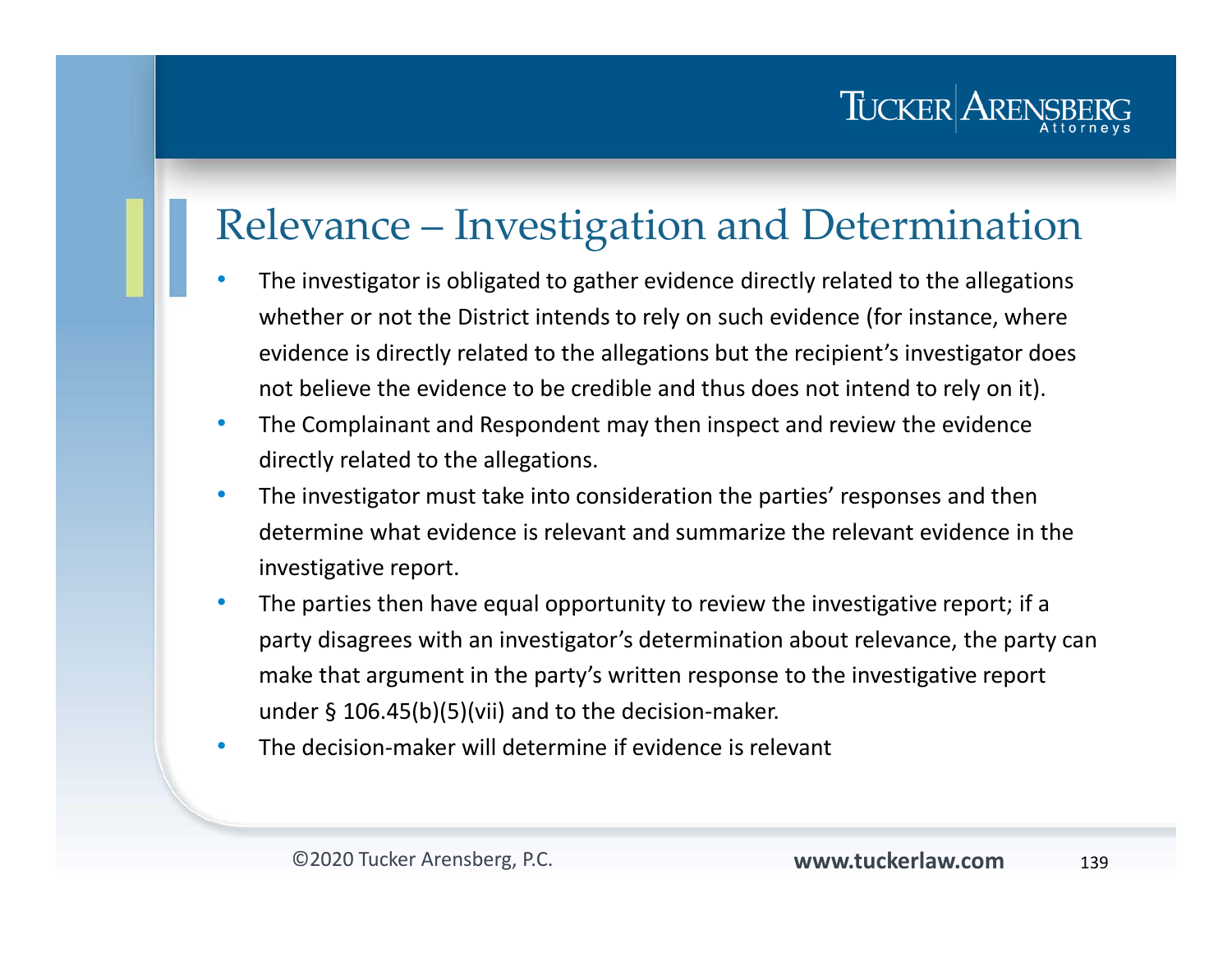

# Hypothetical

- • Student A had previously been convicted of sexual assault against another student at Student A's former school.
- • Is this **relevant** in determining whether Student A sexually assaulted Student B?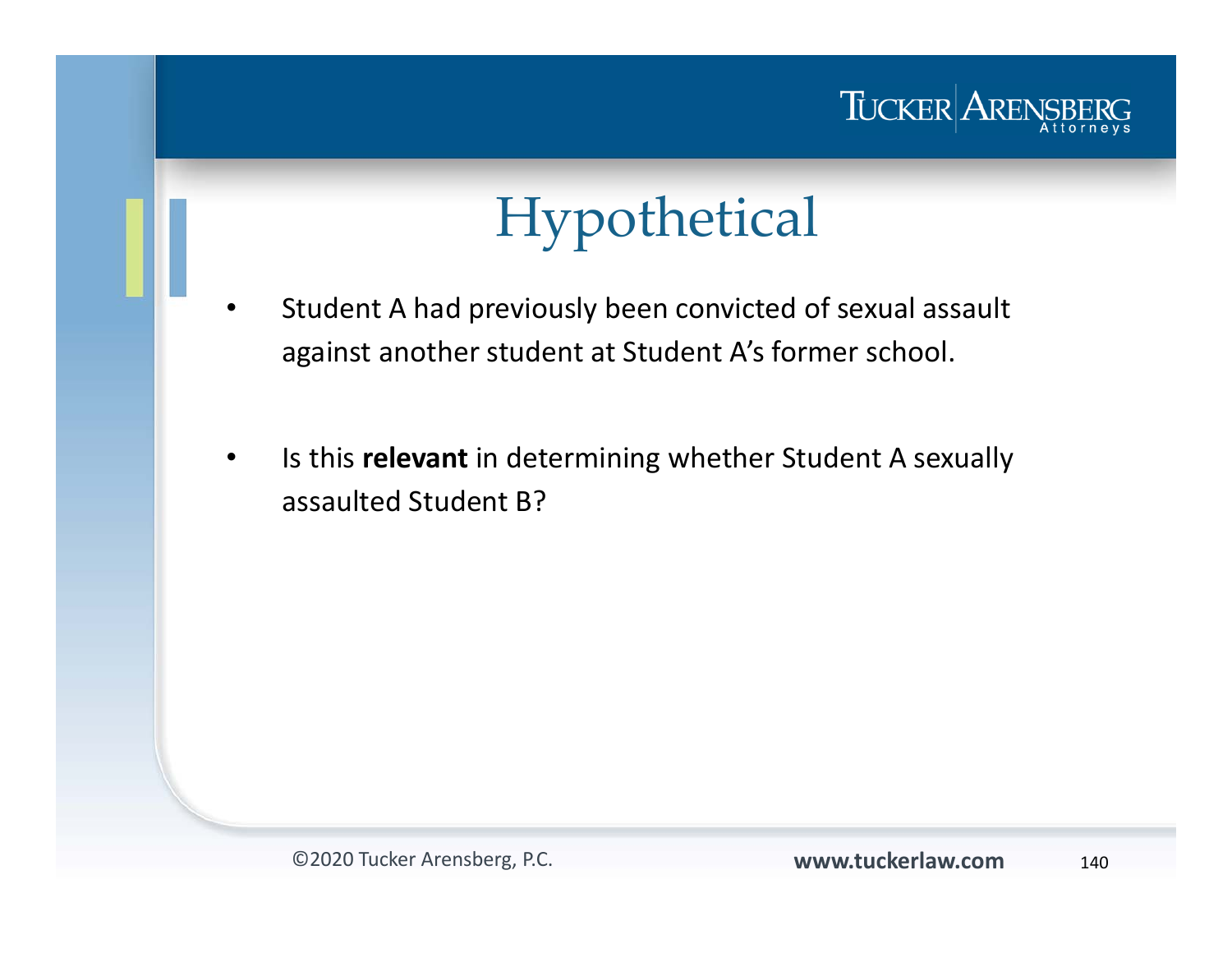

#### Answer

Evidence of separate or unrelated "crimes, wrongs, or acts," while typically inadmissible as character evidence against a criminal defendant, *is relevant*. Com. v. Dillon, 925 A.2d 131 (Pa. 2007).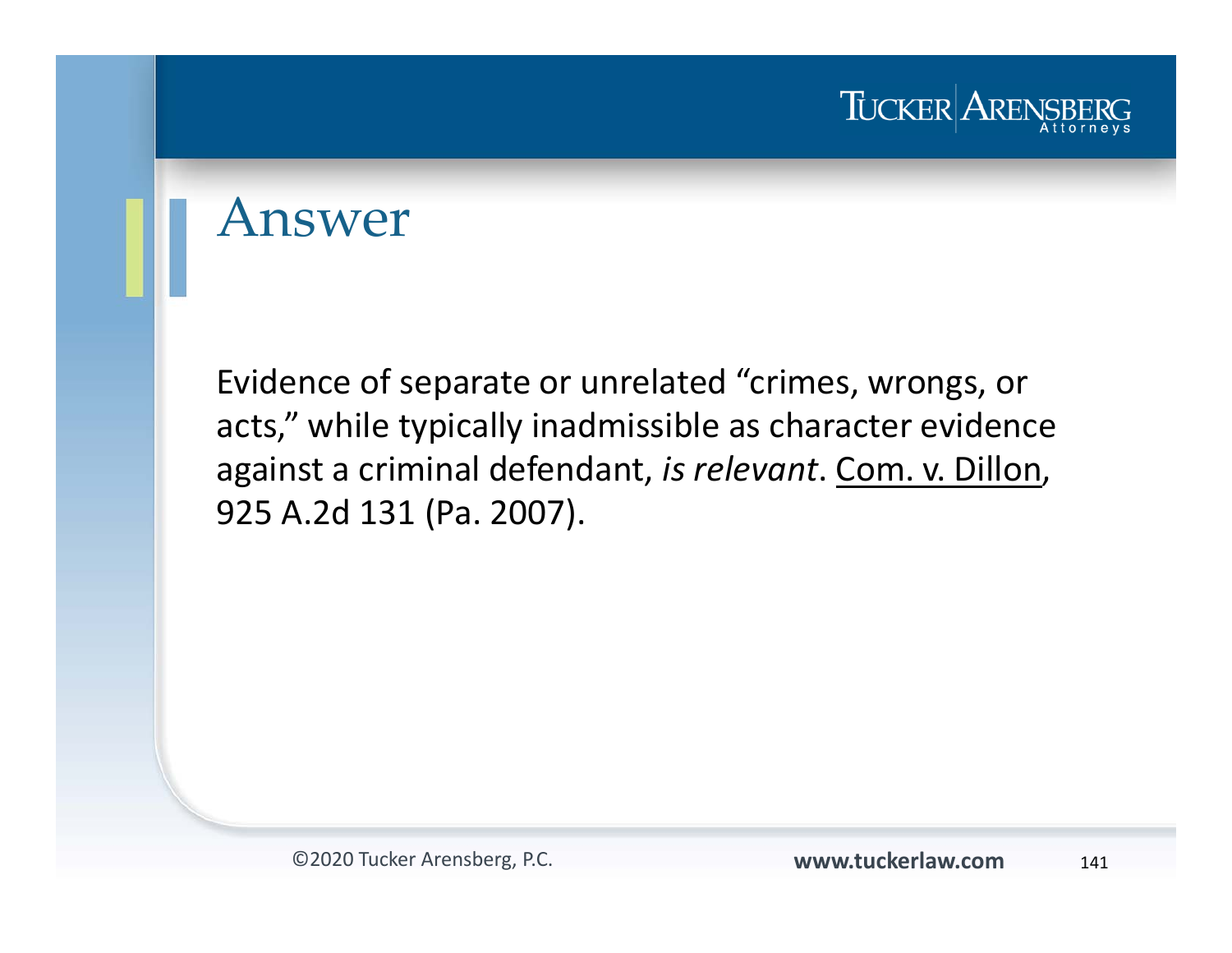#### TUCKER ARENS

# Hypothetical

- • Employee A wishes to introduce evidence that Employee B uses sexually provocative language with Employee B's spouse outside of work to demonstrate that Employee A's explicit comments to Employee B during working hours were acceptable.
- •Is this **relevant**?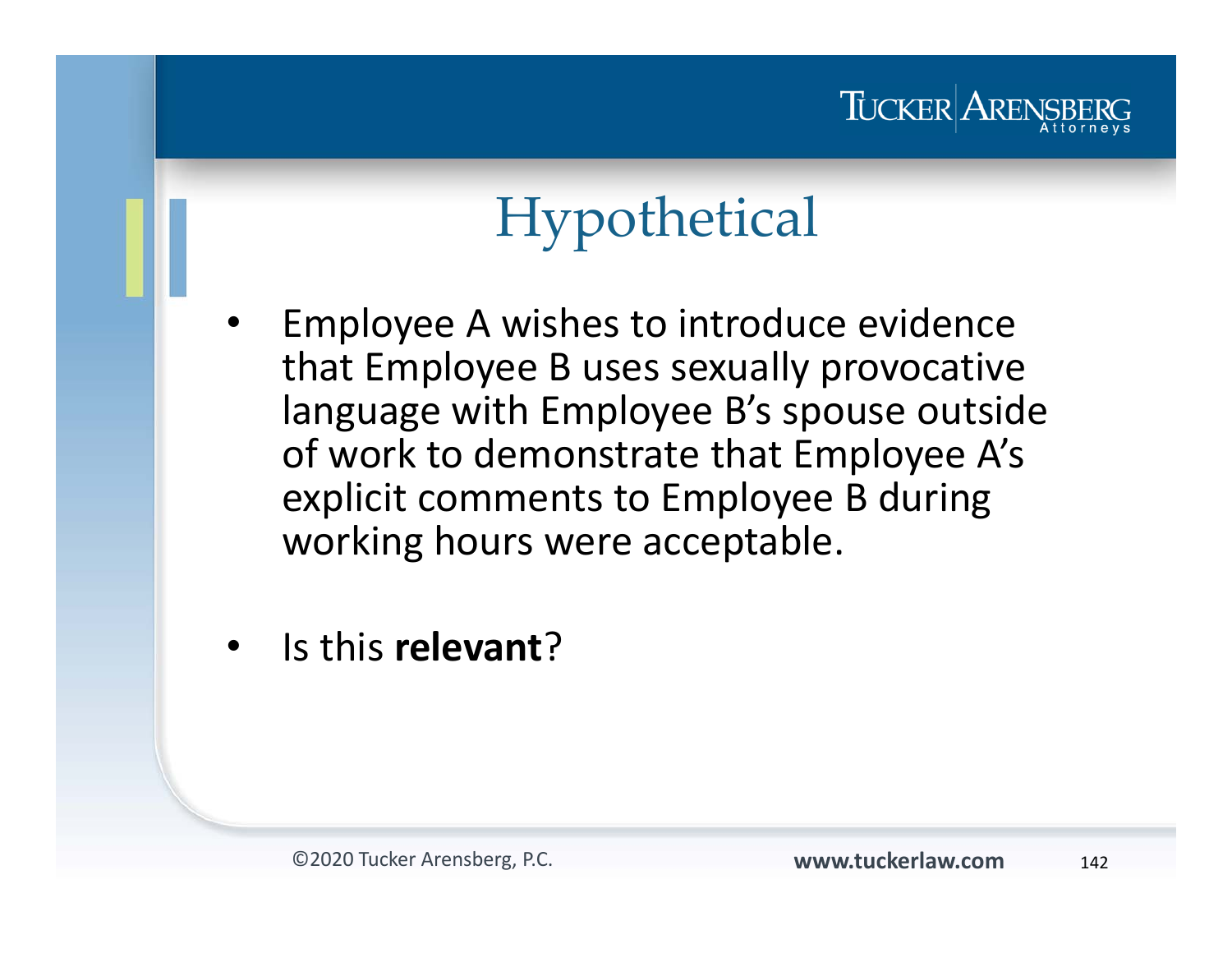

#### Answer

One court recently held that what a person views as acceptable or welcomed in other aspects of his or her private life is not probative of what that individual finds to be acceptable or welcomed in the workplace from a fellow employee or supervisor. Ogden v. All-State Career Sch., 299 F.R.D. 446, 450 (W.D. Pa. 2014)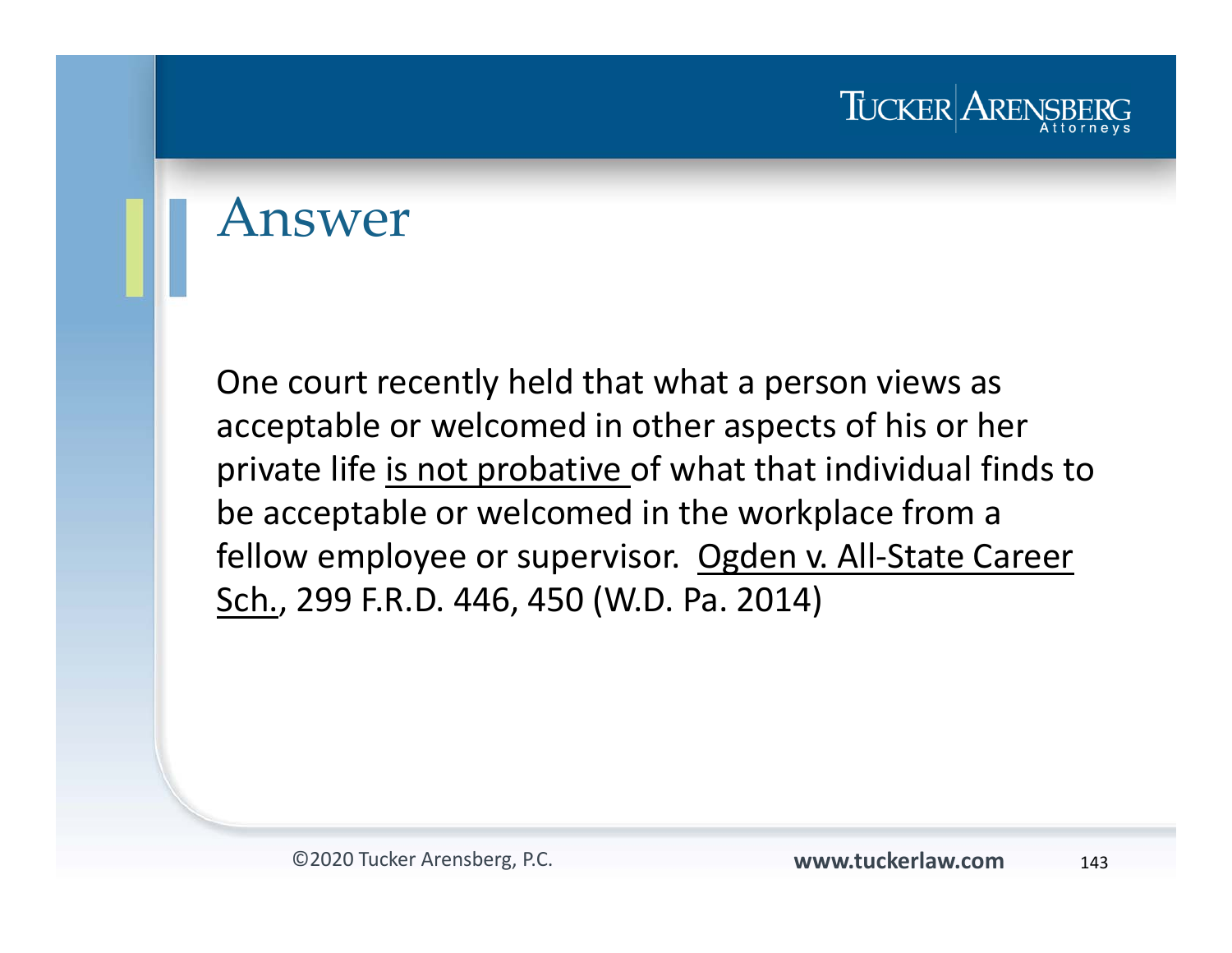

# Hypothetical

- • Employee A wishes to introduce evidence that Employee B dresses provocatively at work to demonstrate that Employee A's explicit comments to Employee B during working hours were acceptable.
	- •**•** Is this **relevant**?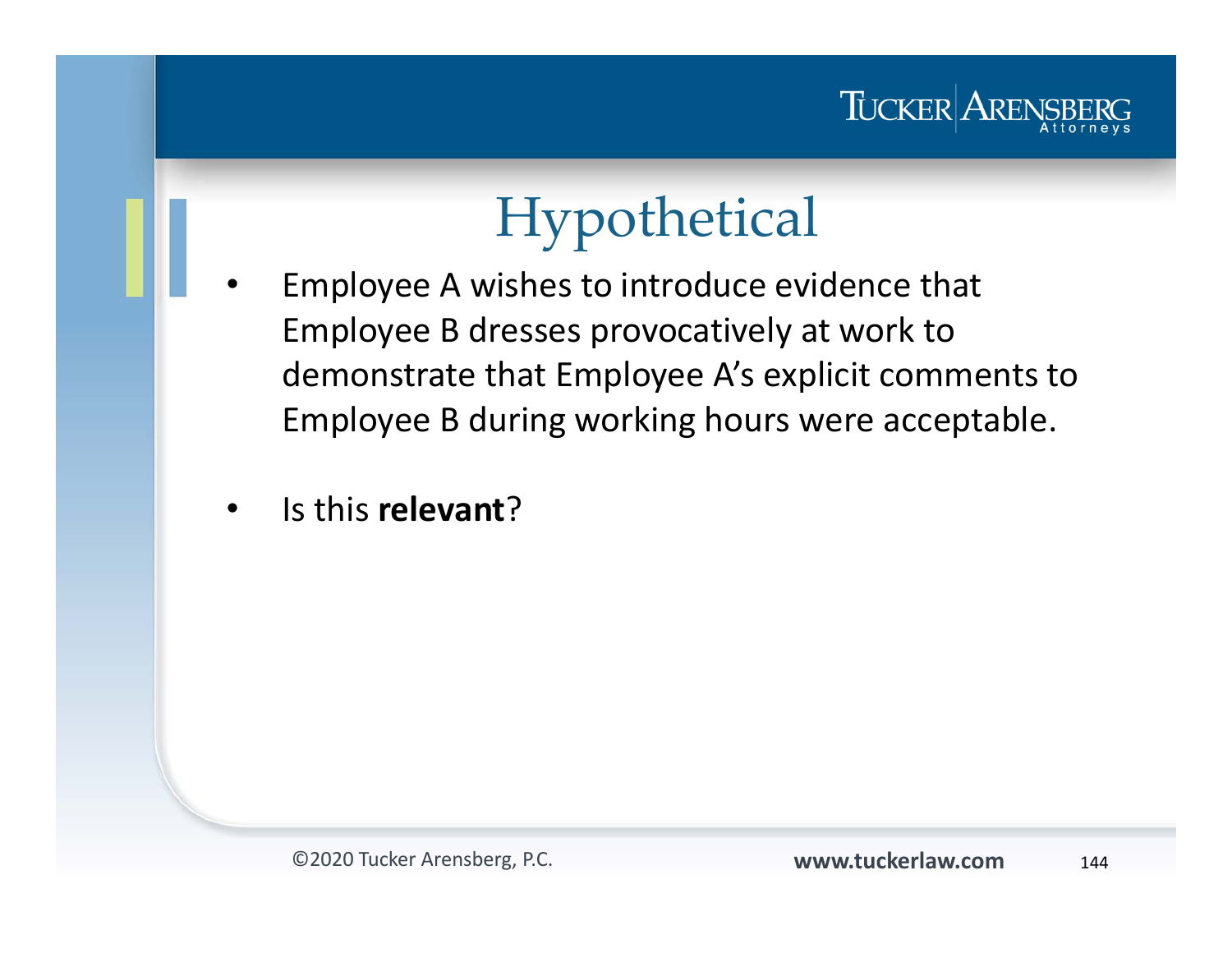## Discussion

- $\bullet$  Sublette v. The Glidden Co*.,* No. 97–5047, 1998 U.S. Dist. LEXIS 15692, 1998 WL 964189 (E.D.Pa. Oct. 1, 1998) (holding that plaintiff's sexual speech and dress at work were relevant to her hostile work environment sexual harassment claim).
- $\bullet$  Meritor Sav. Bank v. Vinson*,*477 U.S. 57, 69, 106 S.Ct. 2399, 91 L.Ed.2d 49 (1986) ( "While 'voluntariness' in the sense of consent is not a defense to [a sexual harassment] claim, it does not follow that a complainant's sexually provocative speech or dress is irrelevant as a matter of law in determining whether he or she found particular sexual advances unwelcome. To the contrary, such evidence is obviously relevant.").

TUCKER ARE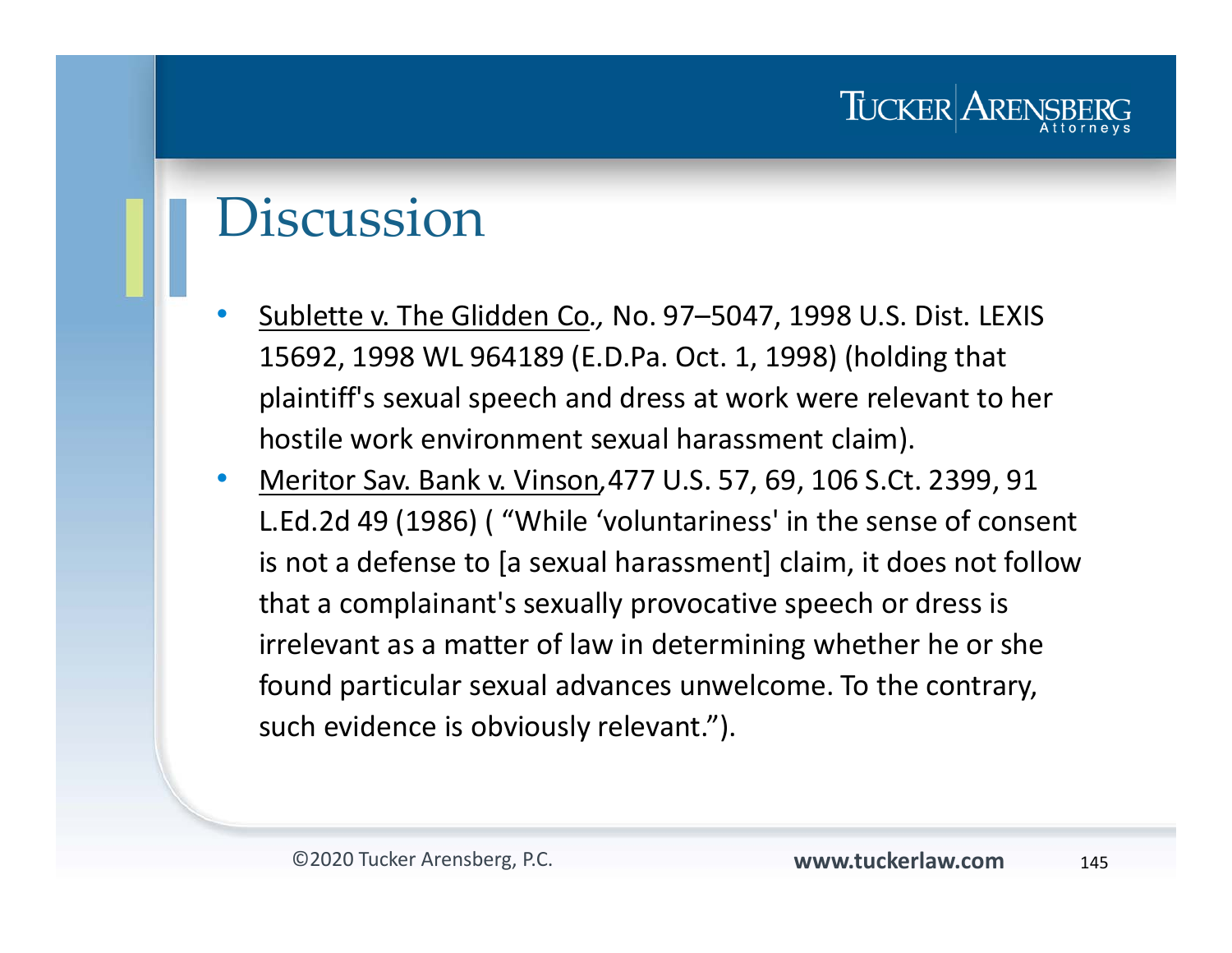## Discussion: Relevance/Weight

- •References to "dressing provocatively" in the above-cases seems outdated.
- $\bullet$  However, even if relevant, it does not need to be given much weight. The Department explained in the regulations:

for example, where a cross-examination question or piece of evidence is relevant, but concerns a party's character or prior bad acts, under the final regulations **the decision-maker cannot exclude or refuse to consider the relevant evidence, but may proceed to objectively evaluate that relevant evidence by analyzing whether that evidence warrants a high or low level of weight or credibility**, so long as the decision-maker's evaluation treats both parties equally by not, for instance, automatically assigning higher weight to exculpatory character evidence than to inculpatory character evidence.

• A District must objectively evaluate all relevant evidence (inculpatory and exculpatory) but retains discretion, to which the Department will defer, with respect to how persuasive a decision-maker finds particular evidence to be.

TUCKER AREN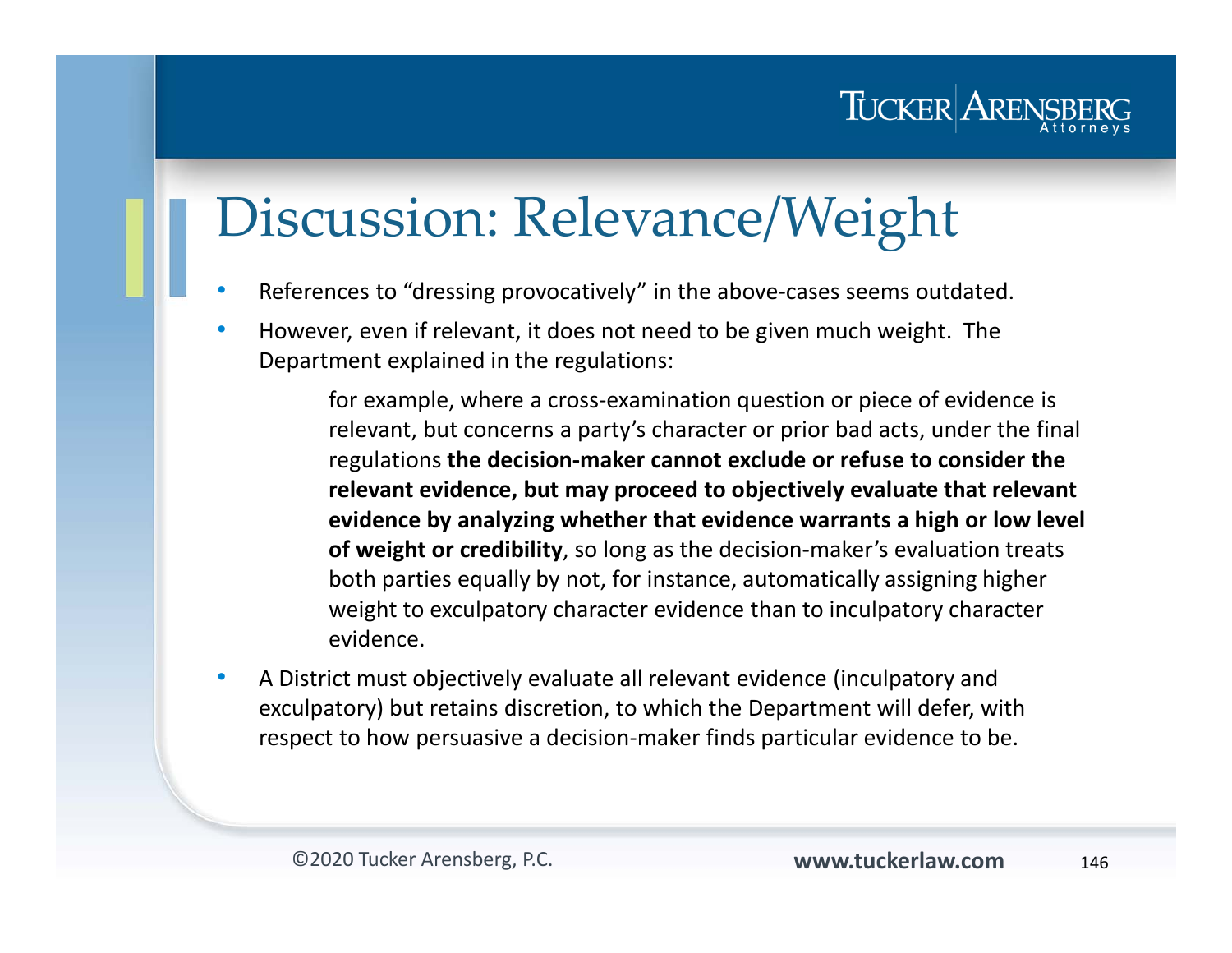### TUCKER ARENSBI

# Hypothetical – Delay in Reporting

- Student A wishes to introduce evidence that Student B waited two years after the alleged sexual assault to file the formal complaint for the purposes of demonstrating that Student B's allegations are not credible.
- $\bullet$ Is this delay relevant?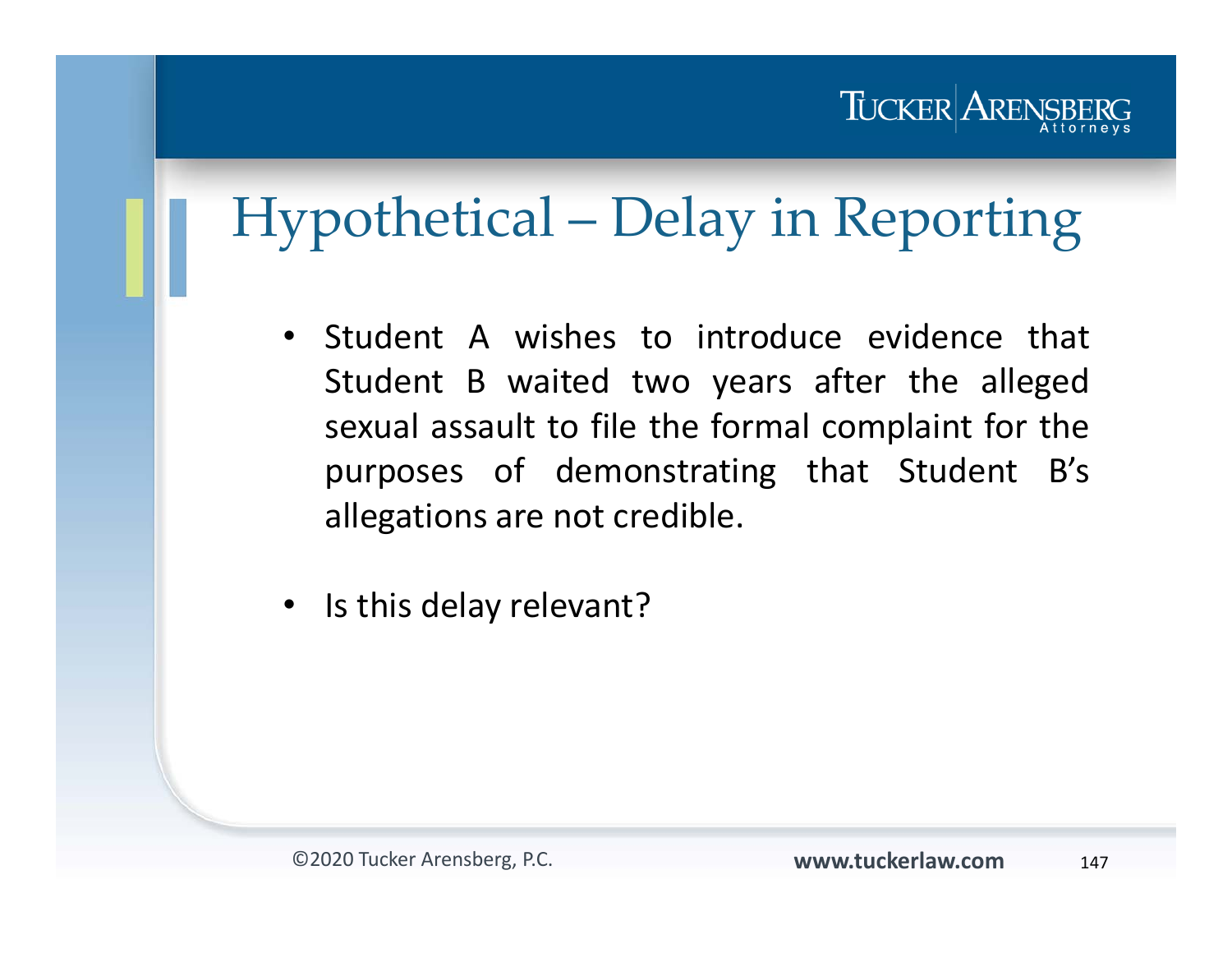#### Answer

Yes. Our Supreme Court in Com. v. Dillon, 925 A.2d 131, 138–39 (Pa. 2007 stated:

both the common law experience and the judgment of the General Assembly have led to <sup>a</sup> recognition of **the relevance of the promptness of <sup>a</sup> complaint** of sexual abuse, and this Court has separately recognized the reality that <sup>a</sup> sexual assault prosecution oftentimes depends predominately on the **victim's credibility, which is obviously affected by any delay in reporting the abuse**. Revealing the circumstances surrounding an incident of sexual abuse, and the reasons for the delay, enables the factfinder to more accurately assess the victim's credibility.

However, evidence that explains the delay in making <sup>a</sup> complaint is also relevant.

TUCKER AREN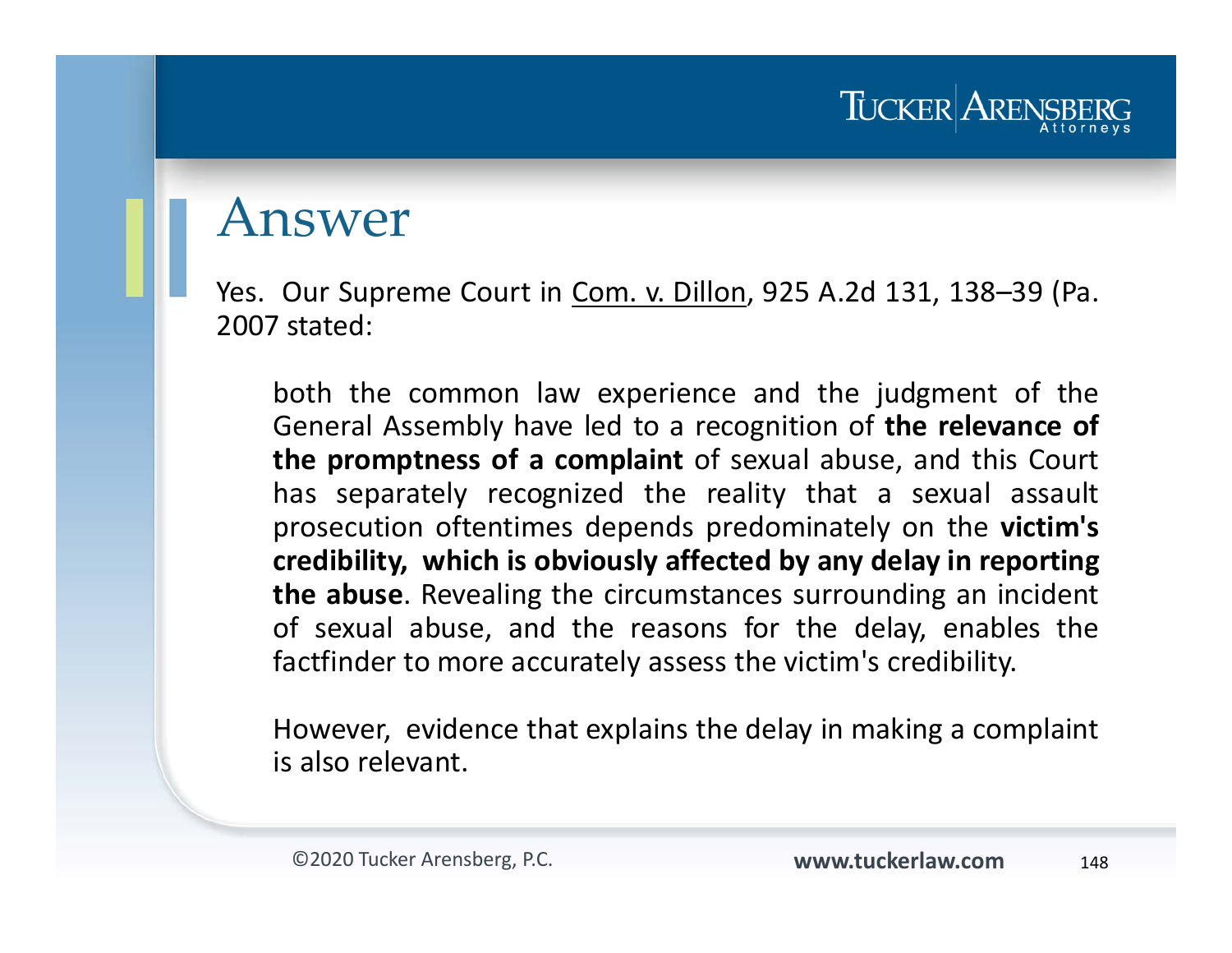

## Hypothetical – Rape Shield Protections

- • The accused wishes to introduce evidence that Complainant, another student, engaged in sexual conduct with multiple students in the School to demonstrate that Complainant consented to accused's conduct.
- •Is this relevant?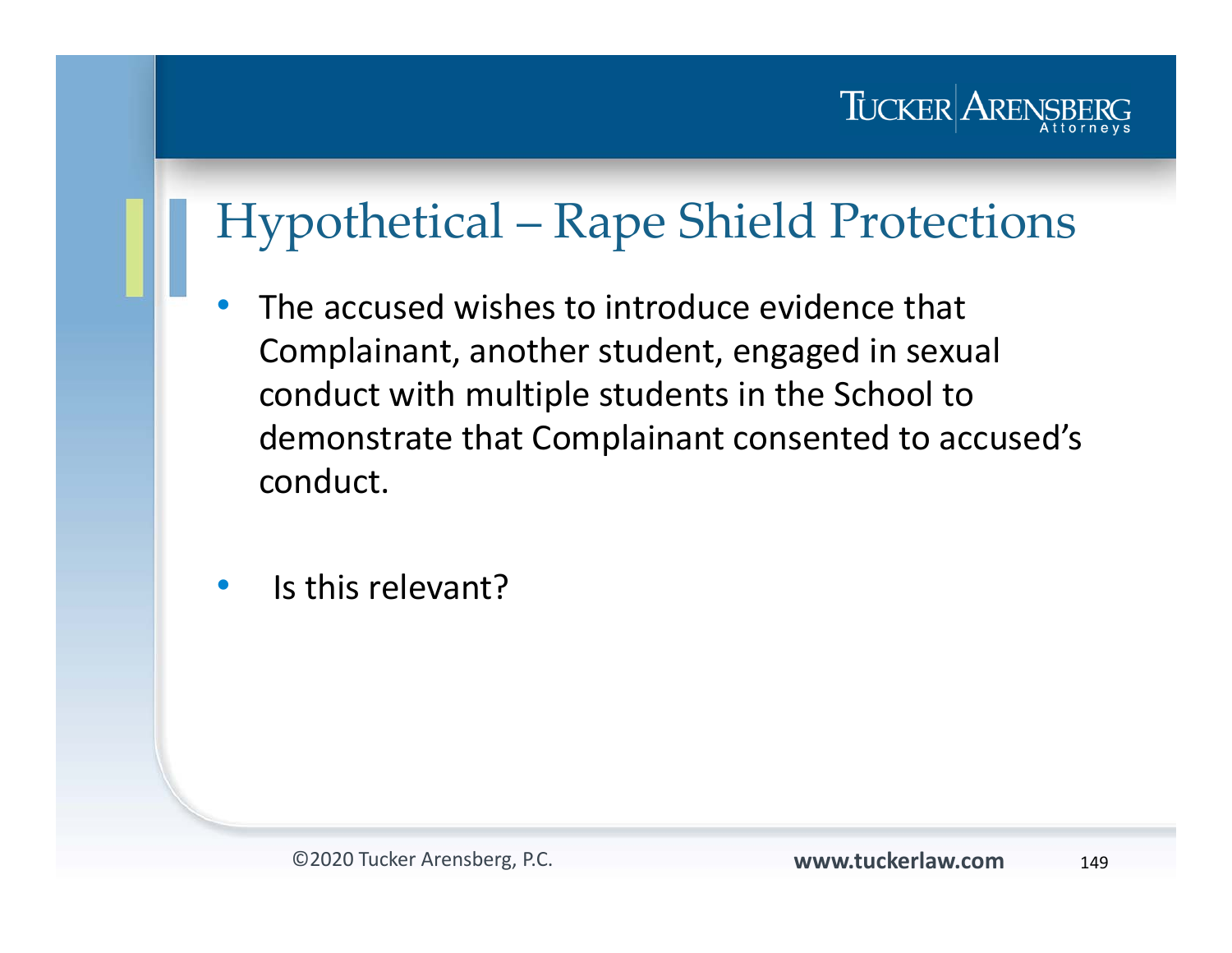

# Rape Shield Laws

Regulations:

Complainant's prior sexual history is not relevant unless offered to prove that someone else committed the act or concern specific incidents with the Respondent and are offered to prove consent.

 $\bullet$  NOTE: This is likely to arise during the investigation and during the question and answer portion of the decision-making process